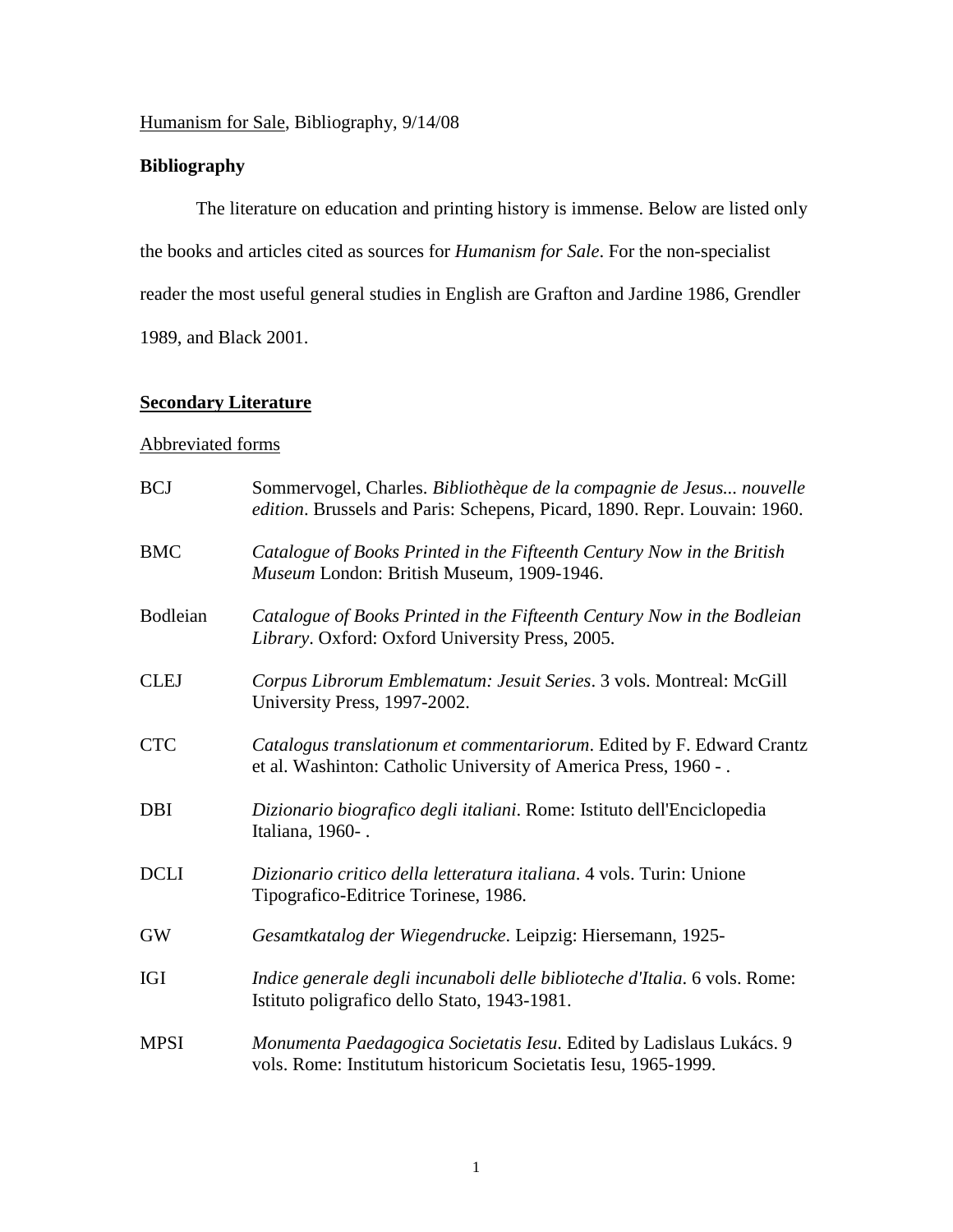- Mortimer Fr Harvard College Library. Department of Printing and Graphic Arts. *Catalogue of Books and Manuscripts*. Vol. 1: *French Sixteenth-Century Books*, Cambridge: Belknap Press, 1964.
- Mortimer It Harvard College Library. Department of Printing and Graphic Arts. *Catalogue of Books and Manuscripts*. Vol. 2: *Italian Sixteenth-Century Books*. Cambridge: Belknap Press, 1974.

Books and Articles Cited

Adorni-Braccesi, Simonetta. 1986. "Maestri e scuole nella repubblica di Lucca tra Riforma e Controriforma," *Società e storia* 33, 559-594.

Andrés, Gregorio de. 1965. *El Maestro Baltasar de Cespedes Humanista Salamantino y su Discurso de las Letras Humanas*. El Escorial: Real Monasterio de El Escorial.

Anselmi, Gian-Mario. 1981. "Per un'archeologia della Ratio: dalla 'pedagogia' al 'governo'." In *La "Ratio Studiorum. Modelli culturali e pratiche educative dei Gesuiti in Italia tra Cinque e Seicento*. Edited by Gian Paolo Brizzi. Biblioteca del Cinquecento, 16. Rome: Bulzoni. Pp. 11-42.

Antinori, Carlo. 1994. "La *Summa* di Luca Pacioli e gli storici della ragioneria." In *500 anni di partitura doppia e letteratura contabile, 1494-1994*. Rome: Rivista Italiana di Ragioneria e di Economia Aziendale. Pp. 11-45.

Areford, David S. 1998. "The Passion Measured: A Late-Medieval Diagram of the Body of Christ." In *The Broken Body: Passion Devotion in Late-Medieval Culture*. Edited by A. A. Madonald et al. Groningen: Egbert Forsten. Pp. 211-238.

Armstrong, Elizabeth. 2005. "Paris Printers in the Sixteenth Century: an International Society?" *Bibliologia* 21, 3-13.

Arrighi, Gino. 1968. "Un programma di didattica della matematica della prima metà del Quattrocento," *Atti e memorie dell'Accademia Petrarca* n.s.38, 117-128.

Ascoli, Albert R. 2008. *Dante and the Making of a Modern Author*. Cambridge: Cambridge University Press.

Avellini, Luisa. 1994. "Promozione libraria nel Quattrocento bolognese." In *Sul Libro Bolognese del Rinascimento*. Edited by Luigi Balsamo and Leonardo Quaquarelli. Quaderni di Schede umanistiche, 5. Bologna: Clueb. Pp. 77-127.

Bacchi della Lega, Alberto. 1875. *Serie delle edizioni delle opere di Giovanni Boccaccio latine, volgari, tradotte e transformate*. Bologna: Romagnoli.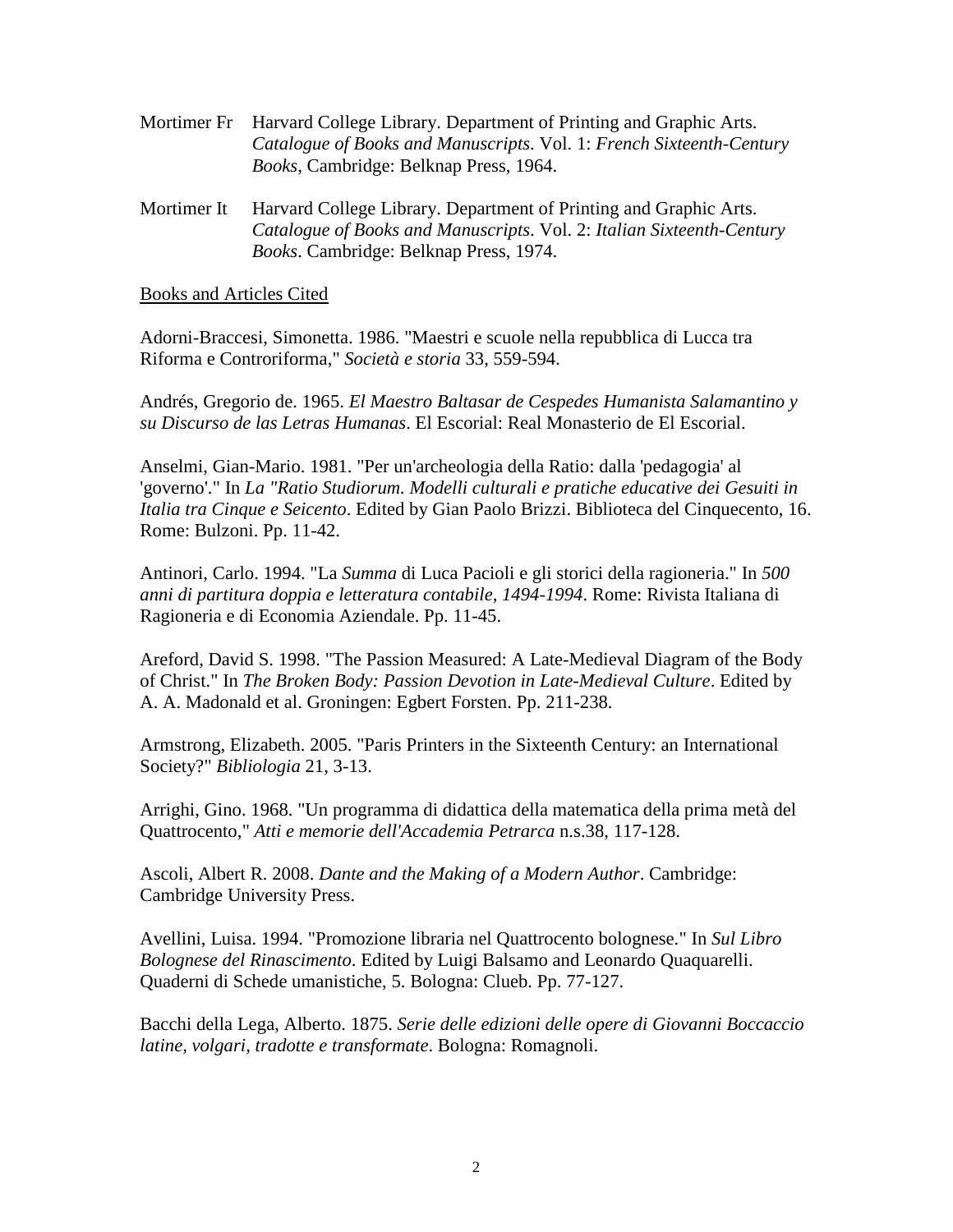Baernstein, P. Renée. 2002. *A Convent Tale: A Century of Sisterhood in Spanish Milan*. New York: Routledge.

Baldacchini, Lorenzo. 1994. "Il mercato e la Corte. Paolo Manuzio e la stamperia del Popolo romano." In *Il libro a corte*. Edited by Amedeo Quondam. Rome: Bulzoni. Pp. 285-294.

Baldachini, Lorenzo. 2004. *Aspettando il frontespizio. Pagine bianche, ochietti, e colophon nel libro antico*. Milan: Bonnard.

Baldsuhn, Michael. 1996. "*Quidquid placet*. Stellung und Gebrauchsformen der 'Fabulae Aviani' im Schulunterricht des 15. Jahrhuderts." In *Schüle und Schüler im Mittelalter. Beiträge zur europäischen Bildungsgeschichte des 9. bis 15. Jahrhunderts*. Edited by Martin Kinzinger, Sönke Lorenz and Michael Walter. Cologne: Böhlau Verlag. Pp. 327- 382.

Baldsuhn, Michael. 2006. "Textreihen in der Mitüberlieferung von Schultexten als Verschriftlichungsphänomen. Formen ihrer Herausbildung im Lateinischen (*Liber Catonianus, Auctores octo*) und in der Volkssprache (Cato/Facetus)." In *Erziehung, Bildung, Bildungsinstitutionen / Education, Traning and Their Institutions*. Edited by Rudolf Suntrup, Jan R. Veenstra, and Anne Bollmann. Frankfurt: Peter Lang. Pp. 19-54.

Ballerini, Roberto. 1985. "Alla ricerca di un nuovo metodo: il corso grammaticale nel secolo dei Lumi." In *Il catechismo e la grammatica*. Edited by Gian Paolo Brizzi. 2 vols. Bologna: Il Mulino. Vol. 1, pp. 225-285.

Ballestrieri, G. 1971. "Bosso, Gian Alberto," in *DBI* 13:307-309.

Balsamo, Luigi. 1969. "Intorno ad una rara edizione di Terenzio (Venezia, 1506) e allo stampatore Alessandro Paganino." In *Miscellanea in onore di Lamberto Donati*. Florence: Olschki. Pp. 11-25

Balsamo, Luigi. 1977. "I primordi della tipografia in Italia e Inghilterra," *La bibliofilía* 79, 233-42. Repr. as "I primordi della stampa in Italia." In *Il libro a stampa: I primordi*. Edited by Marco Santoro. Naples: Società editrice Napoletana, 1979. Pp. 171-78.

Balsamo, Luigi. 1993. "Annals of G. A. Scinzenzeler, Printer at Milan, A Supplement." In *The Italian Book 1465-1800. Studies Pvesented to Dennis E. Rhodes on His 70th Birthday*. Edited by Denis V. Reidy. London: The British Library. Pp. 65-87.

Balsamo, Luigi. 2003. "Storia della stampa e storia del libro a Brescia, 1471-1474," in *Libri e lettori a Brescia tra Medioevo ed età moderna*. Edited by Valentina Grohovaz. Brescia: Grafo. Pp. 193-202. Reprinted in Balsamo 2006.

Balsamo. Luigi. 2006. *Per la storia del libro. Scritti di Luigi Balsamo raccolti in occasione dell'80o. compleanno*. Florence: Olschki.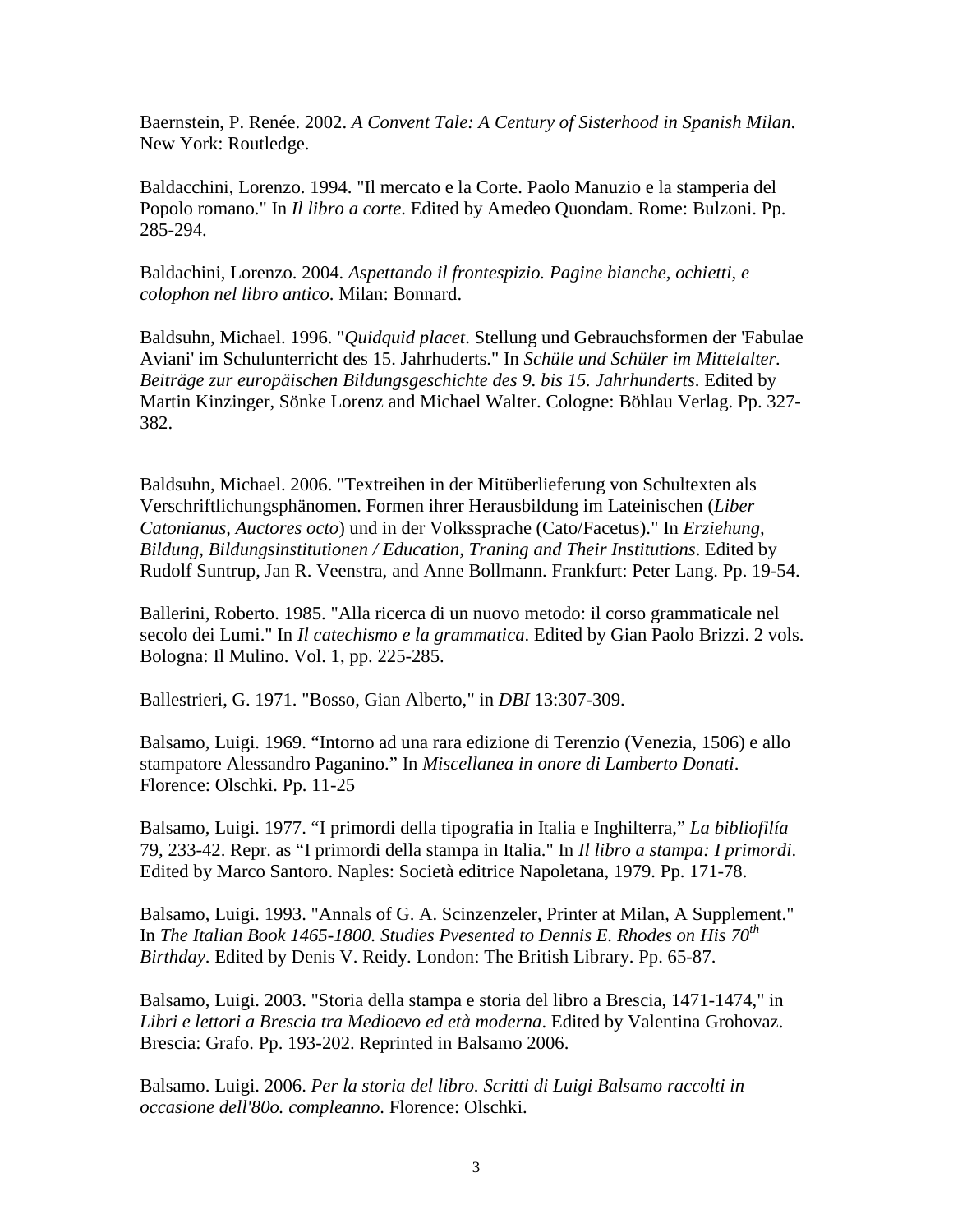Banker, James. 2003. *The Culture of San Sepolcro During the Youth of Piero della Francesca*. Ann Arbor: University of Michigan Press.

Barberi, Francesco. 1981. *Per una storia del libro. Profili, note, ricerche*. Rome: Bulzoni.

Bariola, Plinio. [1897.] *Storia della ragioneria italiana*. Milan: Tipografia Ambrosiana di Cavalli, Salmini, & Co.

Barker, Nicholas. 1990. "Italian Writing Books 1522-1539, An Attempted Chronology." In Morison and Barker 1990. Pp. 149-204.

Bartoli Langeli, Attilio. 1991. "Scrittura e parentela. Gli scriventi apparentati in una fonte italiana Quattro-Cinquecentesca." In *Istruzione, alfabetismo, scrittura. Saggi di storia dell'alfabetizzazione in Italia (Sec. XV-XIX)*. Edited by Attilio Bartoli Langeli and Xenio Toscani. Milan: Franco Angeli. Pp. 75-108.

Battistini, Andrea. 1981. "I manuali di retorica dei Gesuiti." *La "Ratio Studiorum. Modelli culturali e pratiche educative dei Gesuiti in Italia tra Cinque e Seicento*. Edited by Gian Paolo Brizzi. Biblioteca del Cinquecento, 16. Rome: Bulzoni. Pp. 77-120.

Bauer, Barbara. 1986. *Jesuitische "Ars rhetorica" im Zeitalter der Glaubenskämpfe*. Mikrocosmos, 18. Frankfurt am Main and New York: P. Lang.

Bell, Rudolph M. 1999. *How to Do It. Guides to Good Living for Renaissance Italians*. Chicago: University of Chicago Press.

Bellettini, Pierangelo. 1993. "Publishing in the Provinces. Printing Houses in Romagna in the Seventeenth Century." In *The Italian Book 1465-1800, Studies Presented to Dennis E. Rhodes on his 70th Birthday*. Edited by Denis V. Reidy. London: The British Library. Pp. 291-322.

Bertoli, Gustavo. 1989. "I segni del compositore in alucne copie di tipografia di edizioni fiorentine del XVI secolo. Un po' di casistica," *La bibliofilía* 1989, 307-324

Bertoli, Gustavo. 1999. "Il giovane Borghini e la paternità del *De administratione noscomii S. Mariae Novae* e di alcune marche tipographiche fiorentine," *Lettere italiane* 1999, 85-93.

Bertoli, Gustavo. 2007. "Autori ed editori a Firenze nel secondo metà del sedicesimo secolo: Il 'caso' Marescotti," *Annali di storia di Firenze* 2, 77-114.

Bersano Begey, Marina and Giuseppe Dondi. 1966. *Le Cinquecentine piemontesi*. 2 vols. Turin: Tipografia Torinese Editrice.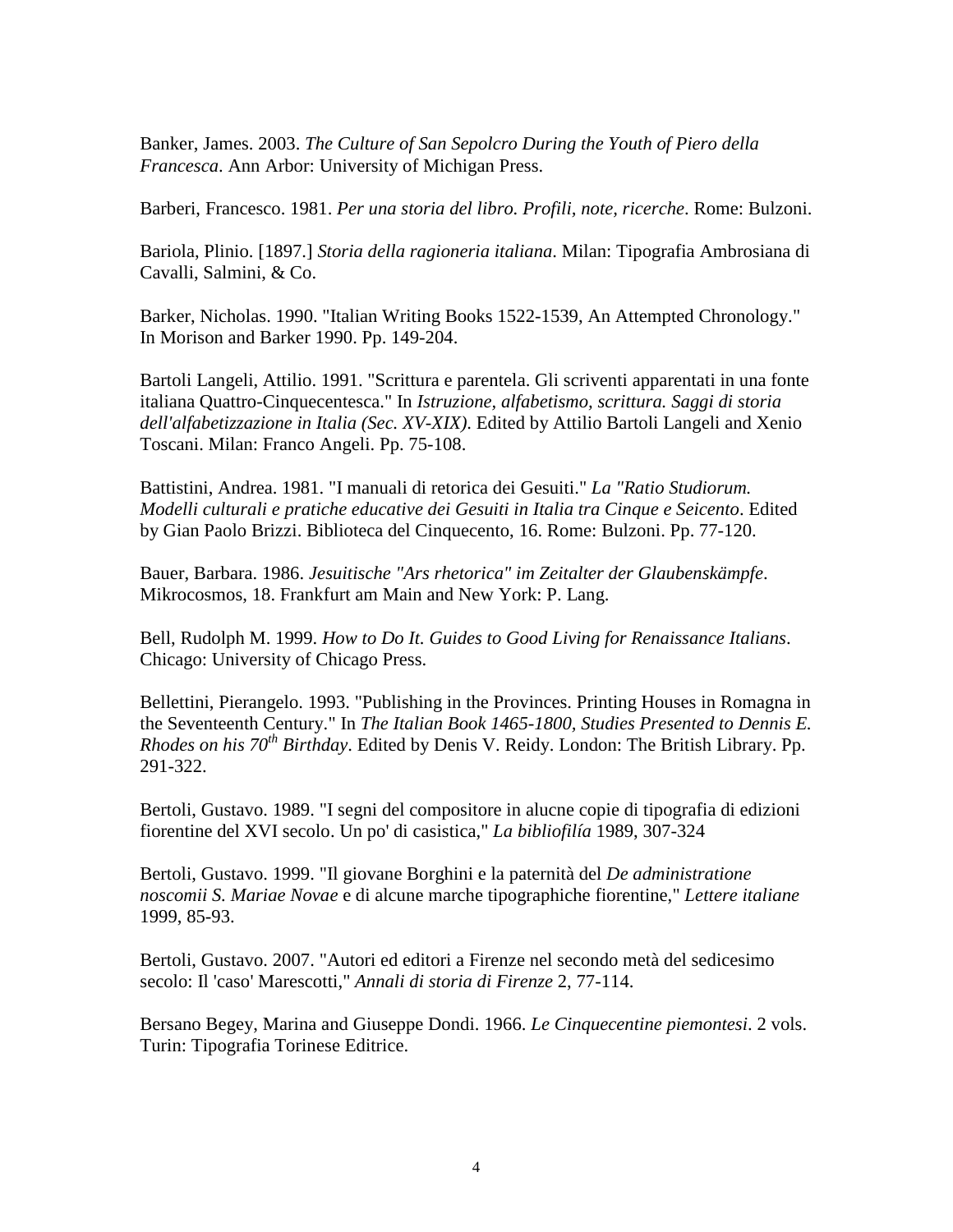Bianchi, Angelo. 1993. *L'istruzione secondaria tra barocco ed età dei lumi*. Milan: Vita e Pensiero.

Bianchi, Angelo. 1995. "Congregazioni religiose e impegno educativo nello stato di Milano tra '500 e '600." In *Lombardia borromaica Lombardia spagnuola 1554-1659*. Rome: Bulzoni.

Biot, Brigitte. 1996. *Barthélemy Aneau, régent de la Renaissance lyonnaise*. Bilbliotèque littéraire de la Renaissance, ser. 3, 33. Paris: H. Champion.

Bisello, Linda. 1998. *Medicina della memoria. Aforistica e esemplarietà nella scrittura barocca*. Florence: Olschki.

Black, Robert. 2001. *Humanism and Education in Medieval and Renaissance Italy. Tradition and Innovation in Latin Schools from the Twelfth to the Fifteenth Century*. Cambridge: Cambridge University Press.

Black, Robert. 2007. *Education and Society in Florentine Tuscany*. Leiden and Boston: Brill.

Blackburn, Bonnie J. 2001. "Aaron, Pietro," in *New Grove Dictionary of Music and Musicians*. 2<sup>nd</sup> edtion. New York: Grove. Vol 1, pp. 2-4.

Blasio, Maria Grazia. 1986. "Lo *Studium urbis* e la produzione romana a stampa." In *Un pontificato ed una città, Sisto IV (1471-1484)*. Rome: Istituto Storico per il Medioevo. Pp. 481-501.

Blasio, Maria Grazia. 1992. "L'editoria universitaria da Alessandro VI a Leone X: Libri e questioni." In *Roma e lo Studium Urbis: spazio urbano e cultura dal Quattro al Seicento. Atti del convegno Roma, 7-10 giugno 1989*. Edited by Paolo Chrubini. Rome: Ministero per I beni culturali e ambientali. Pp 289-312.

Blasio, Maria Grazia. 2005. "I volgarizzamenti dei classici nelle edizioni romane." In *Editori ed edizioni a Roma nel Rinascimento*. Rome: Roma nel Rinascimento. Pp. 9-22.

Bloemendal, Jan. 2003. *Spiegel van het dagelijks leven? Latijnse school en toneel in de noordelijke Nederlanden in de zestiende en de zeventiende eeuw*. Hilversum: Verloren.

Bloomer, W. Martin. 1997. *Latinity and Literary Society at Rome*. Philadelphia: University of Pennsylvania Press.

Boas, Marcus. 1939. "Een Vergissing van Erasmus," *Het Boek* 25: 277-287.

Boas, Marcus. 1940. "De Cato-Bewerking van Robertus de Euromodio," *Het Boek* 26:49- 68.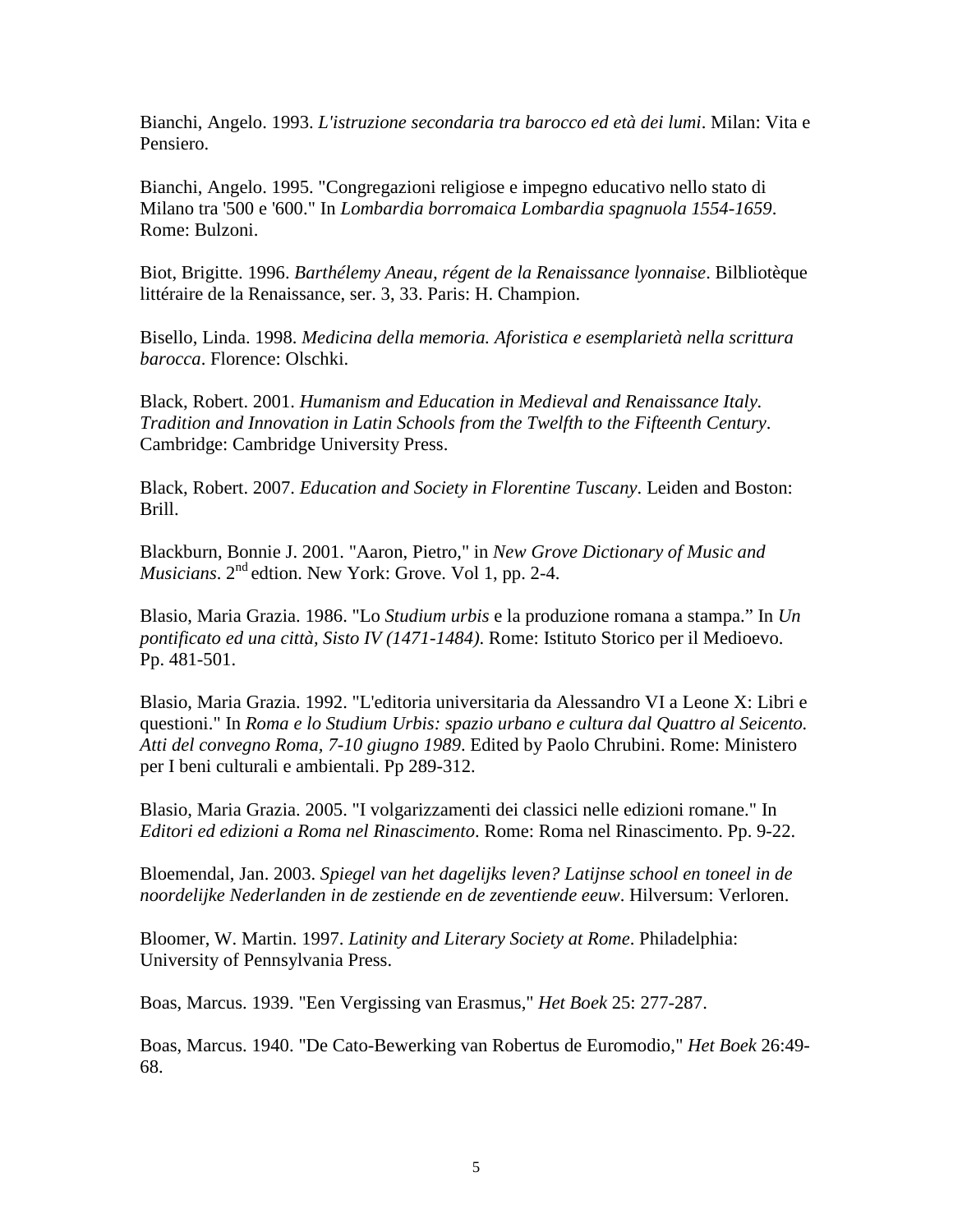Bober, Phyllis Pray. 2004. "The Legacy of Pomponius Laetus." In *Roma nella svolta tra Quattro e Cinquecento*. Edited by Stefano Colonna. Rome: De Luca Editori d'Arte. Pp. 455-464.

Boffito, Giuseppe. 1933-1937. *Scrittori barnabiti o della Congragezione dei chierici regolari di San Paolo (1533-1933)*. 4 vols. Florence: Olschki.

Bolzoni, Lina. 1995. "'Rendere visibile il sapere': L'Accademia Veneziana fra modernità e utopia." In *Italian Academies of the Sixteenth Century*. Edited by D.S. Chambers and F. Quiviger. London: Warburg Institute. Pp. 61-77.

Bommarito, Domenico. 2005. "Tommaso Schifaldo contro Lorenzo Valla: storia di una controversia grammaticale," *Filologia e critica* 30, 34-71.

Bondioli, Pio. 1927. *Un poeta bustese alle nozze di Gian Galeazzo Sforza e Isabella d'Aragona*. Busto Arsizio: Per Nozze Monaco-Milani.

Bonorand, Conradin. 1962. *Vadians Weg vom Humanismus zur Reformation und seine Vorträge über die Apostelgeschichte (1523)*. Vadian-Studien Untersuchungen und Texte, 7. St. Gallen: Verlag der Fehr'schen Buchhandlung.

Boorman, Stanley. 1986. "Early Music Printing: Working for a Specialized Market." In *Print and Culture in the Renaissance, Essays on the Advent of Printing in Europe*. Edited by Gerald P. Tyson and Slvia S. Wagonheim. Newark and London: University of Delaware Press and Associated University Presses. Pp. 222-245.

Boorman, Stanley. 2004. "I primi stampatori musicali." In *Il libro di musica. Per una storia materiale delle fonti musicali in Europa*. Edited by Carlo Fiore. Palermo: Lepos. Pp. 115-136.

Borlandi, Antonia. 1963. *Il manuale di mercatura di Saminiato de' Ricci*. Genoa: Di Stefano.

Breen, Quirinus. 1954. "The *Observationes in M.T. Ciceronem* of Marius Nizolus," *Studies in the Renaissance* 1, 49-58.

Bregoli-Russo, Mauda. 1990. *L'impresa come ritratto nel rinascimento*. Napoli: Loffredo.

Breva-Claramonte, Manuel. 1994. "Translation in Pedro-Simón Abril's (1530-1600) Teaching Method." In *History and Historiography of Linguistics*, edited by Hans-Josef Niederehe and Konrad Koerner. Amsterdam and Philadelphia: John Benjamins. Pp.275- 286.

Brizzi, Gian Paolo. 1976. *La formazione della classe dirigente nel Sei-Settecento*. Bologna: Il Mulino.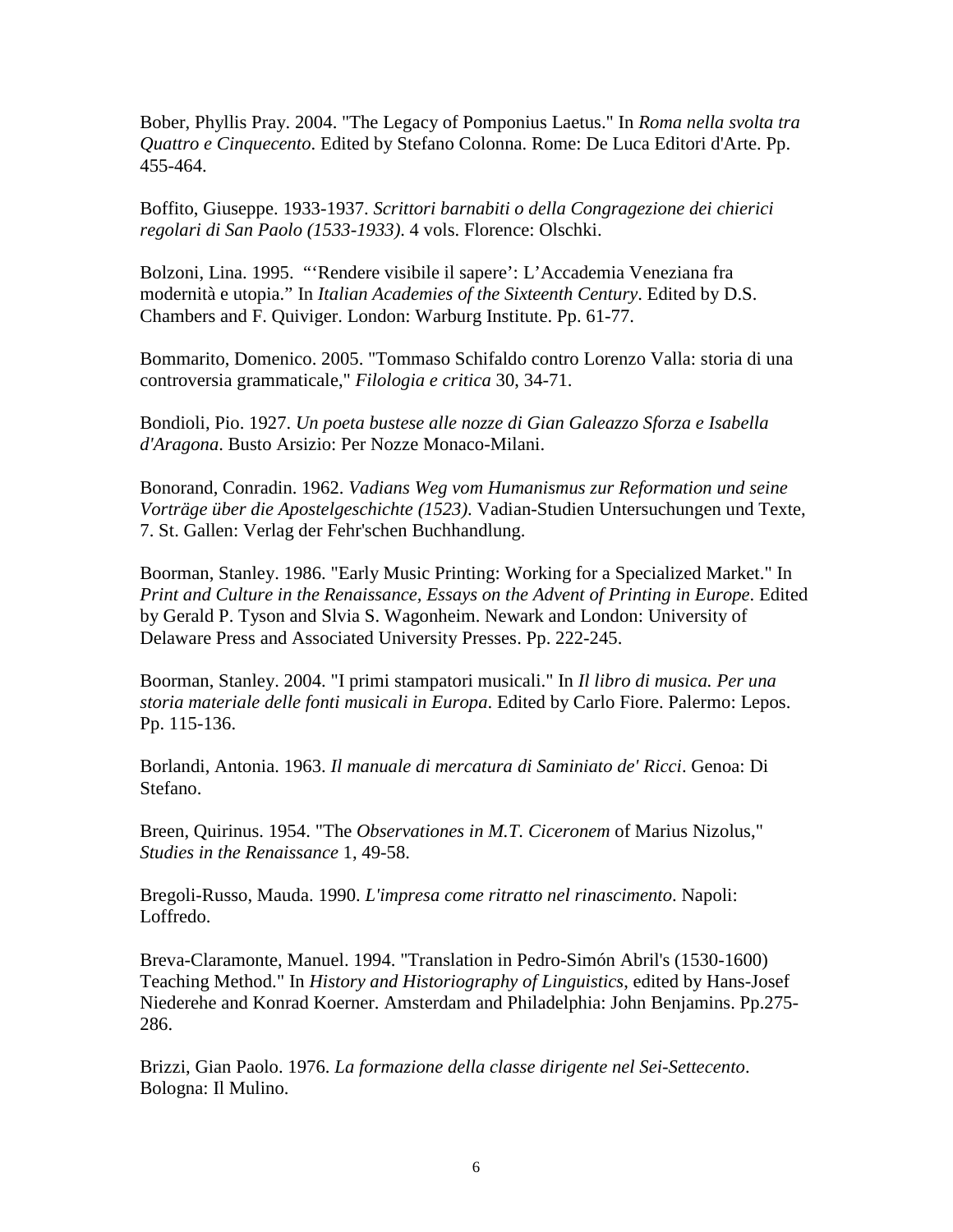Brizzi, Gian Paolo. 1984. "Studia humanitatis und Organization des Unterrichts in den ersten italienischen Kollegien der Gesellschaft Jesu." In *Humanismus im Bildungswesen des 15. und 16. Jahrhunderts*. Edited by Wolfgang Reinhard. Mitteilung der Kommission für Humanismusforshung, 12. Weinheim: Acta Humaniora. Pp. 155-170.

Brizzi, Gian Paolo. 1995. "Les Jésuits et l'école en Italie." In *Les Jésuites à la Renaissance. Système éducatif et production du savoir*. Edited by Luc Giard. Paris: Presses universitaires de France. Pp. 35-53.

Brown, Horatio. 1891. *The Venetian Printing Press*. New York and London: G. P. Putnam's Sons and J.C. Nimmo.

Bury, Emmanuel. 1996. "Comèdie et science des mœurs: le modèle de Térence aux XVIe et XVIIe siècles," *Littératures classiques* 27, 125-135.

Cachey, Theodore J., Jr. 1996. "An Italian Literary History of Travel," *Annali d'italianistica* 14, 55-64.

Cahn, Michael. 1994. "The Printing Press as an Agent in the History of Linguistic Ideas." In *Anglistentag 1993 Eichstatt*. Proceeding 15. Tübingen: Max Niemeyer Verlag. Pp. 47- 58.

Caldwell, Dorigen. 2004. *The Sixteenth-Century Italian Impresa in Theory and Practice*. New York: AMS Press.

Calò, Giovanni. 1940. *Dall'umanesimo alla scuola del lavoro*. Florence: G. Sansoni.

Campanelli, Maurizio. 1997. "Pietro Bembo, Roma e la filologia del tardo Quattrocento: Per una lettura del dialogo *De Virgilii culice et Terentii fabulis*," *Rinascimento* ser. 2, 37, 283-319.

Campanelli, Maurizio. 2001, *Polemiche e filologia ai primordi della stampa. Le Observationes di Domizio Calderini*. Sussidi eruditi 54. Rome: Edizioni di Storia e Letteratura.

Campare, Carmella. 2006. "Libri di donna e libri di monache alla fine del XVI secolo." In *Libri, biblioteche e cultura degli ordini regolari nell'Italia moderna attraverso la documentazione della Congragezione dell'Indice.* Edited by Rosa Marisa Borracini and Roberto Rusconi. Vatican City: Biblioteca Apostolica Vaticana. Pp. 583-622.

Camporeale, Salvatore. 1986. "Giovanmaria dei Tolosani, O.P. 1530-1546. Umanesimo, riforma e teologia controversista," *Memorie domenicane* n.s. 17, 145-252.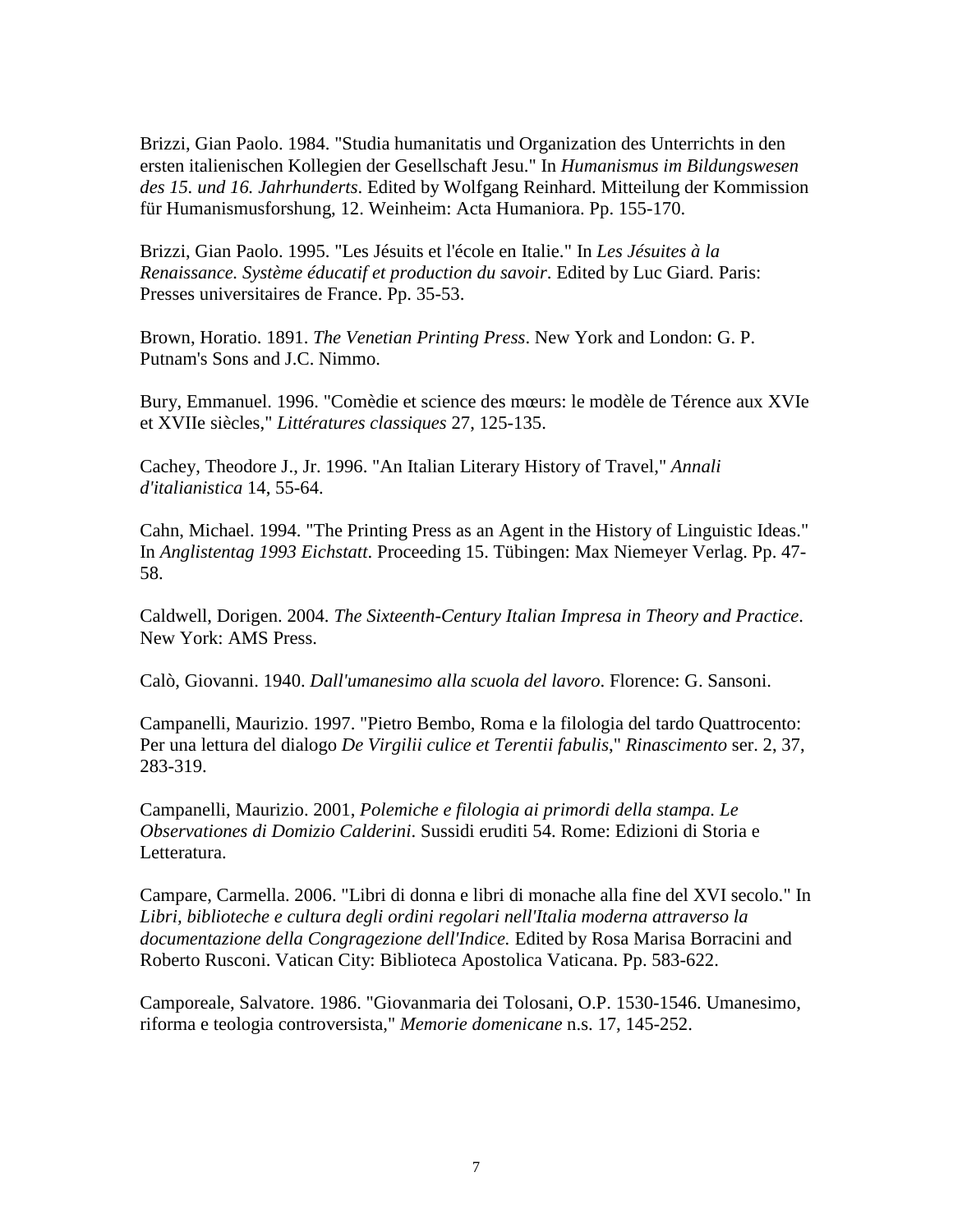Camporeale,Salvatore. 2001. "Riferimenti umanistico-teologici nel ciclo agostiniano di Benozzo Gozzoli." In *Benozzo Gozzoli: le storie di Sant'Agostino a San Gimignano*. Edited by Roberto Cardini et al. Rome: Bulzoni. Pp. 11-31.

Capoduro, Luisa. 1983. "L'edizione romana del *De orthographia* di Giovanni Tortelli (Hain 15563) e Adamo da Montaldo." In *Scrittura biblioteche e stampa a Roma nel Quattrocento* ed by Massimo Miglio. Vatican City: Scuola Vaticana di Paleografia, Diplomatica e Archivistica. Pp. 37-56.

Carlsmith, Christopher. 2002. "Struggling Towards Success: Jesuit Education in Italy, 1540-1600," *History of Education Quarterly* 42, 215-245.

Carlson, David R. 1992. "The 'Grammarians' War' 1519-1521. Humanist Careerism in Early Tudor England and Printing," *Medievalia et Humanistica*, n.s. 18, 157-181.

Carruthers, Bruce G. and Wendy Nelson-Espeland. 1991. "Accounting for Rationality. Double-Entry Bookkeeping and the Rhetoric of Economic Rationality," *American Journal of Sociology* 97, 31-69.

Carruthers, Mary J. 1990. *The Book of Memory. A Study of Memory in Medieval Culture*. Cambridge: Cambridge University Press.

Carvalho, Joaquim de. 1916. *Antònio de Gouveia e o Artistotelismo da Renasença*. Coimbra: F. França Amado.

Casali, Elide. 1982. *Il villano dirozzato. Cultura, società e potere nelle campagne romagnole della Controrifoma*. Florence: La Nuova Italia.

Casciano, Paola. 1983. "Ancora sull'Ars grammatica di Lorenzo Valla," in *Scrittura biblioteche e stampa a Roma nel Quattrocento*. Edited by Massimo Miglio et al. Vatican City: Scuola Vaticana di Paleografia, Diplomatica e Archivistica.

Casini, Tommaso. 2004. *Ritratti parlanti. Collezionismo e biografie illustrate nei secoli XVI e XVII*. Florence: Edifir.

Castellani, Giuseppe. 1926. "Note tipografiche fanesi: il primo libro stampato a Fano," *La bibliofilía* 28, 267-280.

Castellani, Giuseppe. 1929. "Lorenzo Abstemio e la tipografia del Soncino a Fano," *La bibliofilía* 31, 413-423, 441-460 and 32, 113-130, 145-160.

Cataldi Palau, Annaclara. 1998. *Gian Francesco d'Asola e la tipografia aldina*. Genoa: SAGEP.

Celenza, Christopher S. 2004a. *The Lost Italian Renaissance. Humanists, Historians, and Latin's Legacy*. Baltimore and London: Johns Hopkins University Press.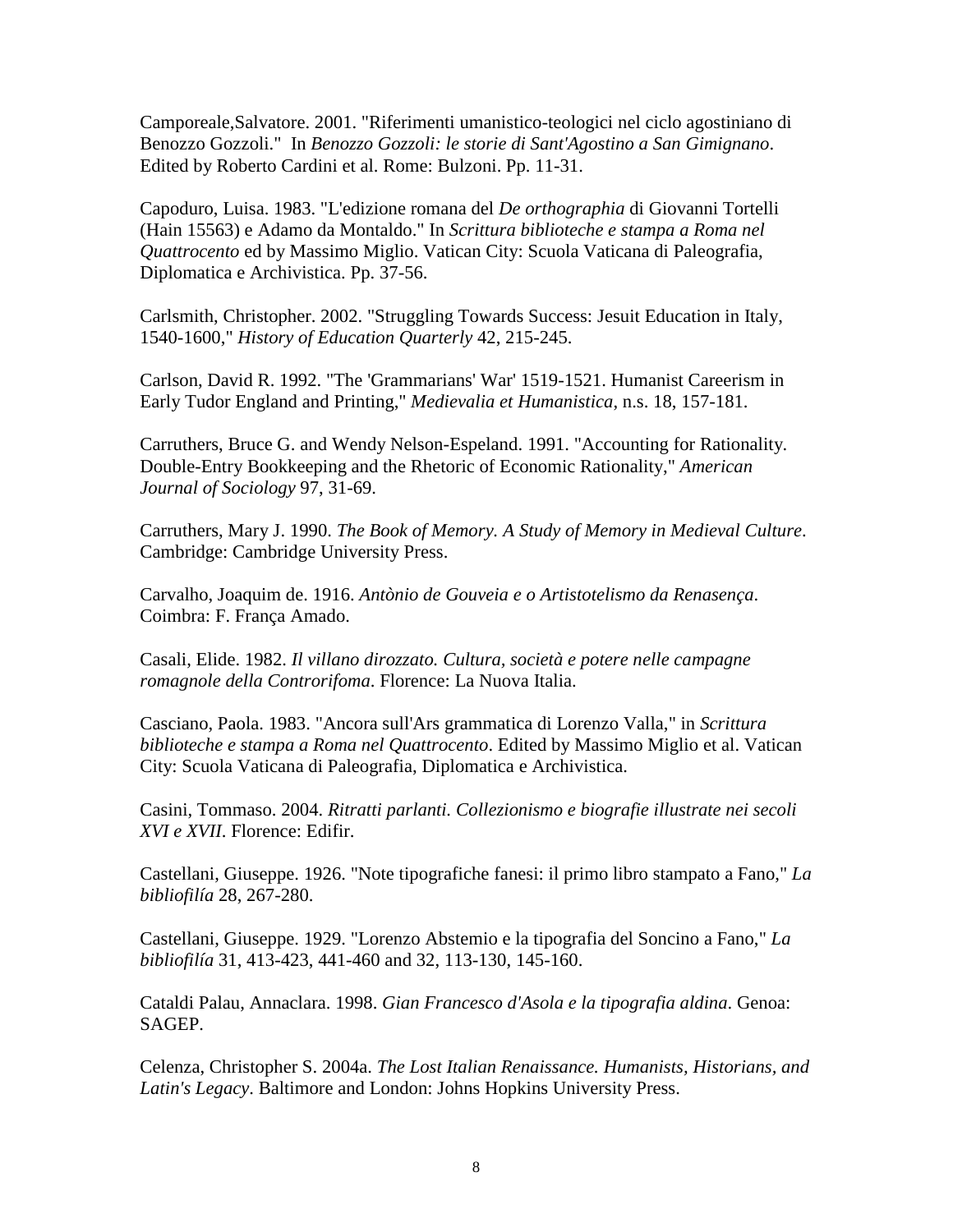Celenza, Christopher S. 2004b. "Creating Canons in Fifteenth-Century Ferrara: Angelo Decembrio's *De politia litteraria*, 1.10," *Renaissance Quarterly* 57, 43-98.

Cerboni, G. 1886. *Elenco cronologico delle opere di computisteria e ragioneria*. 3rd ed. Rome: Ministero del Tesoro.

Ceretti, Luigia. 1954. "Critica testuale a Terenzio in una lettera del Faerno a Paolo Manuzio," *Aevum* 28, 522-551.

Ceriotti, Luca. 1998. "Scuole fuori città. Strutture educative e libri di grammatica a Busto Arsizio nel secolo XVI," *Studia borromaica* 12, 101-136.

Ceriotti. Luca. 1999. "'Non sia alcuno dei sacerdoti che non habbia le copie stampate.' Libri e letture del clero bustese al tempo di Carlo Borromeo," *Annali di storia moderna e contemporanea* 5, 453-509.

Cervani, Roberta. 1984. "Considerazioni sulla diffusione dei testi grammaticali: la tradizione di Donato, Prisciano, Papias nei secoli XII-XV," *Bullettino dell'Istituto Storico Italiano per il Medioevo* 91, 397-421.

Cesarini Martinelli, Lucia. 1985. "Uno sconosciuto incunabolo di Terenzio postillato da Poliziano," *Rinascimento* 25, 239-246.

Cestaro, Gary P. 2003. *Dante and the Grammar of the Nursing Body*. Notre Dame, Indiana: University of Notre Dame Press.

Chambers, D. S. 1976. "*Studium urbis* and *gabella studii*: The University of Rome in the Fifteenth Century." In *Cultural Aspects of the Italian Renaissance, Essays in Honour of Paul Oskar Kristeller*. Edited by Cecil H. Clough. New York: Manchester University Press and Alfred F. Zambelli. Pp. 68-110.

Chartier, Roger. 1987. *The Cultural Uses of Print in Early Modern France*. Princeton: Princeton University Press.

Chartier, Roger. 1999. "Reading Matter and 'Popular' Reading from the Renaissance to the Sixteenth Century." In *A History of Reading in the West*. Edited by Guglielmo Cavallo and Roger Chartier; translated by Lydia G. Cochrane. Amherst: University of Massachusetts Press. Pp. 269-283.

Cherchi, Paolo. 1998. *Polimatia di riuso. Mezzo secolo di plagio (1539-1589)*. Rome: Bulzoni.

Cherubini, Paolo. 1996. "Frammenti di quaderni di scuola d'area umbra alla fine del secolo XV," *Quellen und Forschungen aus italienischen Archiven und Bibliotheken* 76, 219-252.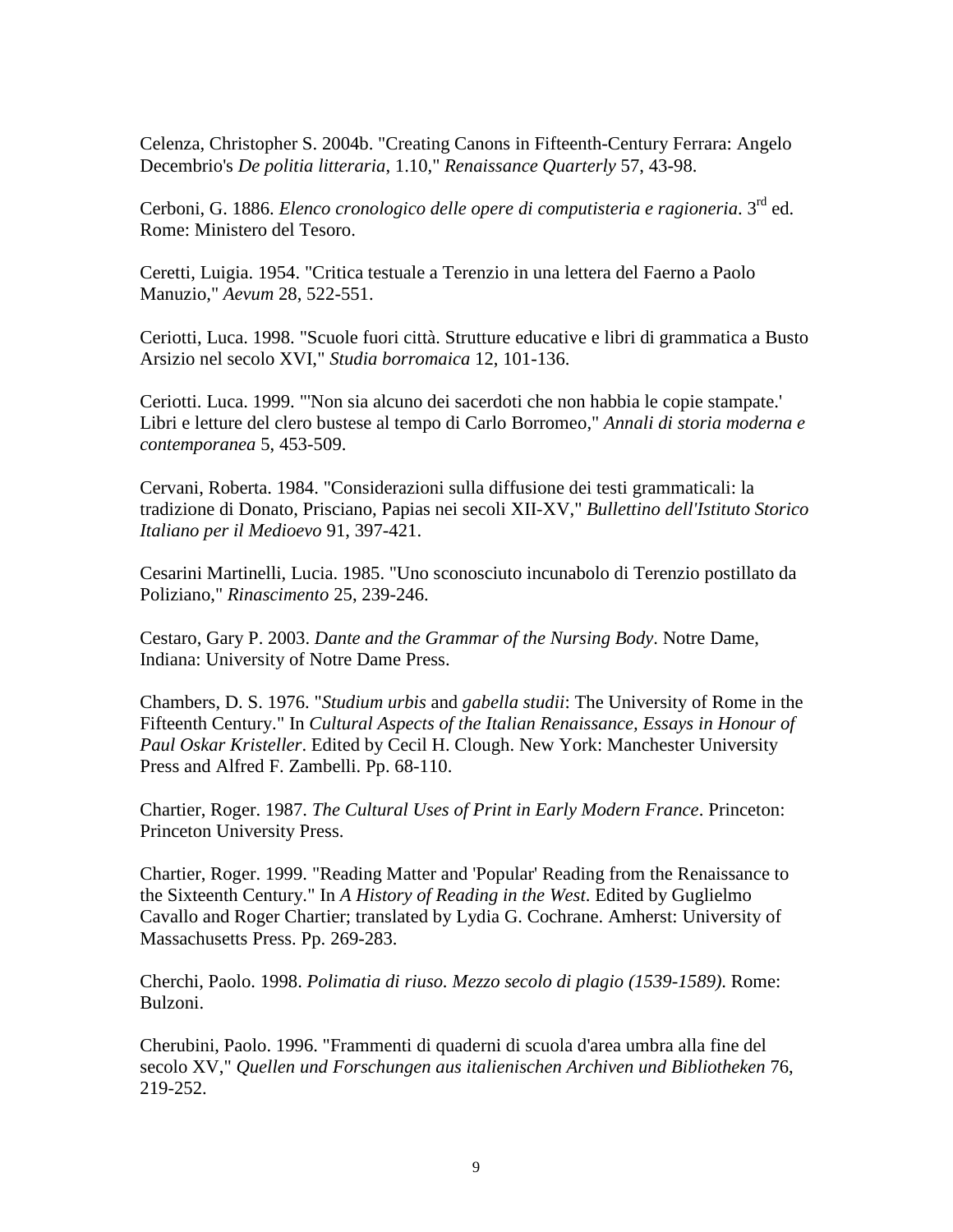Chiesi, Giuseppe. 1989. "Donatum et Catonem legere. La scuola communale a Bellinzona nel Quattrocento," *Quellen und Forschungen aus italienischen Archiven und Biblioteken* 69, 125-150.

Chomart, Jacques. 1981. *Grammaire et rhetorique chez Erasme*. 2 vols. Paris: Belles Lettres, 1981.

Ciardi, Roberto Paolo. 1992. "Vita attiva e vita contemplativa nelle imprese degli Academici Intronati." In *Documentary Culture. Florence and Rome from Grand Duke Ferdinand I to Pope Alexander VI*. Edited by Elizabeth Cropper et al. Bologna: Nuova Alfa. Pp. 363-378.

Ciardi, Roberto Paolo. 1995. "'A Knot of Words and Things': Some Clues for Interpreting the *Imprese* of Academies and Academicians." In *Italian Academies of the Sixteenth Century*. Edited by D.S. Chambers and F. Quiviger. Warburg Institute Colloquia 1. London: Warburg Institute. Pp. 37-60.

Ciocci, Argante. 2003. *Luca Pacioli e la matematizzazione del sapere nel Rinascimento*. Bari: Cacucci.

Clemens, Raymond. 2001. *Gregorio Dati's Sfera and Geographical Education in Fifteenth-Century Florence*. Newberry Library Slide Set, 29. Chicago: The Newberry Library. (Online version at www.newberry.org)

Codina Mir, Gabriel. 1968. *Aux sources de la pédagogie des Jésuites. Le "Modus Parisiensis"*. Rome: Institutum Historicum S.I.

Colombat, Bernard. 1993. *Les figures de construction dans la syntaxe latine (1570-1780)*. Paris and Louvain: Peeters, 1993.

Colombat, Bernard. 1998. *Corpus représentatif des grammaires et des traditions linguistiques*. Paris: Presses Universitaires de France.

*Commedie latine*. 1976-1980. *Commedie latine del XII e XIII secolo*. 3 vols. Pubblicazioni dell' Istituto di filologia classica e medievale, 48, 61, 68. Genoa: Università di Genova.

Compagnon, Antoine. 1979. *La seconde main, ou le travail de la citation*. Paris: Editions du Seuil.

Conley, Tom. 1996. "Virtual Reality and the Isolario," *Annali d'italianistica* 14, 121-130.

Cook, Karen Sevarud. 2002. "Dati's *Sfera*: The Manuscript Copy at the Kenneth Spencer Research Library, University of Kansas," *Mediterranean Studies* 11, 45-69.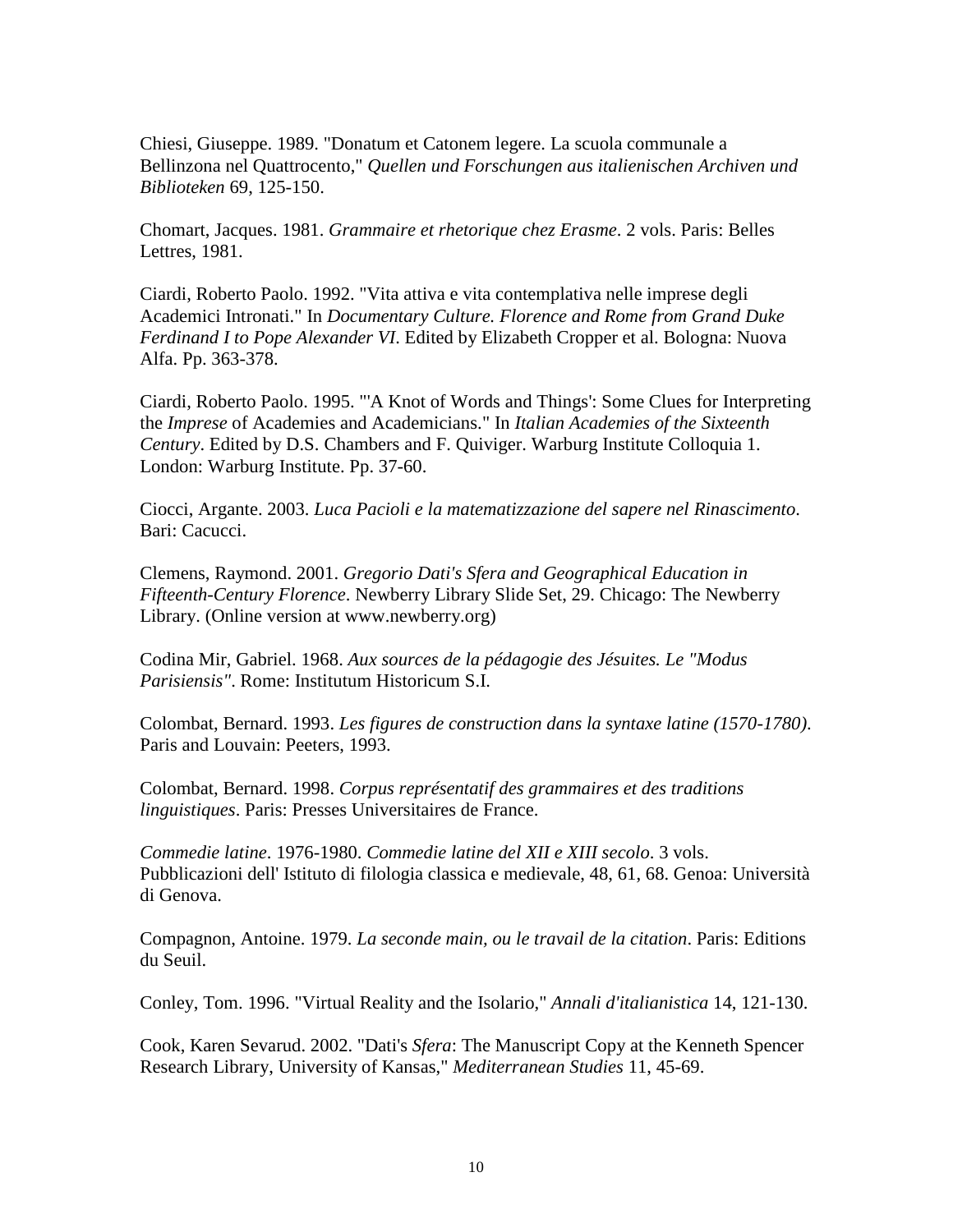Copeland, Rita. 1991. *Rhetoric, Hermeneutics, and Translation in the Middle Ages*. Cambridge: Cambridge University Press.

Copinger, Walter Arthur. 1898. *Handlist of a Collection of Incunabula Illustrating the Progress and Development of the Art of Printing Prior to the Year 1500 by Specimens from over Three Hundred Different Presses*. [Manchester?], Privately Printed.

Coppens, Christian. 2005. "*Curiositas* or Common Places: Private Libraries in the Sixteenth Century." In *Biblioteche private in età moderna e contemporanea*. Milan: Bonnard. Pp. 33-42.

Cormack, Bradin and Carla Mazzio. 2005. *Book Use, Book Theory 1500-1700*. Chicago: University of Chicago Library.

Cornish, Alison. 2000. "A Lady Asks: The Gender of Vulgarization in Late Medieval Italy," *Publications of the Modern Language Association* 115, 166-280.

Cosi, Sara. 2006. "I libri dei 'sudditi': Mercognlano, feudo di Montevergine." In *Libri, biblioteche e cultura degli ordini regolari nell'Italia moderna attraverso la documentazione della Congragezione dell'Indice.* Edited by Rosa Marisa Borracini and Roberto Rusconi. Vatican City: Biblioteca Apostolica Vaticana. Pp. 623-657.

Cox, Virginia. 2003. "Rhetoric and Humanism in Quattrocento Venice," *Renaissance Quarterly* 56 (2003), 652-694.

Crane, Mark. 2005. *A Conservative Voice in the French Renaissance: Josse Bade (1462- 1535)*. Toronto: University of Toronto dissertation.

Cranna, Clifford A. 1981. *Adriano Banchieri's Cartella Musicale: translation and commentary*. Palo Alto: Stanford University dissertation.

Crawford, David. 1982. "A Chant Manual in Sixteenth-Century Italy," *Musica Disciplina* 36, 175-190.

Croce, Benedetto. 1945. *Poeti e scrittori del pieno e del tardo Rinascimento*. 2 vols. Bari: Gius. Laterza & Figli.

Crosby, Alfred W. 1997. *The Measure of Reality. Quantification and Western Society, 1250-1600*. Cambridge: Cambridge University Press.

Cupaiuolo, Giovanni. 1984. *Bibliografia terenziana (1470-1983)*. Studi e testi dell'Antichità, 16. Naples: Società Editrice Napoletana.

D'Accone, Frank A. 1997. *The Civic Muse. Music and Musicians in Siena during the Middle Ages and the Renaissance*. Chicago: University of Chicago Press.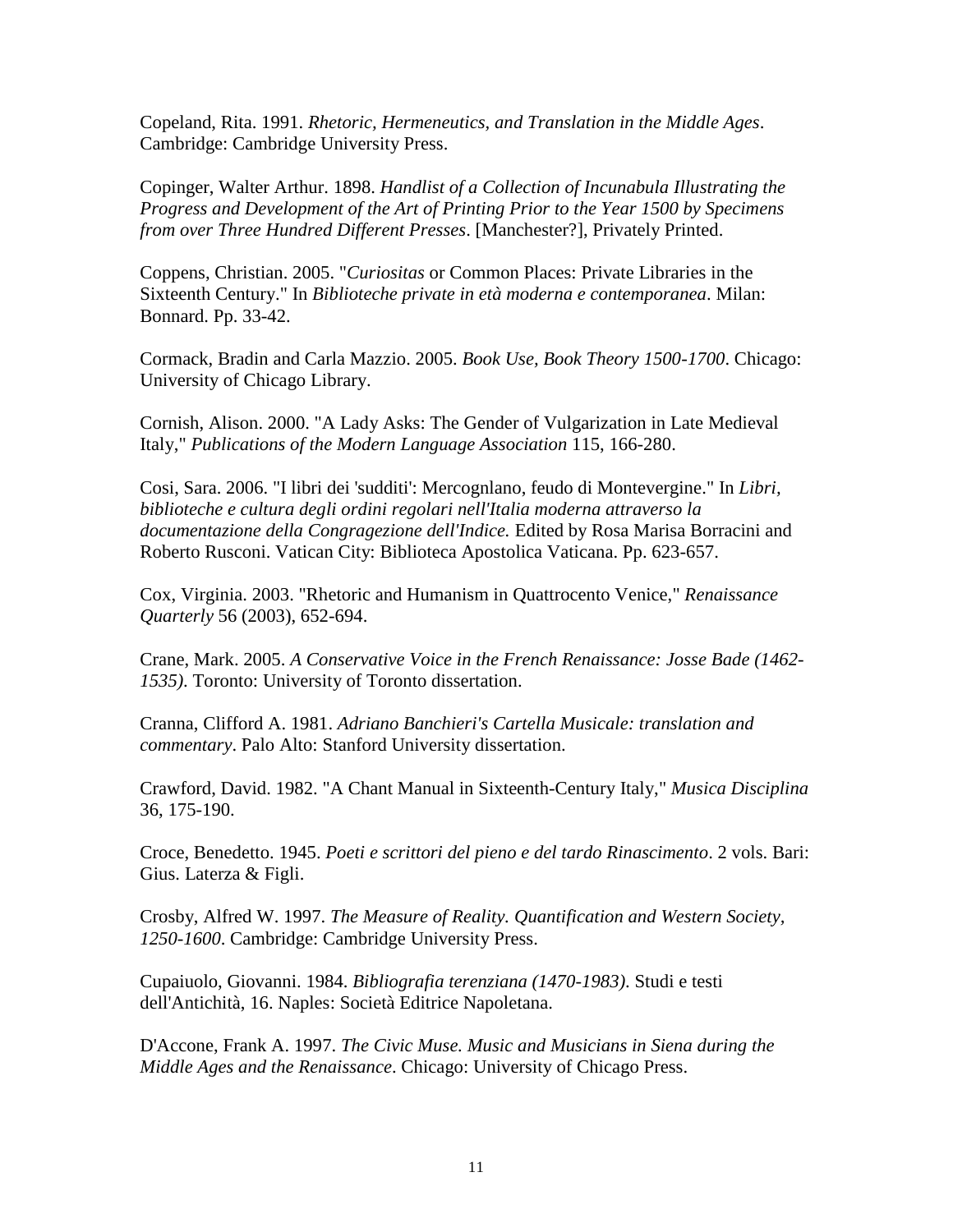Dainville, François de. 1978. *L'Éducation des jésuites (XVI-XVII siècles)*. Paris: Éditions des Minuit.

Daly, Peter M. 1979. *Literature in the Light of Emblems*. Toronto: University of Toronto Press.

D'Amico, John F. 1983. *Renaissance Humanism in Papal Rome. Humanists and Churchmen on the Eve of the Reformation*. Baltimore: Johns Hopkins University Press.

D'Amico, John F. 1989. "Humanism in Rome." In *Renaissance Humanism: Foundations, Forms and Legacy*. 1988. Edited by Alfred Rabil, Jr. 3 vols. Philadelphia: University of Pennsylvania Press. Vol. 1, pp. 264-295.

Dane, Joseph A. 1999. "A Ghostly Twin Terence," *The Library* ser. 6, 21, 99-107.

Davis, Natalie Zemon. 1960. "Sixteenth-Century French Arithmetics on the Business Life," *Journal of the History of Ideas* 21, 18-48.

Davies, Martin. 1996. "Humanism in Script and Print." In *The Cambridge Companion to Renaissance Humanism*. Edited by Jill Kraye. Cambridge and New York: Cambridge University Press. Pp. 47-62.

De Blasi, Nicola. 1993. "L'italiano nella scuola." In *Storia della lingua italiana*. Edited by Luca Serianni and Pietro Trifone. Vol. 1: *I luoghi della codificazione*. Turin: Giulio Einaudi. Pp. 383-423.

Joann Dellaneva. 2007. *Ciceronian Controversies*. Cambridge and London: Harvard University Press.

Desmet-Goethals, Marie-Jose. 1975. "Die Verwendung der Kommentare von Badius, Mancinellus, Erasmus und Corderius in der Disticha Catonis-Ausgabe von Livinus Crucius." In *Der Kommentar in der Renaissance*. Edited by August Buck and Otto Herding. Boppard: Kommission für Humanismusforschung. Pp. 73-88.

Deutscher, Thomas B. 2002. "From Cicero to Tasso: Humanism and the Education of the Novarese Parish Clergy (1565-1663)," *Renaissance Quarterly* 55, 1005-1025.

De Vivo, Filippo. 2001. "Dall'imposizione del silenzio alla 'Guerra delle scritture.' Le publicazioni ufficiali durante l'interdetto di 1606-1607," *Studi veneziani* n.s. 41, 179-213.

Di Filippo Bareggi, Claudia. 1988. *Il mestiere di scrivere. Lavoro intelletuale e mercato librario a Venezia nel Cinquecento*. Rome: Bulzoni.

Dimler, G. Richard. 1997. "Humanism and the Rise of the Jesuit Emblem." In *Emblematic Perceptions. Essays in Honor of William S. Hecksler on the Occasion of his*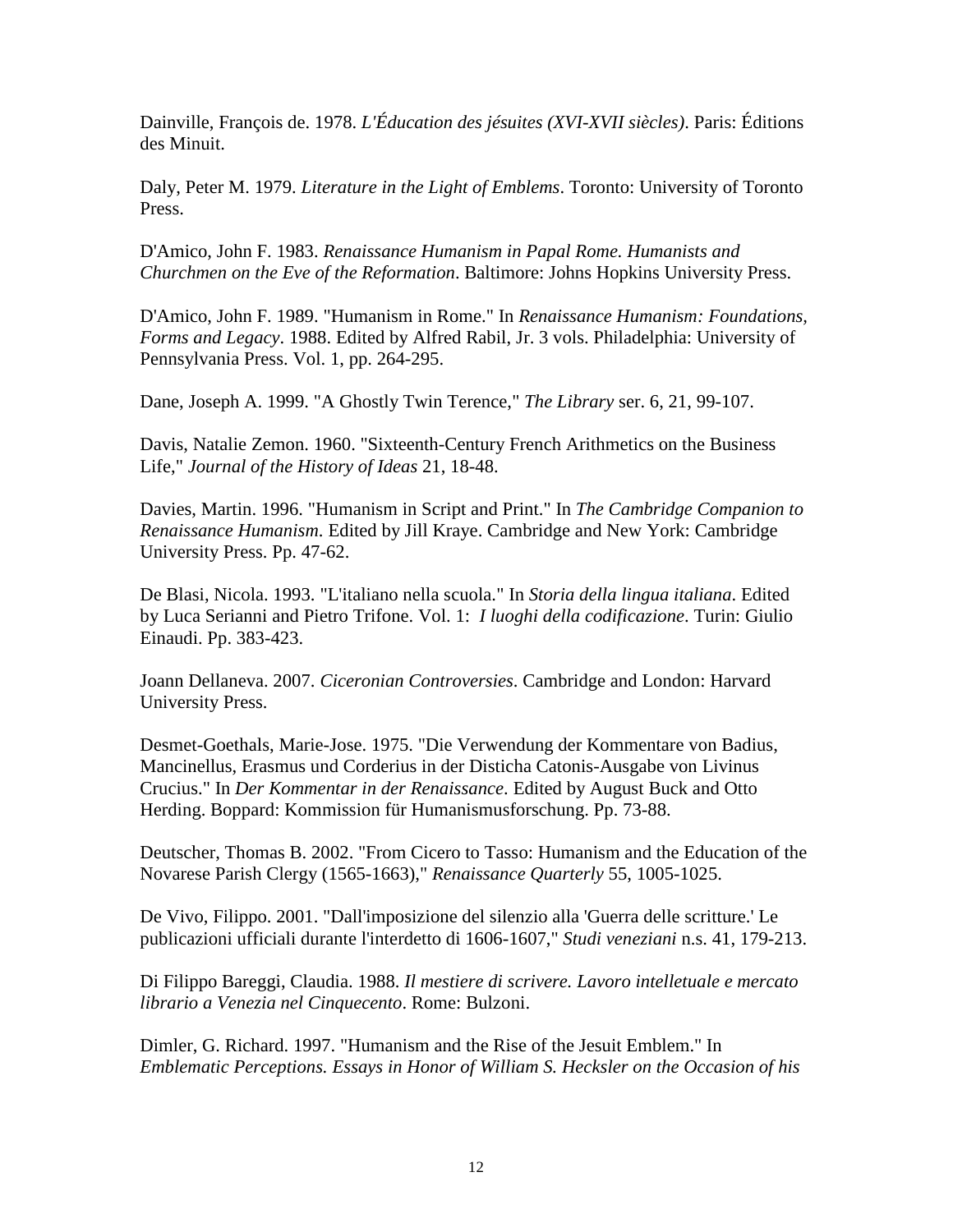*Ninetieth Birthday*. Edited by Peter M. Daly and Daniel S. Russell. Saecula Spiritalia, 36. Baden-Baden: Koerner. Pp. 93-109.

Dimler, G. Richard. 2002. "Current Jesuit Emblem Studies, an Overview." *Emblem Studies in Honour of Peter M. Daly*. Edited by Michael Bath et al. Saecula Spiritalia, 41. Baden-Baden: Koerner. Pp. 63-122.

Donati da Empoli, Maria Cristina. "Le lettori dello studio e i maestri di grammatica a Roma da Sisto V ad Alessandro VI," *Rassegna degli Archivi di Stato* 40, 98-147.

Duffy, Eamon. *The Stripping of the Altars. Traditional Religion in England, c. 1400 c.1580*. New Haven: Yale University Press, 1992.

Dunston, A. J. 1977. "Venetian 'Woodcut' Capitals," *Studies in Bibliography* 30, 136- 144.

Durand, Dana B. 1943. "Tradition and Innovation in Fifteenth Century Italy: 'Il primato dell'Italia' in the Field of Science," *Journal of the History of Ideas* 4, 1-20.

Eamon, William. 1994. *Science and the Secrets of Nature. Books of Secrets in Medieval and Early Modern Culture*. Princeton: Princeton University Press.

Eisermann, Falk. 2003. "Mixing Pop and Politics. Origins, Transmission, and Readers of Illustrated Broadsides in Fifteenth-Century Germany." In *Incunabula and their Readers. Printing Selling and Using Books in the Fifteenth Century*. Edited by Kristian Jensen. London: The British Library. Pp. 159-177.

Elie, Hubert. 1950. "Polycarpus severitanus de Sebenico. Etude Bio-biblographique," *Gutenberg Jahrbuch* 25, 190-192.

Elkins, James. 1999. *The Domain of Images*. Ithaca and London: Cornell University Presss.

Fabre, Pierre-Antoine. 1995. "Dépouilles d'Egypte. L'expurgation des auteurs latins dans les collèges jésuites." In *Les Jésuites à la Renaissance. Système éducatif et production du savoir*. Edited by Luce Giard. Paris: Presses Universitaires de France. Pp. 55-78.

Fantuzzi, Giovanni. 1781-1794. *Notizie degli scrittori bolognesi*. 9 vols. Bologna: Stamperia di San Tommaso d'Aquino.

Farenga, Paola. 1983. "Indoctis viris…mulierculis quoque ipsis. Cultura in volgare nella stampa romana?" In *Scrittura, biblioteche e stampa a Roma nel Quattrocento*. Vatican City: Scuola Vaticana di paleografia, diplomatica e archivistica. Pp. 403-415.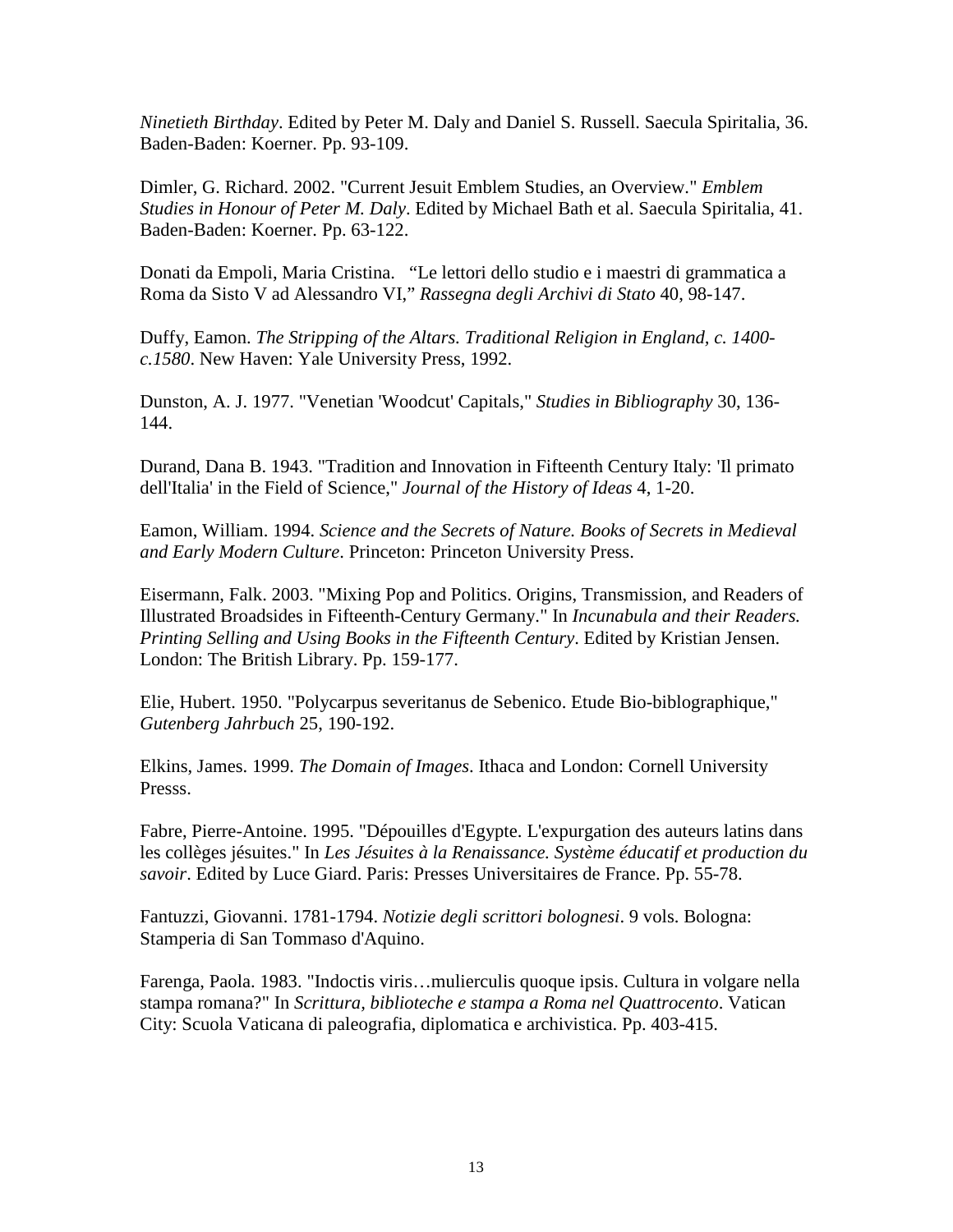Farenga, Paola. 1994. "Il sistema delle dediche nella prima editoria romana del Quattrocento." In *Il libro a corte*. Edited by Amedeo Quondam. Rome: Bulzoni. Pp. 57- 87.

Farenga, Paola. 2003. "In the Margins of Sallust Part I. Di un incunabulo non del tutto sconosciuto e del commento di Pomponio agli Opera di Sallustio." In *Antiquaria a Roma. Intorno a Pomponio Leto e Paolo II*. Rome: Roma nel Rinascimento. Pp. 1-11.

Farrell, Allan P. 1938. *The Jesuit Code of Liberal Education*. Milwaukee: Bruce Publishing Co.

Fava, Domenico. 1930. "La fortuna del Pronostico di Giovanni Lichtenberger in Italia nel Quattrocento e nel Cinquecento," *Gutenberg Jahrbuch* 5, 126-148.

Fenlon, Iain and Patrizia Della Vecchia. 2001. *Venezia 1501: Petrucci e la stampa musicale*. Mariano del Friuli: Edizioni della Laguna.

Fera, Vincenzo. 1996. "Poliziano, Emolao Barbaro e Plinio." In *Una famiglia veneziana nella storia: I Barbaro*. Venice: Istituto veneto di scienze, lettere ed arti. Pp. 193-233.

Flood, John L. 2003. "'Volentes sibi comparare infrascriptos libros impressos ...' : Printed Books as a Commercial Commodity in the Fifteenth Century." In *Incunabula and their Readers : Printing, Selling and Using Books in the Fifteenth Century*. Edited by Kristian Jensen. London: The British Library. Pp. 139-151.

Follak, Jan. 2007. "Grammatik und Gedächniskunst im *Speculum Donati* und in der *Grammatica figurata* des Matthias Ringmann," *Neulateinisches Jahrbuch* 9, 147-273.

Ford. Philip J. 2000. "Alexandre de Villedieu's *Doctrinale Puerorum*. A Medieval Bestseller and Its Fortune in the Renaissance." In *Forms of the "Medieval" in the "Renaissance*." Edited by George Hugo Tucker. Charlottesville: Rockwood Press. Pp. 155-169.

Franceschini, Fabrizio. 2003. "Le 'Regole' di Francesco da Buti tra scuola laica e osservanza," *Contributi di fililogia dell'Italian mediana* 17, 51-130.

Frazier, Alison Knowles. 2005. *Possible Lives: Authors and Saints in Renaissance Italy*. New York: Columbia University Press.

Fritzsche, Otto Fridolin. 1890. *Glarean, Sein Leben und seine Schriften*. Frauenfeld: J. Huber.

Fubini, Riccardo. 2003. *Humanism and Secularization from Petrarch to Valla*. Durham and London: Duke University Press.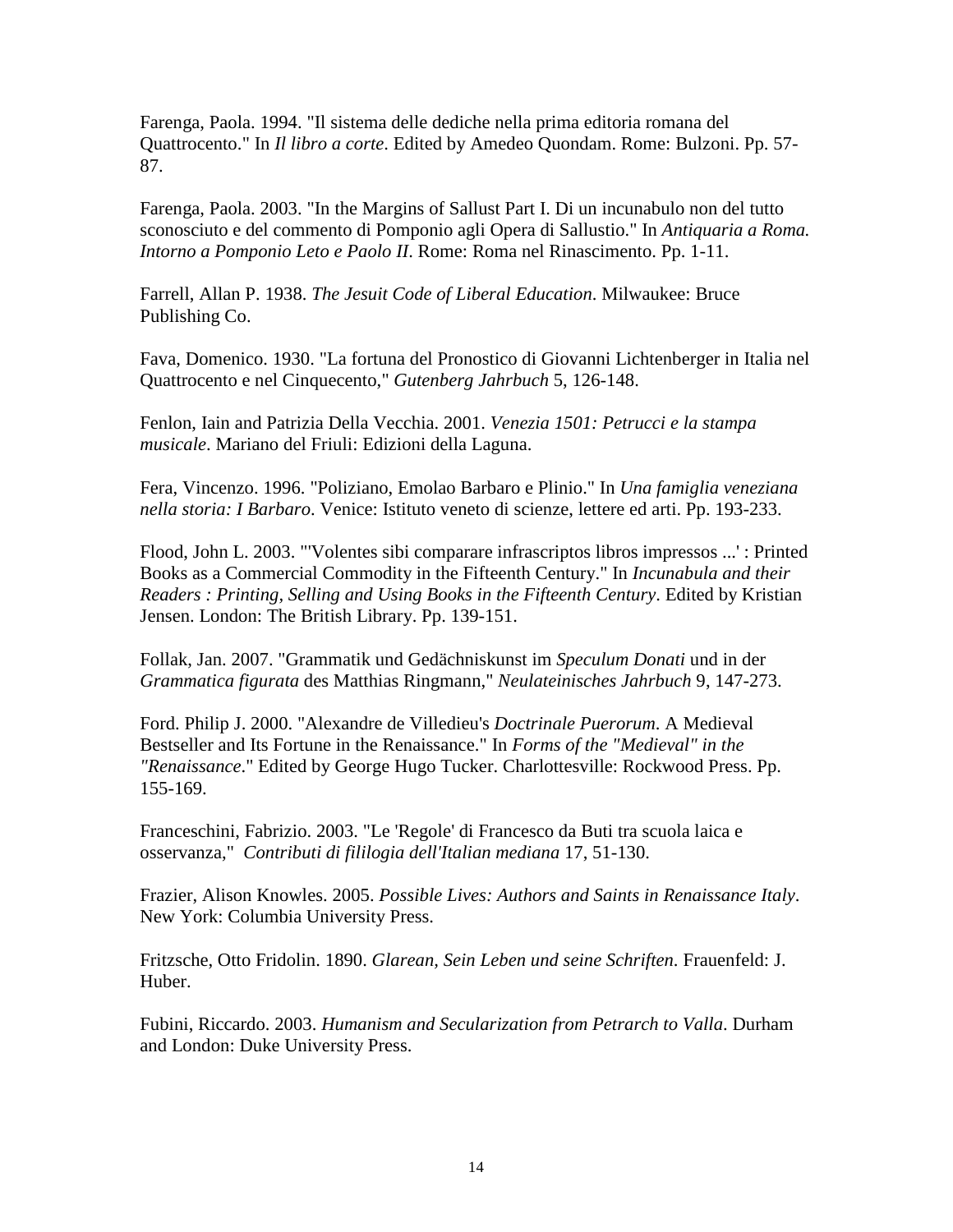Fuiano, Michele. 1971. *Insegnamento e cultura a Napoli nel Rinascimento*. Naples: Libreria Scientifica.

Fulin, Rinaldo. 1882a. "Documenti per servire alla storia della tipografia veneziana," *Archivio veneto* 23, 84-219. (Also issued as a separate, paginated 1-132, Venice: M. Visentini.)

Fulin, Rinaldo. 1882b. "Nuovi documenti per servire alla storia della tipografia veneziana," *Archivio veneto* 23, 390-405.

Funcke, Johann Michael.1988. *Kurze Anleitung von Form- und Stahl-Schneiden. Erfurt, J.M. Funcke, 1740*. Facsimile, with introduction by James Mosley. Darmstadt: Lehrdruckerei der Technische Universität.

Gabotto, Ferdinando and Angelo Badini Confalonieri. 1893. *Vita di Giorgio Merula*. Alessandria: Tip. Jaquemond Giovanni.

Gaisser, Julia Haig. 1999. *Pierio Valeriano on the Ill Fortune of Learned Men*. Ann Arbor: University of Michigan Press.

Galli, Paola Vecchi. 1994. "La stampa a Bologna nel Rinascimento fra corte, università e città. Rassegna del libro di rime." In *Sul Libro Bolognese del Rinascimento*. Edited by Luigi Balsamo and Leonardo Quaquarelli. Quaderni di Schede umanistiche, 5. Bologna: Clueb. Pp. 129-153.

Ganda, Arnoldo. 1988. *Niccolò Gorgonzola, editore e libraio in Milano (1496-1536)*. Florence: Olschki.

Gareffi, Andrea. 1981. *Le voci dipinte. Figura e parola nel Manierismo italiano*. Rome: Bulzoni.

Gargiulo, Piero. 2004. *La musica nei trattati italiani tra Cinque e Seicento*. In *Il libro di musica. Per una storia materiale delle fonti musicali in Europa*. Edited by Carlo Fiore. Palermo: Lepos. Pp. 163-191.

Garin, Eugenio. 1976. *L'Educazione in Europa 1400-1600*. Bari: Laterza.

Garzoni, Tomaso. 1998. *La Piazza universale di tutte le professioni del mondo*. Edited by Paolo Cherchi and Beatrice Collina. 2 vols. Turin: Giulio Einaudi.

Gavinelli, Simona. 1991. "Teorie grammaticali nelle *Elegantie* e la tradizione scolastica del tardo umanesimo," *Rinascimento* 31, 155-181.

Gazzini, Marina. 2001. "Scuola, libri e cultura nelle confraternite milanesi fra tardo medioevo e prima età moderna," *La bibliofilía* 103, 215-261. Also in *Scrineum* 3 (on line magazine: http://dobc.unipv.it/scrineum/gazzini.htm.)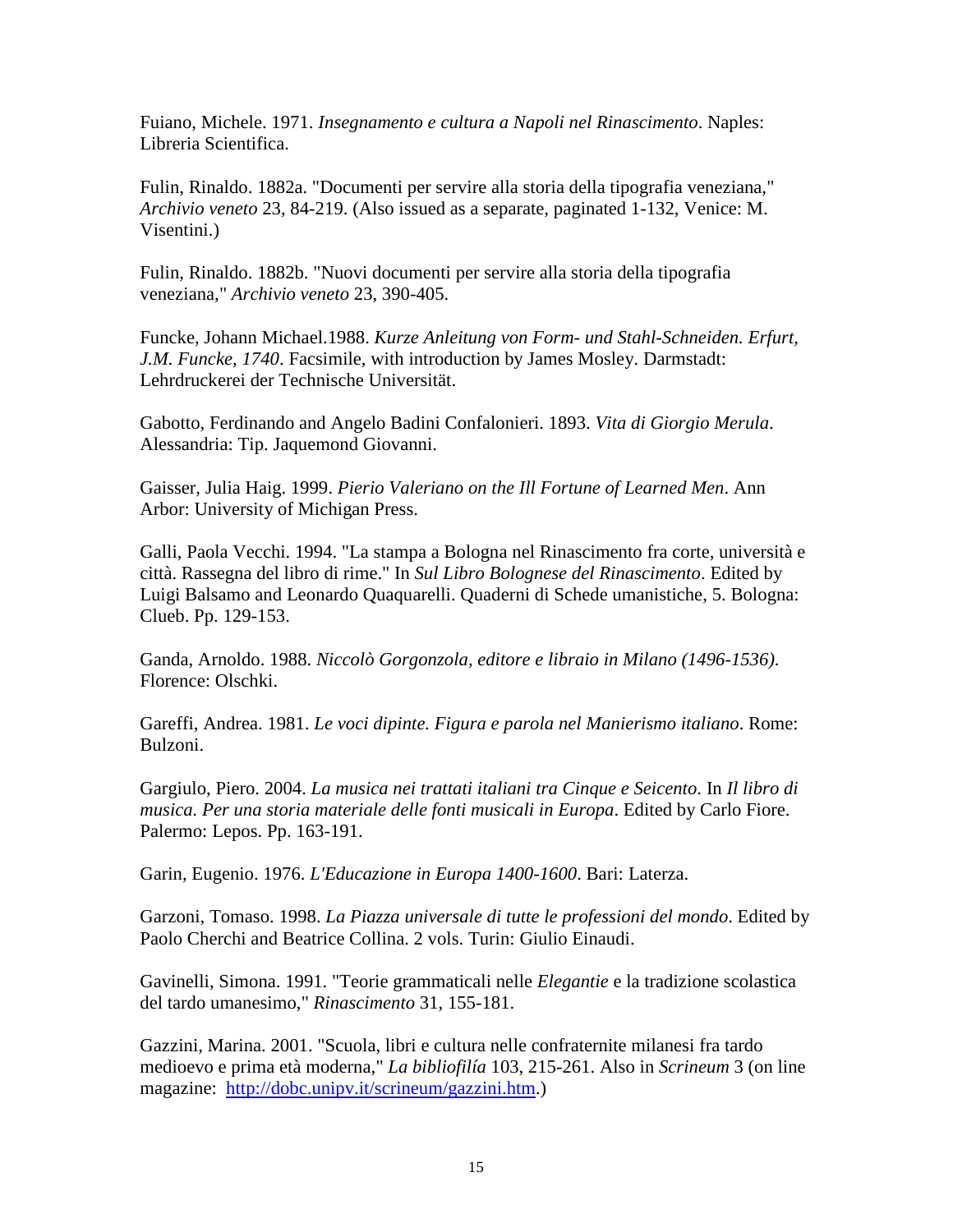Gehl, Paul F. 1993. *A Moral Art. Grammar, Society and Culture in Trecento Florence*. Ithaca and New York: Cornell University Press.

Gehl, Paul F. and Elizabeth Zurawski. 1993. "Incunables bound by Elizabeth Kner: the 1950-1951 Project for the Newberry," *Guild of Bookworkers Journal* 31, 1-35.

Gehl, Paul F. 2002 "Latin Orthopraxes." In *Latin Grammar and Rhetoric, from Classical Theory to Medieval Practice*. Edited by Carol Dana Lanham. London: Continuum. Pp. 1- 21.

Gehl, Paul F. 2003. "Religion and Politics in the Market for Books: The Jesuits and Their Rivals," *Papers of the Bibliographical Society of America* 97, 435-460

Gehl, Paul F. 2008a. "The 'Maiuscole Moderne' of Giovambaptista Verini Fiorentino: From Music Texts to Calligraphic Musicality." In *Writing Relations. American Scholars in Italian Archives*. Edited by Deanna Shemek and Michael Wyatt. Florence: Olschki.

Gehl, Paul F. 2008b. "Off the Press and Into the Classroom: Using the Textbooks of Antonio Mancinelli," *History of Education and Children's Literature*, forthcoming.

Gehl, Paul F. 2008c. "*Grammatica Despauteriana*: L'adattamento di libri di testo provenienti dal Nord Europa per il mercato editoriale italiano, 1540-1600," *Bibliologia* 3, 51-69.

Gensini, Stefano. 1999. "Epicureanism and Naturalism in the Philosophy of Language from Humanism to the Enlightenment." In *Sprachtheorien der Neuzeit*. Vol. 1: *Der epistemologische Kontext neuzeitlicher Sprach- und Grammatiktheorien*. Edited by Peter Schmitter. Geschichte der Sprachtheorie 6/1. Tübingen: Gunther Narr Verlag. Pp. 44-92.

Gentile, Maria Teresa. 1981. "L'imagine del pellicano e la figura di Vittorino da Feltre." In *Vittorino da Feltre e la sua scuola. Umanesimo, pedagogia, arti*. Edited by Nella Giannetto. Florence: Olschki. Pp. 213-231.

Gerig. John L. 1910. "Jean Pelisson de Condrieu," *Revue de la Renaissance* 11, 113-124.

Gerini, Giovanni Battista. 1897. *Gli scrittori pedagogici italiani del secolo decimosesto*. Turin: Parrravia.

Giannetto, Nella. 1985. *Bernardo Bembo umanista e politico veneziano*. Florence: Olschki.

Glauche, Günter. 1970. *Schullektüre im Mittelalter. Enstehung und Wandlungen des Lektürekanons bis 1200*. Münchener Beiträge zur Mediävistik un Renaissance-Forschung 5. Munich: Arbeo.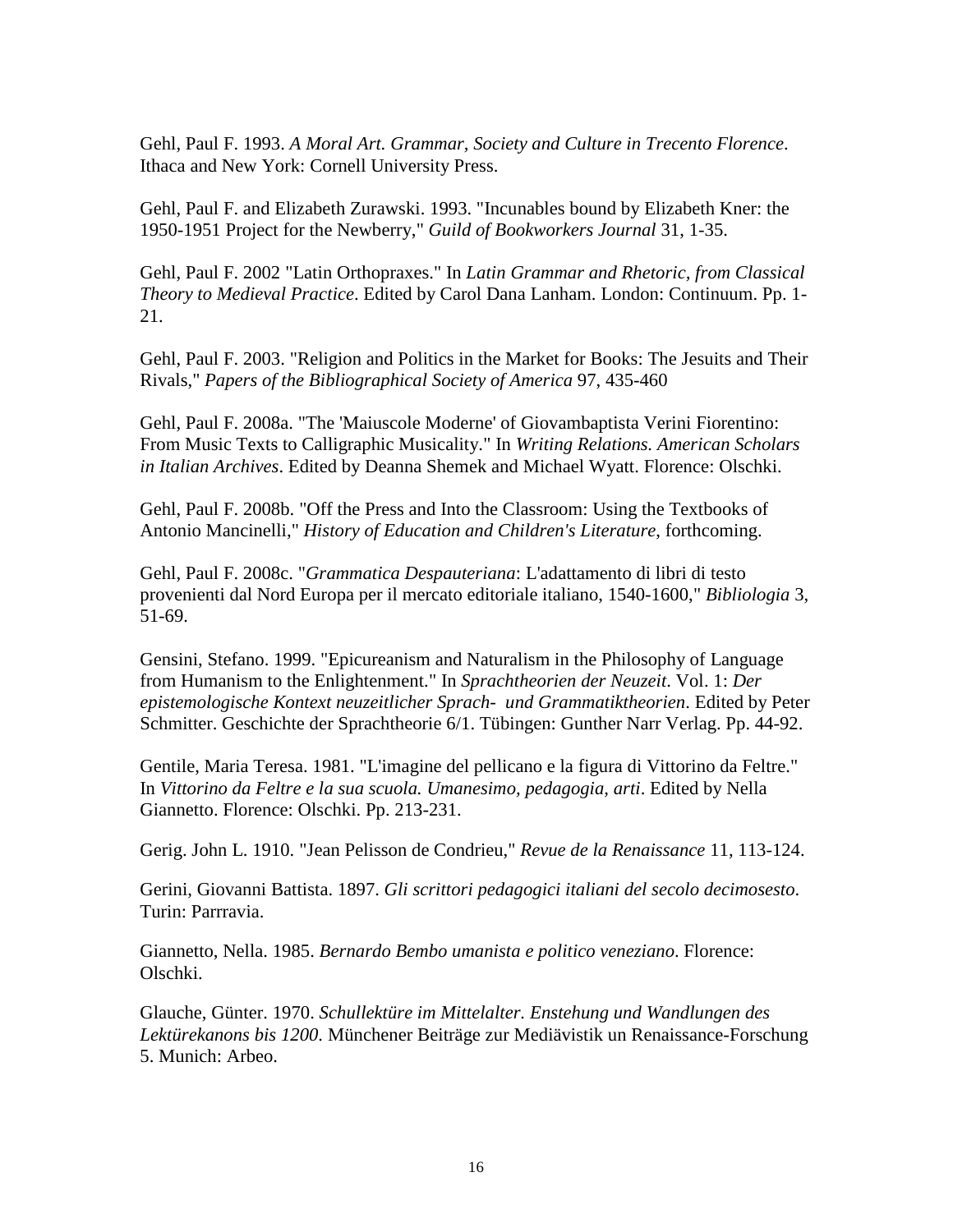Głombiowski, Karol. 2002. "Annotazini manoscritte e storia della lettura." In *Nel modo delle postille: i libri a stampa con note manoscritte*. Milan: C.U.S.L. Pp. 31-71.

Godman, Peter. 1998. *From Poliziano to Machiavelli. Floentine Humanism in the High Renaissance*. Princeton: Princeton University Press.

Goldthwaite, Richard A. 1972. "Schools and Teachers of Commerical Arithmetic in Renaissance Florence," *Journal of European Economic History* 1, 418-433.

Gómez i Font, Xavier. 1997. *Andreu Sempere (1520-1572) i la seua Prima Grammaticae Latinae Institutio*. Alcoi: Insitut de Cultura Juan Gil-Albert.

Grafton, Anthony and Lisa Jardine.1986. *From Humanism to the Humanities*. Cambridge: Harvard University Press.

Grafton, Anthony. 1998. "Grammatiktheorie und Schulpraxis die Grammatica philosophica." In *Kaspar Schoppe (1576-1649): Philologie im Dienste der Gegenreformation*. Edited by Herbert Jaumann. (=*Zeitsprunge. Forschungen zur Frühen Neuzeit* 2 (1998), Heft 3/4) Frankfurt: Klostermann. Pp. 231-243.

Grafton, Anthony. 1999. "The Humanist as Reader." In *A History of Reading in the West*. Edited by Guglielmo Cavallo and Roger Chartier; translated by Lydia G. Cochrane. Amherst: University of Massachusetts Press. Pp. 179-212.

Grant, John N. 1988. "Pietro Bembo and Vat. Lat. 3226," *Humanistica Louvainiensia* 37, 211-243.

Green, Lawrence D. 1999. "*Grammatica movet*. Renaissance Grammar Books and *Elocutio*." In. *Rhetorica Movet: Studies in Historical and Modern Rhetoric in Honor of Heirich F. Plett*. Edited by Peter Lothar Oesterreich and Thomas O. Sloane. Symbola et emblemata 9. Leiden and Boston: Brill. Pp. 73-115.

Greene, Thomas. 1986. *The Vulnerable Text. Esssays on Renaissance Literature*. New York: Columbia University Press.

Greenfield, Concetta Carestia. 1981. *Humanist and Scholastic Poetics, 1250-1500*. London and Toronto: Associated University Presses.

Grendler, Paul F. 1989. *Schooling in Renaissance Italy*. Baltimore: Johns Hopkins University Press.

Grendler, Paul F. 1995. "What Piero Learned in School." In *Piero della Francesca and His Legacy*. Edited by Marilyn Aronberg Lavin. Studies in the History of Art 48. Washington: National Gallery of Art. Pp. 161-174.

Grendler, Paul F. 2002a. *The Universities of the Italian Renaissance*. Balitmore: Johns Hopkins University Press.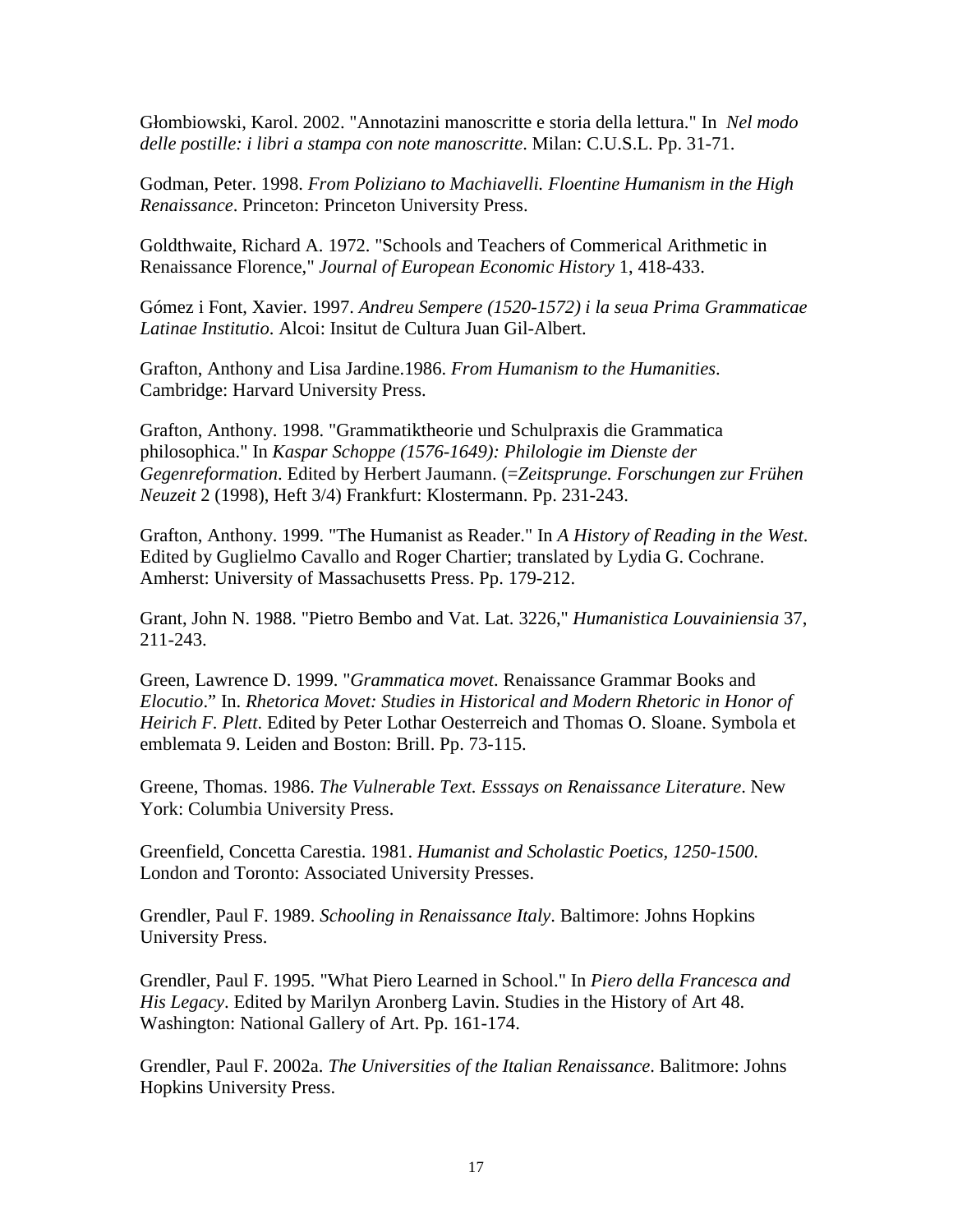Grendler, Paul F. 2002b. "I tentativi dei gesuiti d'entrare nelle università italiane tra '500 e 600." In *Gesuiti e università in Europa (secoli XVI-XVIII)*. Edited by Gian Paolo Brizzi and Roberto Greci. Bologna: CLUEB. Pp. 37-51.

Guglielminetti, Marziano. 1989. "Marino e l'editore venziano Ciotti: o la parte del correttore nella trasmissione del testo." In *Culture et professions in Italie (fin XVe siècle - début XVIIe siècle)*. Edited by Adelin Charles Fiorato. Paris: Sorbonne. Pp. 117-132.

Guthmüller, Bodo. 1997. *Mito, poesia, arte. Saggi sulla tradizione ovidiana nel Rinascimento*. Rome: Bulzoni.

Haebler, Konrad. 1933. *The Study of Incunabula*. Translated by Lucy Eugenia Osborne. New York: Grolier Club.

Hamilton, David. 1993. "Instruction in the Making: Peter Ramus and the Beginnings of Modern Schooling." Paper presented at the annual conference of the American Educational Research Association. On line version available at: http://www.leeds.ac.uk/educol/documents/152133.htm

Harkness, Albert. 1898. *A Complete Latin Grammar*. New York: American Book Co.

Harms, Wolfgang. 1973. "Die Fragmentcharakter emblematischer Auslegung und die Rolle des Lehrers. Gabriel Rollenhagens Epigramme." In *Deutsche Barocklyrik. Gedichtinterpretationen von Spee bis Haller*. Edited by Martin Birchner and Alois M. Haas. Berne and Munich: Francke Verlag. Pp. 49-64.

Harms, Wolfgang. 1975. "Zur außerliterarischen Emblematik." In *Außerliterarische Wirkung barocker Emblembücher. Emblematik in Ludwigsburg, Gaarz und Pommersfelden*. Edited by Wolfgagn Harms. Munich: Wilhelm Fink. Pp. 7-18.

Hausmann, Frank-Rutger. 1995. *Zwischen Autobiographie und Biographie: Jugend und Ausbildung des Fränkisch-Oberpfälzer Philologen und Kontroverstheologen Kaspar Schoppe (1576-1649)*. Würzburg: Königshausen & Neumann.

Hébrard, Jean. 1983. "L'Evolution de l'espace graphique d'un manuel scolaire: Le 'Despautére' de 1512 à 1759," *Langue française* 59, 68-87

Hellinga, Lotte. 1988. "Aesopus moralisatus, Antwerp 1488, in the Hands of English Owners. Some thoughts on the Study of the Trade in Latin Books." In *De captu lectoris. Wirkungen des Buches im 15. und 16. Jahrhundert dargestellt an ausgewählten handscriften und Drucken*. Edited by Wolfgang Milde and Werner Schuder. Berlin and New York: Walter De Gruyter. Pp. 135-143.

Henderson, Judith Rice. 1988. "Despauterius' *Syntaxis* (1509), the Earliest Publication of Erasmus' *De conscribendis epistolis*," *Humanistica Louvaniensia* 37, 175-210.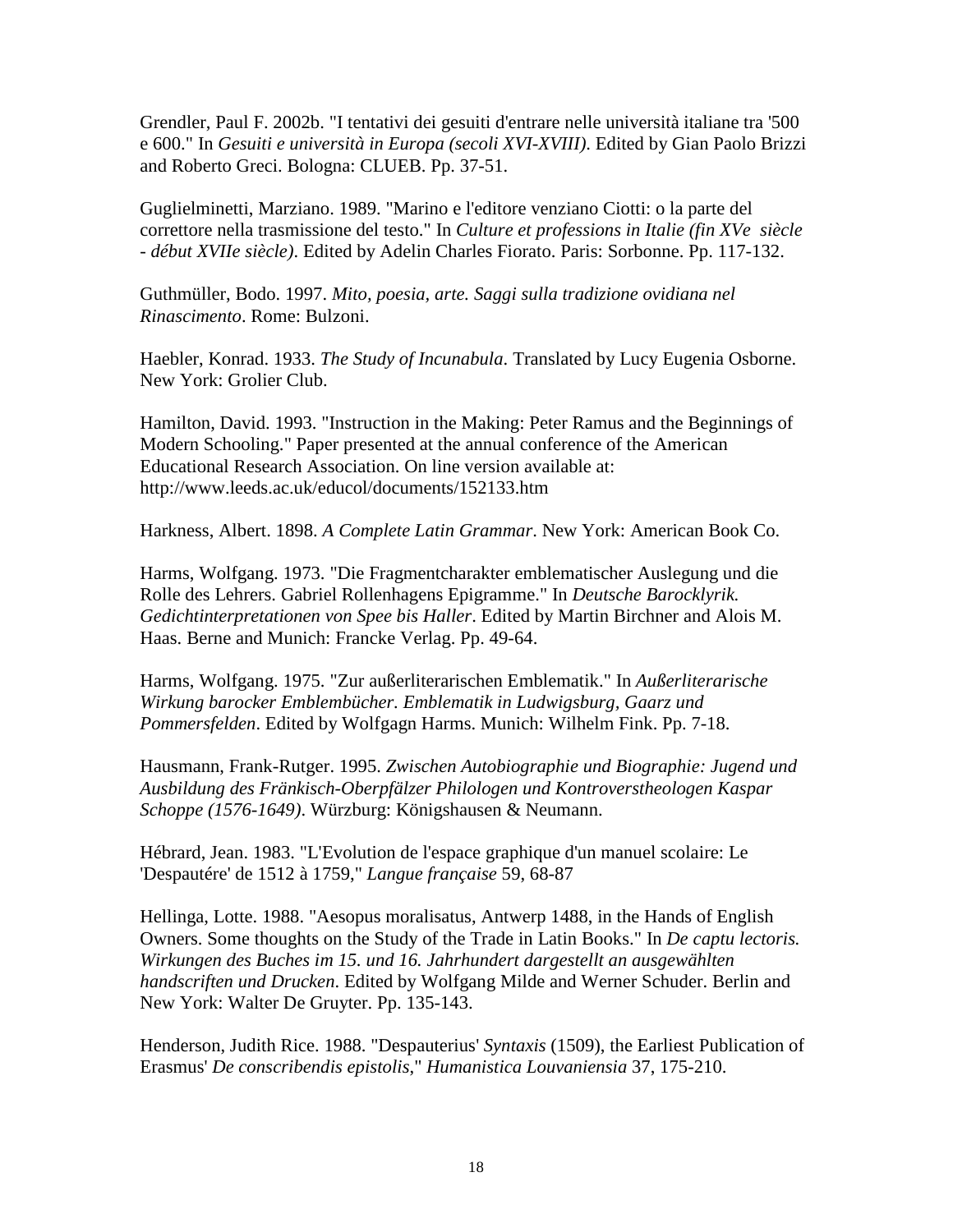Henkel, Nikolaus. 1995. "Printed School Texts: Types of Bilingual Presentation in Incunabula," *Renaissance Studies* 9, 212-227.

Henkel, Nikolaus. 2000. "Schauen und Erinnern. Überlegungen zu Intenzionalität und Appellstruktur illustrierter Einblattdrucke." In *Einblattdrucke des 15. und frühen 16. Jahrhunderts. Probleme, Perspektiven, Fallstudien*. Edtied by Volker Honemann et al. Tübingen: Max Niemeyer Verlag. Pp. 209-243.

Hexter, Ralph J. 1986. *Ovid and Medieval Schooling. Studies in Medieval School Commentaries on Ovid's Ars Amatoria, Epistulae ex Ponto, and Epistulae Heroidum*. München: Arbeo-Gesellschaft.

Hirsch, Rudolf. 1988. "Christian Allusions and Concerns in the Early Printed Vernacular Translations of Classics (1471-1520)." In *De captu lectoris. Wirkungen des Buches im 15. und 16. Jahrhundert dargestellt an ausgewählten Handscriften und Drucken*. Edited by Wolfgang Milde and Werner Schuder. Berlin and New York: Walter De Gruyter. Pp. 155-165.

Hobart, Michael E. and Zachary S. Schiffman. 1998. *Information Ages. Literacy, Numeracy, and the Computer Revolution*. Baltimore and London: Johns Hopkins University Press.

Honemann, Volker. 1996. "Frühe Flugblätter. Zum deutschen Einblattdruck des 15. und 16. Jahrhunderts." In *Humanismus und früher Buchdruck*. Edited by Stephan Füssel and Volker Honemann. Pirckheimer Jahrbuch 11. Nürnberg: Hans Carl. Pp. 15-41.

Houston, Robert A. 1991. "L'istruzione fra gli adulti in Europa nell'età moderna," *Quaderni storici* 78, 941-961.

Houston, Robert A. 2002. *Literacy in Early Modern Europe. Culture and Education 1500-1800* . Second edition. Harlow: Longman.

Insolera, Lydia Salviucci. 2004. "L'uso di immagini come strumento didattico-catechetico nella Congregazione di Giesù." In *I Gesuiti e la Ratio Studiorum*. Edited by Manfred Hinz, Roberto Righi and Danilo Zardin. Rome: Bulzoni. Pp. 191-209.

Ising, Erika. 1970. *Die Herausbildung der Grammatik der Volksprachen in Mittel- und Ost-Europa. Studien über den Einfluss der lateinische Elementargrammatik des Aelius Donatus De octo partibus orationis ars minor*. Berlin: Akademie-Verlag.

Jackson, H. J. *Marginalia. Readers Writing in Books*. New Haven and London: Yale University Press, 2001.

Jackson, Lambert Lincoln. 1906. *The Educational Significance of Sixteenth Century Arithmetic*. New York: Teachers College, Columbia Univesity.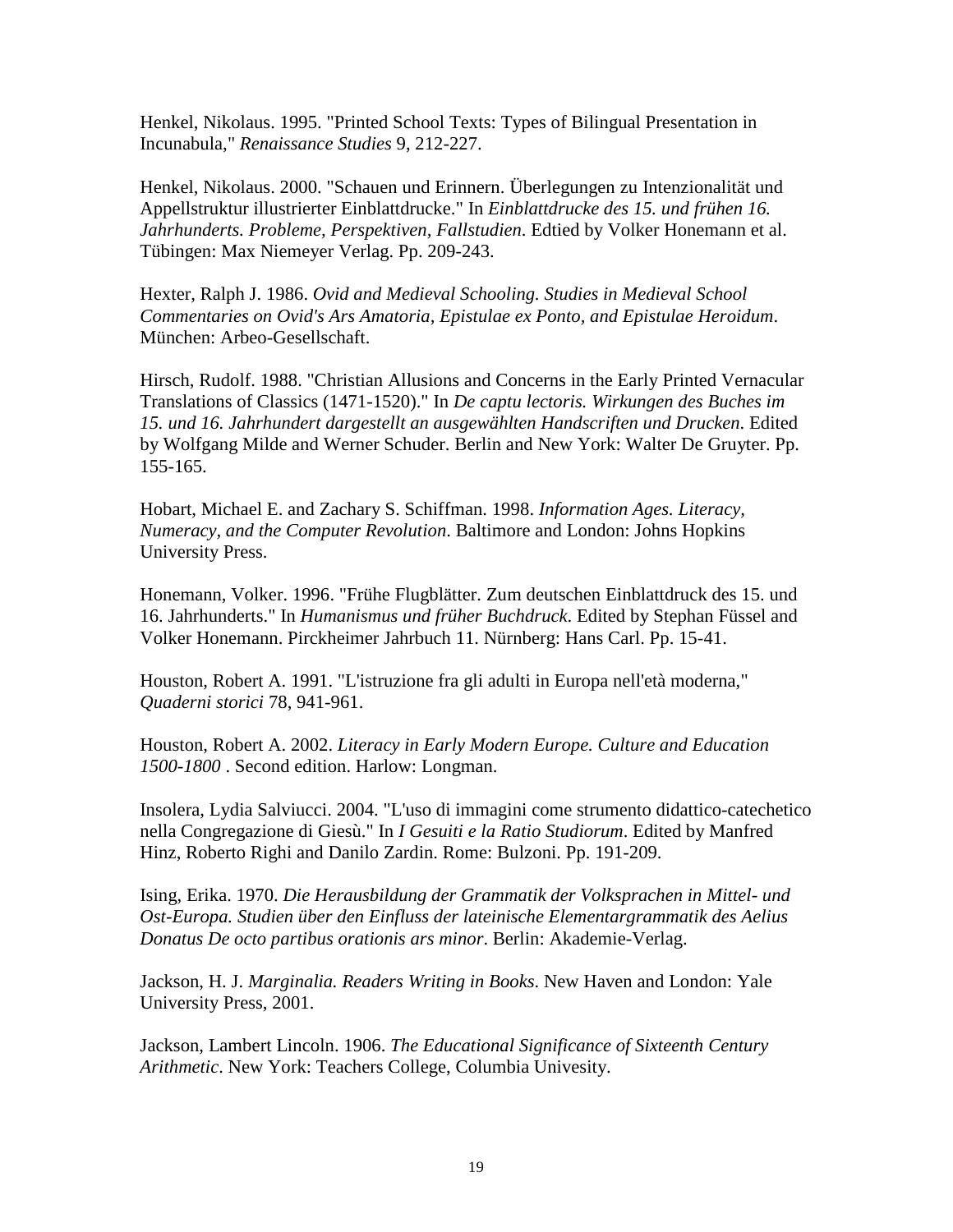Jaffe, Michele Sharon. 1999. *The Story of O. Prostitutes and Other Good-For-Nothings in the Renaissance*. Harvard Studies in Comparative Literature 45. Cambridge and London: Harvard University Press.

Jardine, Lisa. *Erasmus Man of Letters. The Construction of Charisma in Print*. Princeton: Princeton University Press, 1993.

Jeanneret, Michel. 2001. *Perpetual Motion: Transforming Shapes in the Renaissance from Da Vinci to Montaigne*. Baltimore and London: The Johns Hopkins University Press.

Jensen, Kristian. 1990. *Rhetorical Philosophy and Philosophical Grammar. Julius Caesar Scaliger's Theory of Language*. Munich: Wilhelm Fink.

Jensen, Kristian. 1996a. "The Reform of Latin and Latin Teaching." In *The Cambridge Companion to Renaissance Humanism*. Edited by Jill Kraye. Cambridge and New York: Cambridge University Press. Pp. 63-81.

Jensen, Kristian. 1996a. "Humanist Latin Grammars in Germany and Their Italian Background." In *Italia ed Europa nella linguistica del Rinascimento / Italy and Europe in Renaissance Linguistics*. Edited by Mirko Tavoni. 2 vols. Ferrara: Panini. Vol. 2, 23-41.

Jensen, Kristian. 1998. "The Latin Grammar of Aldus Manutius and its Fortuna." In *Aldus Manutius and Renaissance Culture. Essays in Memory of Franklin D. Murphy, Acts of an International Conference, Venice and Florence, 14-17 June 1994*. Edited by David S. Zeidberg. I Tatti Studies 15. Florence: Villa I Tatti.

Jensen, Kristian. 2001. "Elementary Latin Grammars Printed in the Fifteenth Century: Patterns of Continuity and Change." In *Von Eleganz und Barbarei. Lateinsiche Grammatik und Stilistik in Renaissance und Barock*. Edited by Wolfram Ax. Wolfenbütteler Forschungen 95. Wiesbaden: Harrassowitz. Pp. 103-123.

Jones, Howard. 2004. *Printing the Classical Text*. Biblotheca humanistica et reformatorica, 62. 't Goy-Houten: Hes & De Graaf.

Jones, Leslie W. and Charles R. Morey. 1932. *The Miniatures of the Manuscripts of Terence, Prior to the Thirteenth Century*. 2 vols. Princeton: Princeton University Press.

Jossa, Stefano. 1996. *Rappresentazione e scrittura: la crisi delle forme poetiche rinascimentali, 1540-1560*. Naples: Vivarium.

Judd, Christine Collins. 2000. *Reading Renaissance Music Theory. Hearing with the Eyes*. Cambridge: Cambridge University Press.

Kallendorf, Craig. 1999. *Virgil and the Myth of Venice: Books and Readers in the Italian Renaissance*. Oxford and New York: Oxford University Press.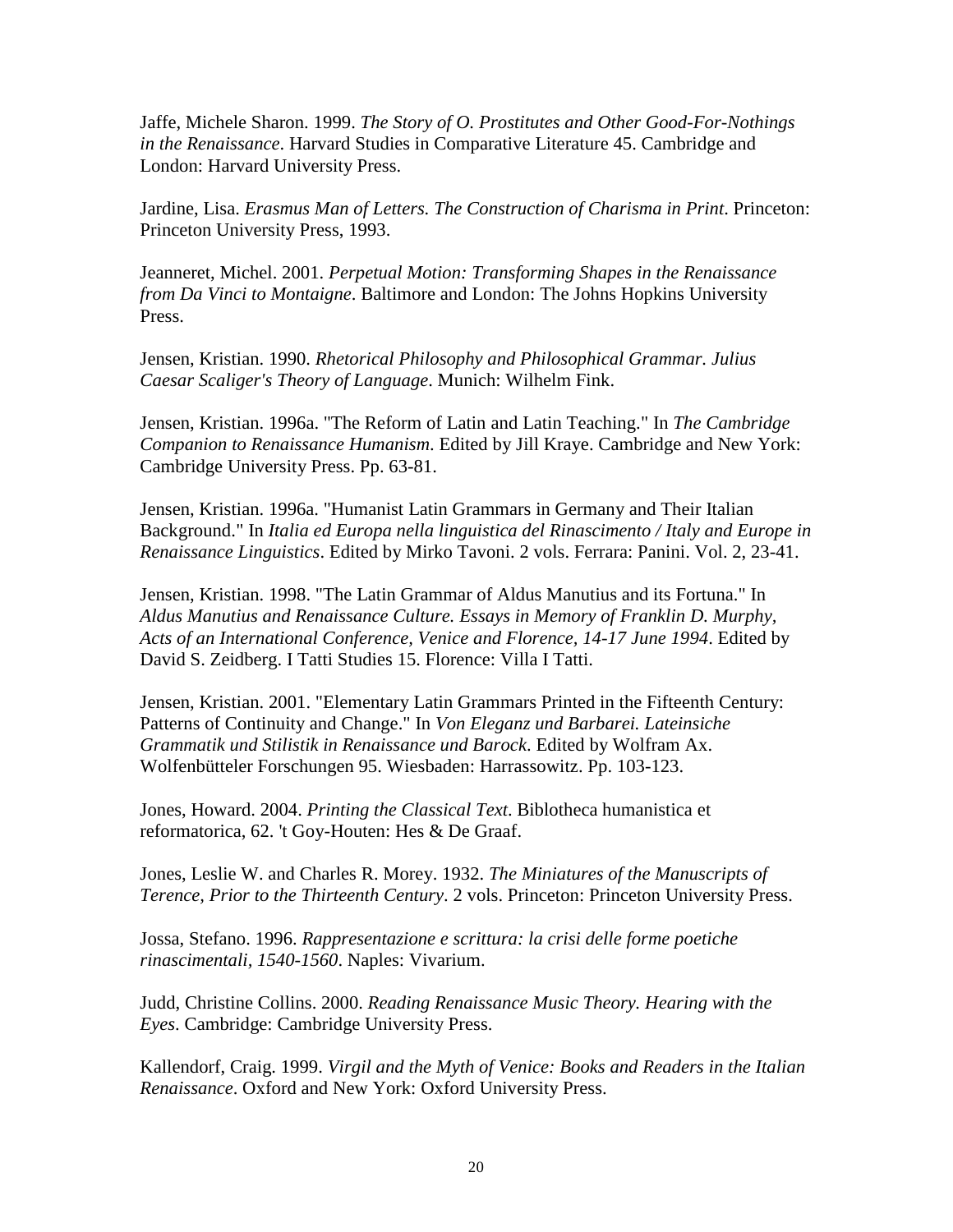Kallendorf, Craig. 2002. *Humanist Educational Treatises*. Cambridge and London: Harvard University Press.

Karrow, Robert W. 1993. *Mapmakers of the Sixteenth Century and their Maps*. Chicago: Speculum Orbis Press for The Newberry Library.

Kaufman, Peter Iver. 2006. *Incorrectly Political. Augustine and Thomas More*. Notre Dame, Indiana: University of Notre Dame Press.

Kohl, Benjamin G. 1992. "The Changing Concept of the *Studia Humanitatis* in the Early Renaissance," *Renaissance Studies* 6, 185-209.

Köhler, Johannes. 1986. *Der Emblematum Liber von Andreas Alciatus (1492-1550): eine Untersuchung zur Entstehung, Formung antiker Quellen und pädagogischen Wirkung im 16. Jahrhundert*. Beiträge zur historischen Bildungsforschung, 3. Hildesheim: A. Lax.

Kossuta, Leo. 1980. "Aonio Paleario et son groupe humaniste et reformateur a Sienne (1530-1546)," *Lias* 7, 3-59.

Kristeller, Paul Oskar. 1965. *Renaissance Thought II. Papers on Humanism and the Arts*. New York: Harper & Row.

Kristeller, Paul Oskar. 1974. *Medieval Aspects of Renaissance Learning. Three Essays*. Durham, N.C.: Duke University Press.

Kukenheim, Louis. 1951. *Contributions à l'histoire de la grammaire grecque, latine et hébraïque à l'époque de la Reanaissance*. Leiden: Brill, 1954.

Lamarque, H. 1981. "L'edition des oeuvres d'Ovide dans la Renaissance française." In *Ovide en France dans la Renaissance*. Toulouse: Université de Toulouse-Le Mirail. Pp.13-40.

Lawton, Harold Walter. 1926. *Contribution a l'histoire de l'humanisme en France: Terence en France au XVIe siècle*. Paris: Jouve. Reprint Geneva: Slatkine, 1970.

Lawton, Harold Walter. 1972. *Contribution a l'histoire de l'humanisme en France: Terence en France au XVIe siècle*. Tome II: *Imitation et Influence*. Geneva: Slatkine.

Lazzari, Franco. 2005. *Antonio Mancinelli (1452-1505), pedagogo, grammatico e umanista*. Quaderni della Biblioteca Comunale di Velletri, 10. Velletri: Comune di Velletri. Announced but not published?

Lebel, Maurice. 1981. "Josse Bade, ■diteur et pr■facier," *Renaissance and Reformation* n.s. 5, 63-71.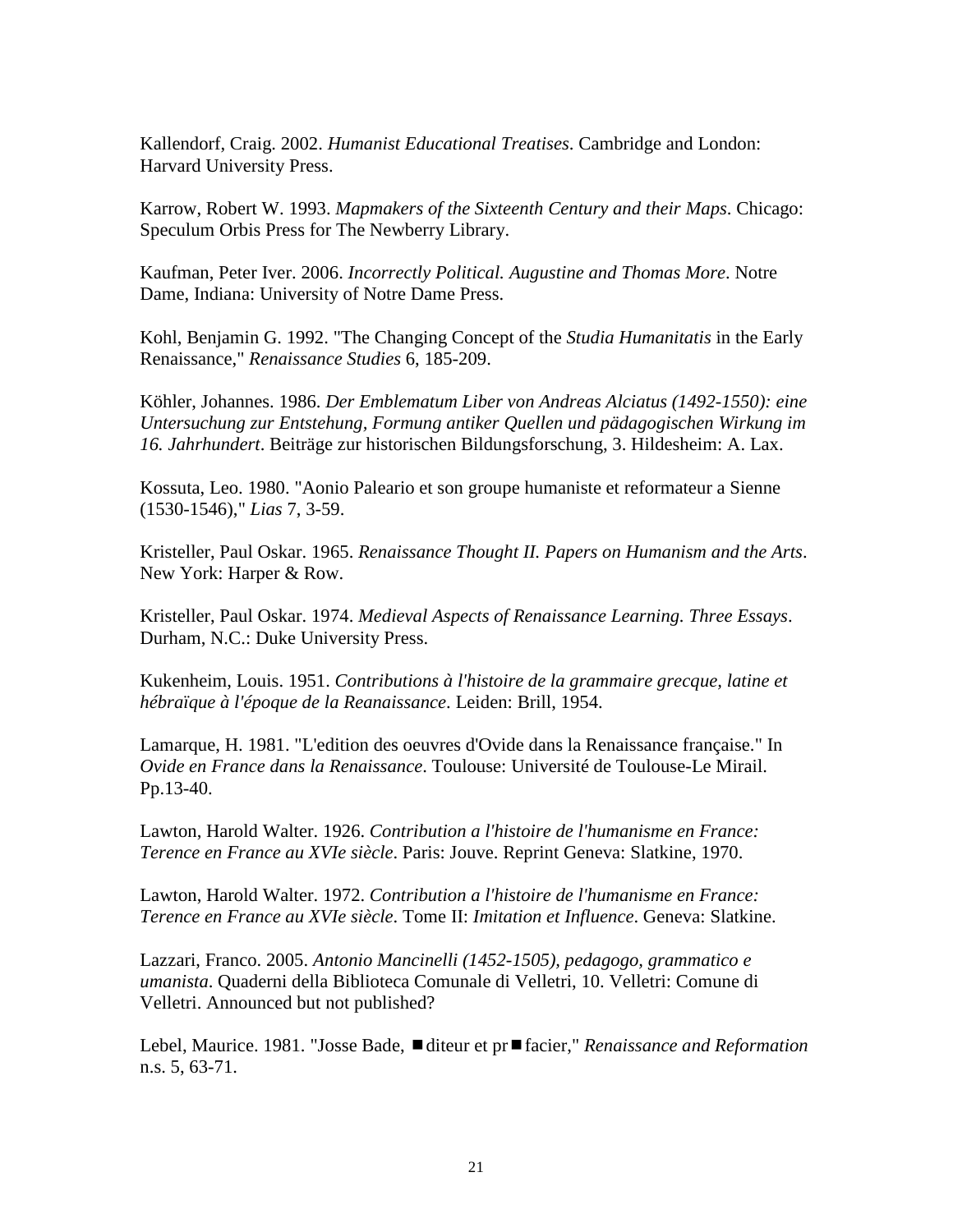Lee, Barbara. 1961. *Giovani Maria Lanfranco's Scintille di musica and Its Relation to Sixteenth-Century Music Theory*. Cornell University dissertation.

Leeman-Van Elck, Paul. 1940. *Die Offizin Froschauer, Zürichs berühmte Druckerei im 16. Jahrhundert*. Zürich: Orell Füssli Verlag.

Lerer, Seth. 2002. *Error and the Academic Self. The Scholarly Imagination, Medieval to Modern.* New York: Columbia University Press.

Lerer, Seth. 2007. *Children's Literature. A Reader's History from Aesop to Harry Potter*. Chicago: University of Chicago Press.

Loeffler, Franz-Josef. 1882. *De Calphurnio Terentii interprete*. Strassburg diss. Strassburg: Tuebner.

Lombardi, Giuseppe. 1991. "L'editio princeps dei 'Rudimenta grammatices' di Niccolò Perotti." In *Cultura umanistica a Viterbo*. Edited by Teresa Sampieri and Giuseppe Lombardi. Viterbo: Università degli Studi della Tuscia. Pp. 123-152.

Lopez, Robert S. 1970. *The Three Ages of the Italian Renaissance*. Charlottesville: University Press of Virginia.

Lorenzetti, Stefano. 2003. *Musica e identità nobiliare nell'Italia del Rinascimento. Educazione, mentalità, immaginario*. Florence: Olschki.

Lucchi, Piero. 1978. "La santacroce, il salterio e il babuino: libri per imparare a leggere nel primo secolo della stampa." In *Alfabetismo e cultura scritta*. Edited by Attilio Bartoli-Langelli and Armando Petrucci. Quaderni storici, 38. Bologna: Il Mulino. Pp. 539-630.

Lucchi, Piero. 1985. "La prima istruzione. Idee, metodi, libri." In *Il catechismo e la grammatica*. Edited by Gian Paolo Brizzi. 2 vols. Bologna: Il Mulino. Vol. 1, pp. 25-81.

Lucchi, Piero. 1992. "Nascita del libro di lettura." In *L'editoria del '700 e i Remondini. Atti del convengno Bassano 28-29 Settember 1990*. Edited by Mario Infelise and Paola Marini. Bassano del Grappa: Ghedina & Tassotti. Pp. 123-158.

Lucchi, Piero. 2000. "Nuove ricerche sul Babuino. L'uso del sillabario per insegnare a leggere e scrivere a tutti in lingua volgare (sec. XV-XVI)." In *Lesen und Schreiben in Europa 1500-1900*. Edited by Alfred Messerli and Roger Chartier. Basel: Schwabe & Co. Pp. 201-234.

Maccagni, Carlo. 1993. "Leggere, scrivere, e disegnare la 'scienza volgare' nel Rinascimento," *Annali della Scuola Normale Superiore di Pisa*, ser. 3, 23, 631-675.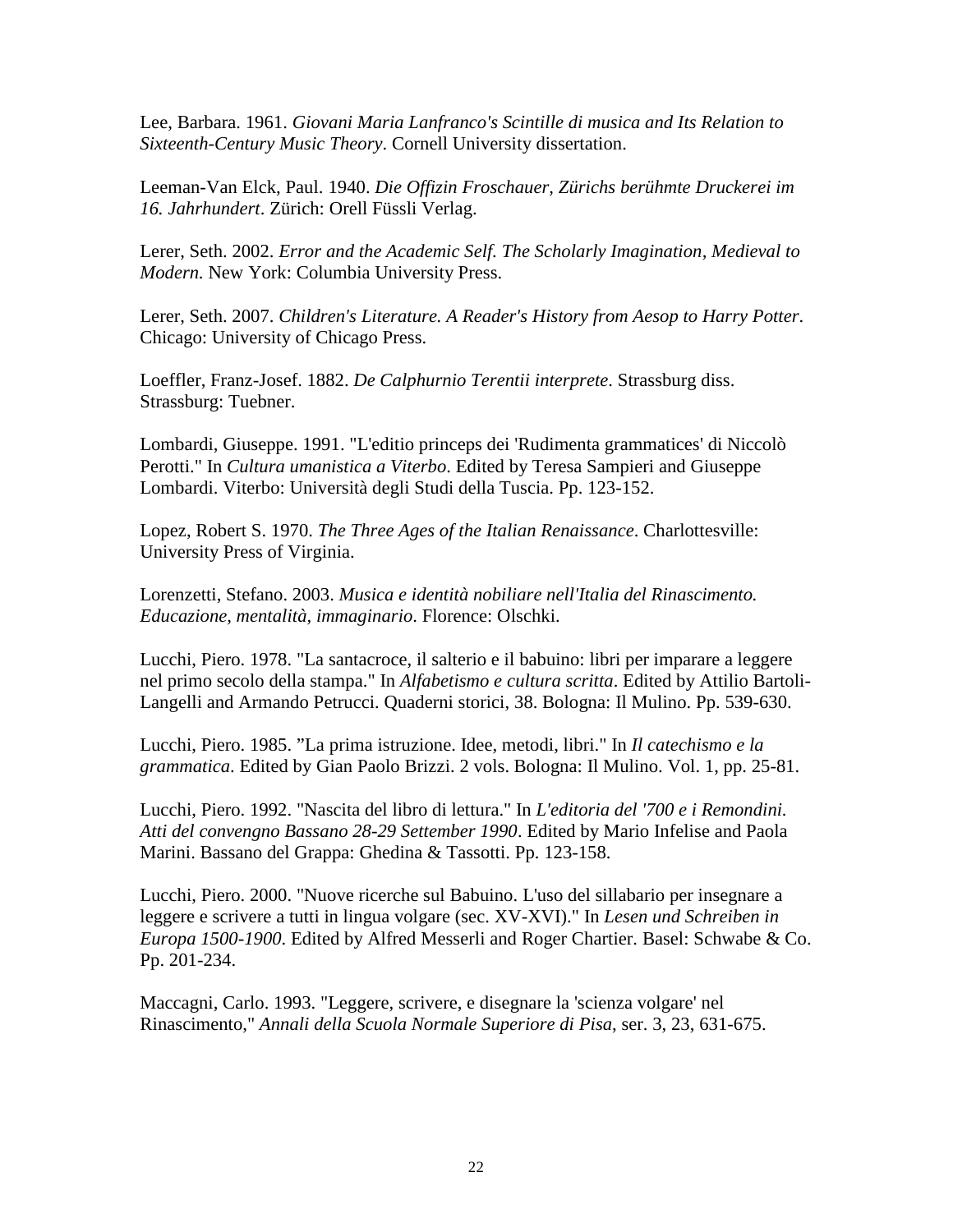Macve, Richard H. 1996. "Pacioli's Legacy." In *Accounting History from the Renaissance to the Present, A Remembrance of Luca Pacioli*. Edited by T. H. Lee, A. Bishop, and R. H. Parker. New York and London: Garland. Pp. 3-30.

Maggi, Armando. 1997. "Impresa e misticismo nel *Settenari dell'umana riduzione* di Alessandro Farra," *Rivista di storia e letteratura religiosa* 33, 3-27.

Maggi, Armando. 1998a. "Corone ed immagini emblematiche: il *Deipnosophistai* di Ateneo in tre testi centrali della letteratura rinascimentale sulle imprese." In *Sondaggi sulla riscrittura del Cinquecento*. Edited by Paolo Cherchi. Ravenna: Longo. Pp. 121- 131.

Maggi, Armando. 1998b. "Virgins for the Virgin: The *Imprese* of Three Sixteenth-Century Italian Academies and the Gaze of the Holy Mother," *Rivista di letterature moderne e comparate* 51, 367-378.

Maggi, Armando. 2000a. "The Language of the Visible: the *Eroici Furori* and the Renaissance Philosophy of *Imprese*," *Bruniana & Campanelliana* 6, 115-142.

Maggi, Armando. 2000b. "Visual and Verbal Communication in Francesco Pona's *Cardiomorphoseos*," *Word and Image* 16, 212-224.

Malaguzzi, Francesco. 2004. *Parole figurate in edizioni piemontesi del Quattro e Cinquecento*. Turin: Centro Studi Piemontesi.

Manning, John. 1989. "A Bibliographical Approach to the Illustrations in Sixteenth-Century Editions of Alciato's *Emblemata*." In *Andrea Alciato and the Emblem Tradition. Essays in Honor of Virginia Woods Callahan*. AMS Studies in the Emblem ,4. New York: AMS Press. Pp. 127-176.

Manning, John. 2002. *The Emblem*. London: Reaktion Books.

Marazzini, Claudio. 1993. *Storia della lingua italiana. Il secondo Cinquecento e il Seicento*. Bologna: Il Mulino.

Marchetti, Valerio. 1975. *Gruppi ereticali senesi del Cinquecento*. Florence: La Nuova Italia.

Marchi, Gian Paolo. 1979. "Per una storia delle istituzioni scholastiche pubbliche dall'epoca comunale all'unificazione del Veneto all'Italia." In *Cultura e vita civile a Verona. Uomini e istituzioni dall'epoca carolingia al Risorgimento*. Verona: Banco Popolare di Verona. Pp. 1-98.

Marino, John A. 1994. "The Italian States in the 'Long Sixteenth Century,'" in *Handbook of European History 1400-1600. Late Middle Ages, Renaissance and Reformation*. Edited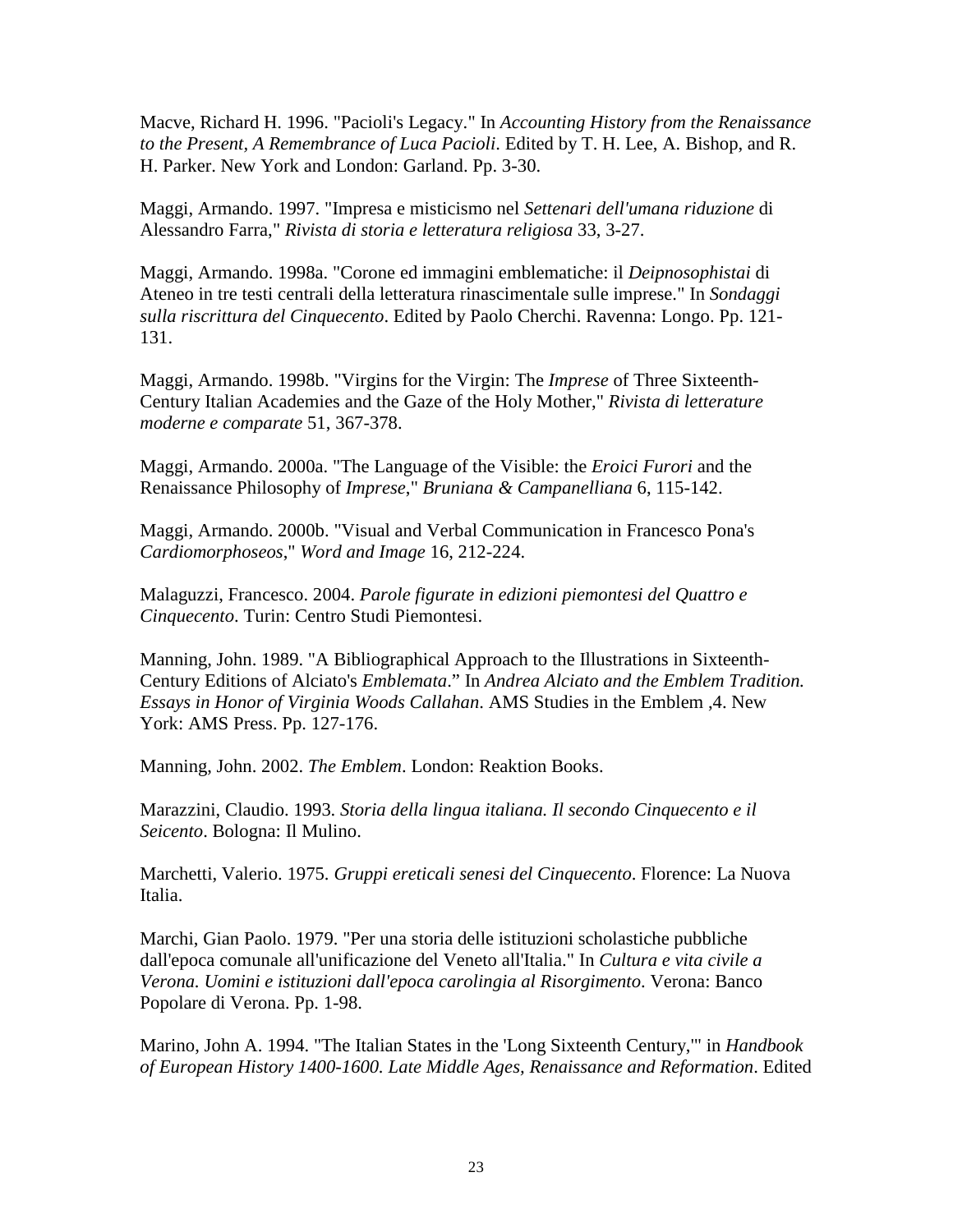by Thomas A. Brady, Jr., Heiko A. Oberman, and James D. Tracy. Leiden: Brill. Pp. 331- 367.

Martin, Henri Jean and Jeanne-Marie Dureau. 1982. "Années de transition, 1500-1536." In *Histoire de l'édition française*, vol. 1. Paris: Promodis. Pp. 217-225.

Marzorati, Luciano, Giovanni Rimoldi, et al. 2003. *Gian Alberto Bossi e i Vascones*. Busto Arsizio, Città di Busto Arsizio.

Matarrese, Tina. 1996. "Manuali di alfabetizzazione e di grammatica italiana nell'Italia moderna." *Annali di storia dell'educazione e delle instituzioni scolastiche* 3, 9-24.

Matarrese, Tina. 1999. "Alle soglie della grammatica: Imparare a leggere (e a scrivere) tra Medioevo e Rinascimento," *Studi di grammatica italiana* 17, 233-256.

Matthews Grieco, Sara F. 1991. *Ange ou Diablesse : la représentation de la femme au XVIe siècle*. Paris: Flammarion.

Matthews Grieco, Sara F. 1997. "Pedagogical Prints: Moralizing Broadsheets and Wayward Women in Counter Reformation Italy." In *Picturing Women in Renaissance and Baroque Italy*. Edited by Sara F. Matthews Grieco and Geraldine A. Johnson. Cambridge and New York: Cambridge University Press. Pp. 61-87.

Marciani, Corrado. 1958. "Il commercio librario alle fiere di Lanciano nel '500," *Rivista storica italiana* 70, 421-441.

McGrath, Thomas. 2003. "Facing the Text: Author Portraits in Florentine Printed Books, 1545-1585," *Word and Image* 19, 74-83.

McKenzie, Donald F. 1989. "Speech-Manuscript-Print," *Library Chronicle of the University of Texas at Austin* 20, 86-109.

McKenzie, Donald F. 2002. *Making Meaning: "Printers of the Mind" and Other Essays*. Edited by Peter D. McDonald and Michael F. Suarez. Amherst: University of Massachussetts Press.

Mellidi, Carla. 2002. *Antonio Mancinelli. Vita e opere di un professore del Quattrocento*. Messina: Università degli Studi di Messina dissertation.

Mercati, Giovanni. 1925. *Per la cronologia della vita e degli scritti di Niccolò Perotti arcivescovo di Siponto*. Studi e testi, 44. Vatican City: Biblioteca Apostolica Vaticana.

Mercati, Giovanni. 1939. *Ultimi contributi alla storia degli umanisti*. 2 vols. Studi e testi, 90-91. Vatican City: Biblioteca Apostolica Vaticana.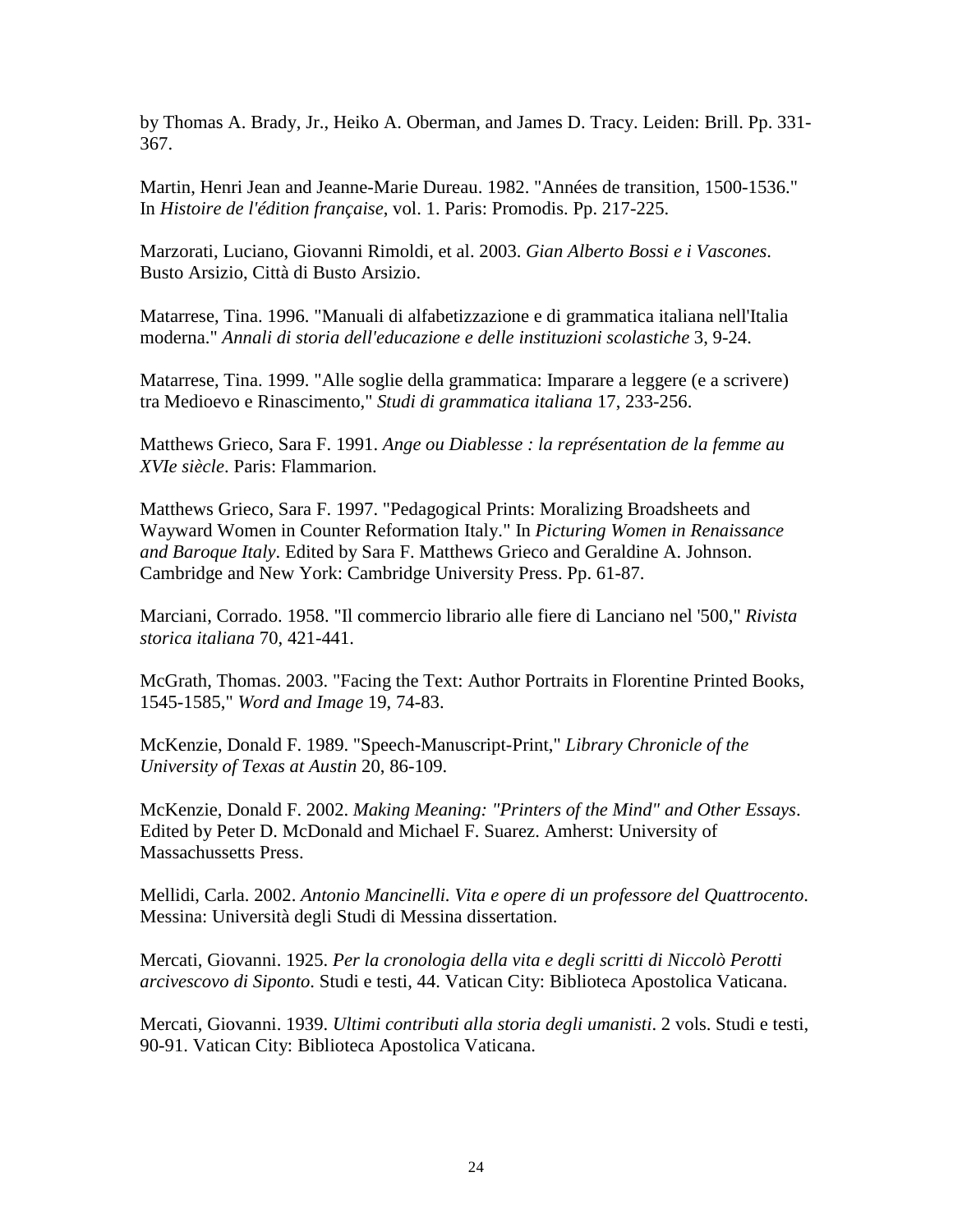Mercer, R.G.G. 1979. *The Teaching of Gasparino Barzizza With Special Reference to His Place in Paduan Humanism*. London: Modern Humanities Research Center.

Miglio, Massimo. 1983. "Dalla pagina manoscritta alla forma a stampa," *La bibliofilía* 85, 249-256.

Milde, Wolfgang. 1988. "De captu lectoris -- Von der Wirkung des Buches." In *De captu lectoris. Wirkungen des Buches im 15. und 16. Jahrhundert dargestellt an ausgewählten handscriften und Drucken*. Edited by Wolfgang Milde and Werner Schuder. Berlin and New York: Walter De Gruyter. Pp.1-28.

Milway, Michael. 2000. "Forgotten Best-Selllers from the Dawn of the Reformation." In *Continuity and Change: The Harvest of Late Medieval and Reformation History. Essays Presented to Heiko A. Oberman on His Seventieth Birthday*. Edited by Robert J. Bast and Andrew C. Gow. Leiden: Brill. Pp. 111-142.

Monfasani, John. 1988a, "Humanism and Rhetoric" In *Renaissance Humanism: Foundations, Forms and Legacy*. Edited by Alfred Rabil, Jr. 3 vols. Philadelphia: University of Pennsylvania Press. Vol. 3, pp.171-235. Reprinted with original pagination in his *Language and Learning in Renaissnce Italy*. Aldershot: Variorum, 1994.

Monfasani, John. 1988b, "The First Call for Press Censorship," *Renaissance Quarterly* 41, 1-31. Reprinted with original pagination in his *Language and Learning in Renaissnce Italy*. Aldershot: Variorum, 1994.

Monfasani, John. 1999. "The Ciceronian Controversy." In *The Cambridge History of Literary Criticism*. Vol. 3: *The Renaissance*. Edited by G.P. Norton. Cambridge: Cambridge University Press. Pp. 395-401.

Moog-Grünewald, Maria. 1979. *Metamorphosen der Metamorphosen: Rezeptionsarten der ovidianischen Verwandlungsgeschichten in Italien und Frankreich im 16. und 17. Jahrhunderts*. Studien zum Fortwirken der Antike,10. Heidelberg: Winter.

Morabito, Raffaele. 2001. *Lettere e letteratura. Studi sull'epistolografia volgare in Italia*. Alessandria: Edizioni dell'Orso.

Moreay, Brigitte. 1972-2004. *Inventaire chronologique des éditions parisiennes du XVIe siècle*. 5 vols. Paris: Ville de Paris.

Morici, Medardo. 1905. "Giambattista Valentini detto il 'Cantalicio' a San Gimignano," *Miscellanea storica della Valdelsa* 13, 9-43.

Morison, Stanley and Esther Potter. 1968. *Splendour of Ornament*. London: Lion and Unicorn Press.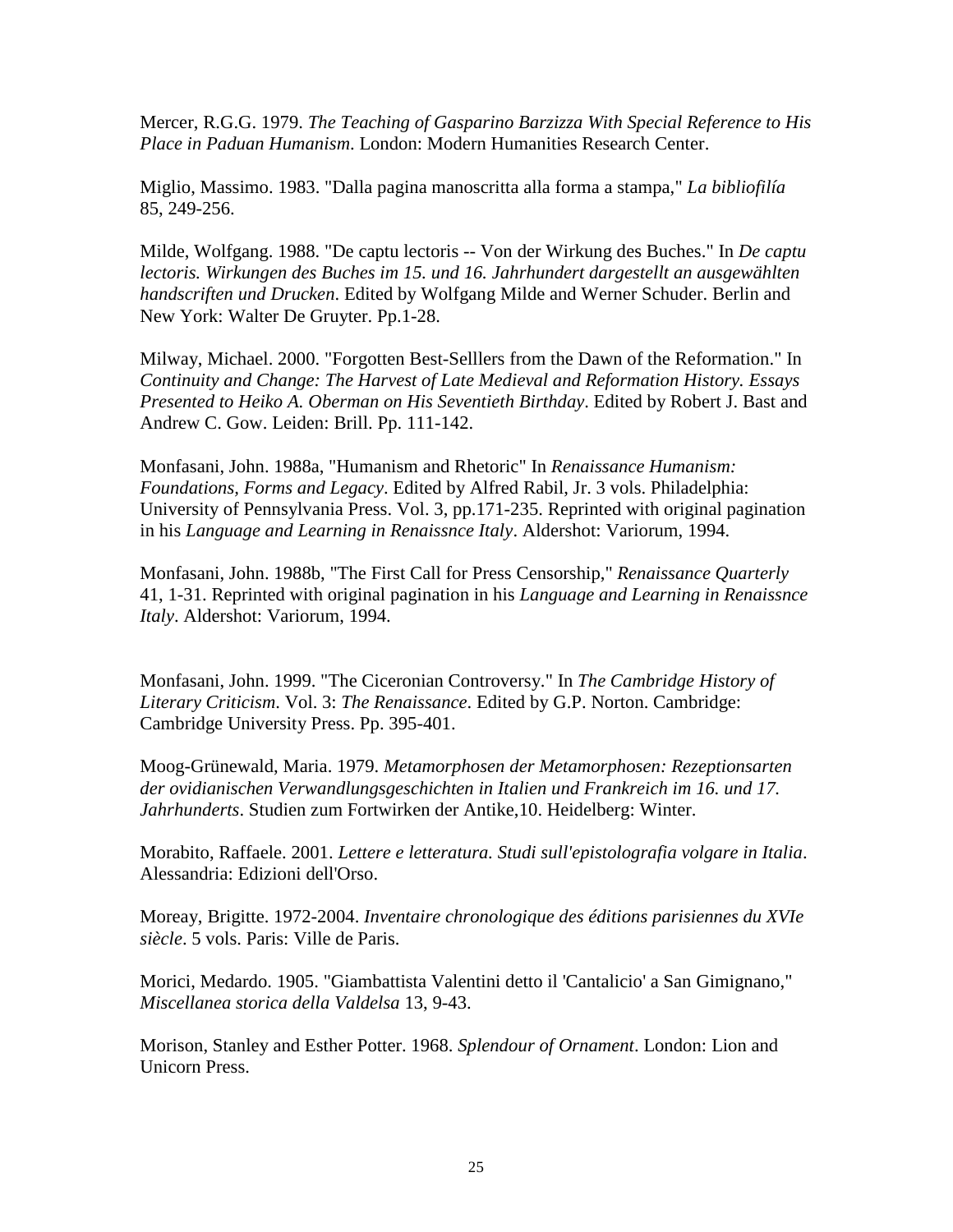Morison, Stanley and Kenneth Day. 1963. *The Typographic Book 1450-1935*. Chicago: University of Chicago Press.

Morison, Stanley and Nicholas Barker. 1990. *Early Italian Writing Books Renaissance to Baroque*. Boston: David R. Godine.

Morpurgo, Giuseppe. 1912. *Un umanista martire. Aonio Paleario e la riforma teorica italiana nel secolo 16*. Città di Castello: S. Lapi, 1912.

Morreale de Castro, Margherita. 1949. *Pedro Simon Abril*. Revista de filología española, Anejo 51. Madrid: Consejo Superior de Investigaciones Científicas.

Mosley, James. 1964. "Trajan Revisited," *Alphabet* 1, 17-30.

Mosley, James. 1994. "'So du die Schrift abvormen wilst…' Abklatschen, Clichage, Dabbing and the Duplication of Typographical Printing Surfaces." In *Rationalisierung der Buchherstellung im Mittelalter und in der frühen Neuzeit*. Edited by Peter Rück and Martin Borghardt. Marburg an der Lahn: Institut für Historische Hilfswissenschaften. Pp. 197-204.

Mosley, James. 1996. *The Baroque Inscriptional Letter in Rome*. Seattle: LetterPerfect.

Mosley 1998. See Funcke.

Moss, Ann. 1999. "Humanist Education." In *The Cambridge History of Literary Criticism*. Vol. 3: *The Renaissance*. Edited by G.P. Norton. Cambridge: Cambridge University Press. Pp. 145-154.

Munzi, Luigi. 1994. "Il Ruolo della prefazione nei testi grammaticali latini." In *Problemi di edizione e di interpretazione nei testi grammaticali latini*. Edited by Luigi Munzi. Annali dell'Istituto universitario orientale di Napoli, Sezione filologico-letteraria, 14. Rome: Gruppo editoriale internazionale. Pp. 103-126.

Murray, Charles Fairfax. 1899. *Catalogo dei libri posseduti da Chrles Farfax Murray*. London: Charles Fairfax Murray.

Nada Patrone, Anna Maria. 1996. *Vivere nella scuola. Insegnare e apprendere nel Piemonte del tardo medioevo*. Cavallermaggiore: Gribaudo.

Näf, Werner. 1945. *Vadianische Analekten*. Vadian-Studien Untersuchungen und Texte, 1. St. Gallen: Verlag der Fehr'schen Buchhandlung.

Nardelli, Franca Petrucci. 1991. *La lettera e l'immagine. Le iniziali 'parlanti' nella tipografia italiana (secc. XVI-XVII)*. Florence: Olschki.

Negri, Renzo. 1969. "Bonciari, Marco Antonio," *DBI* 11, 676-678.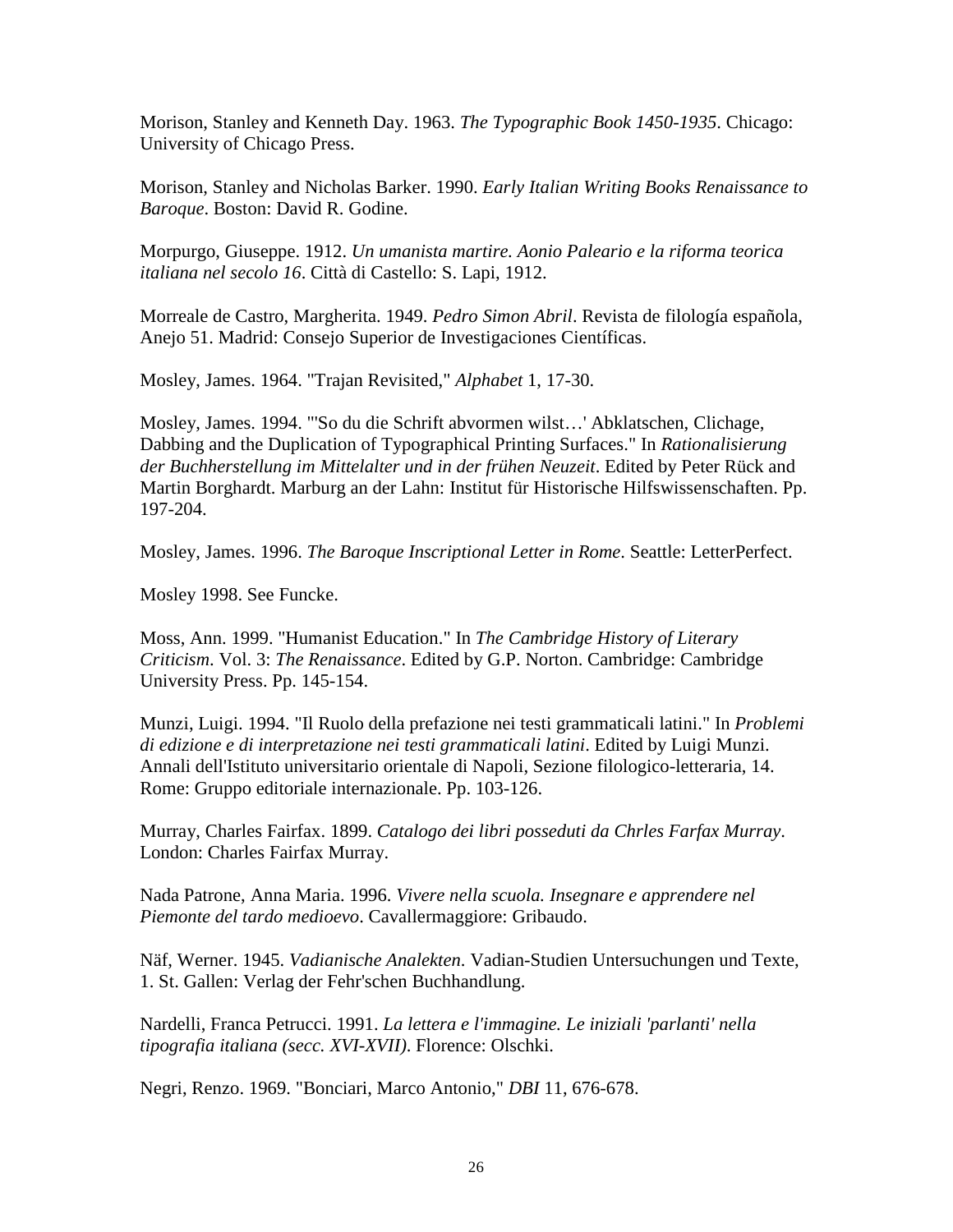Neuber, Wolfgang. 1990. "Imago und Pictura. Zur Topik des Sinn-Bilds im Spannungsfeld von Ars Memorativa und Emblematik (am Paradigma des 'Indianers')." In *Text und Bild, Bild und Text*. Edited by Wolfgang Harms. Germanistische Symposien, Berichtsbände 11. Stuttgart: J. B. Metzler. Pp 245-261.

Nuovo, Angela. 1990. *Alessandro Paganino (1509-1538)*. Padua: Antenore.

Nuovo, Angela. 2002. "Ruolo e funzione delle filiali nel commercio librario del secolo XVI," *Bibliotheca. Rivista di studi bibliografici* 2002, 126-141.

Nuovo, Angela. 2003. *Il commercio librario nell'Italia del Rinascimento*. Third edition. Milan: Franco Angeli.

Nuovo, Angela. 2005. *I Giolito e la stampa nell'Italia del 16. secolo*. Geneva: Droz.

O'Malley, John W. 1993. *The First Jesuits*. Cambridge, Mass.: Harvard University Press.

Ong, Walter J. 1977. *Interfaces of the Word. Studies in the Evolution of Consciousness and Culture*. Ithaca and London: Cornell University Press.

Orgel, Stephen. 2000. "Textual Icons: Reading Early Modern Illustrations." In *The Renaissance Computer, Knowledge Technology in the First Age of Print*. Edited by Nigel R. Rhodes and Jonathan Sawday. London and New York: Routledge. Pp. 59-70.

Ortalli, Gherardo. 1993. *Scuole, maestri e istruzione di base tra Medioevo e Rinascimento, il caso veneziano*. Venice: Neri Pozza.

Osley. A. S. 1980. *Scribes and Sources: Handbook of the Chancery Hand in the Sixteenth Century*. Boston: David R. Godine.

Ottone, Andrea. "I Libri dei notai nelle liste dei 'sudditi'" In *Libri, biblioteche e cultura degli ordini regolari nell'Italia moderna attraverso la documentazione della Congragezione dell'Indice.* Edited by Rosa Marisa Borracini and Roberto Rusconi. Vatican City: Biblioteca Apostolica Vaticana. Pp. 659-704.

Owens, Jessie Ann. 1997. *Composers at Work. The Craft of Musical Composition, 1450- 1650*. New York: Oxford University Press.

Padberg, John W. 2000. "Development of the Ratio Studiorum." In *The Jesuit Ratio Studiorum, 400th Anniversary Perspectives*. Edited by Vincent J. Duminuco. New York: Fordham University Press. Pp. 80-100.

Padoan, Giorgio. 1978. *Momenti del Rinascimento veneto*. Padua: Antenore.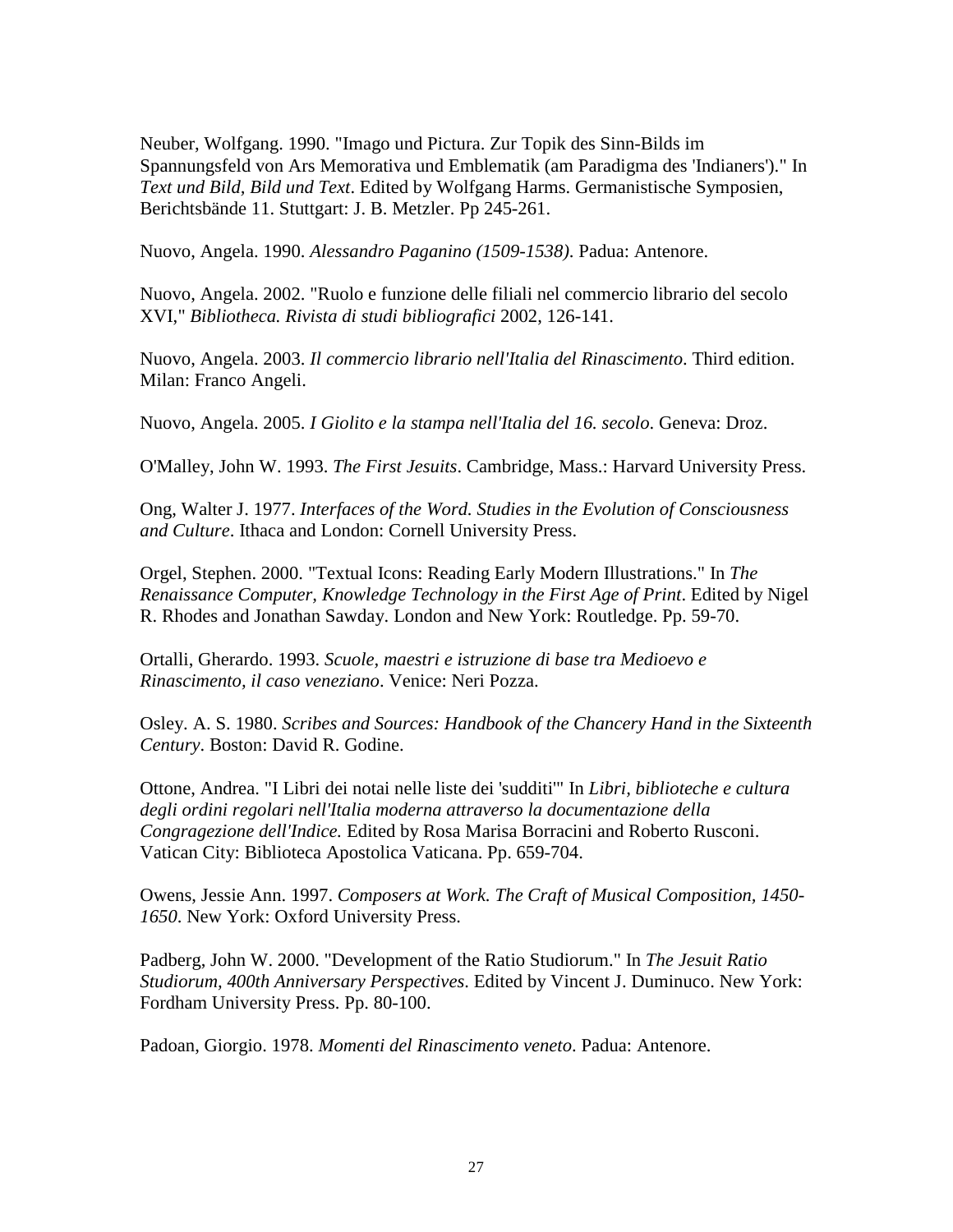Palisca, Claude. 1985. *Humanism in Italian Renaissance Musical Thought*. New Haven and London: Yale University Press.

Palumbo, Genoveffa. 1990. *Speculum peccatorum. Frammenti di storia nello specchio delle immagini tra Cinque e Seicento*. Naples: Liguori.

Parenti, Giovanni. 1973. "Cafaro, Girolamo," in DBI 16, 240-241.

Parker, Robert Henry. 1984. *Papers on Accounting History*. New York and London: Garland.

Pastore Stocchi, Manlio. 1963. *Tradizione medievale e gusto umanistico nel De montibus del Boccaccio*. Padua: A. Milani, 1963.

Pavone, Sabina. 2000. *Le astuzie dei gesuiti. Le false Istruzioni segrete della Compagnia di Gesú e la polemica antigesuita nei secoli XVII e XVIII*. Rome: Salerno.

Pawley, Christine. 2002. "Seeking 'Significance.' Actual Readers, Specific Reading Communities," *Book History* 5, 143-160.

Pecci, Benedetto. 1912. *L'umanesimo e la "Ciociara"*. Trani: Vecchi & Co.

Peragallo, Edward. 1938. *Origin and Evolution of Double Entry Bookkeeping, a Study of Italian Practice from the Fourteenth Century*. New York: American Institute Publishing Co.

Percival, W. Keith. 1978. "Textual Problems in the Latin Grammar of Guarino Veronese," *Res Publica Litterarum* 2, 241-254.

Percival, W. Keith. 1981. "The Place of the *Rudimenta Grammatices* in the History of Latin Grammar," *Res Publica Litterarum* 4, 233-264.

Percival, W. Keith. 1988a. "Renaissance Grammar." In *Renaissance Humanism: Foundations, Forms and Legacy*. Edited by Alfred Rabil, Jr. 3 vols. Philadelphia: University of Pennsylvania Press. Vol. 3, pp. 67-83.

Percival, W. Keith. 1988b. "Anaphora in Medieval and Renaissance Latin Grammars." In *L'Héritage des grammariens latins de l'Antiquité aux Lumières*. Edited by Irène Rosier. Paris: Société pour l'Information Grammaticale. Pp. 245-258.

Peirone, Luigi. 1968. *Tradizione ed inquietezza in Niccolò Liburnio*. Genoa: San Giorgio.

Perosa, Alessandro. 1981. "L'edizione veneta di Quintiliano coi commenti del Valla, di Pomponio Leto e di Sulpizio da Veroli." In *Miscellanea Augusto Campana*. 2 vols. Padua: Antenore. Pp. 575-610.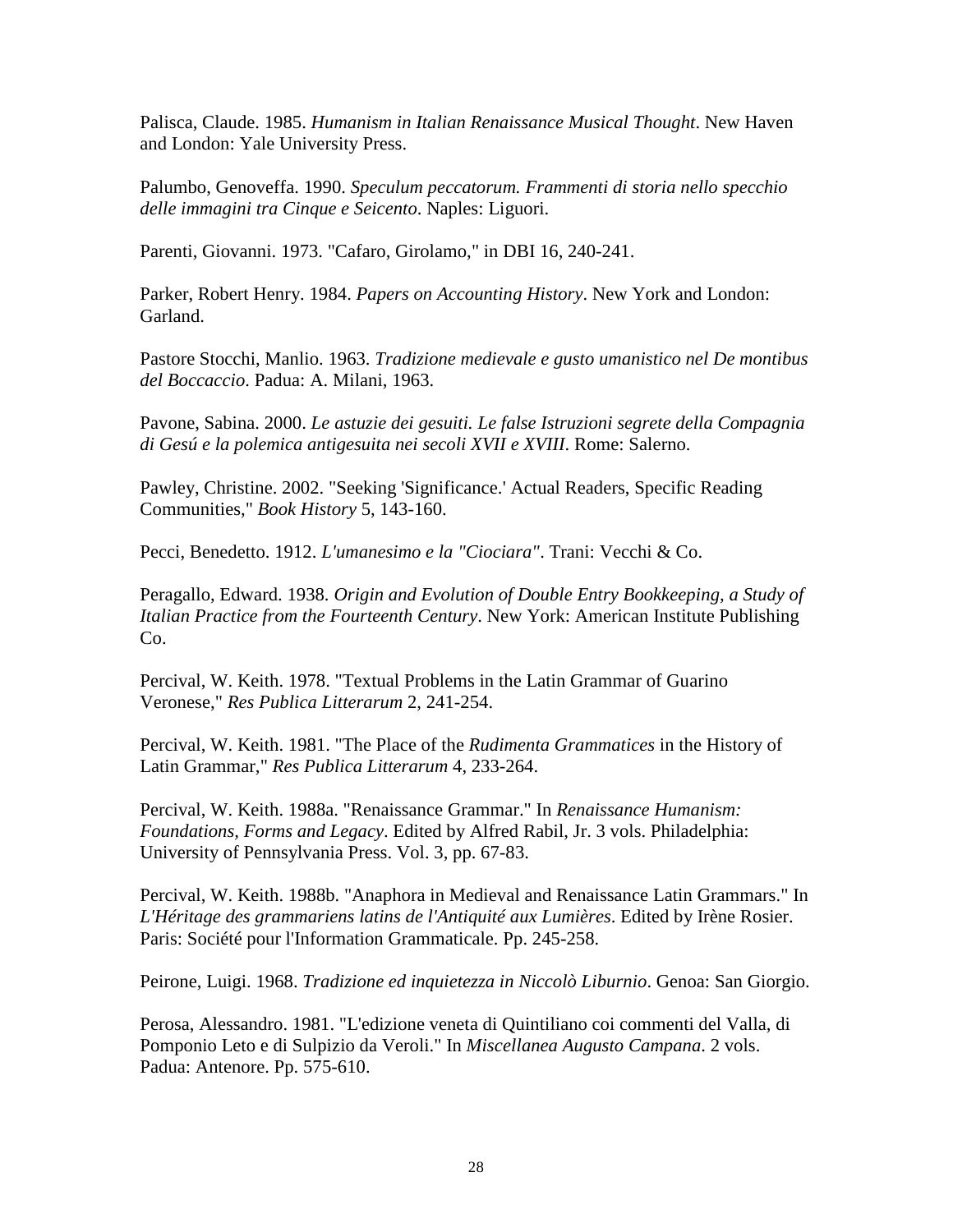Perraud, Louis A. 1988. "A Document of Humanist Education: Erasmus's Commentary on the *Disticha Catonis*," *Journal of the Rocky Mountain Medieval and Renaissance Association* 9, 83-92.

Pesenti, T. 1984. "Le edizioni veneziani dell'umanista tedesco Friedrich Nausea." In *Viridarium floridum: Studi di stora veneta offerti dagli allievi a Paolo Sambin*. Edited by Maria Chiara Billanovich, Giorgio Crecco, and Antonio Rigon. Padua: Antenore. Pp. 295-316.

Petrella, Giancarlo. 2006. "Niccolò Gorgonzola e i plagi ai danni dei da Legnano: un *Terenzio* del Gorgonzola finora sconosciuto," *La bibliofilía* 108, 159-177; reprinted in Petrella 2007, 139-156.

Petrella, Giancarlo. 2007. *Uomini, torchi, e libri nel Rinascimanto*. Udine: Forum.

Petrucci, Armando. 1988. "Pouvoir de l'écriture, pouvoir sur l'écriture dans la Renaissance italienne," *Annales* 1988, 823-847.

Petrucci, Armando. 1993. "Insegnare a scrivere, imparare a scrivere," *Annali della Scuola Normale Superiore di Pisa*, ser. 3, 23, 611-630.

Pinkus, Karen. 1996. *Picturing Silence: Emblem, Language, Counter-Reformation Materiality*. Ann Arbor: University of Michigan Press.

Pirri, Pietro. 1959. *L'Interdetto di Venezia del 1606 e i Gesuiti*. Rome: Institutum Historicum Societatis Iesu.

Plebani, Tiziana. 1994. "Omaggio a Aldo Grammatico." In *Aldo Manuzio e l'ambiente veneziano, 1494-1515*. Edited by Susy Marcon and Marino Zorzi. Venice: Il Cardo. Pp. 73-102.

Prete, Sesto. 1970. *Il Codice di Terenzio Vaticano latino 3226: saggio critico e riproduzione del manoscritto*. Studi e testi, 262. Vatican City: Biblioteca Apostolica Vaticana.

Puff, Helmut. 1996. "*Exercitium grammaticale puerorum*. Eine Studie zum Verhältnis von pädagogischer Innovation und Buchdruck." In *Schüle und Schüler im Mittelalter. Beiträge zur europäischen Bildungsgeschichte des 9. bis 15. Jahrhunderts*. Edited by Martin Kinzinger, Sönke Lorenz and Michel Walter. Cologne: Böhlau Verlag. Pp. 411- 440.

Quaquarelli, Leonardo. 1994. "Verifiche su Baldassare Azzoguidi: un tratto di storia incunabolistica rivisitato da bibliologia, filologia e informatica." In *Sul Libro Bolognese del Rinascimento*. Edited by Luigi Balsamo and Leonardo Quaquarelli. Quaderni di Schede umanistiche, 5. Bologna: Clueb. Pp. 27-75.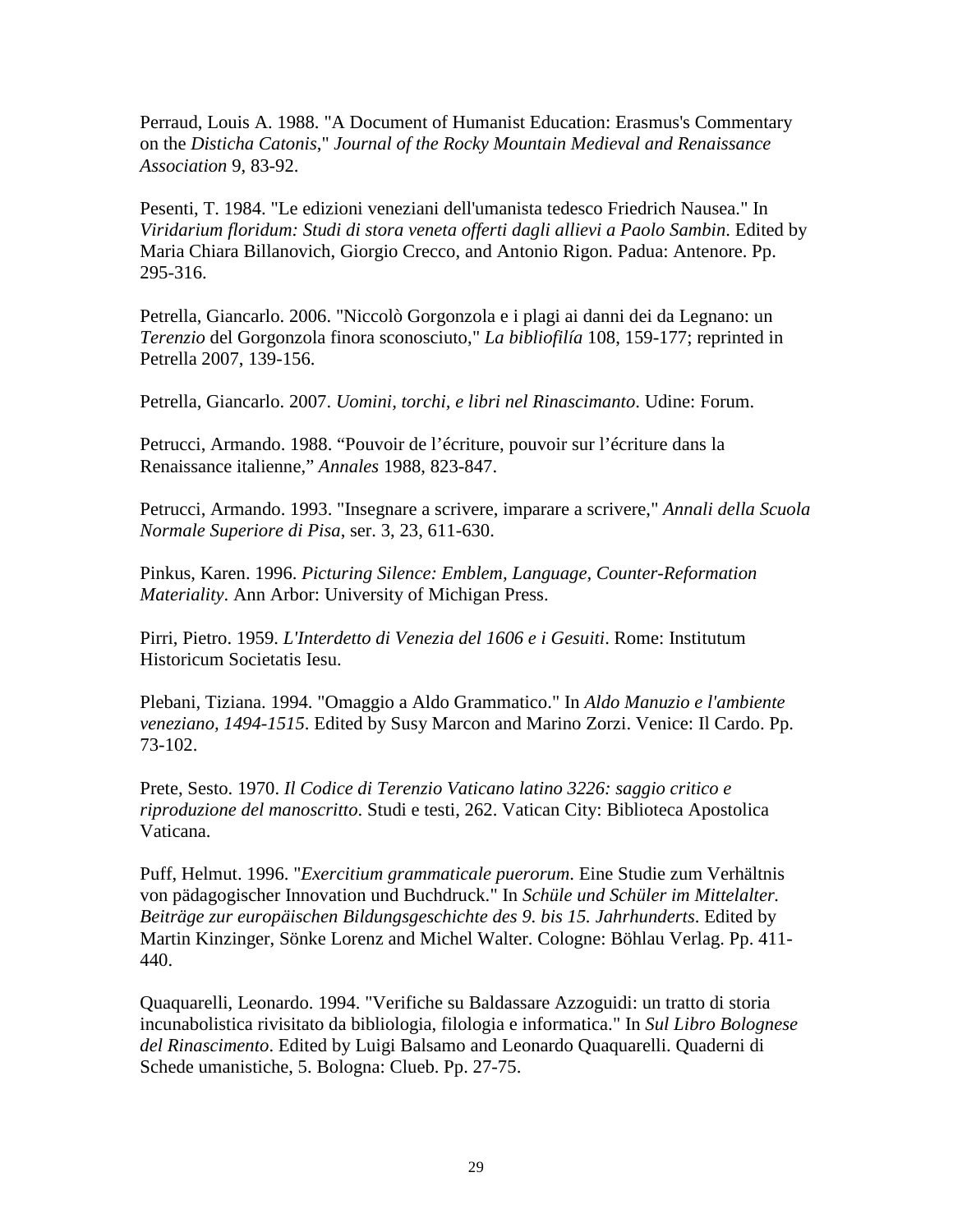Quirini, Angelo Maria. 1739. *Specimen variae litteraturae quae in urbe Brixia eiusque ditione paulo post typographiae incunabula florebat.* Brescia: G.M. Rizzardi.

Quondam, Amedeo. 1977. "Mercanzia d'honore / Mercanzia d'utile. Produzione libraria e lavoro intellettuale a Venezia nel Cinquecento." In *Libri, editori e pubblico nell'Europa moderna. Guida storica e critica*. Edited by Armando Petrucci. Rome: Laterza. Pp. 51- 104.

Quondam, Amedeo. 1998. "Note su imitazione e 'plagio' nel classicismo." In *Sondaggi sulla riscrittura del Cinquecento*. Edited by Paolo Cherchi. Ravenna: Longo. Pp. 11-26.

Quondam, Amedeo. 2004. "Il metronomo classico." In *I Gesuiti e la Ratio Studiorum*. Edited by Manfred Hinz, Roberto Righi and Danilo Zardin. Rome: Bulzoni. Pp. 379-507.

Rabil, Albert, Jr. 1988. "Humanism in Milan." In *Renaissance Humanism: Foundations, Forms and Legacy*. Edited by Alfred Rabil, Jr. 3 vols. Philadelphia: University of Pennsylvania Press. Vol. 1, pp. 235-263.

Radford, Luis. 1997. "Before the Other Unknowns Were Invented: Didactic Inquiries on the Methods and Problems of Mediaeval Italian Algebra," *For the Learning of Mathematics* 15, 28-38.

Ragni, Eugenio. 1986. "Fazio degli Uberti," in DCLI 2, 224-229.

Rautenberg, Ursula. 2000. "Warum Einblattdrucke einseitig bedruckt sind." In *Einblattdrucke des 15. und frühen 16. Jahrhunderts. Probleme, Perspektiven, Fallstudien*. Edited by Volker Honemann et al. Tübingen: Max Niemeyer Verlag. Pp. 129-142.

Ravegnani, Giorgio. 2005. "Lilio, Zacharia," DBI 65, 121-122.

Redig de Campos, Dioclecio. 1938. "Francesco Priscianese stampatore e umanista fiorentino del sec. XVI," *La bibliofilía* 40, 161-183.

Reichling, Dietrich. 1911. *Appendices ad Hainii-Copingeri Repertorium bibliographicum*. Munich: Rosenthal. Supplement, 1914. Reprint Milan: Görlic, 1953.

Reichling, Dietrich. 1880. *Johannes Murmellius. Sein Leben und seine Werke*. Freiburg im Breisgau: Herder.

Renazzi, F. M., 1803-1804. *Storia dell'Università degli studi di Roma, detta communamente La Sapienza*. 3 vols. Rome: Pagliarini.

Renouard, Antoine Augustin. 1834. *Annales de l'imprimerie des Alde, ou, Histoire des trois Manuce et de leurs éditions*. Third edition. Paris: Jules Renouard.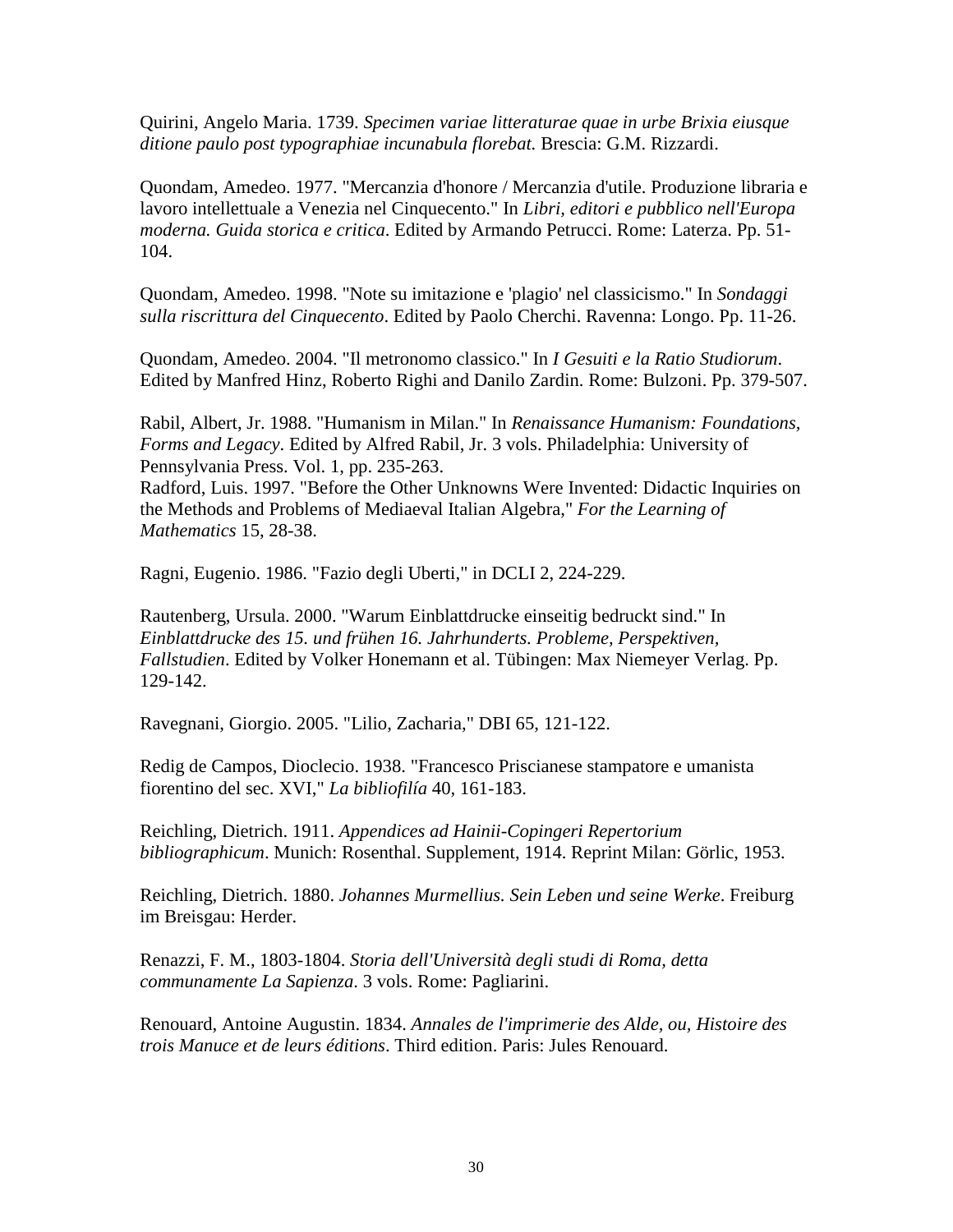Renouard, Philippe. 1908. *Bibliographie des impressions et des oeuvres de Josse Badius Ascensius, imprimeur et humaniste, 1462-1535*. 3 vols. Paris: E. Paul et fils et Guillemin. Reprint New York: B. Franklin, 1967.

Rhodes, Dennis E.. 1988. "La publication des comédies de Térence au XVe siècle." In *Le Livre dans l'Europe de la Renaissance*. Edited by Pierre Aquilon and Henri Jean Martin. Paris: Promodis, 1988. Pp. 285-296.

Rhodes, Nigel. 2000. "Articulate Networks: the Self, the Book and the World." In *The Renaissance Computer, Knowledge Technology in the First Age of Print*. Edited by Nigel R. Rhodes and Jonathan Sawday. London and New York: Routledge. Pp. 184-196.

Ribuoli, Riccardo. 1981. *La collazione Polizianea del codice Bembino di Terenzio*. Note e discussioni erudite, 17. Rome: Edizioni di Storia e Letteratura.

Richardson, Brian. 1994. *Print Culture in Renaissance Italy. The Editor and the Vernacular Text, 1470-1600*. Cambridge: Cambridge University Press.

Richardson, Brian. 1998. "The Debate on Printing in Renaissance Italy," *La bibliofilía* 100, 135-55.

Richardson, Brian. 1999. *Printing, Writers and Readers in Renaissance Italy*. Cambridge: Cambridge University Press.

Richmond, Mary L. 1955. *Terence Illustrated, An Exhibition in Honor of Karl Ephraim Weston*. Williamstown, Mass.: Chapin Library of Williams College.

Rico, Francisco. 1978. *Nebrija frente a lost bárbaros: el canon de gramáticos nefastos en las polémicas del humanismo*. Salamanca: Universidad de Salamanca.

Ridolfi, Roberto. 1941. "Note sul Priscianese stampatore e umanista," *La bibliofilía* 43, 291-295.

Rizzo, Silvia. 1996. "L'insegnamento del latino nelle scuole umanistiche." In *Italia ed Europa nella linguistica del Rinascimento / Italy and Europe in Renaissance Linguistics*. Edited by Mirko Tavoni. 2 vols. Ferrara: Panini. Vol. 1, pp. 3-29.

Rizzo, Silvia and Mario De Nonno. 1997. "In margine a una recente edizione di versi grammaticali del Valla." In *Filologia umanistica per Gianvito Resta*. Edited by Vincenzo Fera and Giacomo Ferraú. 3 vols. Padua: Antenore. Vol. 3, pp. 1583-1630.

Rizzo, Silvia. 2002. *Ricerche sul latino umanistico*. Rome: Edizioni di Storia e letteratura.

Roberts, Michael. 1995. "Interpreting Hedonism: Renaissance Commentaries on Horace's Epicurean Odes," *Arethusa* 28, 289-307.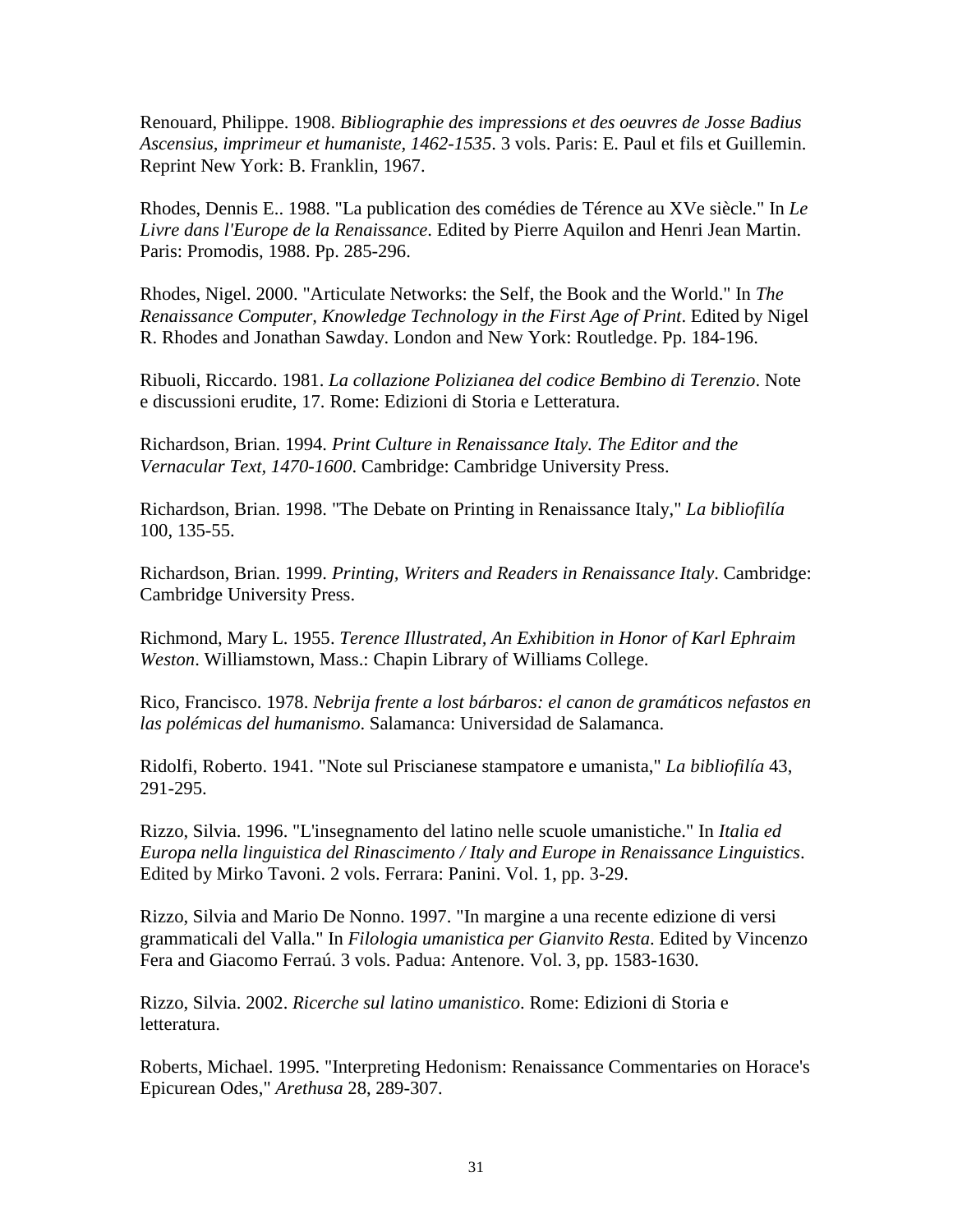Rodrigues, Francisco. 1917. *A formaçao intellectual do Jesuita. Leis e factos*. Porto: Livraria Magalhaes & Moniz.

Rodrigues, Francisco. 1939. *História da Companhia de Jesus na assistência de Portugal*. Porto: Apostolado da Imprensa.

Ronconi, Giorgio. 1979. "Il grammatico Antonio Beccaria difensore della poesia e la sua 'Oratio in Terentium.'" In *Medioevo e rinascimento veneto con altri studi in onore di Lino Lazzarini*, vol I: *Dal Duecento al Quattrocento*. Padua: Antenore. Pp. 397-426.

Ross, James Bruce. 1976. "Venetian Schools and Teachers Fourteenth to Early Sixteenth Century: A Survey and a Study of Giovanni Battista Egnazio," *Renaissance Quarterly* 29, 521-557.

Rossini, Orietta. 1997. "La stampa a Roma. Entusiasmi e riserve nei circoli umanistici." In *Gutenberg e Roma. Le origini della stampa nella città dei papi (1467-1477)*. Edited by Massimo Miglio and Orietta Rossini. Naples: Electa. Pp. 97-112.

Rowland, Ingrid. 1998. *The Culture of the High Renaissance. Ancients and Moderns in Sixteenth-Century Rome*. Cambridge: Cambridge Universirty Press.

Rozzo, Ugo. 1998. *Lo studiolo nella silografia italiana (1479-1558)*. Udine: Forum.

Ruffini, Graziano. 2002. "'Di mano in mano.' Per una fenomnolgia delle tracce di possesso," *Biblioteca* 2002, 142-160.

Rummel, Erika. 1995. *The Humanist-Scholastic Debate in the Renaissance and Reformation*. Harvard Historical Studies 10. Cambridge and London: Harvard University Press.

Rurale, Flavio. 1998. *I Gesuiti a Milano. Religione e politica nel secondo Cinquecento*. Rome: Bulzoni.

Ruysschaert, José. 1954. "Le manuels de grammaire latines composes par Pomponio Leto," *Scriptorium* 8, 98-107.

Sabbadini, Remigio. 1878. "Antonio Mancinelli, saggio storico-letterario," *Cronica del R. Ginnasio di Velletri* 1878, 7-40.

Sabbadini, Remigio. 1896. *La scuola e gli studi di Guarino Guarini Veronese*. Catania: F. Gallat. Reprint Turin: Bottega d'Erasmo, 1964.

Sabbadini, Remigio. 1902. "Dei metodi nell'insegnamento della sintasi latina (considerazioni didattiche e storiche)," *Rivista di filologia e d'istruzione classica* 30, 304- 314.

Sabbadini, Remigio. 1971. *Storia e critica di testi latini*. 2nd ed. Padua: Antenore.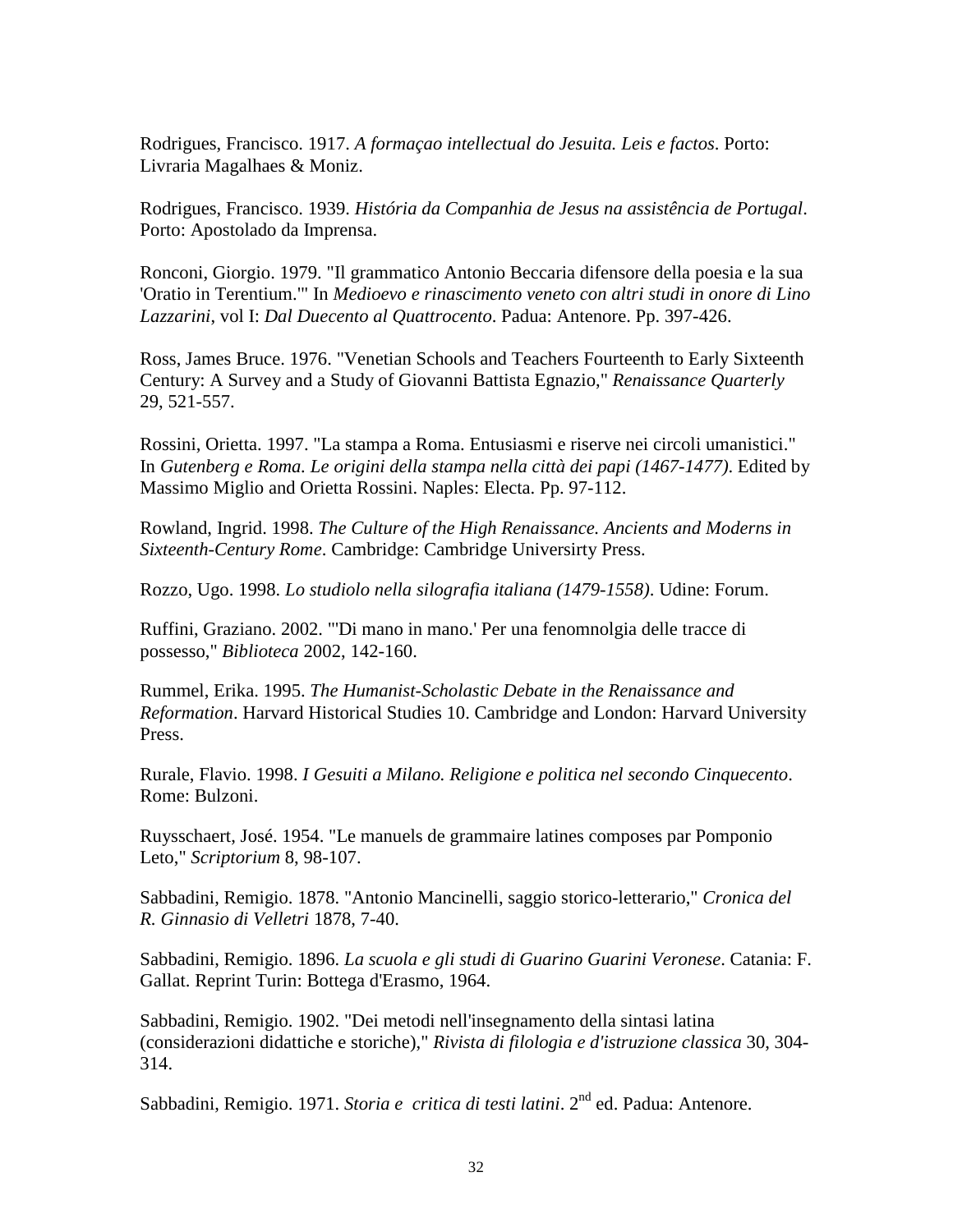Sabbatino, Pasquale. 1995. *L'idioma volgare. Il dibattito sulla lingua letteraria nel Rinascimento*. Rome: Bulzoni.

Sabbioneta Almansi, Carla. 2003. *Marchi ed insegne degli antichi mercanti cremonesi (1395-1626)*. Cremona: Cremonabooks.

Saiber, Arielle. 2005. *Giordano Bruno and the Geometry of Language*. Aldershot and Burlington: Ashgate.

Sánchez García, Encarnación. 2007. *Imprenta y cultura en la Nápoles virreinal: los signos de la precencia española*. Florence, Alinea.

Sandal, Ennio. 1978. *Editori e tipografi a Milano nel Cinquecento*. Vol. 2: *Annali tipografici di Alessandro Minuziano, Leonardo Vegio e Gottardo da Ponte*. Baden-Baden: Koerner.

Sandal, Ennio. 1986. "Dal libro antico al libro moderno. Premesse e materiali per una indagine." In *I primordi della stampa a Brescia, 1472-1511*. Edited by Ennio Sandal. Padua: Antenore. Pp. 287-307.

Sandal, Ennio. 1988. *L'arte della stampa a Milano nell'età di Carlo V. Notizie storiche e annali tipografici (1526-1556)*. Bibliotheca Bibliographica Aureliana, 114. Baden-Baden: Valentin Koerner.

Sandal, Ennio. 1997. "I libri scolastici." In *L'attvità editoriale di Gershom Soncino 1502- 1527*. Edited by Giuliano Tamani. Soncino: Edizioni dei Soncino.

Sandal, Ennio. 2003. "Uomini, lettere, e torchi a Brescia nel primo Cinquecento," *Aevum* 78, 557-591.

Sandal, Ennio. 2006. "Schede bibliografiche di incunaboli bresciani." In *Produzione e circolazione del libro a Brescia tra Quattro e Cinquecento*. Edited by Valentina Grohovaz. Milan: Vita e Pensiero. Pp. 53-70.

Sanders, Walters. 1961. "Terence at Newberry, 1470-1700: a Rough Checklist." Typescript report, ca. 1961.

Sanford, Eva Matthews. 1948. "Renaissance Commentaries on Juvenal," *Transactions and Proceedings of the American Philolgical Association* 79, 92-112.

Sanford, Eva Matthews. 1953. "Innaugural Lectures on the Classics," *Classical Journal* 48, 263-270.

Sangalli, Maurizio. 1999. *Cultura, politica e religione nella repubblica di Venezia tra Cinque e Seicento. Gesuiti e Somaschi a Venezia*. Venice: Istituto Veneto.

Sani, Roberto. 1999. *Educazione e istituzioni scholastiche nell'Italia moderna (secoli XV-XIX). Testi e documenti*. Milan: Università Cattolica.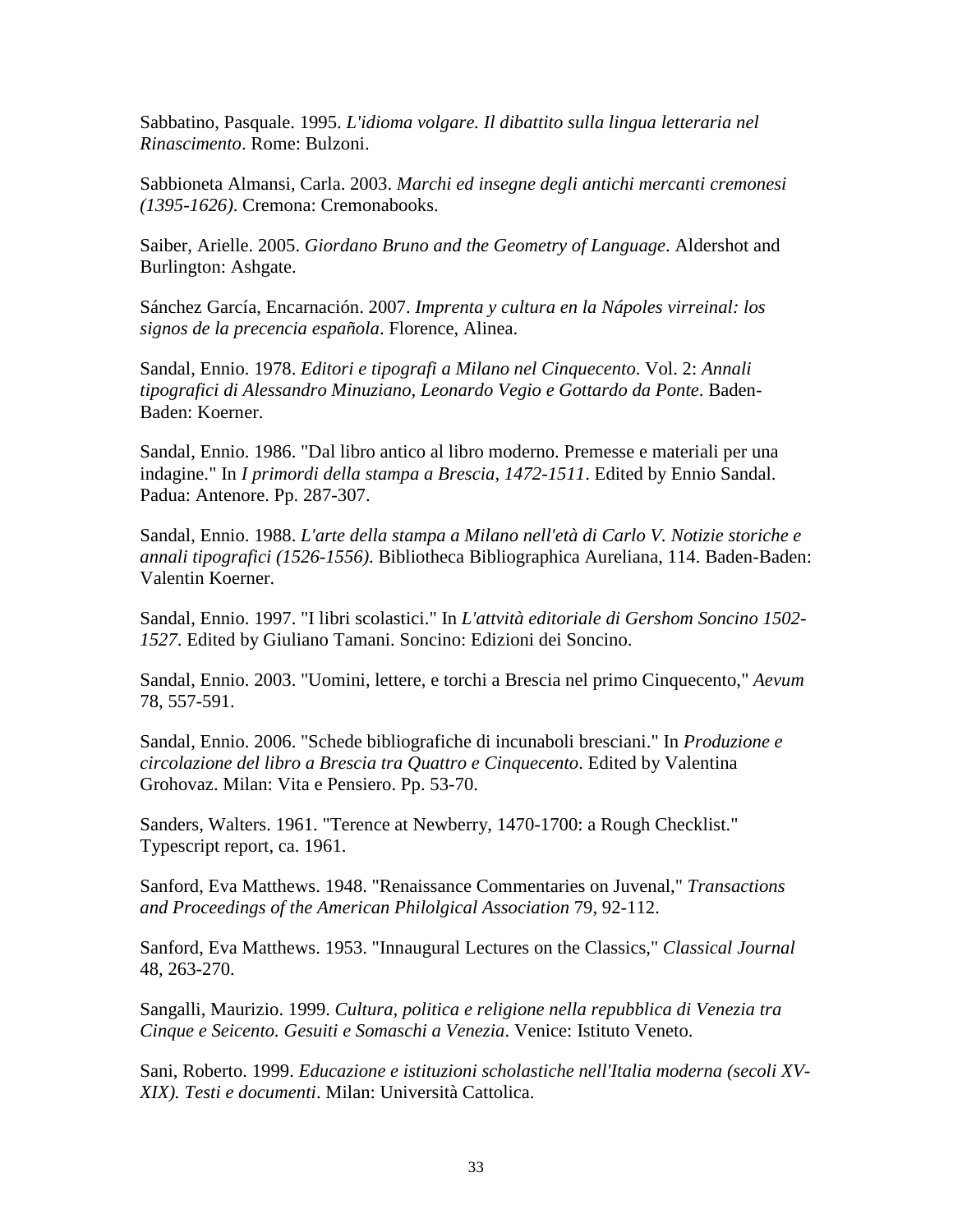Santoro, Marco. 2007. "Gli studi grammaticali a Napoli nel Quattrocento: Approdi editoriali." In *Valla e Napoli. Il dibattito filologico in età umanistica*. Edited by Marco Santoro. Pisa and Rome: Istituti edtiorialit e poligrafici internazionali. Pp. 31-52.

Saultier, V. L. 1955. "Sur Jean Pellisson et quelques-uns de ses amis," *Bibliothèque d'humanisme et de la Renaissance* 17, 80-86.

Saunders, Alison. 1988. *The Sixteenth-Century French Emblem Book, a Decorative and Useful Genre*. Travaux d'Humanism et Renaissance, 224. Geneva: Droz.

Saxenberger, Otto. 1886. *Johannes Rivius, Sein Leben und Seine Schriften*. Leipzig diss. Breslau: Breslauer Genossenschafts-Buchdrückerei.

Sberlati, Francesco. 1995. "Il testo 'visualizzato': iconologia e letteratura cavallaresca," *Intersezioni* 15, 313-334.

Scaccia Scarafoni, Sandra. 1954. *Le opere dell'umanista Giovanni Sulpizio Verolano nelle edizioni del sec. XV*. Rome: Tipografia della Pace.

Scaduto, Mario. 1964. *Storia della Compagnia di Gesù in Italia*, vol. 3: *L'epoca di Giacomo Lainez*. Rome: Civiltà Cattolica.

Scapecchi, Piero. 2001. "Griffo e Aldo." In *Intorno al Polifilo*. Edicted by Alessandro Scarsella. Miscellanea Marciana 16. Venice: Biblion. Pp. 177-187.

Scapecchi, Piero. 2005. "Pomponio Leto e la tipografia tra Roma e Venezia." In *Editori ed edizioni a Roma nel Rinascimento*. Rome: Roma nel Rinascimento. Pp. 119-126.

Scapecchi, Piero. 2007. "Scrivere a mano, leggere a stampa." In *Pomponio Leto e la prima Accademia Romana*, edited by Chiara Cassiani and Myriam Chiabò. Rome: roma nel Rinascimanto.

Schilling, Michael. 1989. "'Der Rechte Teutsche Hugo.' Deutschsprachige Őbersetzungen und Bearbeitungen der *Pia Desideria* Herman Hugos Jesuit, " *Germanisch-romanische Monatsschrift* 70, 283-300.

Schilling, Michael. 1990. "Mediale Aspekte von Emblem und Flugblatt." In *Text und Bild, Bild und Text*. Edited by Wolfgang Harms. Germanistische Symposien Berichtsbände, 11. Stuttgart: J.B. Metzlersche Verlagsbuchhandlung. Pp. 283-295.

Schmidt, Paul Gerhard. 1975. "Jodocus Badius Ascensius als Kommentator." In *Der Kommentar in der Renaissance*. Edited by August Buck and Otto Herding. Boppard: Kommission für Humanismusforschung. Pp. 63-71.

Schmidt, Peter. 2000. "Beschreiben, bemalt, zerschnitten: Tegernseer Mönche interpretieren einen Holtzschnitt." In *Einblattdrucke des 15. und frühen 16. Jahrhunderts.*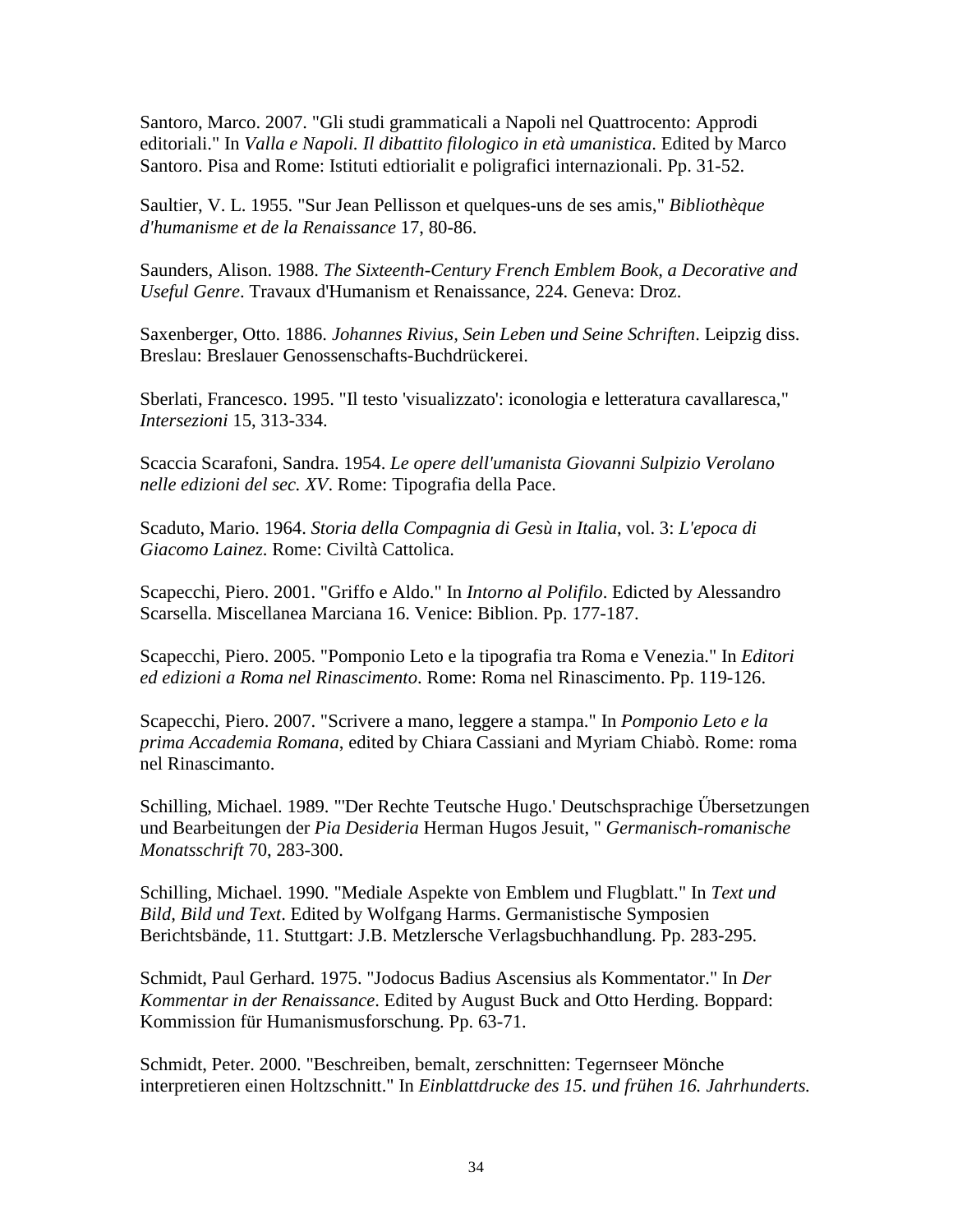*Probleme, Perspektiven, Fallstudien*. Edtied by Volker Honemann et al. Tübingen: Max Niemeyer Verlag. Pp. 245-276.

Schmitt, Wolfgang O. 1969. "Die Ianua (Donatus). Ein Beitrag zur lateinischen Schulgrammatik des Mittelalters und der Renaissance," *Beiträge zur Inkunabelkunde* series 3, 4, 43-80.

Scholderer, Victor. 1927. "Printing at Milan in the Fifteenth Century," *The Library* ser. 4, vol. 7, 355-375.

Scholderer, Victor. 1966. *Fifty Essays in Fifteenth- and Sixteenth-Century Bibliography*. Edited by Dennis E. Rhodes. Amsterdam: M. Hertzberger & Co.

Scholz, Bernard F. 1993, "From Illustrated Epigram to Emblem, the Canonization of a Typographical Arrangement." In *New Ways of Looking at Old Texts. Papers of the Renaissance English Text Society, 1985-1991*. Edited by W. Speed Hill. Medieval & Renaissance Texts & Studies, 107. Binghamton, N.Y.: Renaissance English Text Society.

Scholz, Bernard F. 2002. *Emblem und Emblempoetik. Historische und systematische Studien*. Berlin: Erich Schmidt.

Schutte, Anne Jacobson. 1986. "Teaching Adults to Read in Sixteenth-Century Venice: Giovanni Antonio Tagliente's *Libro maistrevole*," *Sixteenth Century Journal* 17, 3-15.

Secco, Luigi. 1973. *La pedagogia della Controriforma*. Brescia: La Scuola.

Segatto, Filiberto. 1983. "Un'imagine quattrocentesca del mondo: la *Sfera* del Dati," *Memorie dell'Accademia nazionale dei Lincei*, Classe di scienze morali, etc., ser. 8, 27, 147-182.

Seidel Menchi, Silvana. 1987. *Erasmo in Italia 1520-1580*. Turin: Bollati Boringhieri.

Serafin, Silvana. 1996. "Imagini del mondo coloniale nella cultura veneziana dei secoli XVI e XVII," *Rassenga iberistica* 57, 39-42.

Serrai, Alfredo. 1988. *Storia della bibliografia*. Vol. 1: *Bibliografia e Cabala. Le enciclopedie rinascimentali*. Edited by Maria Cochetti. Rome: Bulzoni.

Servolini, Luigi. 1979. "Le edizioni dei fratelli De Gregoriis e una loro raccolta nella Biblioteca di Forli," *Gutenberg Jahrbuch* 54, 120-133.

Signaroli, Simone. 2006. "'Hortare tuos discipulos ad libros emendos': i rapporti tra scuola e tipografia nella Brescia di fine Quattrocento." In *Produzione e circolazione del libro a Brescia tra Quattro e Cinquecento*. Edited by Valentina Grohovaz. Bibliotheca erudita, 28. Milan: Vita e pensiero. Pp. 71-93.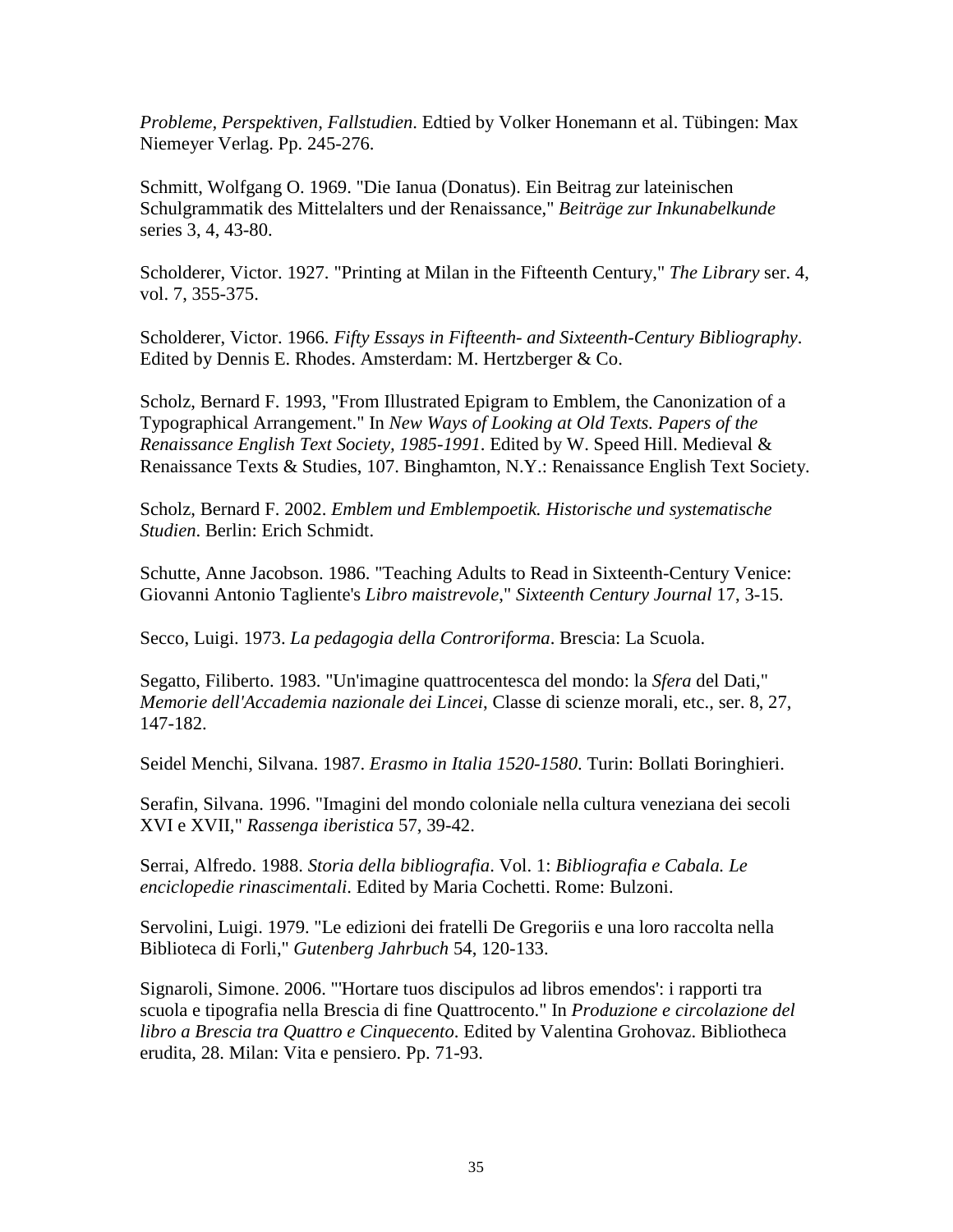Simi, Annalisa. 2003. "Quattro secoli di storia della regola del cataino in Italia." In *De la Chine à l'Occitanie. Chemins entre aritmétique et algèbre*. Edited by Maryvonne Speisser and Michel Guillemot. Toulouse: Département de Mathématiques, Université Toulouse II.

Smith, Bruce R. 1999. *The Acoustic World of Early Modern England, Attending to the O-Factor*. Chicago: University of Chicago Press.

Smith, David Eugene. 1908. *Rara Arithmetica. A Catalogue of the Artihmetics Written Before the Year MDCI with a Description of Those in the Library of George Arthur Plimpton of New York*. Boston and London: Ginn.

Smith, Margaret M. 2000a. *The Title Page*. London and New Castle: The British Library and Oak Knoll Press.

Smith, Margaret M. 2000b. "Medieval Roots of the Renaissance Printed Book: An Essay in Design History." In *Forms of the "Medieval" in the "Renaissance*." Edited by George Hugo Tucker. Charlottesville: Rockwood Press. Pp. 143-153.

Springhetti, Emilio. 1961. "Storia e fortuna della Grammatica di Emmanuele Alvares, S.J.," *Humanitas* 14, 283-303.

Staedke, Joachim. 1965. *Anfänge und erste Blütezeit des Zürcher Buchdrucks*. Zürich: Orell Füssli Verlag.

Stafford, Barabara Maria. 1999. *Visual Analogy: Consciousness as the Art of Connecting*. Cambridge, Mass.: MIT Press.

Stevens, Kevin M. 1992. *Printers, Publishers and Booksellers in Counter-Reformation Milan*. Madison: University of Wisconsin dissertation.

Stevens, Kevin M.. 1995. "Vincenzo Girardone and the Popular Press in Counter-Reformation Milan: A Case Study (1570)," *Sixteenth Century Journal* 26, 639-659.

Stevens, Kevin M. and Paul F. Gehl. 1994. "Giovanni Battista Bosso and the Paper Trade in Late Sixteenth-Century Milan," *La Bibliofilía* 96, 43-90.

Stevens, Kevin M. and Paul F. Gehl. 2003. "The Eye of Commerce: Visual Literacy Among the Makers of Books in Italy." In *The Art Market in Italy (15th-17th century) / Il Mercato dell'Arte in Italia (secc. XV-XVII)*. Edited by Sara F. Matthews Grieco, Louisa Matthew and Marcello Fantoni. Modena: Panini. Pp. 253-261.

Stevenson, Jane. 2006. *Women Latin Poets. Language, Gender, and Authority, from Antiquity to the Eighteenth Century*. Oxford: Oxford University Press.

Streckenbach, Gerhard. 1979. *Stiltheorie und Rhetrik der Römer im spiegel der humanistischen Schülergespräche*. Göttingen: Gratia.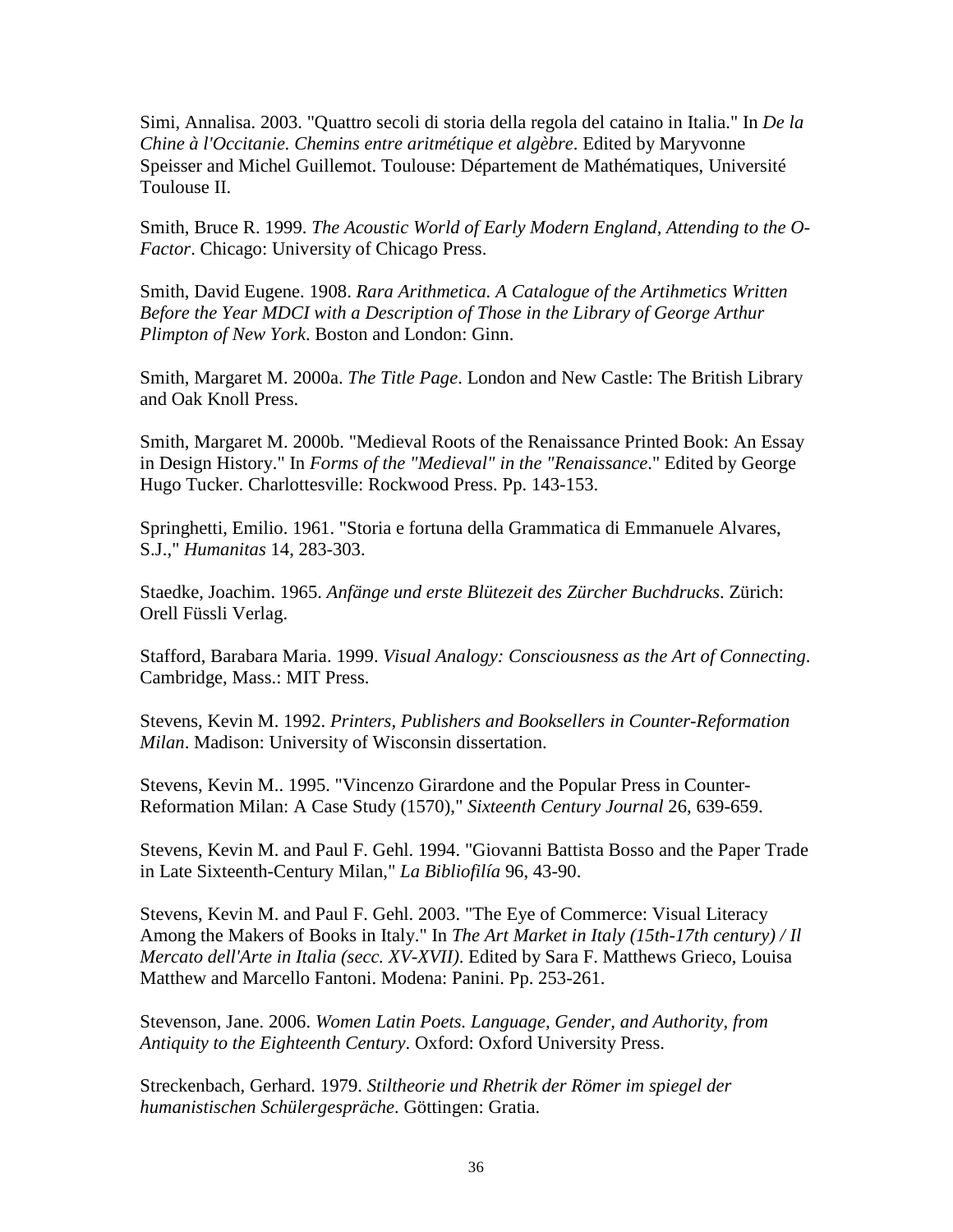Swetz, Frank J. 1987. *Capitalism and Arithmetic. The New Math of the 15th Century*. LaSalle, Illinois: Open Court.

Tacchi Venturi, Pietro. 1951. *Storia della Compagnia di Gesù in Italia*. Vol. 1: *La vita religiosa in Italia durante i primordi dell'ordine*. Rome: Civiltà Cattolica.

Tacchi Venturi, Pietro. 1961. *Storia della Compagnia di Gesù in Italia*. Vol. 2: *Dalla nascita del fondatore alla solenne approvazione dell'Ordine*. Rome: Civiltà Cattolica.

Tateo, Francesco. 1999. "A proposito di una mostra e di un catalogo di manoscritti di Gasparino Barzizza." In *Gasparino Barzizza e la rinascita degli studi classici, fra continuità e rinnovamento*. Edited by Lucia Gualdo Rosa. Naples: Istituto universitario orientale. Pp. 283-299.

Taurant-Boulicaut, Annie. 2003. "'Vacat nec vitio nec defectu': du blanc et de l'excès dans l'incunable," *Revue française d'histoire du livre* 2003, 118-121, 105-124.

Tavoni, Mirko. 1984. *Latino, grammatica, volgare. Storia di una questione umanistica*. Padua: Antenore.

Tavoni, Mirko. 1993. "Scrivere la grammatica. Appunti sulle prime grammatiche dell'italiano manoscritte e a stampa," *Annali della Scuola Normale Superiore di Pisa*, ser. 3, 23, 759-796.

Theuli, Bonaventura. 1644. *Theatro Historico di Velletri*. Velletri: Alfonso dell'Isola. Reprint Bologna: Forni, 1968.

Thompson, Ian and Louis Perraud. 1990. *Ten Latin Schooltexts of the Later Middle Ages: Translated Selections*. Medieval Studies 6. Lewiston, N.Y.: Edward Mellen Press.

Tinto, Alberto. 1966. *Annali tipografici dei Tramezzzino*. Venice and Rome: Istituto per la Collaborazione Culturale.

Tinto, Alberto. 1987. *La tipografia medicea orientale*. Lucca: Maria Pacini Fazzi.

Török, Istvan. 2001. "Honterus: Rudimenta Cosmographica (1542)--Kozmográfia és/vagy Geográfia?" in *Honterus-Emlékkönyv / Honterus-Festchrift*. Budapest: Osiris.

Toscani, Xenio. 1993. *Scuole e alfabetismo nello stato di Milano da Carlo Borromeo alla rivoluzione*. Brescia: La Scuola.

Trovato, Paolo. 1994. *Storia della lingua italiana. Il primo Cinquecento*. Bologna: Il Mulino.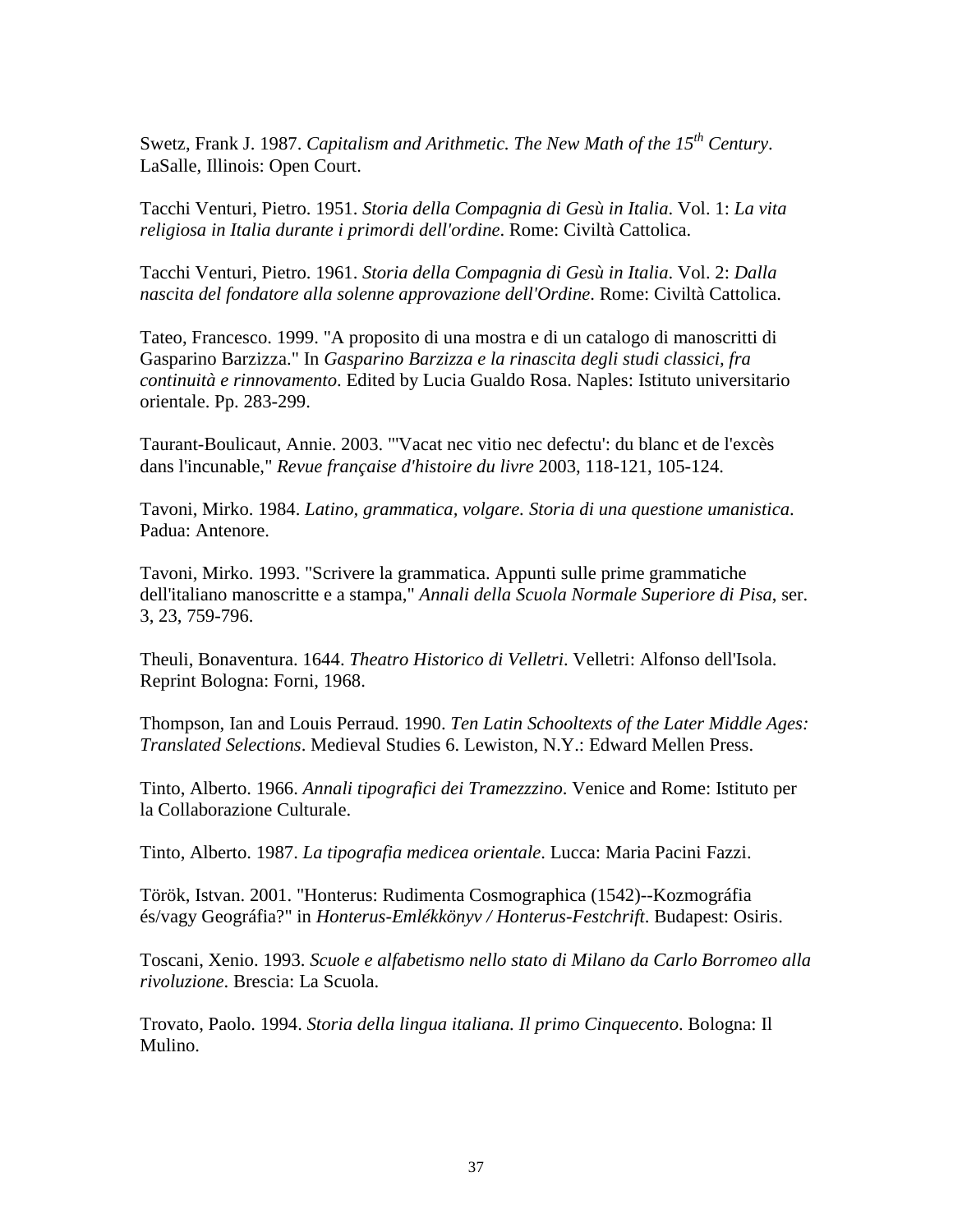Trovato, Paolo. 1998. *L'ordine dei tipografi. Lettori, stampatori correttori tra Quattro e Cinquecento*. Rome: Bulzoni.

Tucci, Ugo. 1973. "The Psychology of the Venetian Merchant in the Sixteenth Century." In *Renaissance Venice*. Edited by John Hale. London: Faber and Faber. Pp. 346-378.

Turchini, Angelo. 1996. *Sotto l'occhio del padre. Società confessionale e istruzione primaria nello Stato di Milano*. Bologna: Il Mulino.

Turrini, Miriam. 1982. "'Riformare il mondo a vera vita christiana': le scuole di catechismo nell'Italia del Cinquecento," *Annali dell'istituto storico italico-germanico in Trento* 8, 407-489.

Ulivi, Elisabetta. 1998. "Le scuole d'abaco a Firenze," in *Luca Pacioli e la matematica del Rinascimento*. Edited by Enrico Giusti. Città di Castello: Petruzzi. Pp. 44-45. Enlarged version on line in "Scuole e maestri d'abaco in Italia tra Medioevo e Rinacimento," www2.math.unifi.it/~archimede/archimede/fibonacci/catalogo, with document name "ulivi."

Ullman, Berthold Louis. 1963. *The Humanism of Coluccio Salutati*. Medioevo e umanesimo, 4. Padua: Antenore.

Van Egmond, Warren. 1976. *The Commercial Revolution and the Beginnings of Western Mathematics in Renaisance Florence, 1300-1500*. Indiana University dissertation.

Van Egmond, Warren. 1980. *Practical Mathematics in the Italian Renaissance. A Catalog of Italian Abbacus Manuscripts and Printed Books to 1600*. Florence: Istituto e Museo di Storia della Scienza.

Van Egmond, Warren. 1986. "The Contributions of the Italian Renaissance to European Mathematics," *Symposia Mathematica* 27, 51-67.

Vanautgaerden, Alexandre. 2008. *Érasme typographe. La mise en page, instrument de rhétorique au XVIe siècle*. Brussels and Lyon: Thèse du doctorat.

Veneziani, Paolo. 1988. "Una disputa letteraria tra umanisti a Brescia all'inizio del XV secolo: sue implicazioni nel mondo della scuola e della tipografia." In *Le Livre dans l'Europe de la Renaissance*. Edited by Pierre Aquilon and Henri-Jean Martin. Paris: Promodis, 1988. Pp. 182-193.

Vignali, Luigi. 1979. "Nuove testimonianze sulla vita e l'opera di Francesco Priscianese" *Studi e problemi di critica testuale* 18, 121-134.

Vignali, Luigi. 1980. "Un grammatico latino del Cinquecento e il volgare: Studi su Francesco Priscianese (III)," *Lingua nostra* 41, 116-120.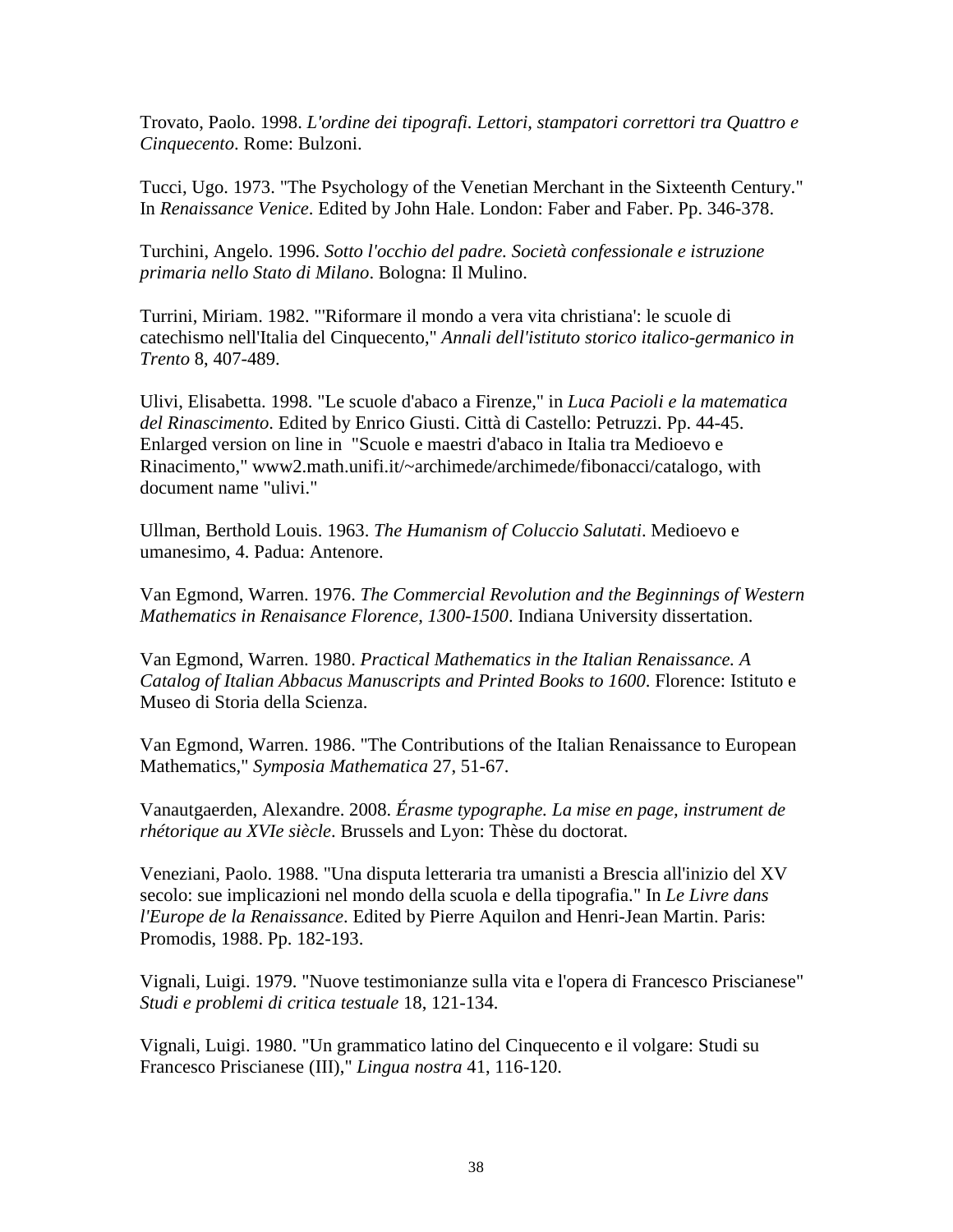Vignali, Luigi. 1983. "Il volgare nelle *Grammaticae institutiones* di G.A. Flaminio," *Lingua nostra* 43, 33-44.

Villa, Claudia. 1984. *La "Lectura Terentii"*. Padua: Antenore.

Waquet, Françoise. 2001. *Latin, or the Empire of a Sign from the Sixteenth to the Twentieth Centuries*. Translated by John Howe. London and New York: Verso.

Walters, Gwyn. 1988. "Bibliographica: Serial Notes on the Book Arts and History of Printing Represented by Notable Volumes in the Old (Antiquarian) Library at Saint David's University College, Lampeter. II. Early Illustrated Editions of Terence," *Trivium* 23, 107-113.

Waswo, Richard. 1999. "The Rise of the Vernaculars." In *The Cambridge History of Literary Criticism*. Vol. 3: *The Renaissance*. Edited by G.P. Norton. Cambridge: Cambridge University Press. Pp. 409-416.

West, William N. 2006. "Old News. Caxton, de Worde, and the Invention of the Edition." In *Caxton's Trace. Studies in the History of English Printing*. Edited by William Kuskin. Notre Dame, Indiana: University of Notre Dame Press. Pp. 241-274.

Wheatley, Edward. 2000. *Mastering Aesop. Medieval Educaton, Chaucer, and His Followers*. Gainesville: University Press of Florida.

Wiriath, R. 1948. "Les rapports de Josse Bade Ascensius avec Érasme et Lefebvre d'Étaples," *Bibliothèque d'humanisme et de la Renaissance* 11, 66-71.

Witcombe, Cyrus L. C. E. 2004. *Copyright in the Renaissance. Prints and the Privilegio in Sixteenth-Century Venice and Rome*. Studies in Medieval and Reformation Thought 100. Leiden and Boston: Brill.

Witt, Ronald G. 1982. "Medieval *Ars Dictaminis* and the Beginnings of Humanism, A New Construction," *Renaissance Quarterly* 35, 1-35.

Witt, Ronald G. 1995. "What Did Giovannino Read and Write? Literacy in Early Renaissance Florence," *I Tatti Studies* 6, 83-114.

Witt, Ronald G. 2000. *"In the Footsteps of the Ancients." The Origins of Humanism from Lovato to Bruni*. Leiden, Boston, Köln: Brill.

Wolkenhauer, Anja. 1998. "Humanistische Bildung und neues Selbstverständnis in Druckerzeichen des 16. Jahrhunderts," *Gutenberg Jahrbuch* 73, 165-179.

Wolkenhauer, Anja. 2002. *Zu schwer für Apoll: die Antike in humanistische Druckerzeichen des 16. Jahrhunderts*. Wolfenbütteler Schriften zur Geschiche des Buchwesens, 35. Wiesbaden: Harrassowitz.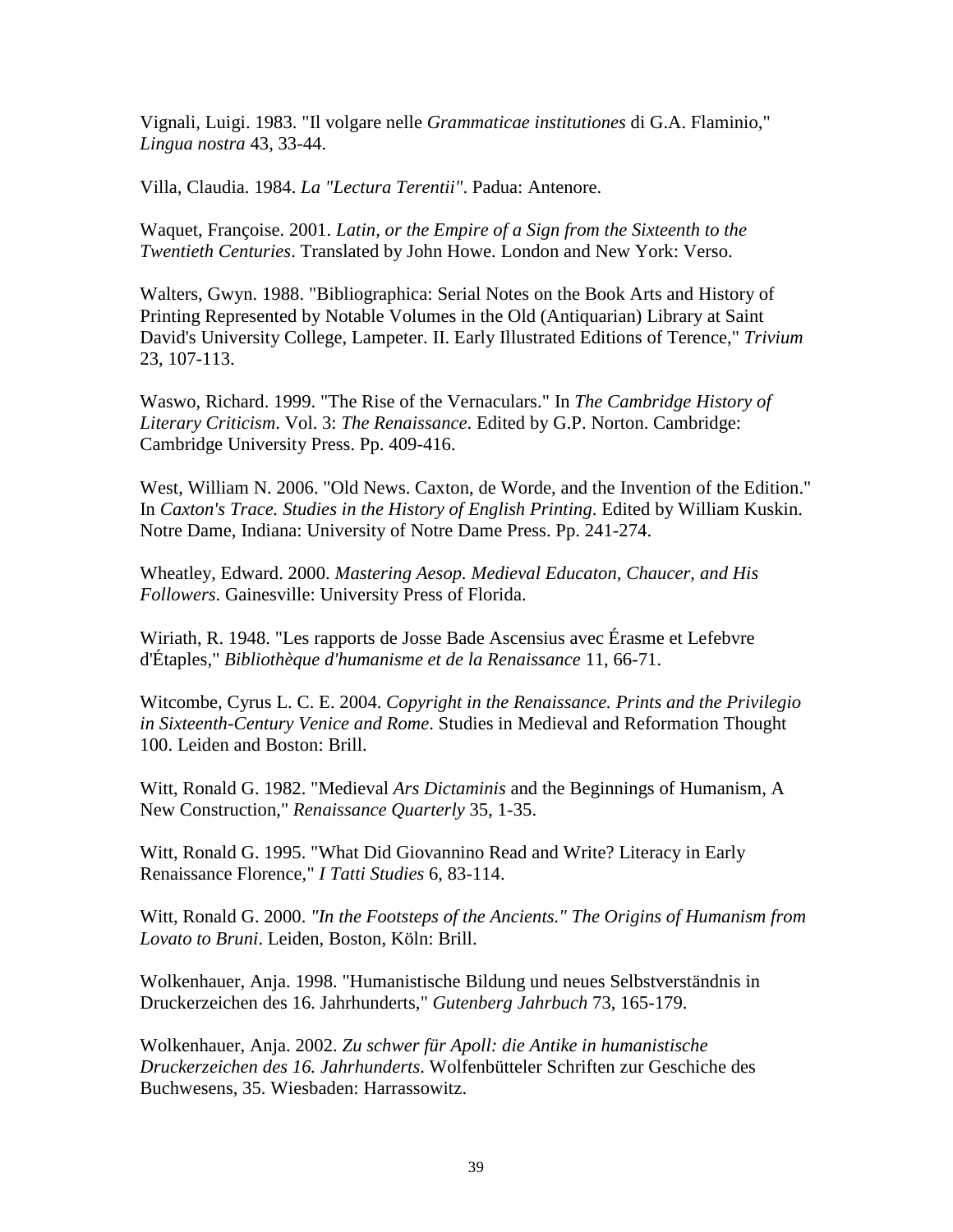Worstbrock, Franz Josef. 2001."Niccolò Perottis *Rudimenta Grammatices*. Über Konzeption und Methode einer humansitichen Grammatik." In *Von Eleganz und Barbarei. Lateinsiche Grammatik und Stilistik in Renaissance und Barock*. Edited by Wolfram Ax. Wolfenbüttler Forschungen 95. Wiesbaden: Harrassowitz, 2001. Pp. 59-78

Wright, David. 1993. "The Forgotten Early Romanesque Illustrations of Terence in Vat. Lat. 3305," *Zeitschrift für Kunstgeschichte* 56, 183-206.

Wyatt, Michael. 2005. *The Italian Encounter with Tudor England*. Cambridge: Cambridge University Press.

Wynn, Mary Beth. 1997. *Antoine Vérard Parisian Publisher: Prologues, Poems and Presentations*. Travaux d'Humanisme et Renaissance 313. Geneva: Droz.

Zabughin, Vladimiro. 1910. *Giulio Pomponio Leto: Saggio critico*. Rome: La Vita Letteraria. 2 vols.

Zaccaria, R. 1993. "Fabbrini, Giovanni," in *DBI* 43:660-664.

Zapella, Giuseppina. 1988. *Il ritratto nel libro italiano del Cinquecento*. Milan: Editrice bibliografica.

Zardin, Danilo. 1994. "Scuola, alfebetizzazione, accesso alla cultura nell'Italia della prima età moderna," *Annali di storia dell'educazione e delle instituzioni scholastiche* 1994, 253-264.

Zwartjes, Otto. 2000. "Modo, tiempo y aspecto en las grámaticas de las lenguas mapuche, milcayac, y guaraní de Luis de Valdiva y Antonio Ruiz de Montoya." In *Las gramáticas misioneras de tradición hispánica (siglos XVI-XVII)*. Edited by Otto Zwartjes. Portada hispánica, 7. Amsterdam and Atlanta: Rodopi. Pp. 205-256.

Zwartjes, Otto. 2002. "The Description of the Indigenous Languages of Portuguese America by the Jesuits During the Colonial Period. The Impact of the Latin Grammar of Manuel Alvares," *Historiographia Linguistica* 29, 19-70.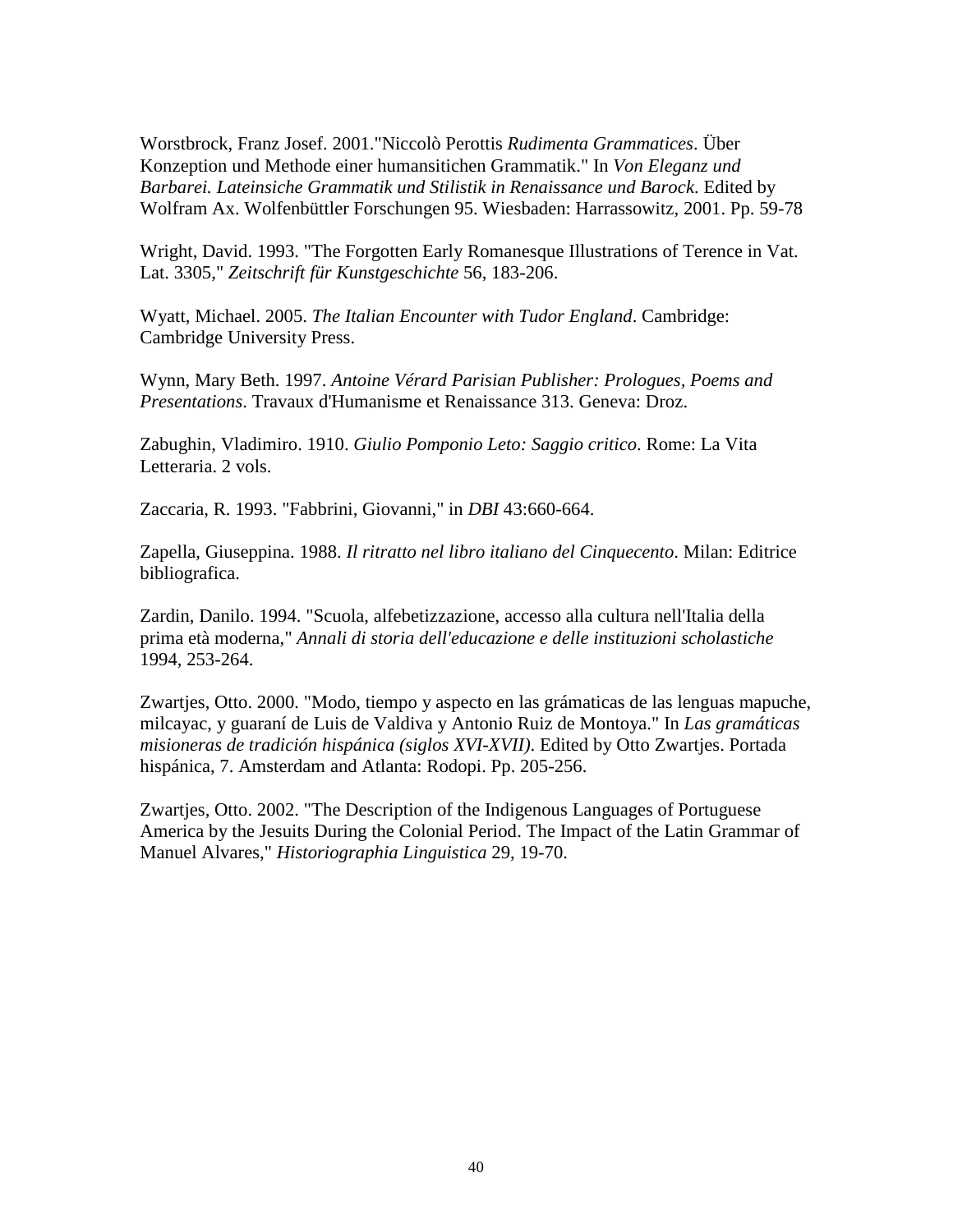## **Short-Title List of Editions Cited**

This checklist includes early and modern editions of textbooks and related literature of the long sixteenth century discussed in the text or cited in the notes. Pre-1650 editions are given in short-title form except when it has seemed useful to distinguish the contents of one edition from another with a fuller form or where the contents of the title page are discussed in the text or notes.

Surviving Miscellanies of Grammacical Imprints:

Budapest. Hungarian Academy of Sciences, Rath 1480. Includes Mancinelli 1498a, 1498b, 1498c, 1498d, 1499.

Florence. Biblioteca Medicea-Laurenziana, 22.4.19. Includes Mancinelli 1507a, 1507b, 1507c, 1508b, 1508c, 1598d, 1508e, 1508f.

Lisbon. Biblioteca Nacional, Inc. 297-301. Includes Mancinelli 1499b. 1500d, 1500f, 1500g.

Milan. Biblioteca Ambrosiana, Inc. 830-835. Includes Mancinelli 1499b, 1500c, 1500d, 1500f, 1500g, 1500h

Padua. Biblioteca Universitaria, Saec XV,475. Includes Mancinelli 1497b, 1498a, 1498b, 1498d, 1499, and 1500d.

Padua. Biblioteca Universitaria, 86.b.65. Includes Mancinelli 1508b, 1508c, 1508d.

Padua. Biblioteca Universitaria, 96.b.43. Includes Mancinelli 1506a, 1506b, 1507a, 1507b, 1507c

Padua. Biblioteca Universitaria, 107.b.140. Includes Mancinelli 1503c, 1503d, 1505a, 1505b, 1506c, 1506d.

Pavia. Biblioteca Universitaria, 111.B.20. Includes Mancinelli 1498c, 1499, 1500b.

Pavia. Biblioteca Universitaria, 119.B.14. Includes Mancinelli 1509a - 1509g inclusive.

Perugia. Biblioteca Augusta, I.I.2781. Includes Valla 1514, Mancinelli 1519 and 1522, and an unidentified edition of Plutarch.

Philadelphia. Free Library of Philadelphia. Cpoinger-Widener 36-139. Now disbound, this miscellaney once contained Mancinelli 1500d, 1500e, 1500g, and 1500h.

Rome. Bibloteca Angelica I,H,611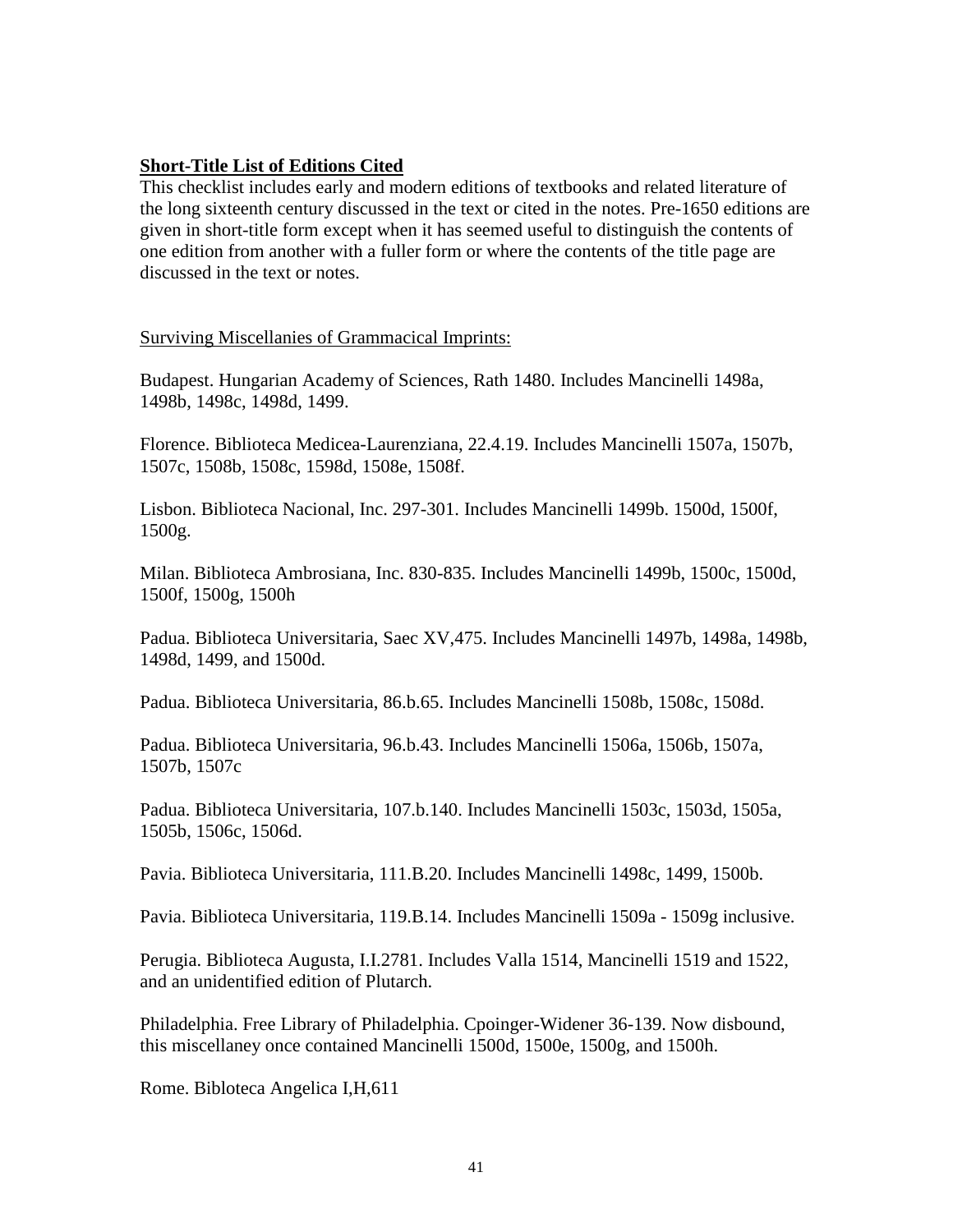Vatican City. Biblioteca Apostolica Vaticana (R.I.V.721)

Venice. Biblioteca Nazionale Marciana, Inc. Ven. 635. Includes mancinelli 1492b, 1493b.

Volterrra. Biblioteca Comunale , LXIX.6.33. Includes Mancinelli 1507a, 1507b, 1508f and 1508g.

## Single Author Works

Aaron, Pietro. 1516. *Libri tres de institutione harmonica*. Bologna: Benedetto Faelli.

Aaron, Pietro. [1545 or later]. *Compendiolo di molti dubbi, segreti et sentenze intorno al canto fermo et figurato*. Milan: Giovanni Antonio Castiglione. Facsimile reprint New York: Broude Brothers, 1974.

*Abbaco*. 1573. *Libretto d'abbaco*. Perugia: no publisher.

*Abbaco*. 1995. *Larte de labbacho*. Facsimile edition of the 1478 Treviso Arithmetic; introduction by Giuliano Romano. Treviso: Canova.

*Abbaco*. See also Borghi, Pietro and Tagliente, Girolamo.

Academia Veneziana. 1559. *Summa librorum quos in omnibus scientiis, ac nobilioribus artibus, variis linguis conscriptos … in lucem emmitet Academia Veneta*. Venice: Paolo Manuzio for the Academia Veneziana.

Accursius, Bonus. [1476]. *Compendium Elegantiarum Laurentii Vallae*. Venice: Gabriele de Pietro.

Aeschylus et al. 1567. *Tragoediae selectae Aeschyli, Sophoclis, Euripidis*. [Geneva]: Henri Estienne.

Aiguino, Illuminato. 1581. *Tesoro illuminato di tutti I tuoni di canto figurato*. Venice: Giovanni Varisco.

Alciati, Andrea. 1542. *Emblematum libellus… per Wolphgangum Hungerum Bavarum, rhythmis Germanicis versus*. Paris: Christian Wechel. Facsimile reprint Darmstadt, Wissenschafliche Buchgesellschaft, 1980.

Alciati, Andrea. 1953. *Lettere*. Edited by G. L. Barni. Florence: Le Monnier.

Alciati, Andrea. 1985. *Andreas Alciatus*. Edited by Peter M. Daly with Virginia W.Callahan. Toronto: University or Toronto Press.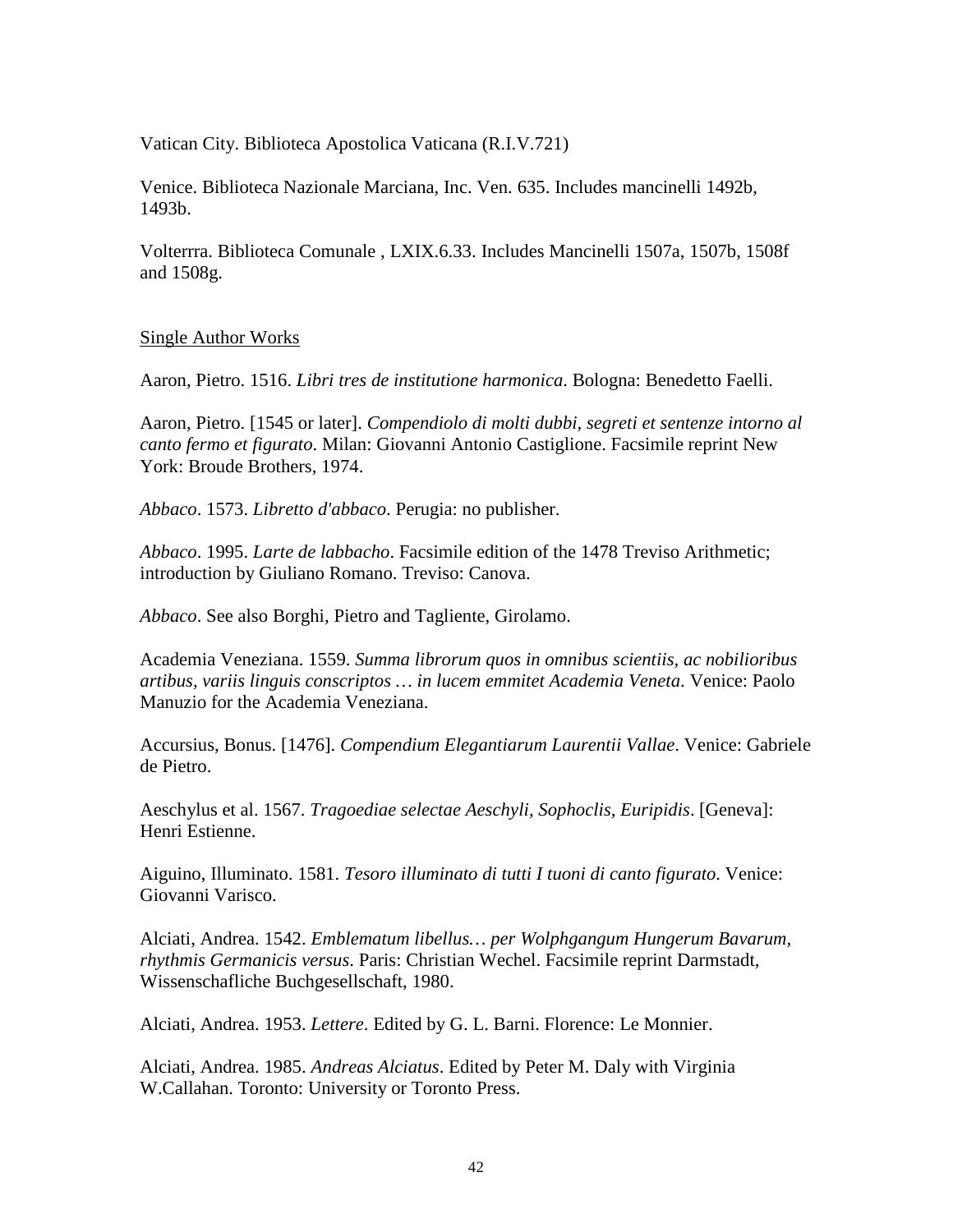Alvares, Manuel. 1570. *De constructione octo partium orationis* [student edition]. Venice: Michele Tramezzino.

Alvares, Manuel. 1571. *De constructione octo partium orationis* [teacher's edition]. Venice: Midchele Tramezzino.

Alvares, Manuel. 1572. *De institutione grammatica libri tres*. Lisbon: João Barriera.

Alvares, Manuel. 1573. *De institutione grammatica libri tres* [student edition]. Venice: Midchele Tramezzino.

Alvares, Manuel. 1575. *De institutione grammatica libri tres* [teacher's edition]. Venice: Giacomo Vidali. Some copies with variant title page imprint Apud Basam.

Alvares, Manuel. 1578. *De constructione octo partium orationis* [student edition]. Verona:Sebastiano & Giovanni Dalle Donne.

Alvares, Manuel. 1579. *De constructione octo partium orationis* [teacher's edition]. Venice: Midchele Tramezzino.

Alvares, Manuel. 1581. *De institutione grammatica libri tres* [teacher's edition]. Venice: Alessandro Griffio.

Alvares, Manuel. 1583. *De institutione grammatica libri tres* [student edition]. Lisbon: Antonio Ribero.

Alvares, Manuel. 1584. *De institutione grammatica libri tres* [student edition]. Rome: Francesco Zanetti.

Alvares, Manuel. 1585a. *De institutione grammatica libri tres* [teacher's edition]. Venice: Ex Unitorum Societate.

Alvares, Manuel. 1585b. *De institutione grammatica libri tres* [student edition]. Venice: Paolo Meietti.

Alvares, Manuel. 1585c. *De institutione grammatica libri tres* [teacher's edition]. Lisbon:

Alvares, Manuel. 1586. *De institutione grammatica libri tres* [student edition]. Venice: Giovanni Battista Somasco.

Alvares, Manuel. 1587. *De institutione grammatica libri tres* [teacher's edition]. Venice: Andrea Muschio.

Alvares, Manuel. 1588. *De institutione grammatica libri tres* [student edition]. Rome: Francesco Zanetti.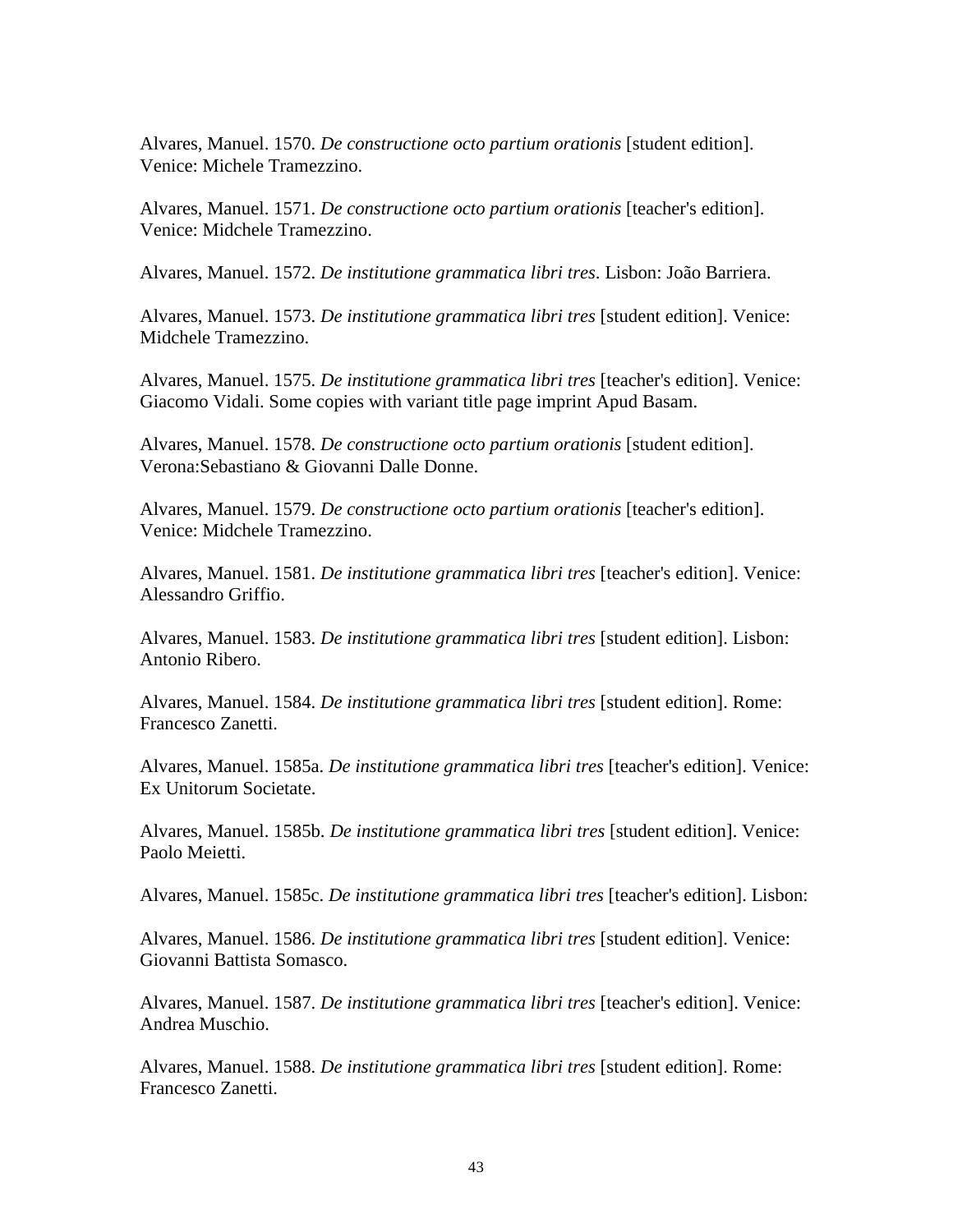Avarees, Manuel. 1589. *Epitome seu Compediolus secundi et tertii libri … a Ludovico Carbone collectus*. Rome: Andrea Muschio. CHECK

Alvares, Manuel. 1590. *De institutione grammatica libri tres* [student edition, with *Epitome*]. Venice: Andrea Muschio.

Alvares, Manuel. 1592. *De institutione grammatica libri tres* [teacher's edition]. Verona: sub signo Jesu.

Alvares, Manuel. 1593. *Prosodiae rudimenta*. Verona: Girolamo Discepolo.

Alvares, Manuel. 1594. *De institutione grammatica libri tres* [student edition]. Rome: Guglielmo Facciotti.

Alvares, Manuel. 1597. *De institutione grammatica libri tres* [teacher's edition]. Verona: Pietro Diserolo.

Alvares, Manuel. 1598. *De institutione grammatica libri tres* [student edition]. Rome: Guglielmo Facciotti.

Alvares, Manuel. 1599. *De institutione grammatica libri tres* [teacher's edition]. Evora: Mánuel de Lyra.

Astemio, Lorenzo. 1502. [*Opuscula latina variorum auctorum*]. Fano: Girolamo Soncino.

Bade, Josse. 1988. *Préfaces de Josse Bade (1462-1535), humaniste, éditeur et préfacier*. Translated by Maurice Lebel. Louvain: Peeters.

Banchieri, Adriano. See Cranna 1981.

Barberini, Francesco. 1681. *Index bibliothecae quae Franciscus Barberinus … ad Quirinalem aedes magnificentiores reddidit*. 2 vols. Rome: Michele Ercole.

Barzizius, Christophorus. 1492. *Grammaticae institutiones*. Brescia: Bernardino Misinta and Cesare da Parma.

Barzizza, Gasparino and Guinoforte. 1723. *Opera*. Ed. by Giuseppe Alessandro Furietti. Rome: Giovanni Maria Salvioni.

Bebel, Heinrich. 1513. *Ars versificandi*. Strassburg: Matthias Schürer.

Bettini, Mario. 1642. *Apiaria universae philosophiae mathematicae*. Bologna: G.B. Ferroni.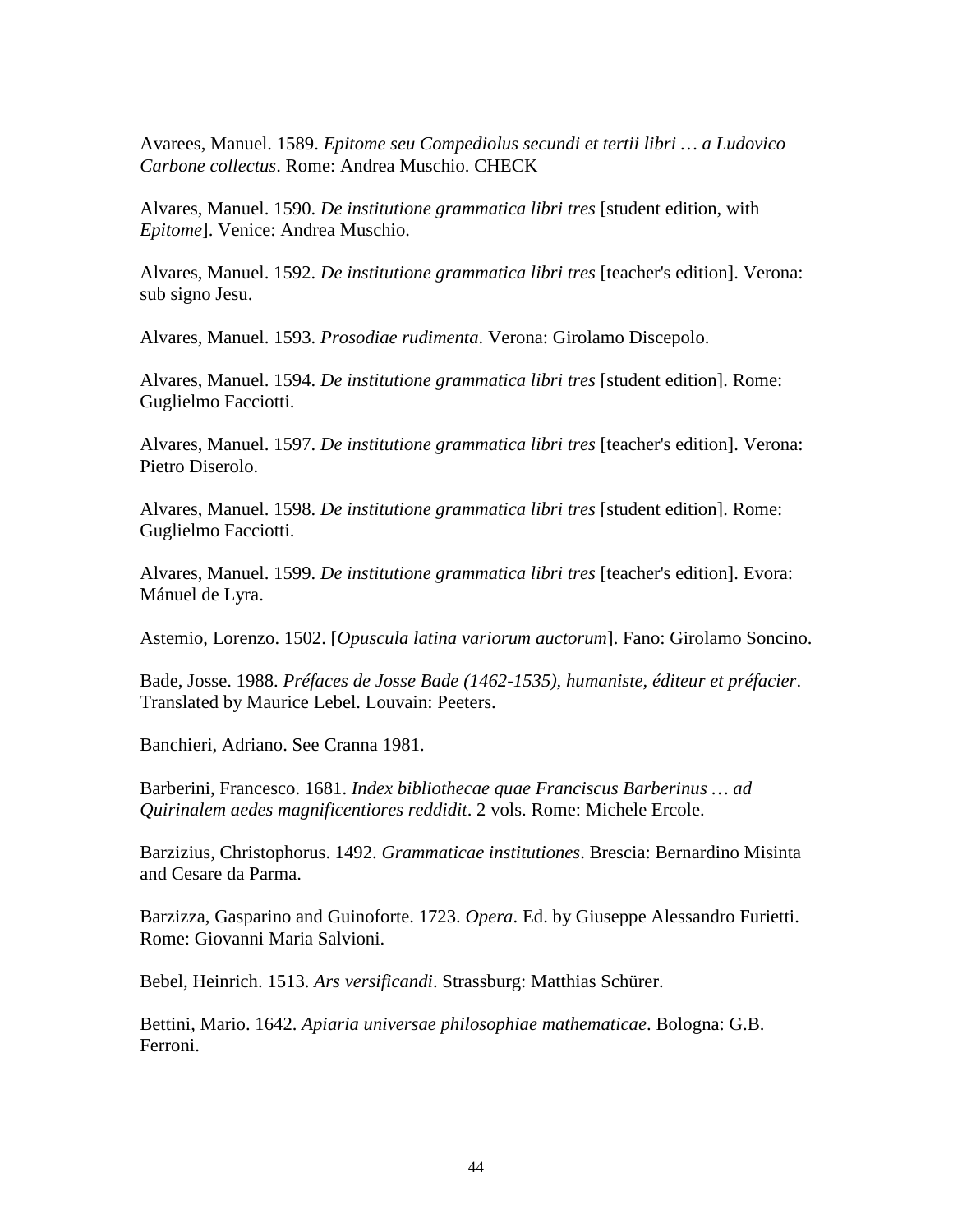Berettari, Sebastiano. 1616. *Efflatio pulveris adversus Emmanuelis Alvari e Societate Jesu Grammaticas institutiones…*. Munich: Viduam Bergianum.

Beyer, Johann. 1660. *Catalogus librorum qui in Joannis Beyeri officinis Francoforti ad Moeni & Lipsiae venales extant*. Frankfurt: Beyer.

Bienato, Aurelio. [ca. 1480] *In Elegantioarum sex libros Laurentii Vallae epithomata*. Naples: Francesco del Tuppo.

Bienato, Aurelio. 1507. *In Elegantiarum sex libros Laurentii Vallae epithomata*. Naples: Giovanni Antonio da Caneto.

Bienato, Aurelio. 1507. *In Elegantiarum sex libros Laurentii Vallae epithomata*. Naples: Giovanni Antonio da Caneto.

Bienato, Aurelio. 1521. *In Elegantiarum sex libros Laurentii Vallae epithomata*. Venice: Guglielmo da Fonaneto.

Bienato, Aurelio. 1545. *In Elegantiarum sex libros Laurentii Vallae epithomata*. Venice: Bartolomeo and Franceso L'Imperatore.

Bonaventura da Brescia. 1497. *Breviloquium musicale*. Brescia: Angelo Britannico.

Bonaventura da Brescia. 1518. *Regula musice*. Venice: Giorgio Rusconi.

Bonciari, Marco Antonio. 1593a. *Guarini Regulae grammatices a Marco Antonio Bonciario correctae, et ad usum puerorum accommodatae*. Perugia: Giacomo Petrucci.

Bonciari, Marco Antonio. 1593b. *Catalogo de' preteriti et supini dei verbi più usati et più difficili*. Perugia: Giacomo Petrucci.

Bonciari, Marco Antonio. 1596. *Introductionis ad artem rhetoricam libri II*. Perugia: Heirs of Antonio Bresciano.

Bonciari, Marco Antonio. 1597. *Donatus et Guarinus emendati aucti illustrati*. Perugia: Heirs of Antonio Bresciano. (Note: uniform with Bonciari 1598a and 1598b.)

Bonciari, Marco Antonio. 1598a. *Guarinus sive introductio ad latinam linguam a M. Antonio Bonciario collecta et ad puerorum usum accommodata. Secunda editio castigatior et notis auctior*. Perugia: Heirs of Antonio Bresciano. An enlargement of Bonciari 1593a.

Bonciari, Marco Antonio. 1598b. *Catalogus preteritorum ac supinorum, quae non ita omnibus in promptu sunt, et a pueris difficulter investigantur*. Perugia: Heirs of Antonio Bresciano.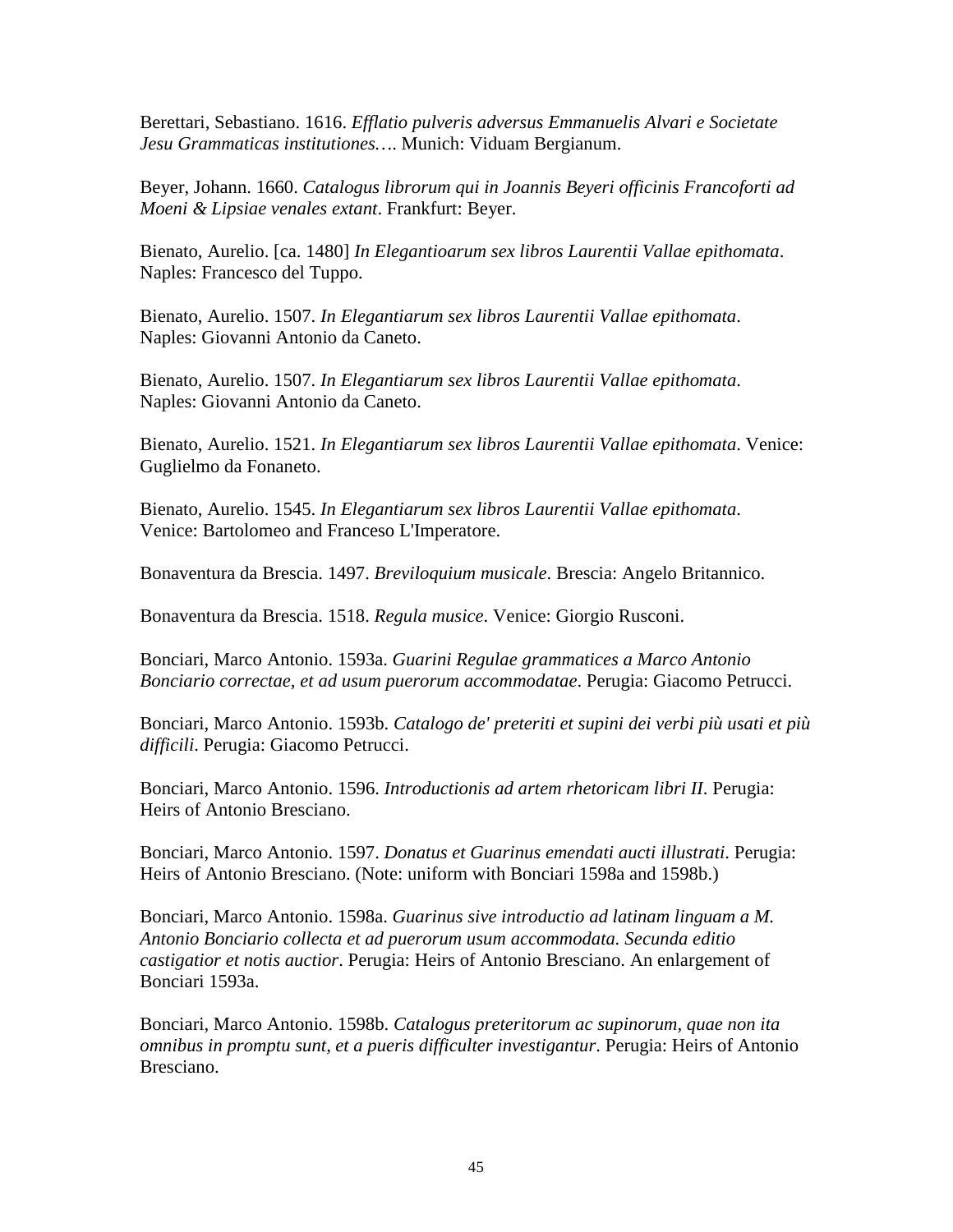Bonciari, Marco Antonio. 1611. *Pedagogomachia, sive de bello litteratorum libri viii*. Perugia: Apud Academicos Augustos.

Bonciari, Marco Antonio. See also Corradi.

Bonfini, Matteo. 1533. *Donati libellus in meliorem fomam redactus*. Venice: Giovanni Antonio Sessa and Brothers.

Bonisoli, Ognibene. 1474. *De octo partibus orationis*. Padua: Bartholomaeus de Valdezoccho.

Bordone, Benedetto. 1528. *Libro… nel quale si ragiona di tutte le isole del mondo*. Venice: Niccolò Zoppino.

Bordone, Benedetto. 1534. *Isolario*. Venice: Niccolò Zoppino.

Borghi, Pietro. 1491. *Qui comenza la nobel opera De Arithmethica ne la qual se tracta tute cosse a mercantia pertinente*. Venice: Nicolò Ferrari.

Borghi, Pietro. 1517. *Libro de abacho*. Venice: Giacomo Pencio for Melchiore Sessa and Pietro Ravani.

Borghi, Pietro. 1540. *Libro de abacho*. Venice: Bernardo Bindoni.

Bossi, Giovanni Alberto. 1503. *Epitoma seu regule constructioni* [sic] *ex variis auctoribus collecte*. Milan: Giovanni Angelo Scinzenzeler.

Bossi, Giovanni Alberto. 1566. *Institutiones grammaticae*. Edited by Bartolomeo Moirano. Milan: Valerio da Meda and Brothers.

Bossi, Giovanni Alberto. 1570. *Institutiones grammaticae*. Edited by Bartolomeo Moirano. Trino: Giovanni Francesco Giolito de' Ferrari.

Bossi, Giovanni Alberto. 1579. *Institutiones grammaticae*. Edited by Bartolomeo Moirano. Milan: Pacifico da Ponte.

Bossi, Giovanni Alberto. 1592a. *Institutiones grammaticae*. Edited by Bartolomeo Moirano. Milan: Pacifico da Ponte.

Bossi, Giovanni Alberto. 1592b. *Institutiones grammaticae*. Edited by Bartolomeo Moirano. Pavia: Heirs of Girolamo Bartoli.

Bossi, Giovanni Alberto. 1595. *Institutiones grammaticae*. Edited by Bartolomeo Moirano. Milan: Graziadio Ferioli.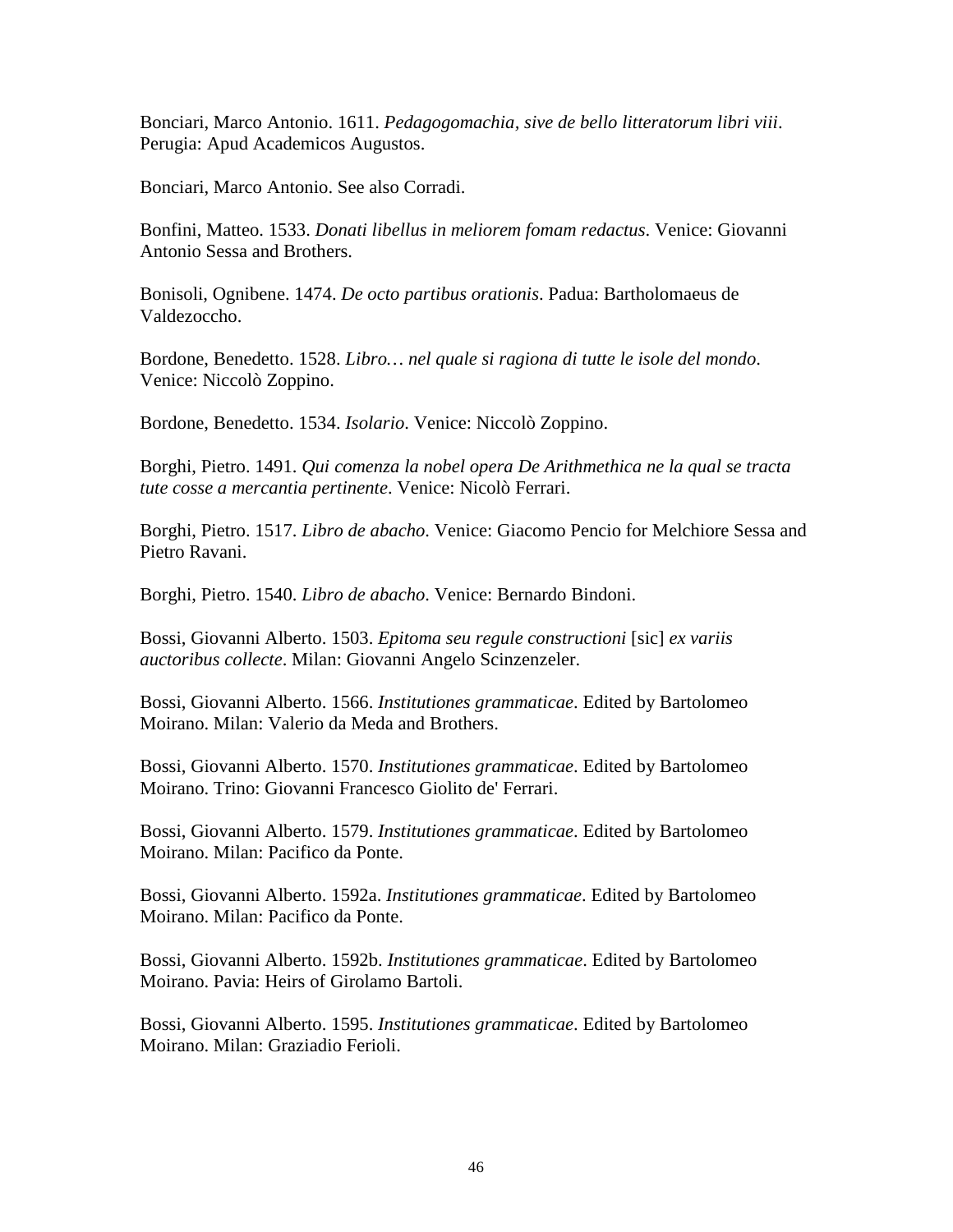Bossi, Giovanni Alberto. 1611. *Institutiones grammaticae*. Edited by Bartolomeo Moirano. Milan: Pandolfo Malatesta.

Briani, Giovanni. 1581. *Grammaticales institutiones*. Modena: Paolo Gadaldini.

Brunfels, Otto. [ca. 1530.] *Disciplina et institutio puerorum ex Politiano, Erasmo, Rodolpho Agricola et aliis*. No place: D.L.

Bruno, Giordano. 2000. *Candlebearer*. Translated by Gino Moliterno. Ottawa: Dovehouse Editions.

Buratto, Bonaventura. 1608. *Facilissima grammatica… contiene il fondamento di tutta la grammatica con nuovo ordine e facilità di memoria*. Milan: Pandolfo Malatesta.

Cafaro, Girolamo. 1546. *Grammatices phoenix*. Cortona: Antonio Mazzochi and Nicola Gucci.

Cafaro, Girolamo. 1555. *Grammatices phoenicis opus*. Rome: Valerio & Luigi Dorico.

Cafaro, Girolamo. 1560. *Grammatices epitome*. Venice: Paolo Gherardo.

Cafaro, Girolamo. 1568. *Elocutiones atque clausulae e singulis M.T.C. epistolis familiaribus selectae, vernaculaque lingua expositae*. Venice: Francesco Rampazetto, 1568.

Cafaro, Girolamo. 1577. *Grammatice, simul & epitome*. Venice: Giovanni Varisco & Co.

Cafaro, Girolamo. 1578. *Grammatice, simul & epitome*. Pesaro: Girolamo Concordia.

Cafaro, Girolamo. 1584. *Grammatice, simul & epitome*. Venice: Fabio and Agostino Zoppino.

Cafaro, Girolamo. 1595. *Grammatice, simul & epitome*. Venice: Cristoforo Zanetti.

Cafaro, Girolamo. 1599. *Grammatice, simul & epitome*. Venice: Giovannni Alberti.

Cafaro, Girolamo. 1602. *Grammatice, simul & epitome*. Venice: Lucio Spineda.

Cafaro, Girolamo. 1607. *Grammatice, simul & epitome*. Turin: Giovanni Domenico Tarino.

Calandri, Filippo. 1493. *De arimethrica* [sic] *opusculum*. Florence: Lorenzo Morgiani and Johannes Petri.

Calandri, Filippo. 1518. *De arithmetica opusculum*. Florence: Bernardo Zucchetta.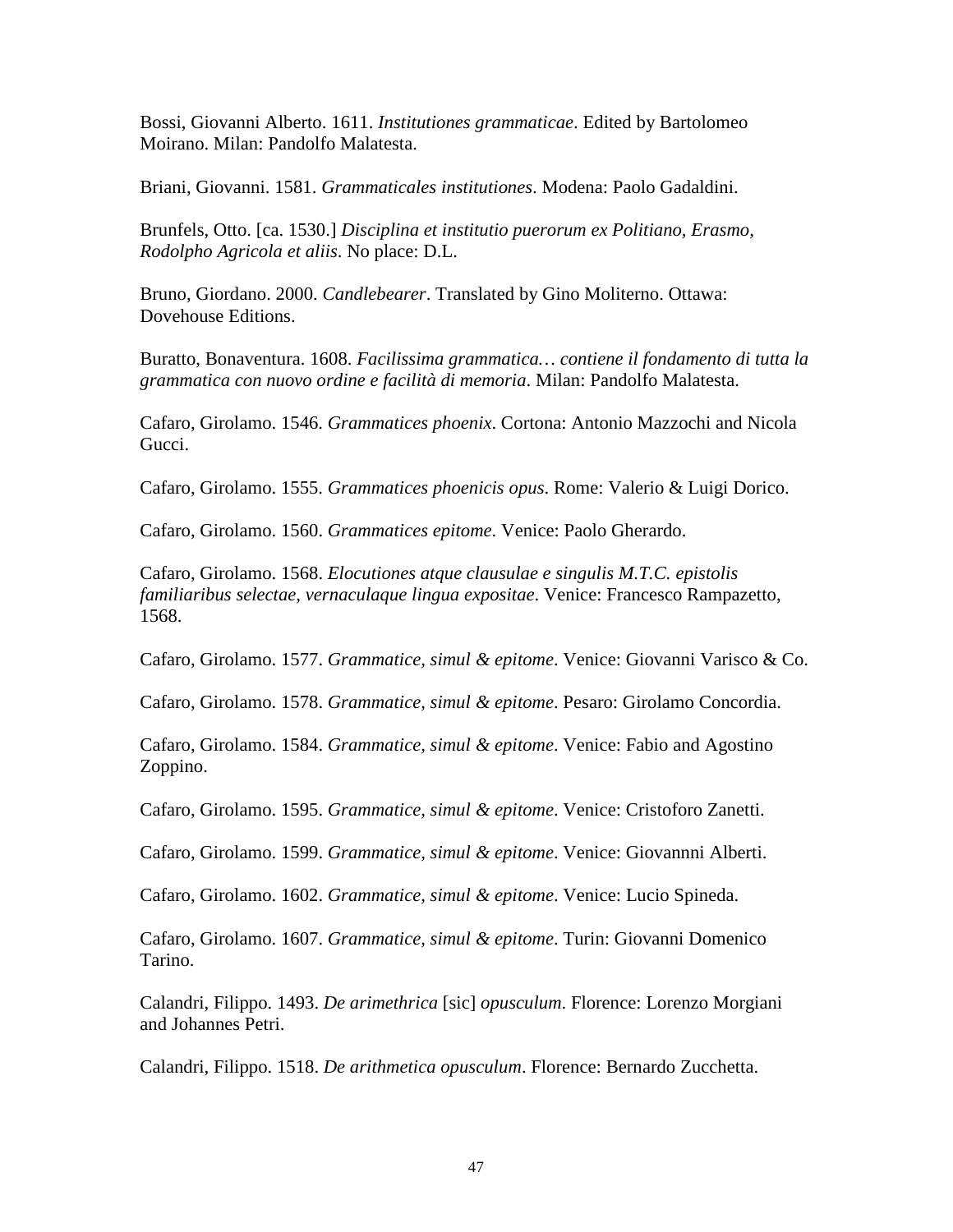Cantalicio, Giovanni Battista. 1511. *Summa perutilis in regulas distinctas totius artis grammatices et artis metrices*. Venice: Giovanni Tacuino.

Cantalicio, Giovanni Battista. 1512. *Summa perutilis in regulas distinctas totius artis grammatices et artis metrices*. Venice: Giorgio Rusconi.

Cantalicio, Giovanni Battista. 1543. *Compendium totius grammatices et artis metrices*. Rome: Antonio Blado.

Cantalicio, Giovanni Battista. 1553. *Summa perutilis in regulas distinctas, ad* [sic] *totius artis grammatices et artis metric*ę. Venice: Heirs of Giovanni Padovano.

Cantalicio, Giovanni Battista. 1580. *Cantalicii viri eruditissimi in totam grammatices ac metrices artem*. Perugia: Pietro Giacomo.

Cantalicio, Giovanni Battista. 1613. *Summa perutilis ad totius artis grammaticae et artis metricae*. Florence: Antonio Caneo.

Casanova, Alvise. 1558. *Specchio lucidissimo, nel quale si vendono essere diffinito tutti i modi, & ordini de scrittura, che si deve menare nelli negotiamenti della mercantia*. Venice: Comin da Trino.

Cataneo, Pietro. 1559. *Prattiche delle due prime matematiche*. Venice: Giovanni Griffio.

Cato, Dionysius. See *Catonis disticha*, Pseudo-Donatus, Erasmus.

*Catonis Disticha*. 1952. Edited by Marcus Boas. Amserdam: North-Holland Publishing Co.

Cerone, Pietro. 1609. *Le regole più necessarie per l'introduttione del canto fermo*. Naples: Giovanni Battista Gargano and L. Nucci.

Cerone, Pietro. 1613. *El Melopeo y maestro*. Naples: Giovanni Battista Gargano and L. Nucci.

Cerone, Pietro. 1985. *Le regole più necessarie per l'introduttione del canto fermo*. Edited by Bonifaccio Baroffio. Musurgia, 4. Lucca: Libreria Musicale Italiana.

Pseudo-Cicero. [ca. 1495]. *Synonyma*. Bologna: Benedetto di Ettore Faelli.

Pseudo-Cicero. See also Facio.

Cittadella, Pietro. 1535. *De fundamentis grammatices methodus*. Venice: Tommaso Ballarino.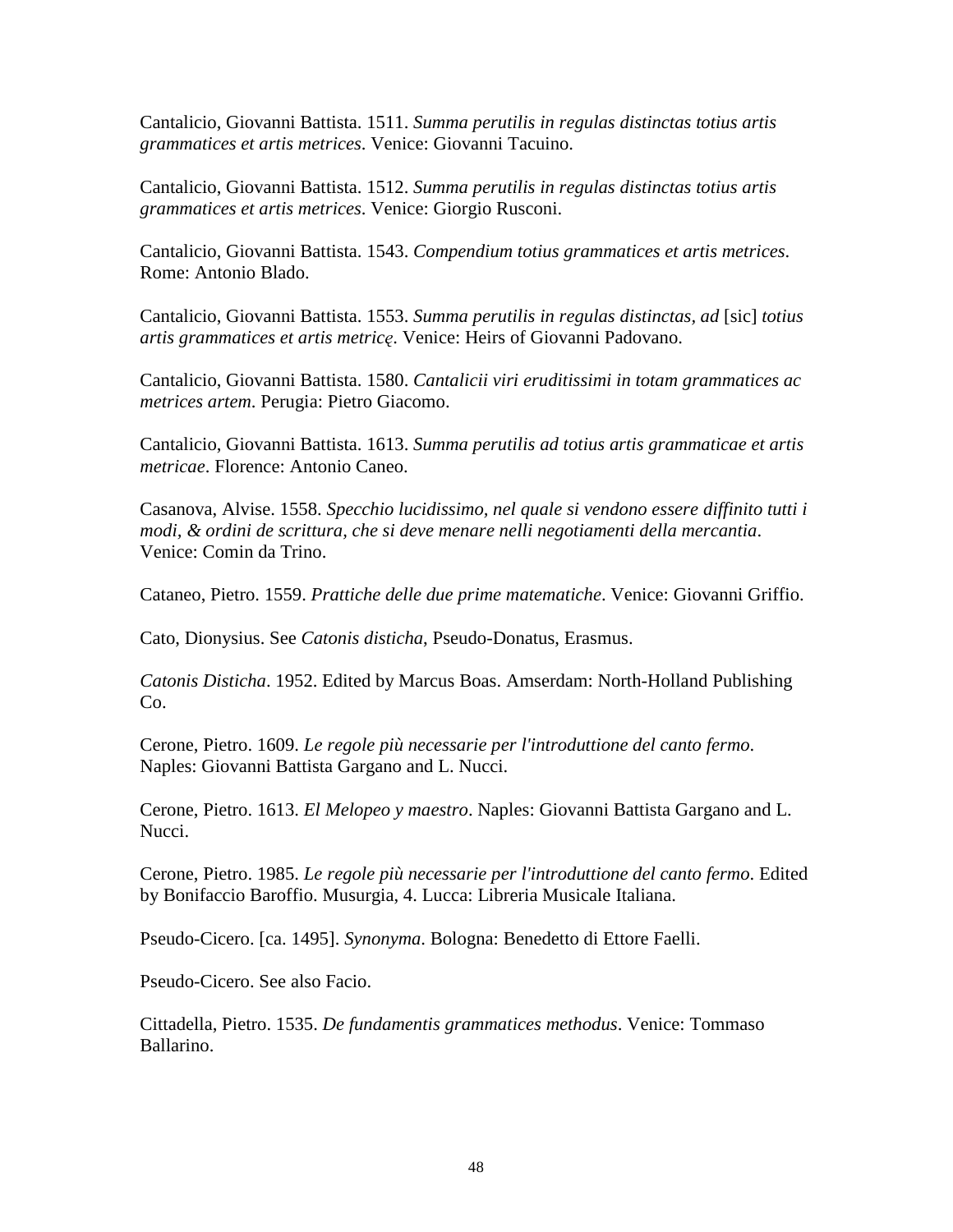Codret, Annibal. 1566. *De primis latinae grammaticae rudimentis libellus*. Rome: Giulio Accolti.

[*Compendium musices*. ca. 1500.] *Tractatvs mvsices*. Venice: Giovanni Battista Sessa.

*Compendium musices*. 1549. *Compendium musices* with *Cantorinus*. Venice: Pietro Liechtenstein.

*Compendium musices*. 1985. *Compendium musices 1499-1597*. Edited by David Crawford. Neuhausen-Stuttgart: Hänssler Verlag.

Corradi, Giovanni Battista. 1644. *Bonciarius adultus sive de universa grammatica latina cum methodica tum historica liber unus et alter, hoc est Donatus et Guarinus exules restituti*. Rome: Francesco Moneta.

Corradi, Giovanni Battista. 1647. *Bonciarius adultus sive de universa grammatica latina libri duo, hoc est Donatus et Guarinus exules restituti*. Rome: Francesco Moneta.

Corradi, Giovanni Battista. 1654. *Elio Donato romano che fu del glorioso San Girolamo dottore della chiesa maestro, overo di tutta la grammatica latina e volgare*. Rome: Michele Cortellini. An enlargement with translation of Corradi 1647.

Crinito, Pietro. 1505. *De poetis latinis*. Florence: Filippo Giunta.

Dati, Gregorio. 1503. *In questo libro se contien la forza di pianeti che governano el mondo qual se chiama la Spera cosa belissima*. Venice: Giovanni Battista Sessa.

Dati, Gregorio. 1513. *Spera volgare*. Florence: Piero Pacini da Pescia.

Dati, Gregorio. 1515. *Compendio di sphera et macchina del mondo nuovamente composto*. Florence: Bernardo Zucchetta.

Dati, Gregorio. 1518. *In questo libro se contien la forza di pianeti che governano el mondo qual se chiama la Spera*. Venice: Giovanni Giacomo Rizzi.

Dati, Gregorio. 1518. *In questo libro se contien la forza di pianeti che governano il mondo qual se chiama la Spera*. Milan: Giovanni Giacomo da Legnano & fratelli.

Dati, Gregorio. 1859. *La sfera: libri quattro in ottava rima…aggiuntavi la nuova sfera pure in ottava rima di F. Gio. M. Tolosani da Cole…* Edited by Gustavo Camillo Galletti on the basis of the 1515 Florence editon. Florence: Molini.

Des Freux, André. 1556. *Summa latinae syntaxeos luculentis versibus cum fidelis exemplis pertractata*. Rome: Antonio Blado.

Despauterius or De Spauter. See: Spauter, Johannes de.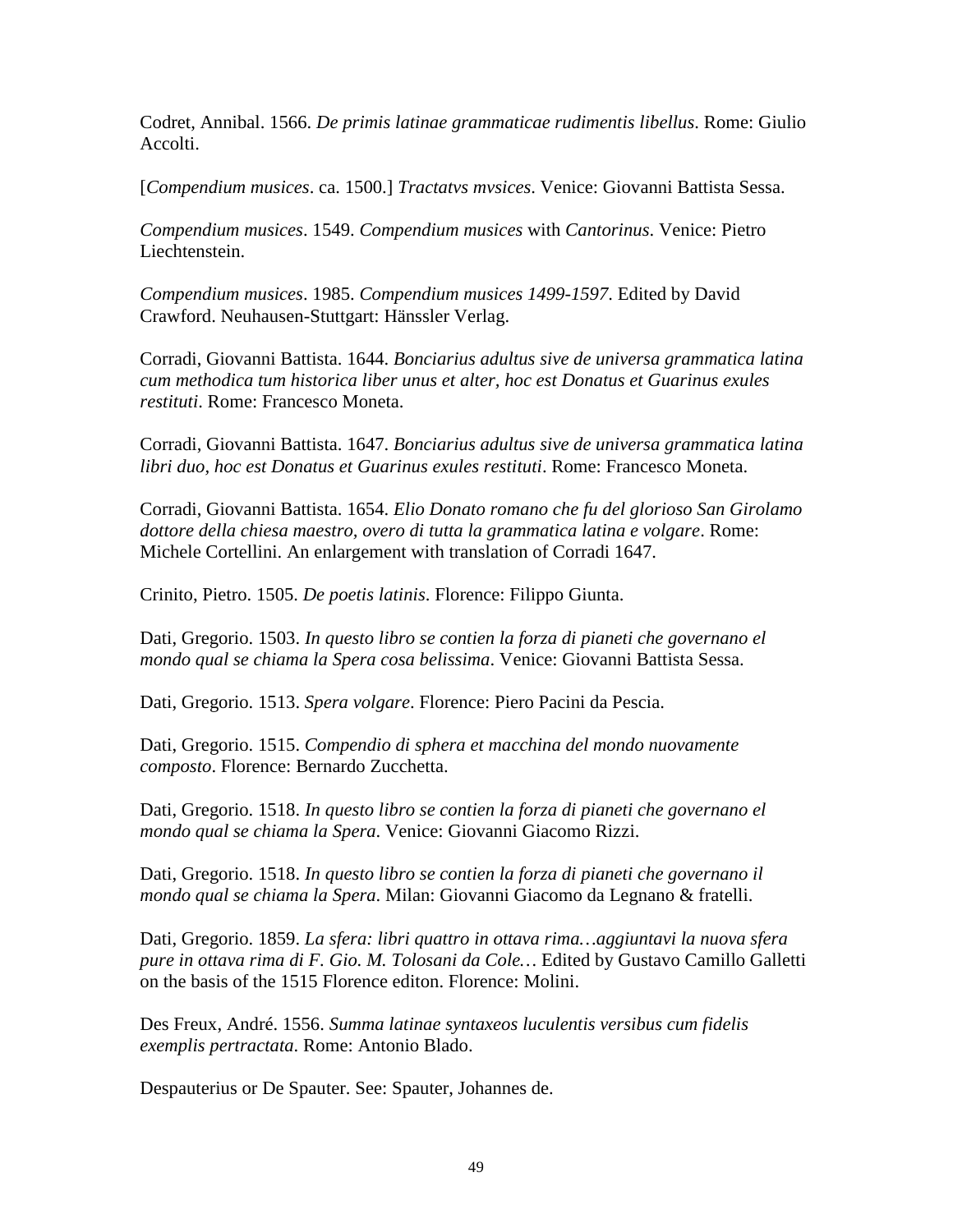Diruta, Girolamo. 1609. *Seconda parte del Transilvano*. Venice: Gicomo Vincenzi.

Diruta, Girolamo. 1984. *The Transylvanian (Il Transilvano)*. Edited by Murray C. Bradshaw and Edward J. Soehnlen. Musicological Studies, 38. 2 vols. Henryville, Ottawa and Binningen: Istitute of Mediaeval Music.

*Disticha Catonis* or *Distichs of Cato*. See *Catonis disticha*; see also Pseudo-Donatus; Erasmus 1538.

Donato, Bernardino. 1529. *Grammatica latina in volgare*. Verona: Stefano Nicolini da Sabbio and Brothers.

Donatus, Aelius. [1465]. *Ars minor*. Subiaco: Konrad Sweynheym and Arnold Pannartz. No surviving copy, but attested in the documents about these first printers in Italy].

Donatus, Aelius.1473. *Ars minor*. Milan: Antonio Zarotto.

Donatus, Aelius. [ca. 1475]. *Ars minor*. Treviso: Gerardus de Lisa.

Donatus, Aelius. 1495. *Donatus minor*. With *Ianua* verses. Venice: Boneto Locatelli.

Donatus, Aelius. [ca. 1555]. *Donatus diligenter recognitus*. Possibly edited by Giovanni Briani. Modena: Cornelio Gadaldini.

Donatus, Aelius. [ca. 1585]. *Donatus diligenter recognitus*. Possibly edited by Giovanni Briani. Modena: Paolo Gadaldini.

Donatus, Aelius. See also Bonfini, Pseudo Rhmenius Palemon.

[Pseudo-Donatus, i.e. *Ianua*]. 1496. With parallel text in Italian. Venice: Giovanni Battista Sessa.

[Pseudo-Donatus, i.e. *Ianua*]. 1500a. *Aelii Donati Grammatici…Grammatices rudimenta…per Pomponium Letum nouo ordine decorata*. Venice: Giovanni and Gregorio de Gregoriis.

[Pseudo-Donatus, i.e. *Ianua*]. [ca.1500]b. Venice: Giovanni Battista Sessa.

[Pseudo-Donatus, i.e. *Ianua*, with Guarino, *Regulae*]. 1511. *Aelii Donati gramatici pro impetrando ad rem publicam litterariam aditu novitiis adolescentibus grammatices rudimenta quaedam aptissime*. Venice: Bernardino Benali.

[Pseudo-Donatus, i.e. *Ianua* with Cato]. 1525. *Aelii Donati grammatici pro impetrando ad rempublicam litterarum*. Venice: n.p.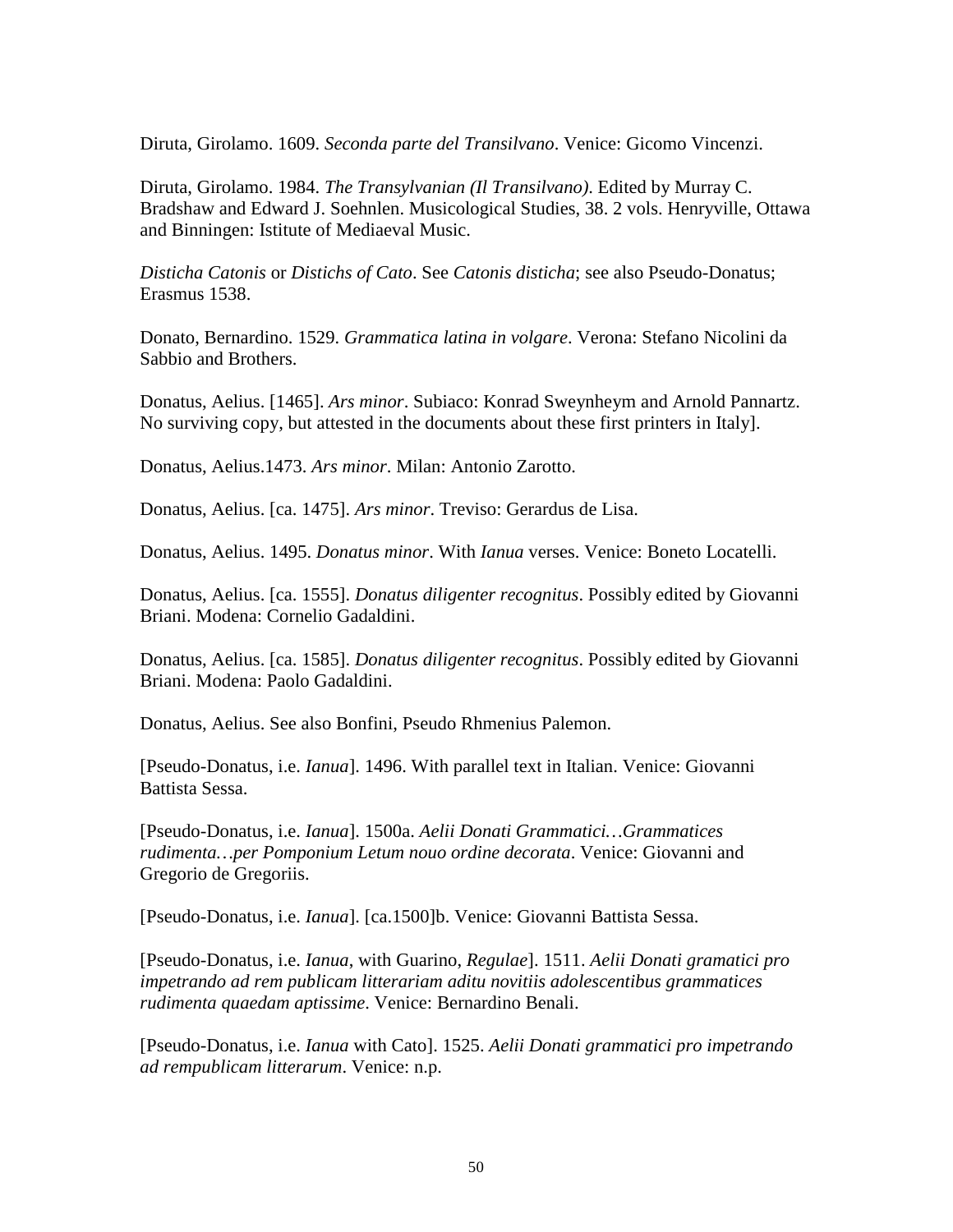[Pseudo-Donatus, i.e. *Ianua* with Cato]. 1532. *Donato construtto nuovamente corretto … et Guarino che in molti loci era depravato…*. Venice: Guglielmo da Fontaneto.

[Pseudo-Donatus, i.e. *Ianua* with Cato]. 1548. *Aelii Donati grammatici brevissime puerorum institutiones*. Brescia: Ludovico Britannico.

[Pseudo-Donatus, i.e. *Ianua* and Cato, with Guarino, *Regulae*]. 1559. *Aelii Donati Rudimenta grammatices a Guarino quidem olim viro doctissimo diligenti cura digesta, nuper vero ab Ioan. Bap. Spina Pizonen studio se recognita et suo qualunque nitori restituta*. Rome: Ippolito Salviani.

[Pseudo-Donatus, i.e. *Ianua* with Cato]. 1568. *Aelii Donati Rudimenta grammatices studio et opera Barptolomei Moirani cum primis accurate recognita, ac perutilium accessione scholiorum locis opportunis instaurata*… Milan: Valerio and Girolamo Da Meda.

[Pseudo-Donatus, i.e. *Ianua* with Cato]. 1570a. *Donato al senno con il Cato volgarizzato*. Venice: Francesco da Leno.

[Pseudo-Donatus, i.e. *Ianua*]. 1570b. *Donato al senno con il Cato volgarizzato, nuovamente e diligentemente coretto & stampato*. Milan: Jacopo Girardone.

[Pseudo-Donatus, i.e. *Ianua*]. 1572. *Donatus ad lectorem*. Perugia: Michele Porto.

[Pseudo-Donatus, i.e. *Ianua*]. 1595. *Aelii Donati Grammatices erudimenta* with *Guarini Veronensis Regulae grammatices*. Rome: Antonio Facchetti.

[Pseudo-Donatus, i.e. *Ianua*]. 1597a. *Aelii Donati Rudimenta grammatices. Nuperrime innumeris erroribus castigata*. Florence: Michelangelo Sermartelli.

[Pseudo-Donatus, i.e. *Ianua* with Cato]. 1597b. *Aelii Donati grammaticale introductiorium una cum M. Catonis Parenetico opusculo…* Milan: Francesco Paganello.

[Pseudo-Donatus, i.e. *Ianua* with Cato]. 1597c. *Aelii Donati grammaticale introductiorium una cum M. Catonis Parenetico opusculo…* Milan: Graziadeo Ferioli.

[Pseudo-Donatus, i.e. *Ianua* with Cato and additions]. 1611. *Aelii Donati grammaticale introductiorium una cum M. Catonis Parenetico opusculo, pro tironum utilitate scholaticorum utrunque, ad unguem nuperrime castigatum*. Milan: Fr. Paganello.

[Pseudo-Donatus, i.e. *Ianua* with Cato and additions]. 1645. *Aelii Donati Rudimenta grammatices…quibus sunt adiecti articuli Hetruscae linguae*. Florence: Typis Massae.

[Pseudo-Donatus, i.e. *Ianua* with Cato and additions]. 1670. *Donato al senno come si dice, co' versi di Catone*. Florence and Bologna: Gioseffo Longhi.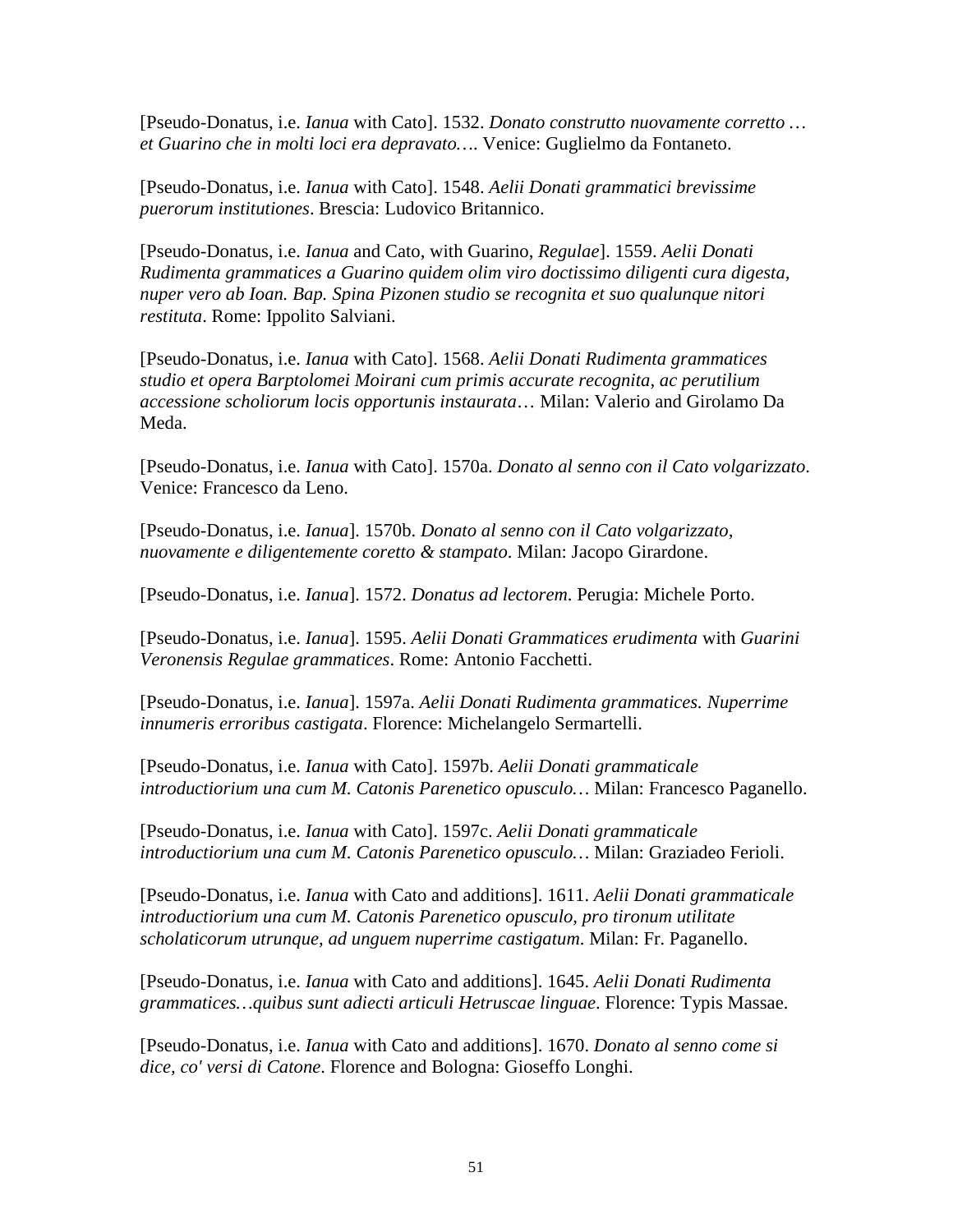[Pseudo-Donatus, i.e. *Ianua*]. [ca.1670]. *Donatus ad lectorem*. Macerata: Typis Grisei & Piccini.

[Pseudo-Donatus, i.e. *Ianua*]. [16??]. *Donato al senno, cioè de' primi quattro parti dell'orazione d'Elio Donato Veronese*. Venona, Heirs of Marco Moroni.

[Pseudo-Donatus, i.e. *Ianua*]. See also Mancinelli, *Donatus Melior* and Piazzoni.

Dümmler. 1652. *Catalogus bibliothecae sive librorum compactorum Norimburgae apud viduam Jeremiae Dümleri venalium*. Nuremberg: Widow Dümmler.

Erasmus, Desiderius. 1520. *Adagiorum chiliades quattuor*. Basel: Froben.

Erasmus, Desiderius. 1538. *Catonis disticha moralia latine et graece, cum scholiis D. Erasmi Roterodami*. Lyon: Simon Vincent.

Erasmus, Desiderius. 1546. *Adagiorum chiliades quattuor*. Basel: Froben.

Erasmus, Desiderius. 1547. *Paraphrasis, seu potius Epitome…in Elegantiarum libros Laurentii Vallae*. Lyon: Sebastianus Gryphius.

Erasmus, Desiderius. 1963. *On Copia of Words and Ideas*. Translated by Donald B. Kind and H. David Rix. Milwaukee: Marquette University Press.

Erasmus, Desiderius. 1978. *Collected Works: Literary and Educational Writings*. Vol. 2: *De Copia, De Ratione Studii*. Edited by Craig R. Thompson. Toronto, Buffalo, and London: University of Toronto Press.

Erasmus, Desiderius. 1991. *Collected Works: Adages*. 5 vols. Translated by R.A. B. Mynors. Toronto, Buffalo, and London: University of Toronto Press.

Fabrini, Giovanni, da Fighine. See Terence.

Facio, Bartolomeo. 1490. *Sinonimi excellentisimi Ciceronis*. Rome: Eucahrius Silber.

Facio, Bartolomeo. 1519. *Sinonimi excellentisimi Ciceronis*. Milan: Giovanni Giacomo Legnano and brothers.

Faerno, Gabriele. *Centum fabulae ex antiquis auctoris delectae*. Edited by Giovanni Battista Tebaldi. Brescia: Pietro Martire Marchetti, 1591.

Fini, Stefano. 1563. *Stephani Finii Quam emendatissimae grammatices institutiones adjectis nonnullis Despauteri, & Chrisophori Hegendorphini de servanda latinitate regulis*. Brescia: Ludovico Britannico.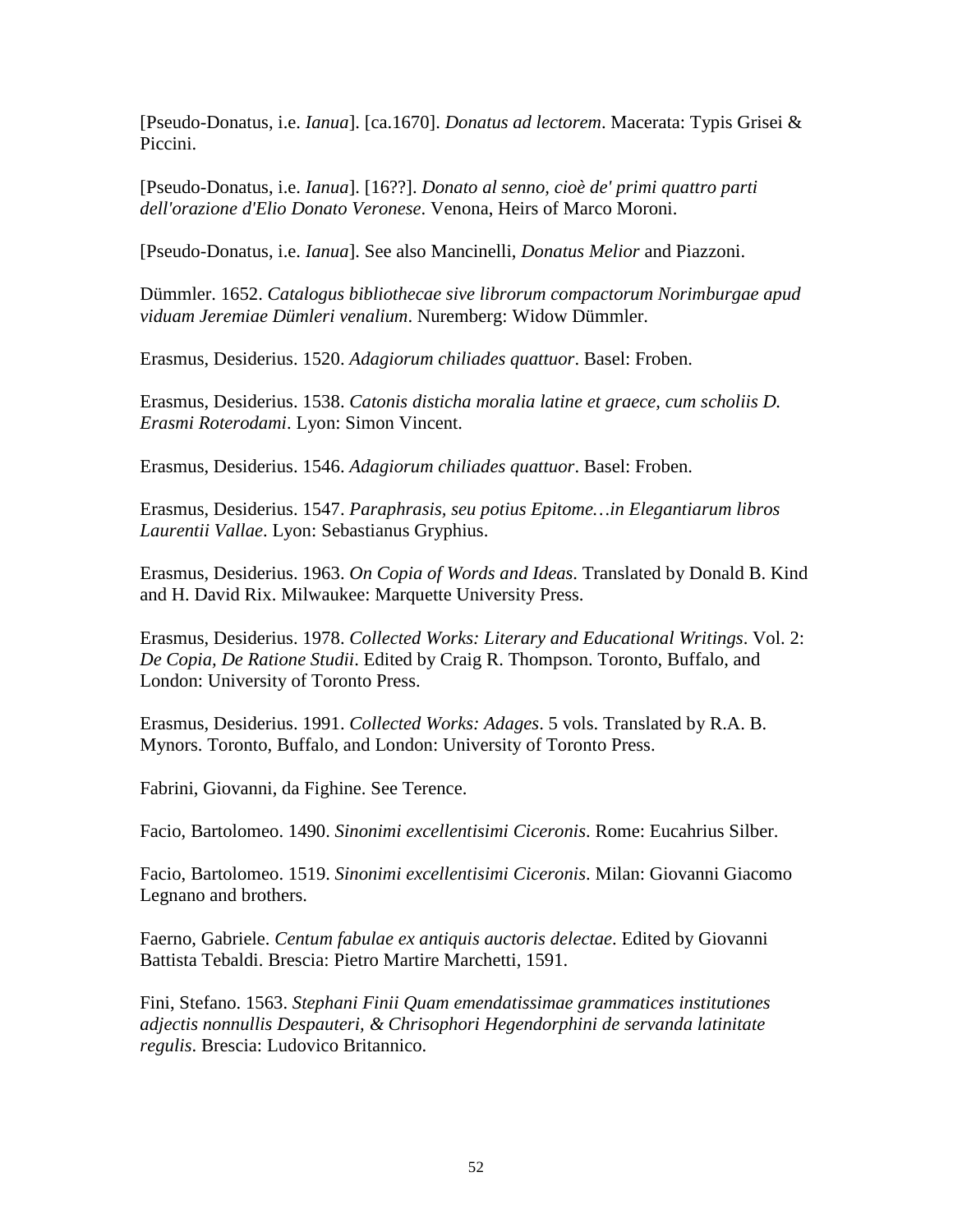Flaminio, Giovanni Antonio. 1521. *Grammaticae intitutiones*. Bologna: Girolamo De' Benedetti..

Flaminio, Giovanni Antonio. 1524. *Dialogus de educatione liberorum, ac institutione ad R. O. An. Pucccium Pistoriensem Episcopum*. Bologna: Girolamo De' Benedetti.

Galigai, Francesco. 1548. *Pratica d'aritmetica*. Florence: Bernardo Giunti.

Ganassi, Silvestro. 1535. *Opera intitulata Fontegara*. Venice: Ganassi. Facsimile edition Milan: Bolletino bibliografico musicale, 1934.

Giraldi, Lucio Olimpio. 1566. *Ragionamento di Lucio Olimpio Giraldi, nobile ferrarese, in difesa di Terentio, contra le acuse dategli dal suo calonniatore*. Mondovì: Leonardo Torrentino.

Giraldi Cinzio, Giovan Battista. 2002. *Discorsi intorno al comporre rivisti dall'autore nell'esemplare ferrarese Cl. I 90*. Edited by Susanna Villari. Messina: Centro Interdipartimentale di Studi Umanistici.

Glareanus, Heinrich. 1527. *De geographia*. Basel: Johannes Faber.

Glareanus, Heinrich. 1528. *De geographia*. Basel: Johannes Faber.

Glareanus, Heinrich. 1530. *De geographia*. Freiburg: Johannes Faber.

Glareanus, Heinrich. 1538. *De geographia*. Venice: Melchiorre Sessa.

Glareanus, Heinrich. 1548. *De geographia*. Venice: Melchiorre Sessa.

Glareanus, Heinrich. 1540. *In Pub. Terentij Carmina per omneis Comoedias… Iudicium*. Lyon: Joh. and Franciscus Frelaeos.

Grasso, Benedetto. 1566. *Orazione di M. Benedetto Grasso di Nizza di Monferrato contra gli Terentiani*. Mondovi: Leonardo Torrentino.

Grifoni, Giovanni Andrea. 1559. *Specchio della lingua latina*. Venice: Gabriele Giolito De' Ferrari.

Guarini, Battista. See Kallendorf 2002.

Guarino Guarini Veronese. 1474. *Grammaticales regulae*. Padua: Bartolomeo Valdezocchio.

Guarino Guarini Veronese. 1493. *Regulae grammaticales*. Venice: Bernardino Benagli.

Guarino Guarini Veronese. 1506. *Grammaticales regulae*. Venice: Pietro Quarengi.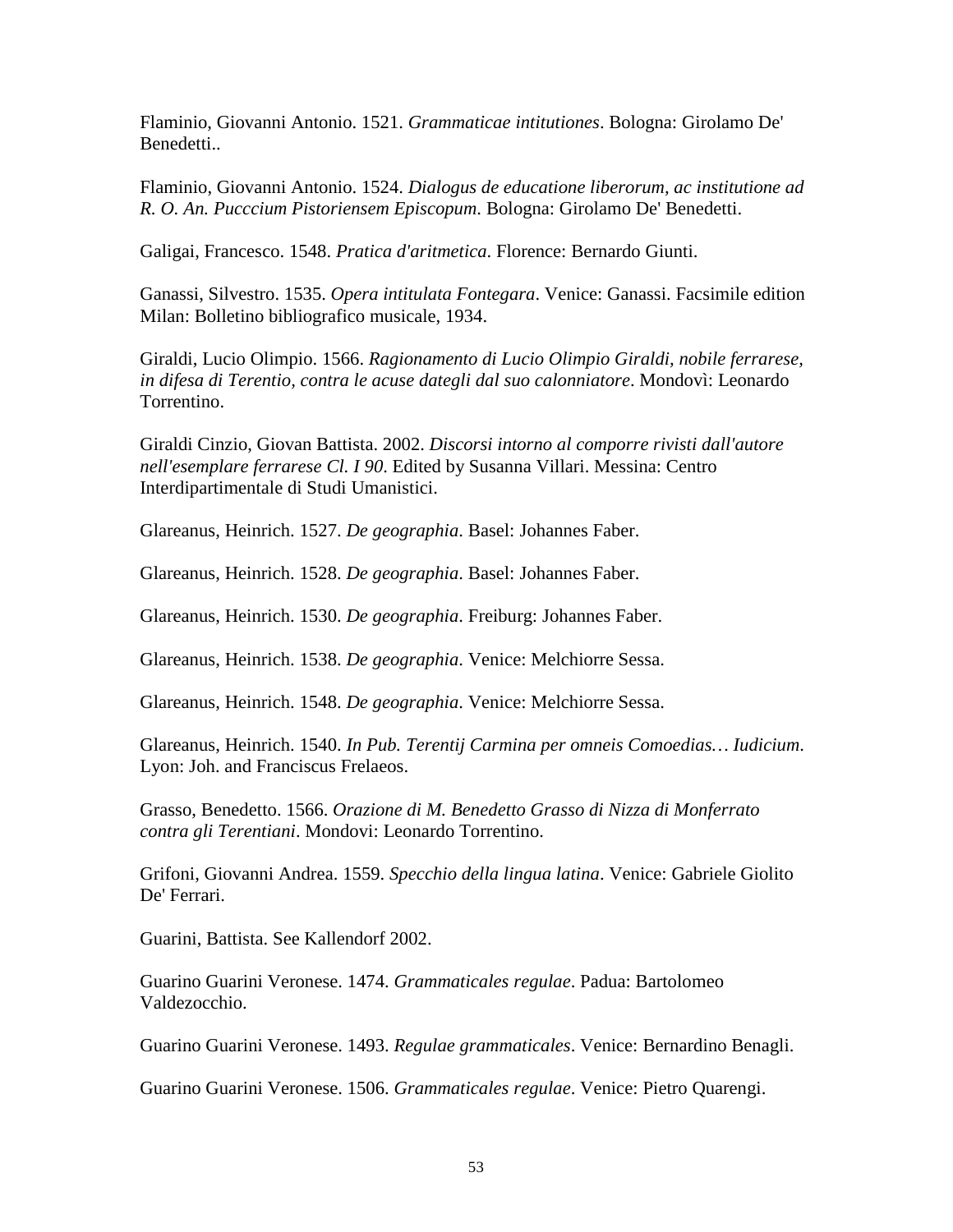Guarino Guarini Veronese. 1507. *Regulae Guarini*. Venice: Giovanni Tacuino.

Guarino Guarini Veronese. 1516. *Grammaticales regulae*. Venice: Alessandro Bindoni.

Guarino Guarini Veronese. [ ca.1535]. *Grammaticae institutiones Guarini Veronensis suis exemplis et aliis rebus auctae*. Intended to accompany the introductory gramar of G. G. Trissino. Venice: Bernardino Vitali.

Guarino Guarini Veronese. 1540. *Grammaticae institutiones emedatae ac nonnullis additionibus locupletae*. Verona: Antonio Putelletto.

Guarino Guarini Veronese. 1545. *Regulae grammaticales*. Verona: Pietro Diserolo.

Guarino Guarini Veronese. 1549. *Grammaticae institutiones Guarini Veronensis suis exemplis et aliis rebus auctae*. Venice: Pietro Nicolini Da Sabbio.

Guarino Guarini Veronese. 1551. *Grammaticae intitutiones Guarini Veronensis suis exemplis et aliis rebus auctae*. Venice: Giovanni Padovano.

Guarino Guarini Veronese. 1558. *Regulae grammatices*. Edited by Antonio Palmieri. Venice: Giovanni Griffio.

Guarino Guarini Veronese. 1561. *Grammaticae intitutiones Guarini Veronensis suis exemplis et aliis rebus auctae*. Venice: Giovanni Padovano, 1551.

Guarino Guarini Veronese. 1564. *Grammaticae institutiones*. Brescia: Lodovico Sabbio.

Guarino Guarini Veronese. 1566. *Grammaticles regulae*. Brescia: Giacomo Britannico.

Guarino Guarini Veronese. 1570. *Regulae grammatices*. Venice: Domenico de Franceshi.

Guarino Guarini Veronese. 1573. *Institutiones Grammaticae*. Brescia: Giacomo Britannico.

Guarino Guarini Veronese. 1583. *Grammaticae institutiones nuper emendatae et in meliorem formam redactae per Antonium Bendinellium*. Piacenza: Giovanni Bazachi.

Guarino Guarini Veronese. 1596. *Regulae grammatices*. Florence: Michelangelo Sermartelli.

Guarino Guarini Veronese. 1616. *Regulae*. Perugia: Alessandro Petrucci.

Guarino Guarini Veronese. 1642. *Grammaticarum Institutionum libellus*. Parma: Mario Vigna.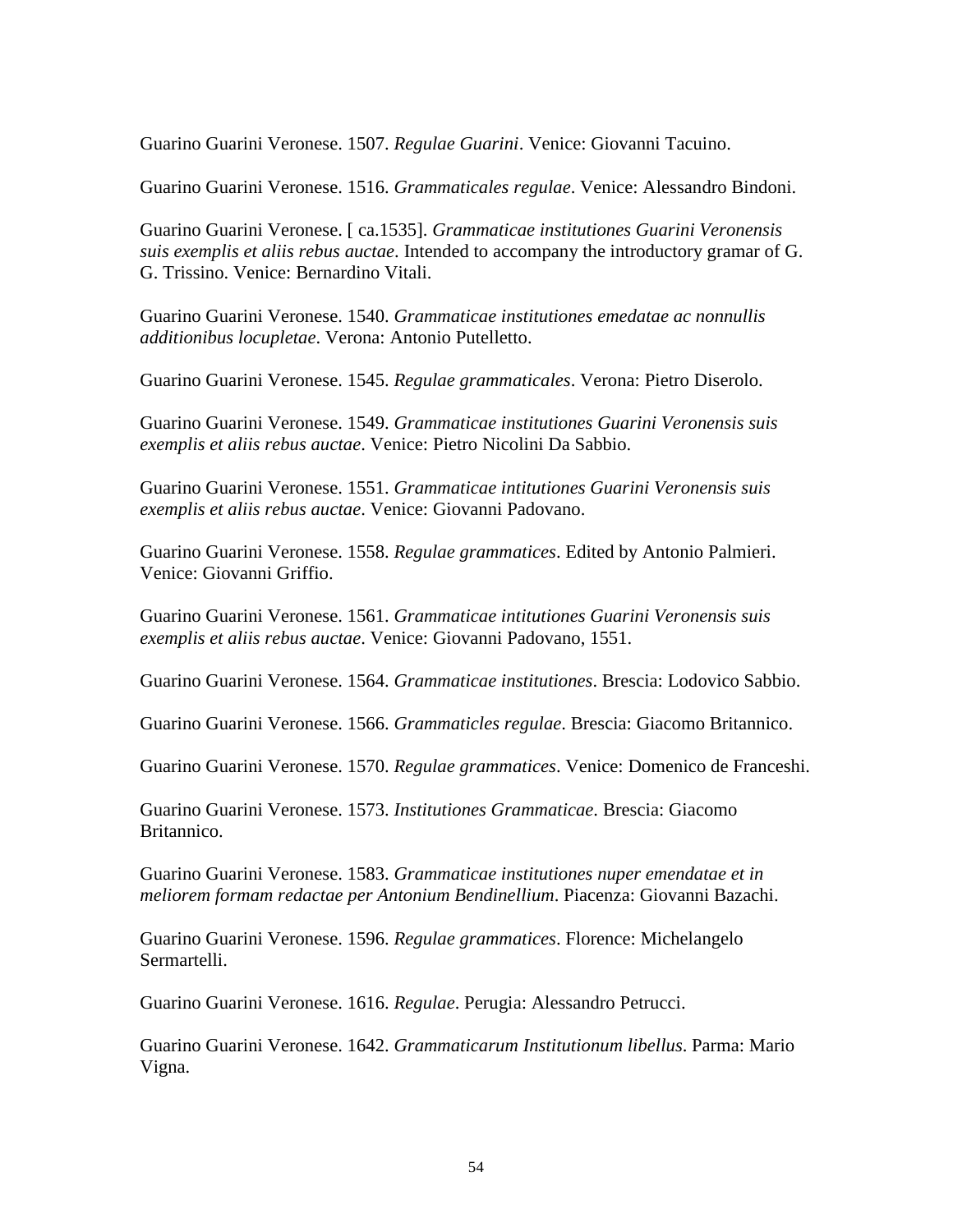Guarino Guarini Veronese. [ca.1670]. *Regulae grammatices*. Macerata: Heirs of Agostino Grisei and Giuseppe Piccini.

Guarino Guarini Veronese. See also Bonciari, Corradi, Pseudo-Donatus.

Hesius, Richardus. *Grammatices latinae praecepta… ex optimis eius arte scriptoribus diligentissime collecta, aucta, emendata et in ordinem redacta*. Venice: Giorgio Angelieri, 1581.

Honter, Johannes. 1542. *Rudimenta cosmographica*. Kronstadt (Transylvania): n.p.

Honter, Johannes. 1549. *Rudimenta cosmographica*. Zürich: Christolph Froschauer.

Honter, Johannes. 1552. *Rudimenta cosmographica*. Zürich: Christolph Froschauer.

Honter, Johannes. 1579. *Rudimenta cosmographica*. Zürich: Christolph Froschauer.

Horace. 1492. *Opera*. With four commentaries including that of Antonio Mancinelli. Venice: Filippo Pincio.

Hugo, Herman. 1624. *Pia desideria emblematis, elegiis & affectibus ss. patrum illustrata*. Antwerp: Hendrik Aertssen.

Hugo, Herman. 1627. *Pia desideria*. Antwerp: Hendrik Aertssen.

Hugo, Herman. 1634. *Pia desideria*. Milan: Giovanni Battista Bidelli.

[Hugo, Hermann]. 1678. *Fiamme d'amor divino dell'anima desiderosa di fare tutto bene e d'impedire tutto il male … data in luce dal Rev. D Michele Cicogna*. Venice: Giovanni Gacomo Hertz. An edition of the *Pia Desideria* that does not credit Hugo.

Hugo, Herman. 1679. *Pia desideria*. Lyon: Pierre Guillimin.

*Imprese di tre Accademie Partenie in le loro dichiarationi fattevi sopra da tre nobili academici*. 1603. Milan: Hiers of Pacifico da Ponte and Giovanni Battista Piccaglia.

Juvenal. 1492. *Satyrae*. Commentary by Antonio Mancinelli. Venice: Giovanni Tacuino.

Lanfranco, Giovanni Maria. 1533. *Scintille di musica*. Brescia: Lodovico Britannico.

Lanfranco, Giovanni Maria. 1970. *Scintille di musica*. Facsimile reprint of the 1533 edition with introduction by Giuseppe Massena. Bologna: Forni.

Leto, Giulio Pomponio. 1484. *Grammatica*. Venice: Battista Torti.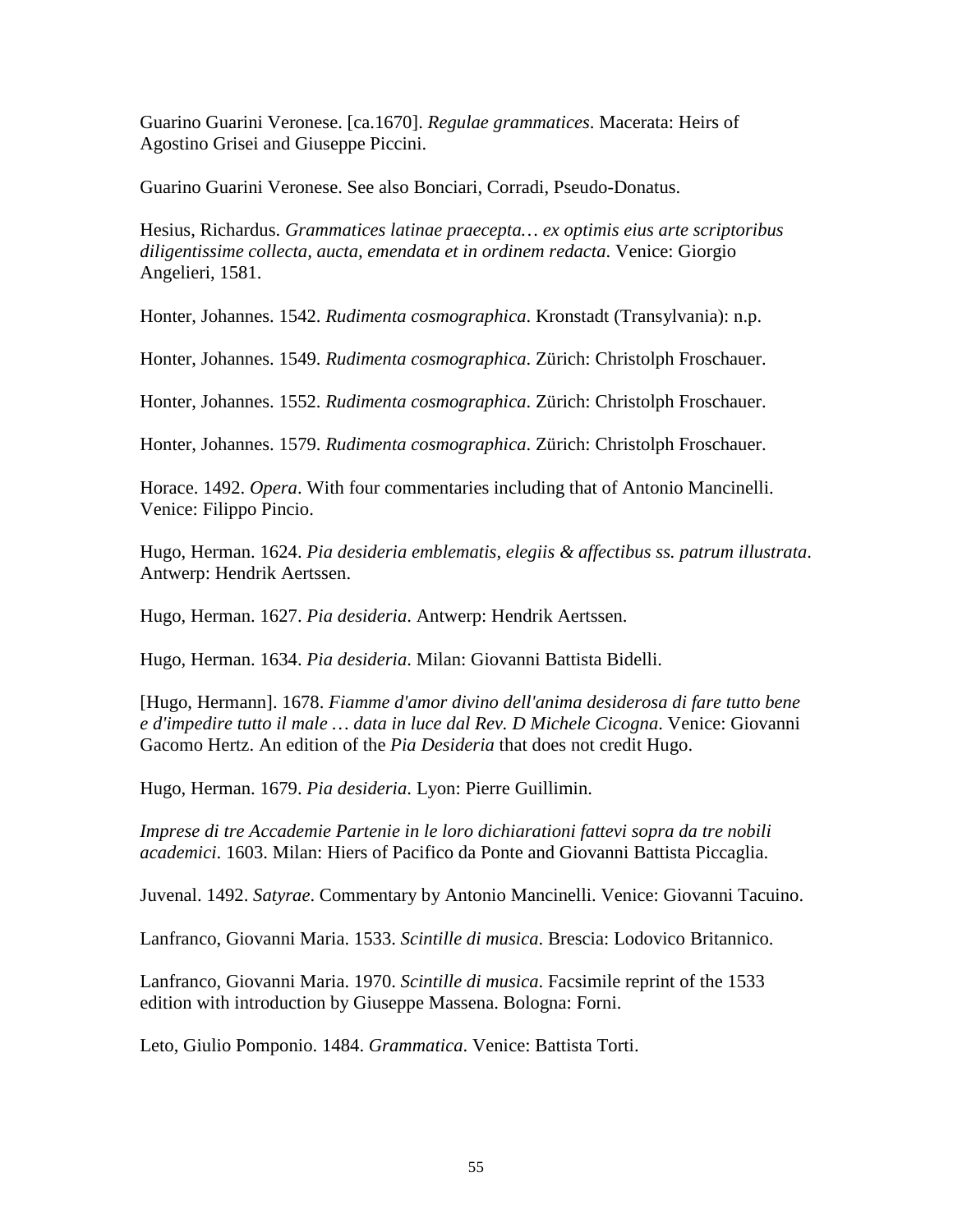Liburnio, Niccoló. 1521. *Le vulgari elegantie*. Venice: Heirs of Aldo Manuzio and Andrea Torresano.

Liburnio, Niccoló. 1522. *De copia et varietate facundiae latinae*. Venice: Giovanni Nicolini da Sabbio and Brothers.

Liburnio, Niccoló. 1537. *Le molte et diverse virtu delli sani antichi*. Venice: Bernardino Stagnino.

Liburnio, Niccoló. 1543. *Elegantissime sentenze et aurei detti*. Venice: Gabriele Giolito de Ferrari.

Lilio, Zaccaria. 1493. *Orbis breviarium*. Florence: Antonio Miscomini.

Lilio, Zaccaria. 1551. *Breve descrittione del mondo*. Trans. by Francesco Baldelli. Venice: Gabriele Giolito de Ferrari and Brothers.

Macchiavelli, Niccolò. 2005. *La Mandragola, storia e filologia*. Ed. by Pasquale Stoppelli. Rome: Bulzoni.

Mancinelli, Antonio. 1477a. *De oratore brachylogia*. Rome: Bartolomaeus Guldinbeck.

Mancinelli, Antonio. 1477b. *Regimen verborum*. Rome: Bartholomaeus Guldinbeck.

Mancinelli, Antonio. [ca. 1485]. *De oratore brachylogia*. Rome: Stephan Plannck.

Mancinelli, Antonio. 1488a. *Versilogus*. Rome: Stephan Plannck.

Mancinelli, Antonio. [1488]b. *Spica*. Rome: Eucharius Silber.

Mancinelli, Antonio. [1489]a. *Carmen de floribus*. Rome: Eucharius Silber.

Mancinelli, Antonio. [1489]b. *Carmen de figuris*. Rome: Eucharius Silber.

Mancinelli, Antonio. 1490b. *Regulae constructionis* & *Summa declinationis*. Rome: Stephan Plannck.

Mancinelli, Antonio. 1490c. *Thesaurus de constructione*. Rome: Stephan Plannck.

Mancinelli, Antonio. [1491]a *De oratore brachylogia*. Rome: Stephan Plannck.

Mancinelli, Antonio. 1491b. *Donatus melior*. Rome: Stephan Plannck.

Mancinelli, Antonio. 1492a. *Spica* with *Versilogus*. Venice: Jacopo de' Paganini.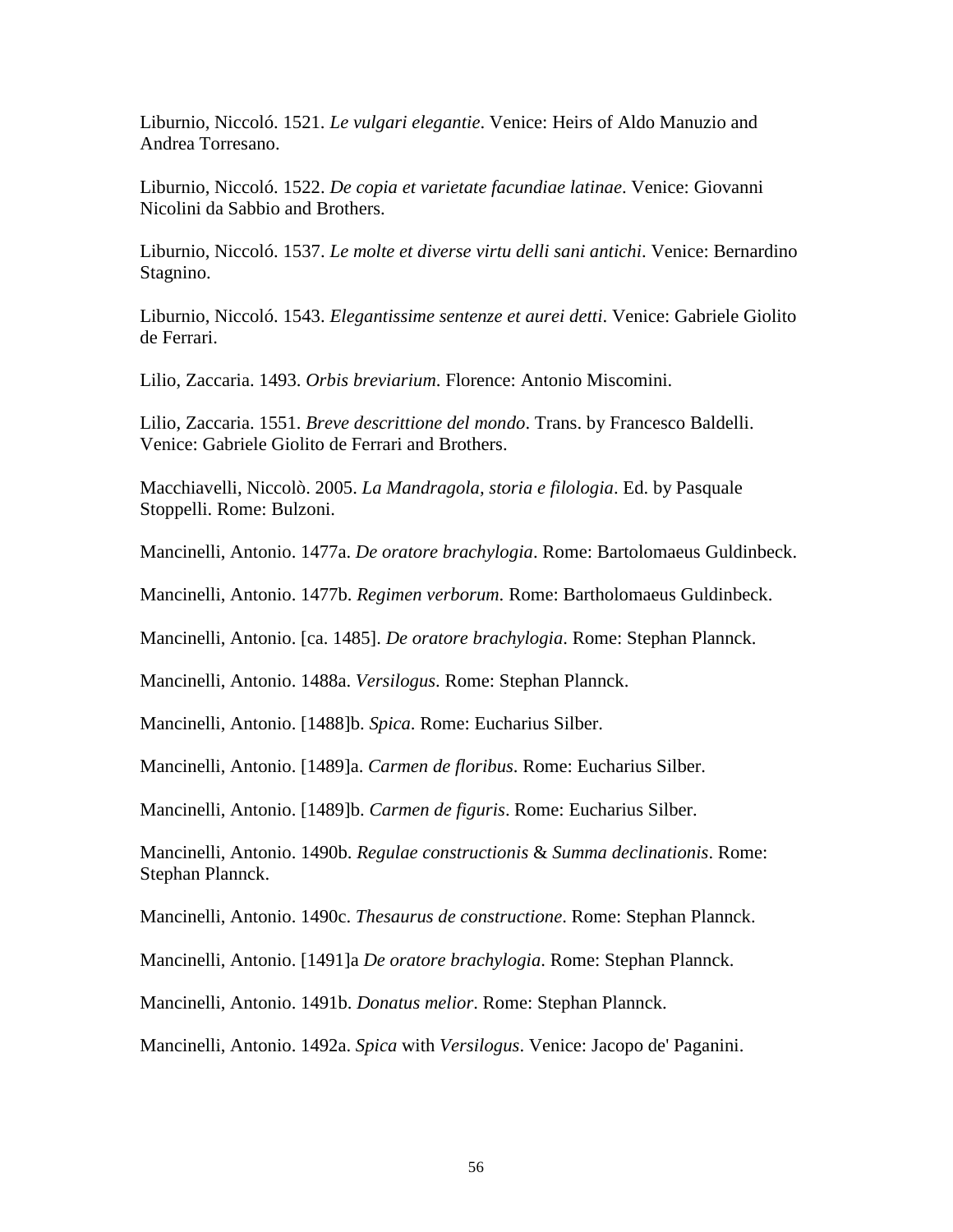Mancinelli, Antonio. 1492b. *Regulae constructionis*, *Summa declinationis*, and *Thesaurus de constructione*. Venice: Giovanni Roscio.

Mancinelli, Antonio. 1493a. *Scribendi orandique modus*. Venice: Simon Bevilacqua.

Mancinelli, Antonio. 1493b. *Carmen de floribus* with other poetry, including an autobiographical *Vitae carmen*. Venice: Giovanni Tacuino.

Mancinelli, Antonio. 1494a. *Elegantiae portus* (=*Epitome*), *Lau. Vallensis lima* and *Rhetorices ad Herennium commentariolus*. Venice: Simon Bevilacqua.

Mancinelli, Antonio. [1494b]. *Scribendi orandique modus*. Venice: Bernardino Benali.

Mancinelli, Antonio. 1496a. *Scribendi orandique modus*. Venice: Cristoforo Pensi.

Mancinelli, Antonio. 1496b. *Scribendi orandique modus*. Venice: Giovanni Tacuino.

Mancinelli, Antonio. 1497a. *Elegantiae portus* (=*Epitome*); *Lau. Vallensis lima*; *Rhetorices ad Herennium commentariolus* (combined ed.) Venice: Giovanni Tacuino.

Mancinelli, Antonio. 1497b. *Carmen de floribus* with other poetry. Venice: Giovanni Tacuino.

Mancinelli, Antonio. [1497c]. *Lima* (as separate). Freiburg: Kilian Fischer.

Mancinell, Antonio. 1497d. *Donatus melior* Venice: Giovanni Tacuino.

Mancinelli, Antonio. 1498a. *Elegantiae portus* (=*Epitome*); *Laurentii Vallensis lima*; and *Rhetorices ad Herennium commentariolus*. Venice: Giovanni Tacuino. IGI 6069

Mancinelli, Antonio. 1498b. *Scribendi orandique modus*. Venice: Giovanni Tacuino. IGI 6076

Mancinelli, Antonio. 1498c. *Carmen de floribus* with other poetry. Venice: Giovanni Tacuino.

Mancinelli, Antonio. 1498d.. *Regulae constructionis* with *Summa* and *Thesaurus*. Venice: Giovanni Tacuino.

Mancinelli, Antonio. 1499a. *Spica* with *Versilogus*. Venice: Giovanni Tacuino.

Mancinelli, Antonio. 1499b. *Donatus melior*. Milan: Leonardo Pachel.

Mancinelli, Antonio. 1499c. *Scribendi orandique modus*. Paris: Antoine Denidel.

Mancinelli, Antonio. 1499d. *Scribendi orandique modus*. Ulm:Johann Schäffler.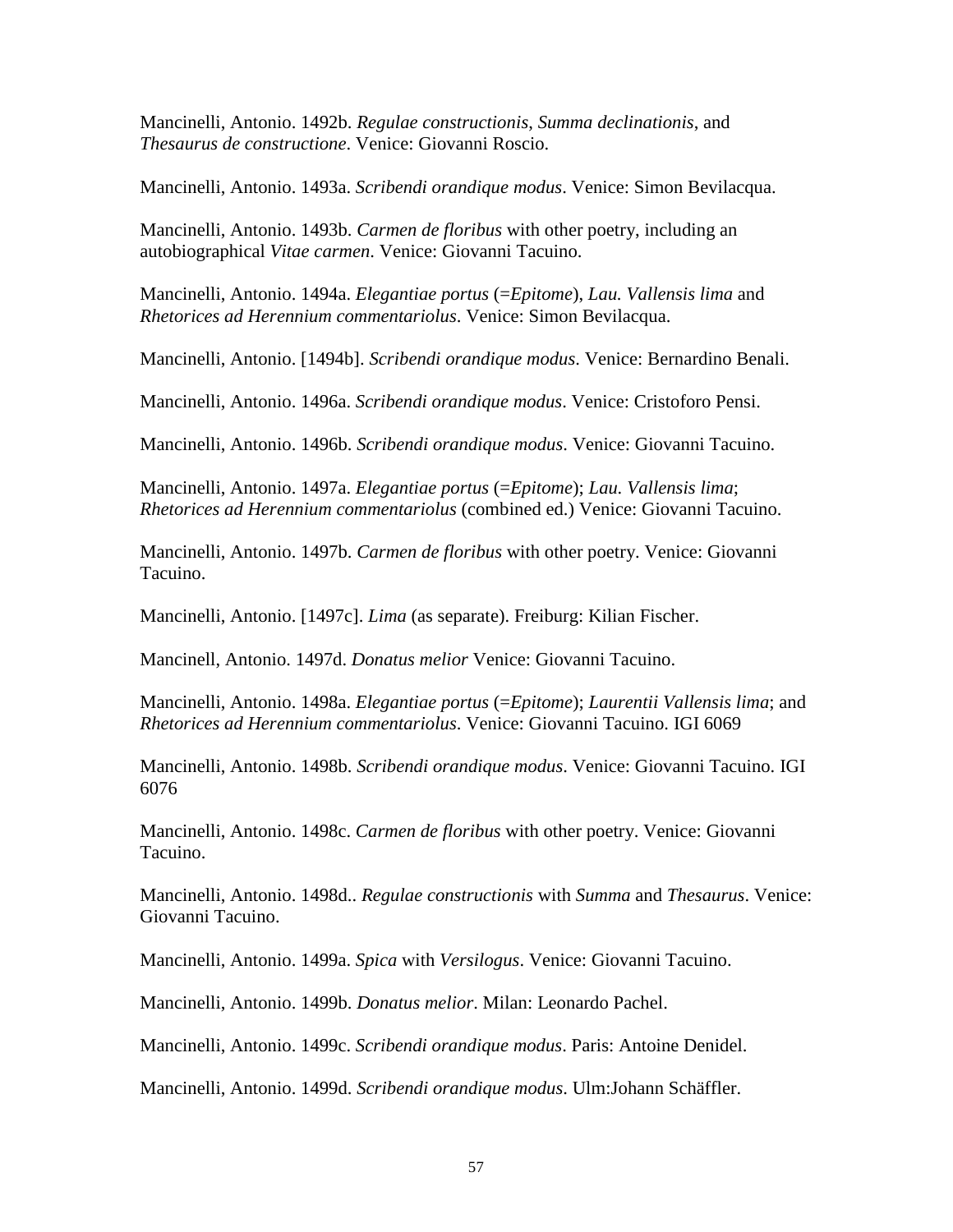Mancinelli, Antonio. 1500a. *Opera*. Lyon: Jean de Vingle.

Mancinell, Antonio. 1500b. *Donatus melior* Venice: Giovanni Tacuino.

Mancinelli, Antonio. [ca. 1500]c. *Scribendi orandique modus*. Milan: Pietro Martire Mantegazza.

Mancinelli, Antonio. [ca. 1500]d. *Elegantiae portus* (=*Epitome*); *Lau. Vallensis lima*; *Rhetorices ad Herennium commentariolus* (combined ed.) Milan: Pietro Martire Mantegazza.

Mancinelli, Antonio. [after 1500]e. *Scribendi orandique modus*. Venice: Giovanni Alvise.

Mancinelli, Antonio. [ca. 1500]f. *Spica* with *Versilogus*. Milan: Pietro Martire Mantegazza.

Mancinelli, Antonio. 1500g [dated 10 June]. *Carmen de floribus* with other poetry. Milan: Pietro Martire Mantegazza.

Mancinelli, Antonio. 1500h [dated 21 August]. *Regulae constructionibus*, Milan: Pietro Martire Mantegazza.

Mancinelli, Antonio. 1503a. *Lima in Vallam*. Venice: Giorgio Rusconi.

Mancinelli, Antonio. 1503b (dated 31 May). *De parentum cura in liberos* and *Sermonum decas*. Rome: Eucario Silber.

Mancinelli, Antonio. 1503c (dated 10 March). *Carmen de floribus* with other poetry. Milan: Pietro Martire Mantegazza.

Mancinelli, Antonio. 1503d (dated 5 December). *Scribendi orandique modus*. Milan: Giovanni Antonio Scinzenzeler.

Mancinelli, Antonio. 1504. *De parentum cura in liberos* and *Sermonum decas*. Milan: Giovanni Scinzenzeler.

Mancinelli, Antonio. 1505a (dated 23 January). *Regulae constructionis* with *Summa* and *Thesaurus*. Milan: Pietro Martire Mantegazza.

Mancinelli, Antonio. 1505b (dated 16 September). *Elegantiae portus* (=*Epitome*); *Lau. Vallensis lima*; *Rhetorices ad Herennium commentariolus* (combined ed.). Milan: Pietro Martire Mantegazza.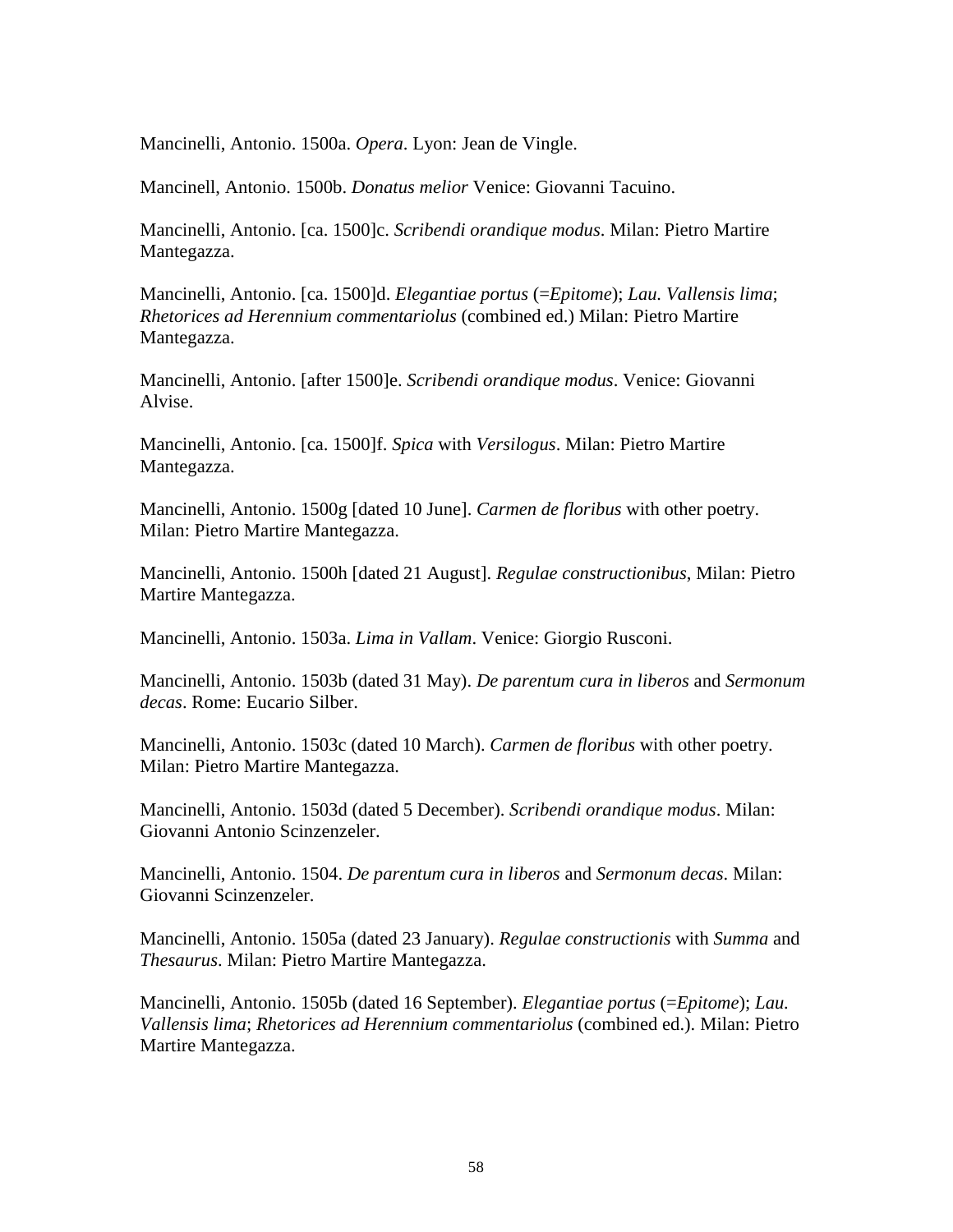Mancinelli, Antonio. 1506a. *Regulae constructionis* & *Summa declinationis*. Venice: Giovanni Tacuino.

Mancinelli, Antonio. 1506b. *Spica* with *Versilogus*. Venice: Giovanni Tacuino.

Mancinelli, Antonio. 1506c (dated 10 February). *Donatus melior*. Milan: Pietro Martire Mantegazza.

Mancinelli, Antonio. 1506d (dated 10 June). *Spica* with *Versilogus*. Milan: Pietro Martire Mantegazza.

Mancinelli, Antonio. 1507a (dated 12 February). *Thesaurus* and *Emporium* with privilege for an *Opera Omnia*. Venice: Giovanni Tacuino.

Mancinelli, Antonio. 1507b (dated 3 March). *Carmen de floribus* with other poetry. Venice: Giovanni Tacuino.

Mancinelli, Antonio. 1507c (dated 5 August). *Donatus melior* with title page announcing an *Opera Omnia*. Venice: Giovanni Tacuino.

Mancinelli, Antonio. 1507d. *Versilogus*. Edited by Johann Murmellius. Deventer: Richard Pafrat.

Mancinelli, Antonio. 1508a. *Opera*. Basel: Nicolaus Kessler.

Mancinelli, Antonio. 1508b (dated 12 May). *Sermonum decas* and other prose works. Venice: Giovanni Tacuino.

Mancinelli, Antonio. 1508c (dated 19 May). *Elegantiae portus* (=*Epitome*); *Lau. Vallensis lima*; *Rhetorices ad Herennium commentariolus* (combined ed.). Venice: Giovanni Tacuino.

Mancinelli, Antonio. 1508d (dated 23 May). *Scribendi orandique modus*. Venice: Giovanni Tacuino.

Mancinelli, Antonio. 1508e (dated 28 May). *Regulae constructionis* & *Summa declinationis*. Venice: Giovanni Tacuino.

Mancinelli, Antonio. 1508f (dated 9 June). *Spica* with *Versilogus*. Venice: Giovanni Tacuino.

Mancinelli, Antonio. 1508g (dated 28 May). *Donatus melior*. Venice: Giovanni Tacuino.

Mancinelli, Antonio. 1509a (dated 14 August). *Donatus melior*. Milan: Leonardo Vegio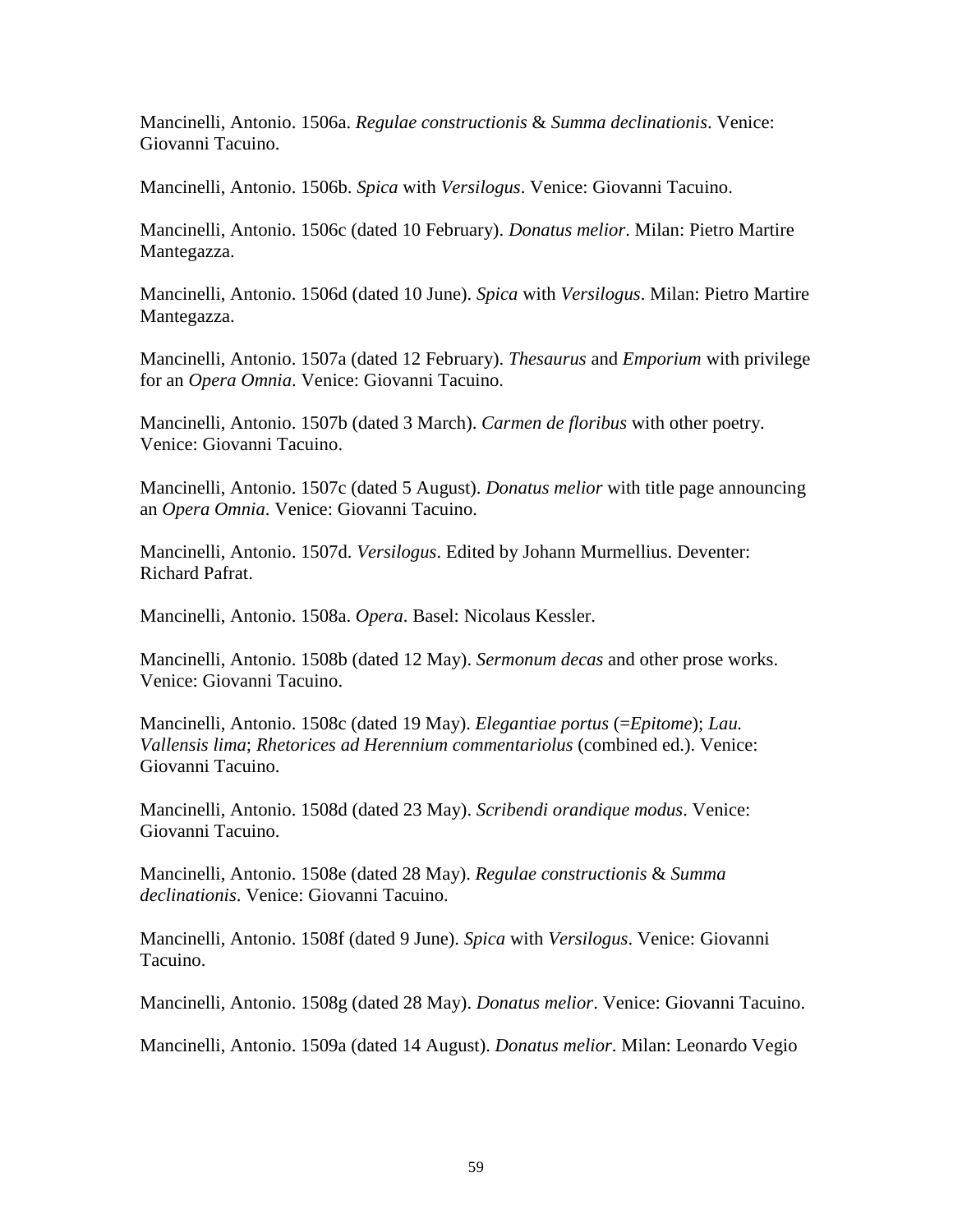Mancinelli, Antonio. 1509b (dated 23 July). *Thesaurus* and *Emporium*. Milan: Leonardo Vegio.

Mancinelli, Antonio. 1509c (dated 11 August).*Speculum de moribus* with other poetry. Milan: Leonardo Vegio

Mancinelli, Antonio. 1509d (dated 6 June). *Spica* with *Versilogus*. Milan: Leonardo Vegio.

Mancinelli, Antonio. 1509e (dated 9 November). *Carmen de floribus* with other poetry. Milan: Leonardo Vegio.

Mancinelli, Antonio. 1509f (dated 5 December). *Elegantiae portus* (=*Epitome*); *Lau. Vallensis lima*; *Rhetorices ad Herennium commentariolus* (combined ed.). Milan: Niccolò Gorgonzola for Leonardo Vegio.

Mancinelli, Antonio. 1509g (dated 22 December). *Scribendi orandique modus*. Milan: Leonardo Vegio.

Mancinelli, Antonio. 1512. *De parentum cura in liberos* and *Sermonum decas*. Venice: Giovanni Tacuino.

Mancinelli, Antonio. 1514. *Thesaurus de varia constructione*. Ancona: Bernardino Guerralda.

Mancinelli, Antonio. 1517a (dated 20 March). *Speculum de moribus* with other poetry. Milan: Rocco da Valle and brothers for Niccolò Gorgonzola.

Mancinelli, Antonio. 1517b (dated 26 June). *Carmen de floribus* with other poetry. Milan: Agostino Vimercate for Niccolò Gorgonzola.

Mancinelli, Antonio. 1519. *Opera omnia* [in eight fascicles dated between March 4 and May 14]. Edited and commented by Josse Bade Ascensius. Venice: Giorgio Rusconi.

Mancinelli, Antonio. 1521. *Donatus melior*. Venice: Guglielmo da Fontaneto.

Mancinelli, Antonio. 1522. *Spica* with *Versilogus*. Venice: Giorgio Rusconi.

Mancinelli, Antonio. 1526a. *Regulae constructionis* & *Summa declinationis*. Venice: Giovanni Antonio Nicolini da Sabbio.

Mancinelli, Antonio. 1526b. *Opera omnia* [in eight fascicles dated between June and November]. Edited and commented by Josse Bade Ascensius. Venice: Giovanni Tacuino.

Mancinelli, Antonio. 1540. *Versilogus*. Antwerp: Joannes Crinitus. Edited by Johann Murmellius.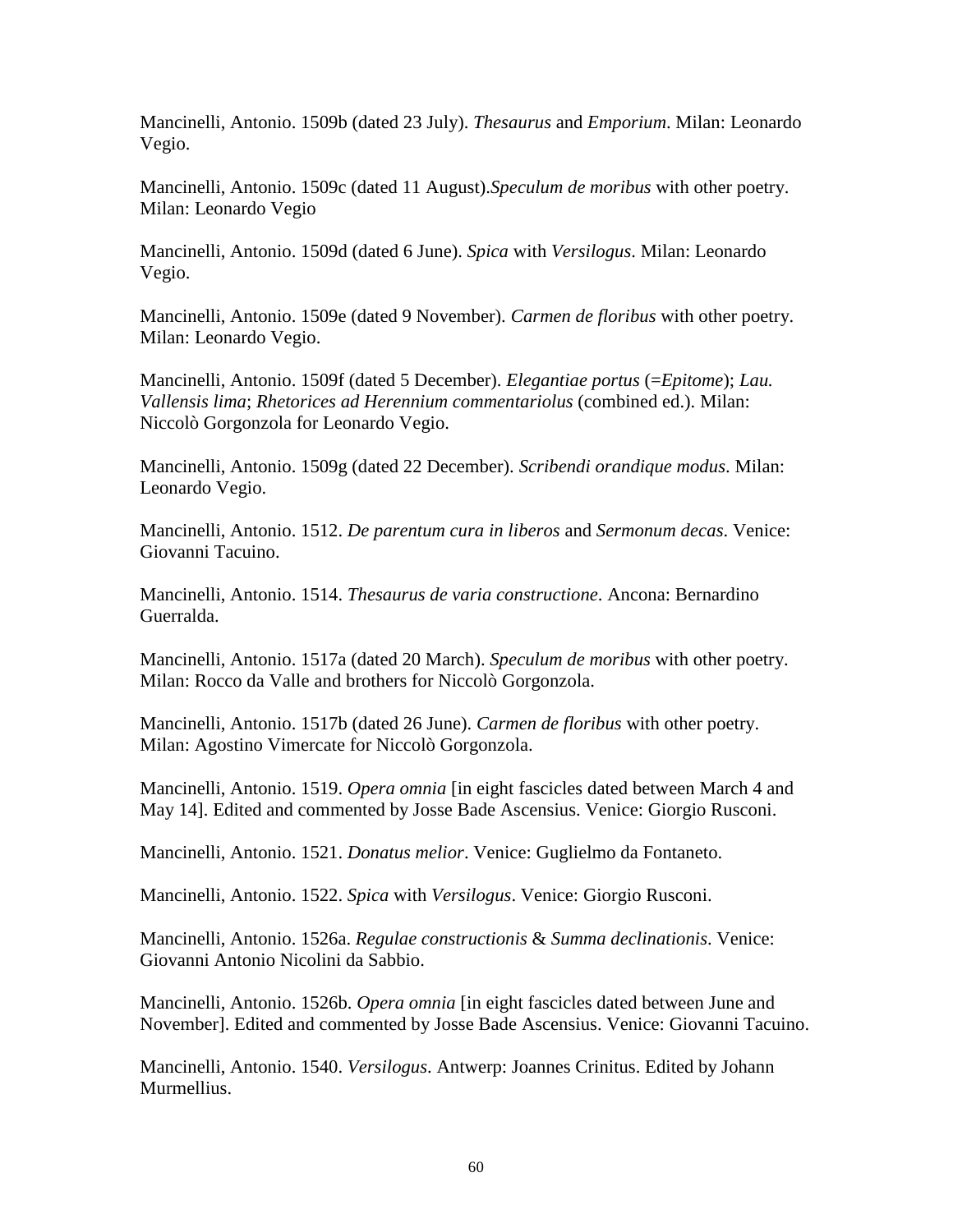Mancinelli, Antonio. 1545. *Regulae constructionis* & *Summa declinationis*. Edited and commented by Josse Bade. Venice: Giovanni Padovano.

Mancinelli, Antonio. 1549. *Spica* and *Versilogus*. Brescia: Damiano Turlino.

Mancinelli, Antonio. 1550. *Latini sermonis Emporium*. Venice: Pietro Nicolini da Sabbio.

Mancinelli, Antonio. 1563. *Regulae constructionis* & *Summa declinationis*. Edited and commented by Josse Bade. Venice: Francesco Lorenzini.

Mancinelli, Antonio. 1594a. *Regulae constructionis… cum summa declinationis… restitutis insuper nonullis iuxta intentionem auctoris*. Rome: Antonio Facchetti.

Mancinelli, Antonio. 1594b. *Donatus Antonii Mancinelli meliori*. Edited by Giovanni Martelli. Rome: Antonio Facchetti.

Mancinelli, Antonio. See also Horace 1492, Juvenal 1492, Negro 1525, Strabo 1494, Vergil 1491 and 1493, Valla 1492.

Manuzio, Aldo Pio. 1519a. *Institutionum grammaticarum libri quattuor*. Florence: Giunta.

Manuzio, Aldo Pio. 1519b. *Institutionum grammaticarum libri quattuor*. Toscolano: Paganino Paganini.

Manuzio, Aldo Pio. 1523. *Institutionum grammaticarum libri quattuor*. Venice: Andrea Torresano.

Manuzio, Aldo Pio. 1533. *Institutionum grammaticarum libri quattuor*. Venice: Vittore Ravani & Co.

Manuzio, Aldo Pio. 1543. *Institutionum grammaticarum libri quattuor*. Venice: Francesco Bindoni and Maffeo Pasini

Manuzio, Aldo Pio. 1975. *Aldo Manuzio editore. Dediche, prefazini, note ai testi*. Edited by Giovanni Orlandi. 2 vols. Milan: Edizioni Il Polifilo.

Manuzio, Aldo (the Younger). 1566. *Orthographiae ratio*. Venice: Paolo Manuzio.

Manuzio, Aldo (the Younger). 1575. *Epitome orthographiae*. Venice: Aldo Manuzio.

Manuzio, Aldo (the Younger). 1584. *Locutioni dell'epistole di Cicerone*. Ferrara: Giulio Cesare Cagnacini.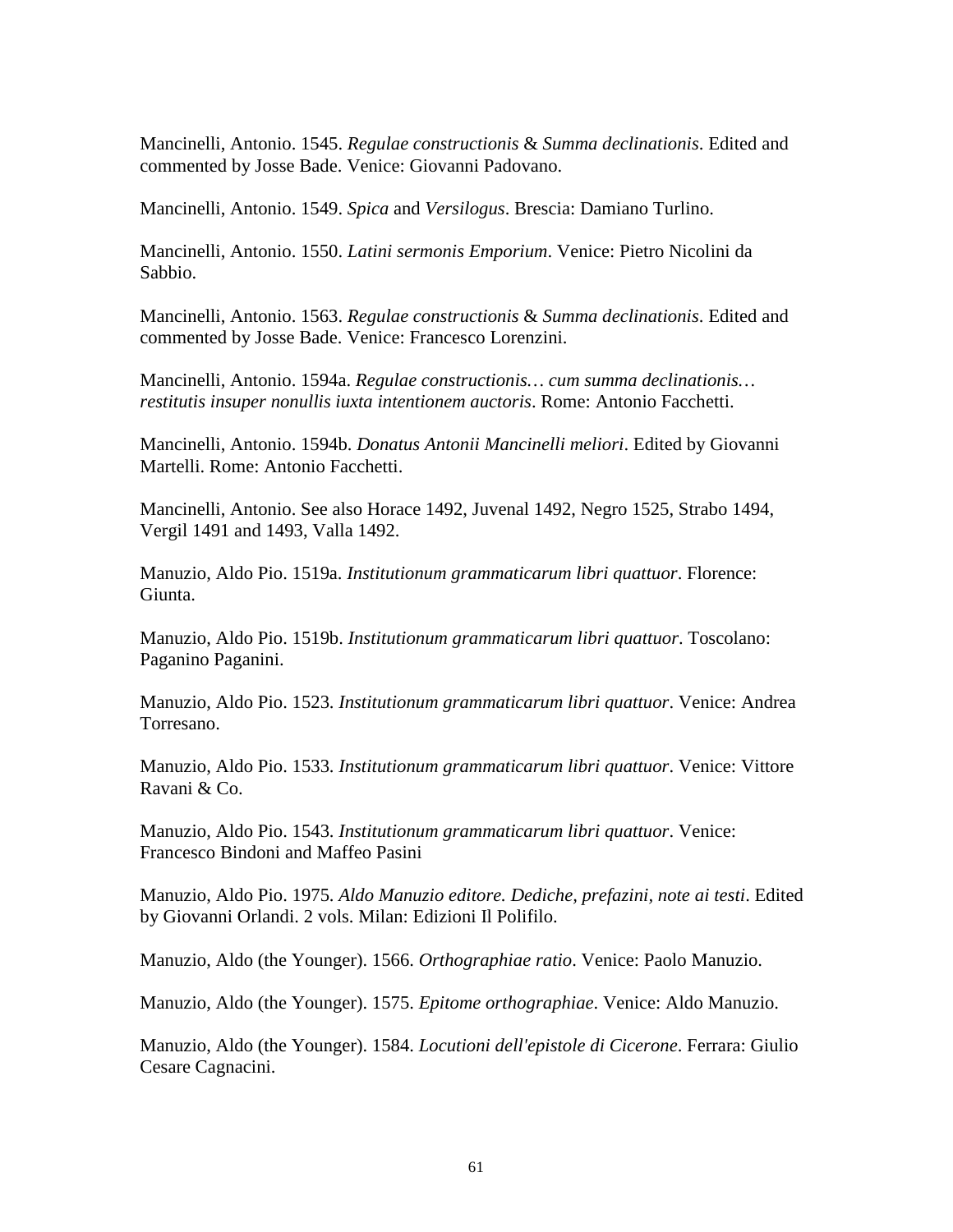Manuzio, Aldo (the Younger). 1585. *Locutioni di Terenzio*. Venice: Aldo Manuzio.

Manzoni, Domenico. 1540. *Quaderno doppio col suo giornale, nuovamente composto e diligentissimamente ordinato secondo il costume di Venetia*. Venice: Comin da Trino.

Manzoni, Domenico. 1550. *La vera e principal ricchezza de giovani che desideerano imparar ben legere scrivere et abaco*. Venice: Comin da Trino.

Manzoni, Domenico. 1565. *Libro mercantile, ordinato col suo giornale & alfabeto*. Venice: Comin da Trino.

Manzoni, Domenico. 1574. *Libro mercantile, ordinato col suo giornale & alfabeto*. Venice: Comin da Trino.

Manzoni, Domenico. 1978. *Quaderno doppio col suo giornale* [a facsimile of the edition of 1540. Venice: Comin da Trino]. Historic Accounting Literature, 23. London and Tokyo: Scolar Press and Yushodo Press.

Maurolico, Francesco. 1528. *Grammaticorum rudimentorum libelli sex*. Messina: Petruccio Spira.

Morigia, Paolo. 1595. *La Nobiltà di Milano, divisa in sei libri*. Milan: Pacifico Da Ponte.

Negro, Pescennio Francesco. 1480. *Grammatica*. Venice: Theodor von Würzburg.

Negro, Pescennio Francesco. [ca.1493]. *Modus epistolandi*. Paris: Félix Baligault.

Negro, Pescennio Francesco. 1502. *De modo epistolandi*. Venice: Cristoforo Pensi.

Negro, Pescennio Francesco. 1507. *Quea* [sic] *hoc perutili oposculo* [sic] *continentur: Francisci Nigri viri diligentissimi de grammatica libri decem…* Milan: Niccolò Gorgonzola.

Negro, Pescennio Francesco. 1508. *Quae in hoc perutili opusculo continentur: Francisci Nigri diligentissimi De grammatica libri decem…* Milan: Gotardo da Ponte.

Negro, Pescennio Francesco. 1525. *De modo epistolandi* [with other works on letter theory and Antonio Mancinelli's *De modo scribendi orandique*]. Venice: Giovanni Tacuino.

Nizolio, Mario. 1538. *Observationes in M.T. Ciceronem*. Venice: Giovanni Francesco Gambara.

Omnibonus Leonicenus. See Bonisoli, Ognibene.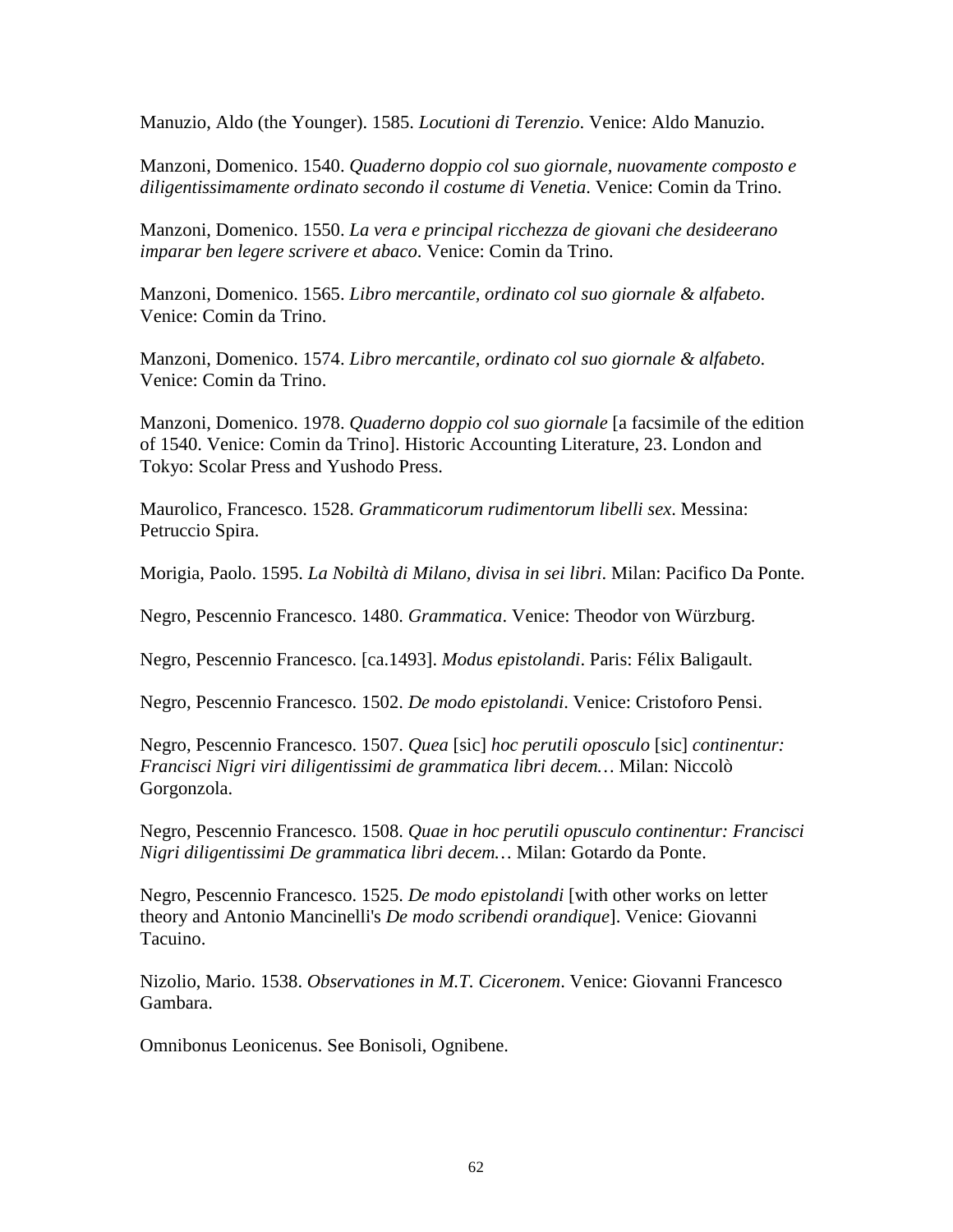Pacioli, Luca. 1494. *Summa de arithmetica, geometria, proportioni et proportionalita*. Venice: Paganino de Paganini.

Pacioli, Luca. 1523. *Summa de arithmetica, geometria, proportioni et proportionalita*. Toscoloano: Paganino de Paganini.

Paleario, Aonio. 1557. *Dialogo intitulato il grammatico, overo delle false essercitationi delle schuole*. Milan: Francesco Moscheni.

Paleario, Aonio. 1567. *Concetti del sig. Aonio Paleario per imparare insieme la grammatica, et la lingua di Cicerone … Et il Dialogo delle false essercitationi delle scuole*. Venice: Franco Franceschini.

Pascucci, Giovanni Pietro. 1546. *Concordantiae grammatices ad puerorum expeditionem cum quibusdam aliis noviter enucleatae*. Brescia: Damiano Turlino.

Passi, Carlo. [ca. 1575]. *Tavola delle provincie, citta, castelli, popoli, monti, mari, fiumi et laghi de' quali il Giovio ha fatto…mentione*. Venice: Enea de Alaris.

Paulli, Simon. 1668. *Dispositio secundum auctoris cognomina librorum historicogeographico-politico-philosophicorum*. Strasbourg: Paulli.

Pellisson, Jean. 1532. *Contextus universae grammatices despauterianae…tertia editio ab authore recognita*. Paris: Robert Estienne.

Pellisson, Jean. 1537. *Rudimenta prima latinae grammatices*. Venice: Melchiorre Sessa.

Pellisson, Jean. 1540. *Contextus universae grammatices despauterianae*. Lyon: Sebastian Gryphius.

Pellisson, Jean. 1541a. *Contextus universae grammatices despauterianae*. Lyon: Sebastian Gryphius.

Pellisson, Jean. 1541b. *Rudimenta prima latinae grammatices*. Lyon: Sebastian Gryphius.

Pellisson, Jean. [ca. 1551]. *Rudimenta prima latinae grammatices*. Venice: Comin da Trino.

Pellisson, Jean. 1551. *Contextus universae grammatices despauterianae*. Lyon: Sebastian Gryphius.

Pellisson, Jean. 1552. *Contextus universae grammatices despauterianae*. Rome: Vincenzo Luchino.

Pellisson, Jean. 1555a. *Rudimenta prima latinae grammatices*. Lyon: Sebastian Gryphius.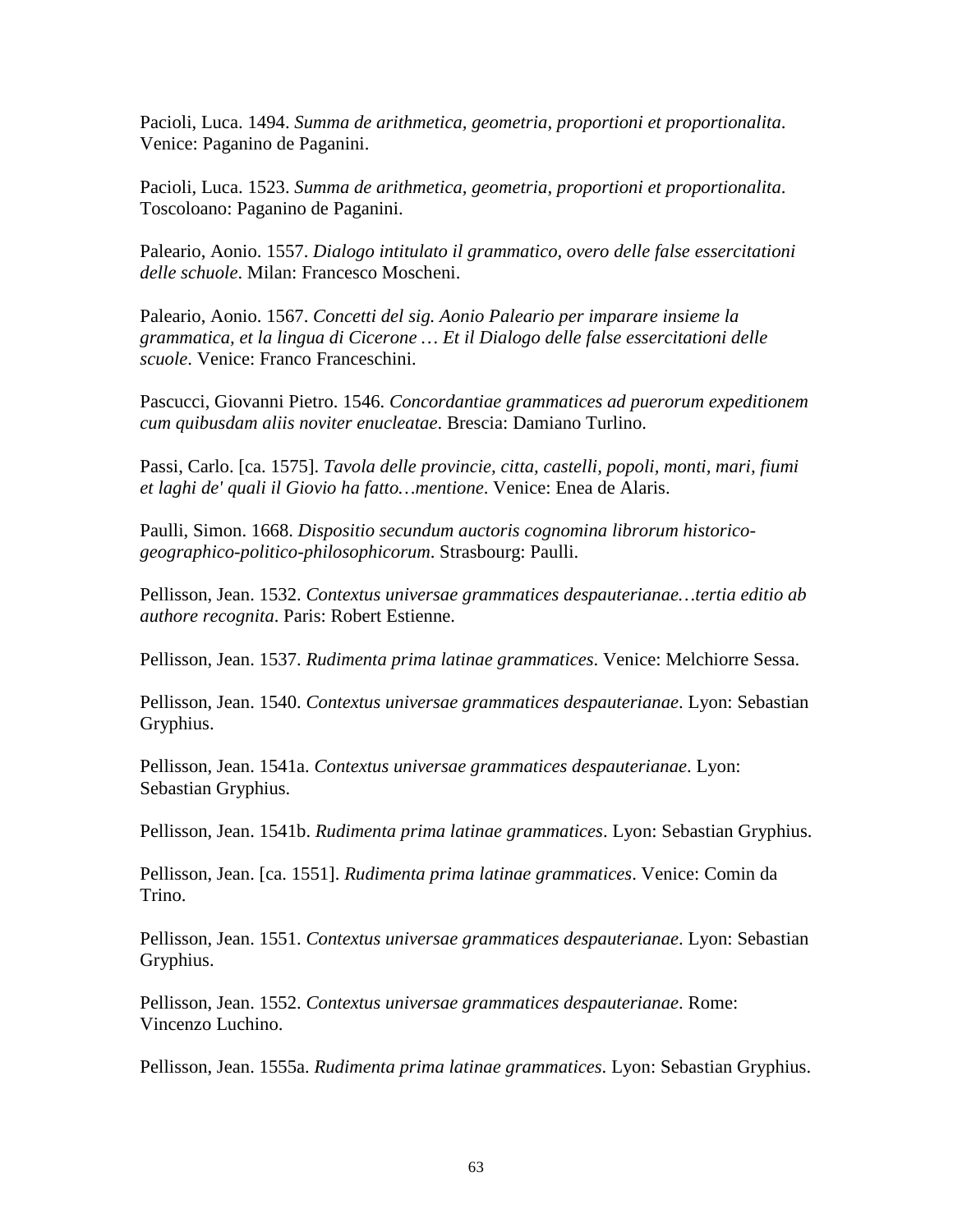Pellisson, Jean. 1555b. *Contextus universae grammatices despauterianae*. Genoa: Antonio Bellone.

Pellisson, Jean. 1562a. *Contextus* (with *Rudimenta*). Venice: Francesco Lorenzini.

Pellisson, Jean. 1562b. *Contextus* (with *Rudimenta*). Venice: Francesco Rampazzetto

Pellisson, Jean. 1563. *Contextus universae grammatices despauterianae*. Genoa: Antonio Bellone.

Pellisson, Jean. 1565a. *Contextus universae grammatices despauterianae*. Venice: Francesco Portonari.

Pellisson, Jean. 1565b. *Rudimenta prima latinae grammatices*. Venice: Francesco Portonari.

Pellisson, Jean. 1566. *Rudimenta prima latinae grammatices*. Genoa: Antonio Bellone.

Pellisson, Jean. 1568. *Contextus universae grammatices despauterianae … nunc etiam vulgari italico sermone multis in locis explicata & aucta*. Venice: Giorgio Cavalli.

Pellisson, Jean. 1573a. *Contextus universae grammatices despauterianae*. Venice: Domenico and Giovanni Battista Guerra.

Pellisson, Jean. 1573b. *Rudimenta prima latinae grammatices*. Venice: Domenico and Giovanni Battista Guerra.

Pellisson, Jean. 1575a. *Rudimenta prima latinae grammatices… quae omnia vulgari italico sermone, ubiunque necesse visum est, explicavimus*. Venice: Giovanni Battista and Melchiorre Sessa.

Pellisson, Jean. 1575b. *Contextus* (with *Rudimenta*). Venice: Domenico and Giovanni Battista Guerra.

Pellisson, Jean. 1578. *Contextus universae grammatices despauterianae*. Genoa: Marcantonio Bellone.

Pellisson, Jean. 1579a. *Contextus universae grammatices despauterianae*. Venice: Giovanni Battista Somaschi.

Pellisson, Jean. 1579b. *Rudimenta prima latinae grammatices*. Venice: Giovanni Battista Somaschi.

Pellisson, Jean. 1579c. *Contextus* (with *Rudimenta*). Pavia: Girolamo Bartoli.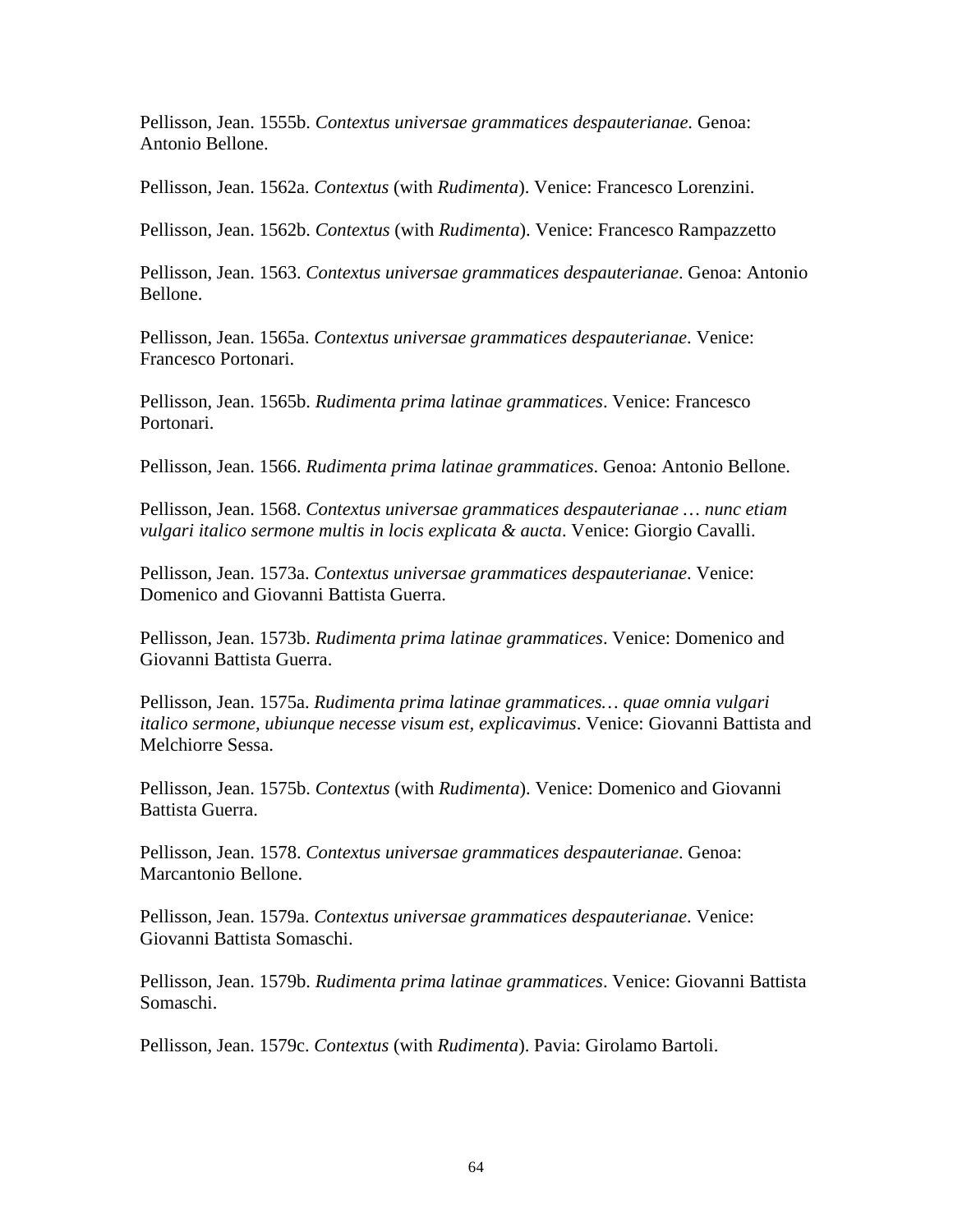Pellisson, Jean. 1582. *Rudimenta prima latinae grammatices*. Venice: Domenico and Giovanni Battista Guerra.

Pellisson, Jean. 1584a. *Despauteri grammaticae institutiones* [= *Rudimenta*]. Monte Regale: Niccolò Carpi.

Pellisson, Jean. 1584b. *Contextus universae grammatices despauterianae*. Carmagnola: Marcantonio Bellone.

Pellisson, Jean. 1585. *Rudimenta prima latinae grammatices*. Venice: Domenico and Giovanni Battista Guerra.

Pellisson, Jean. 1596. *Contextus universae grammatices despauterianae*. Turin: Giovanni Domenico Tarino.

Pellisson, Jean. 1597. *Contextus universae grammatices despauterianae*. Pavia: Andrea Viani.

Pellisson, Jean. 1602. *Contextus universae grammatices despauterianae*. Venice: Lucio Spineda.

Pellisson, Jean. 1620a. *Contextus universae grammatices despauterianae*. Venice: Pietro Miloco.

Pellisson, Jean. 1620b. *Rudimenta prima latinae grammtices*. Venice: Pietro Miloco.

Perotti, Niccolò. [ca 1474]. *Rudimenta grammatices*. [Rome: Johann Gensberg].

Perotti, Niccolò. 1476a. *Rudimenta grammatices*. Treviso: Geert van der Leye.

Perotti, Niccolò. 1476b. *Rudimenta grammatices*. Venice: Marco de' Conti and Gerardo Alessandrino.

Perotti, Niccolò. 1478. *Rudimenta grammatices*. Venice: [Andrea de Paltasichis and Bonino de Boninis].

Perotti, Niccolò. 1480. *Rudimenta grammatices*. Milan: Leonhard Pachel and Ulrich Scinzenzeler.

Perotti, Niccolò. 1485. *Nicolai Perotti pontificis sypontini ad Pyrrum Perottum nepotem ex fratre suavissimum erudimenta grammatices*. Udine: Geraert van der Leye.

Perotti, Niccolò. 1488. *Rudimenta grammatices*. Venice: Giovanni Rosso.

Perotti, Niccolò. 1497. *Regulae Sypontinae* [i.e. *Rudimenta grammatices*]. Venice: Giovanni Tacuino.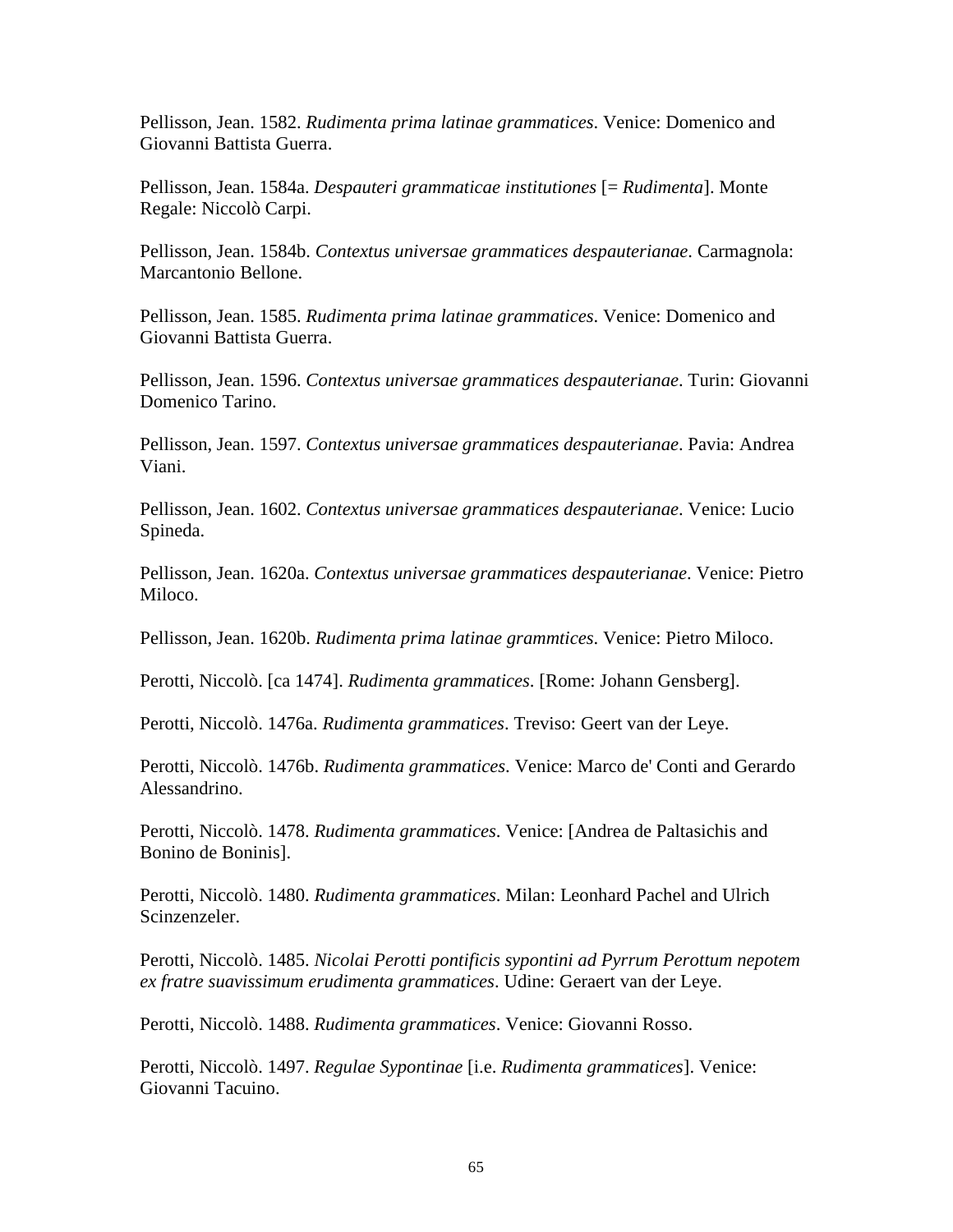Perotti, Niccolò. 1501. *Regulae grammaticales*. Brescia: Bernardino Misinta.

Perotti, Niccolò. 1508. *Regulae grammaticales*. Venice: Melchiorre Sessa.

Perotti, Niccolò. 1539. *Regulae grammaticales tironibus perutiles*. Brescia: Bartolomeo Mascara for Lodovico Britannico.

Perotti, Niccolò. 1543. *Rudimenta latinae literaturae discenti perutilia autore sypontino*. Florence: Filippo Giunta.

Perotti, Niccolò. 1560. *Optima grammatices rudimenta*. Florence: Giunta.

Perotti, Niccolò. 1561. *Utilissima rudimenta grammatices… ab innumeris erroribus vindicata per Borgarutium Candianensem*. Venice: Domenico Nicolini da Sabbio.

Perotti, Niccolò. 1568. *Utilissima rudimenta grammatices… ab innumeris erroribus vindicata per Borgarutium Candianensem*. Venice: Giorgio Cavalli.

Perotti, Niccolò. 1579. *Utilissima rudimenta grammatices… ab innumeris erroribus vindicata per Borgarutium Candianensem*. Venice: Bartolomeo Simbeni.

Perotti, Niccolò. 1582. *Optima grammatices rudimenta*. Florence: Giorgio Marescotti.

Pescetti, Orlando. 1592. *Orazione d'Orlando Pescetti dietro al modo dell'instituire la gioventù*. Verona: Discepolo.

Pescetti, Orlando. 1599. *Praeceptor, sive qualem oportet esse puerorum institutorem carmen*, Verona: A. Tamo.

Pescetti, Orlando. See also Berrettari.

Petrarch, Francis. 2002. *Petrarch's Guide to the Holy Land. Itinerary to the Sepulcher of Our Lord Jesus Christ*. Translated by Theodore J. Cachey, Jr. Notre Dame, Indiana: University of Notre Dame Press.

Piazzoni, Stefano. 1546. *Secunda editio Donati correcti cum vera orthographia*. Venice: Bartolomeo and Francesco Imperatore for Melchiore Sessa.

Piazzoni, Stefano. 1557. *Secunda editio Donati correticum* [sic] *vera orthographia*. Venice: Heirs of Giovanni Padovano.

Piazzoni, Stefano. 1574. *Secunda editio Donat* [sic] *noviter correcti et emmendati*. Venice: Giacomo Leoncini.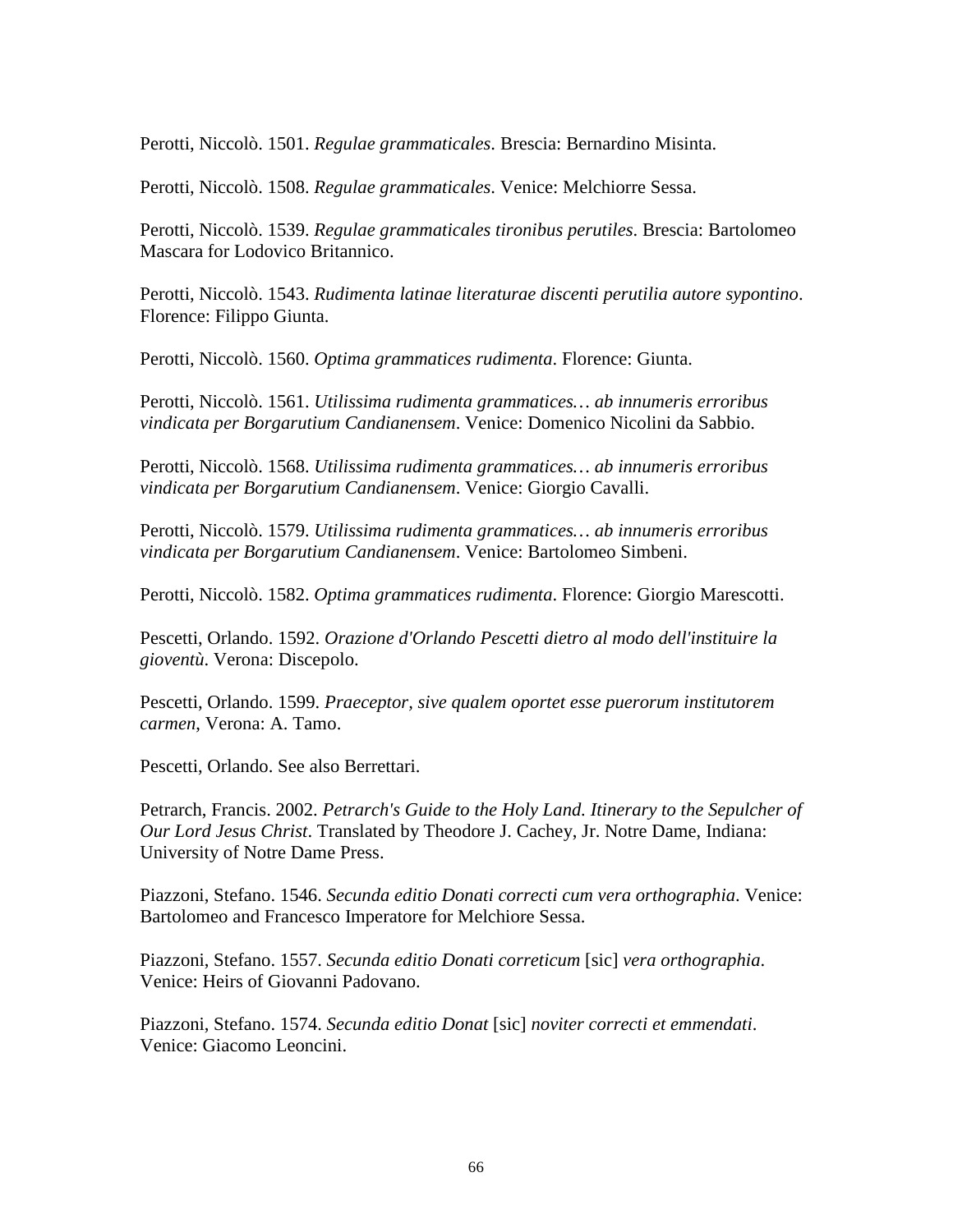Piazzoni, Stefano. 1582. *Secunda editio Donat* [sic] *noviter correcti et emmendati*. Ticino: Girolomo Bartoli.

Pico, Evenzio. 1560. *Institutiones in grammaticam latinam*. With other works of Pico. Rome: Antonio Blado.

Pilade, Giovanni Francesco Boccardo. 1508a. *Grammatica Pyladis*. Venice: Giovanni Rosso.

Pilade, Giovanni Francesco Boccardo. 1508b. *In Alexandrum de Villa Dei annotationes*. Venice: Giovanni Rosso.

Pilade, Giovanni Francesco Boccardo. 1534. *Grammatica Pyladis*. Venice: Francesco Bindoni and Maffeo Pasini.

Pilade, Giovanni Francesco Boccardo. 1543. *Grammatica Pyladae brixiani nuper a Laurentio Cerreto vercellensi recognita*. Turin: Bernardino Silva.

Pilade, Giovanni Francesco Boccardo. 1551. *Carmen scholasticum*. Annotated by Bartolomeo Moirani. Milan: Valerio and Gerolamo Meda.

Priscianese, Francesco. 1540. *Della lingua Romana*. Venice: Bartolomeo Zanetti.

Priscianese, Francesco. 1550a. *Della lingua latina libri sei*. Venice: Vincenzo Valgrisi, 1550.

Priscianese, Francesco. 1550b. *De' primi principii della lingua latina, overo il Priscianello*. Venice: Vincenzo Valgrisi.

Priscianese, Francesco. 1559. *De' primi principii della lingua latina, overo il Priscianello*. Venice: Giovanni Maria Bonelli.

Rhaw, Georg. 1538. *Enchiridion utriusque musicae practicae*. Wittenberg: Rhaw.

[Pseudo Rhemnius Palaemon]. 1503. [*Ars grammaticae,* with Aelius Donatus, *Ars minor*]. Fano: Girolamo Soncino.

[Pseudo Rhemnius Palaemon et al.]. 1523. *Rei grammaticae*. Basel: Adam Petri.

[Pseudo Rhemnius Palaemon]. 2001. *Remmii Palaemonis Regulae*. Edited by Michela Rosellini. Hildesheim, Zürich, New York: Georg Olms.

Ricardini, Benedetto. 1510. *Erudimenta grammatices latinae linguae*. Florence: Filippo Giunta.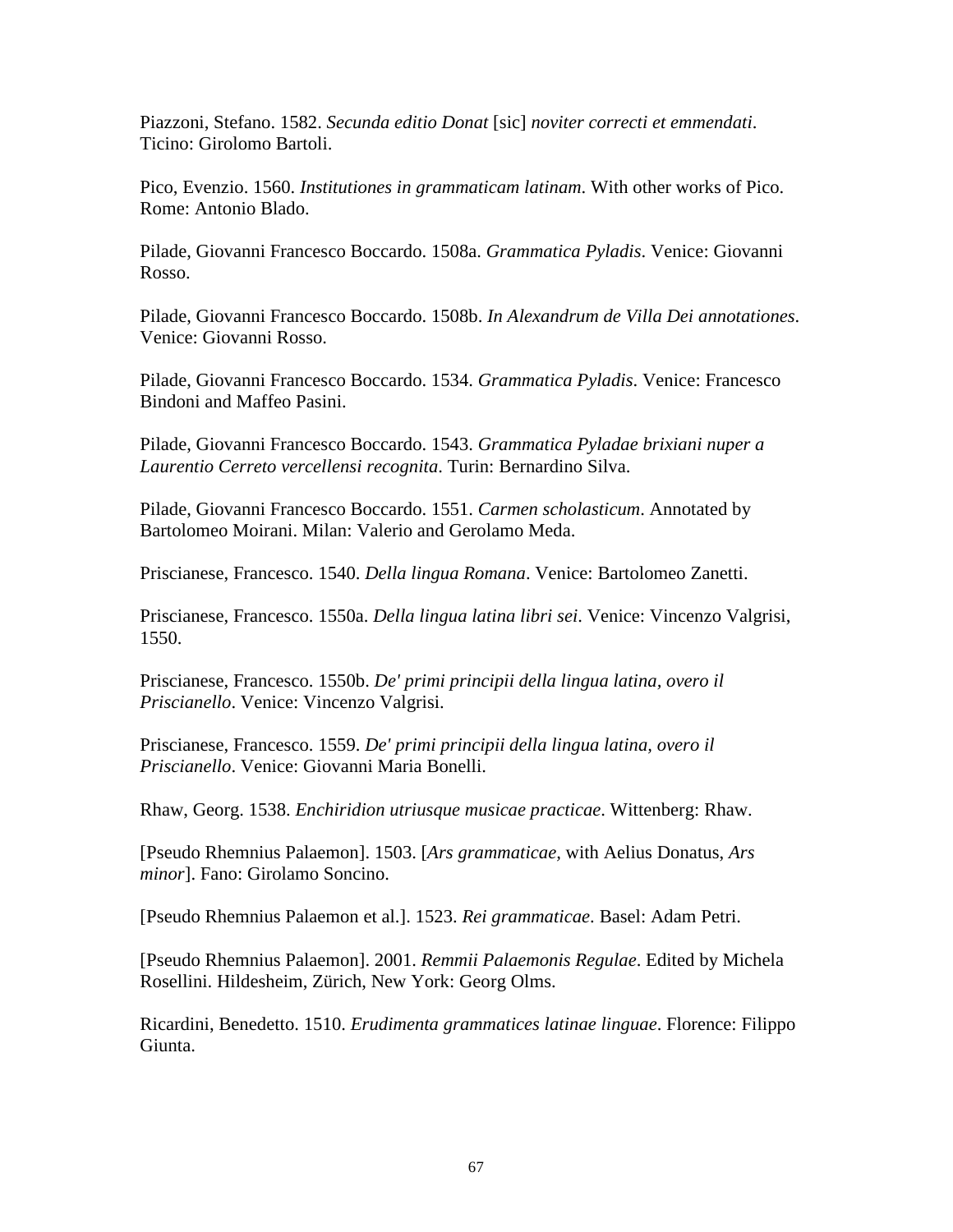Ricci, Bartolomeo. 1533. *Apparatus latinae locutionis*. Venice: Giovanni Antonio Nicolini da Sabbio and Brothers.

Rivius, Johann. 1536. *Castigationes plurimorum ex Terentio locorum adjecta quorundam obiter explicatione*. Brescia: Britannico. (Note uniform with Terence 1536.)

Rossi, Lucio Vitruvio. 1545. *Institutionum latinae grammatices libri tres*. Genoa: Antonio Bellone.

Rossi, Lucio Vitruvio. 1553. *Institutionum latinae grammatices libri tres*. Genoa: Antonio Bellone.

Rubini, Alessandro. 1599. *De grammaticis institutionibus*. Milan: Pandolfo Malatesta.

Sassi, Cristoforo. 1562. *Grammaticae institutiones*. Venice: Giovanni Griffio.

Sassi, Cristoforo. 1567. *Grammaticae institutiones*. Perugia: Andrea Bresciano.

Sassi, Cristoforo. 1573. *Grammaticae institutiones*. Florence: Giorgio Marescotti.

Sassi, Cristoforo. 1582. *Grammaticae institutiones*. Florence: Giorgio Marescotti.

Sassi, Cristoforo. 1590. *Grammaticae institutiones*. Florence: Bartolomeo Sermartelli.

Sassi, Cristoforo. 1591. *Grammaticae institutiones*. Florence: Giorgio Marescotti.

Sassi, Cristoforo. 1591. *Grammaticae institutiones*. Perugia: Pietro Giacomo Petrucci.

Scaletta, Orazio. 1622. *Primo scalino della scala di contrapunto*. Milan: Filippo Lomazzo.

Scaletta, Orazio. 1657. *Scala di musica molto necessaria per principianti*. Rome: A. Belmonti for A. Poggioli.

Schoppe, Kaspar. 1628a. *Mercurius bilinguis, hoc est nova facilisque ratio latinae vel italicae linguae intra vertentem annum addiscendae in usum eorum qui alterutram linguam intelligunt*. Milan: Giovanni Battista Bidelli.

Schoppe, Kaspar. 1628b. *Pascasii Grosippi De rhetoricarum exercitationum generibus*. Milan: Giovanni Battista Cerri.

Schoppe, Kaspar. 1629. *Pascasii Grosippi Rudimenta grammaticae philosophicae et eiusdem Mercurius bilinguis in usu tironum*. Milan: Giovanni Battista Bidelli.

Schoppe, Kaspar. 1671. *Consultationes de scholarum et studiorum ratione, deque prudentiae & eloquentiae parandae modis*. Gera: Georg Heinrich Müller.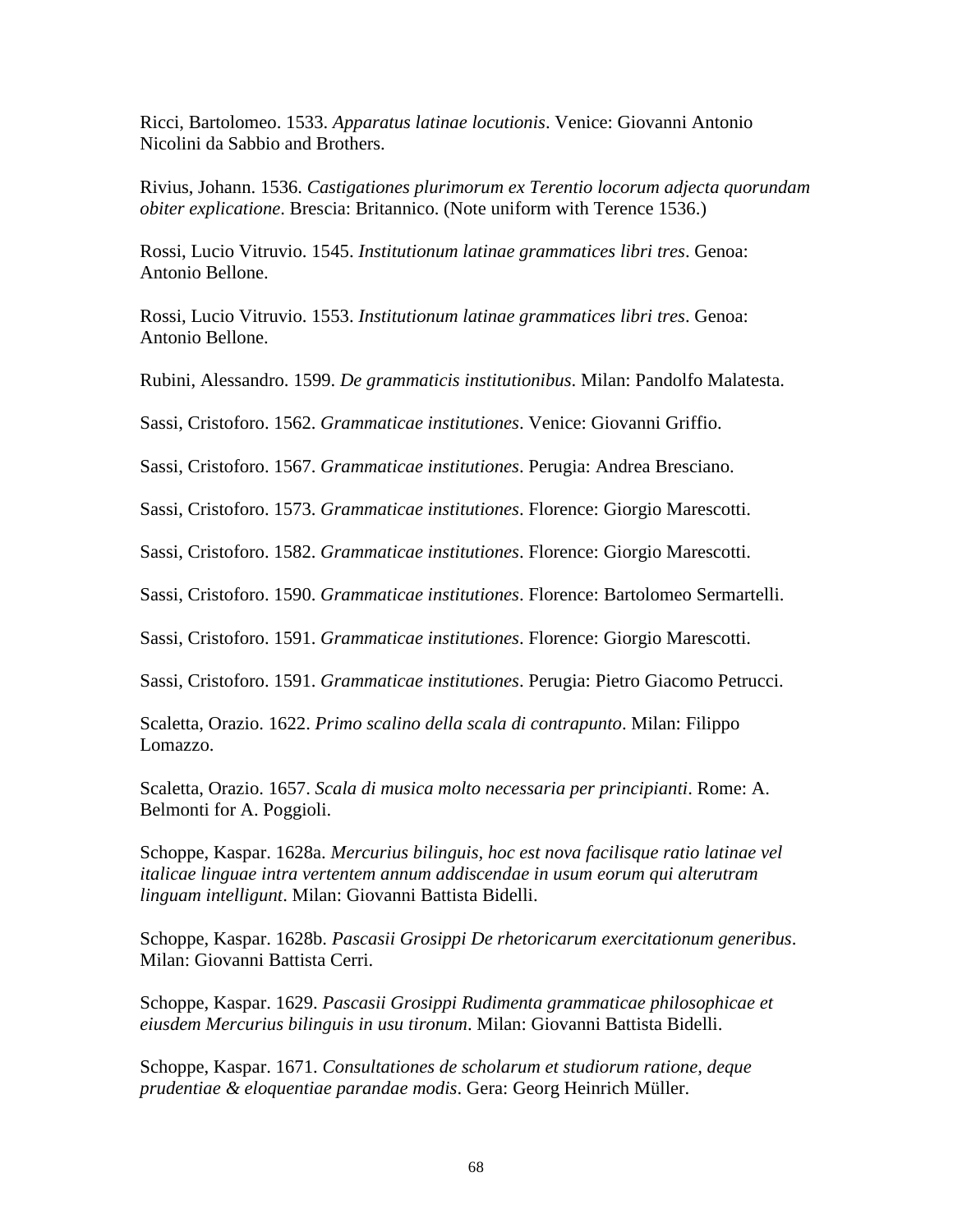Schoppe, Kaspar. 1637. *Mercurius quadrilinguis*. Basel: Georg Decker.

Schoppe, Kaspar. 1698. Schoppe. *Mercurius bilinguis… opusculum hoc proverbjis, adagijs, & apopthegamatibus praecipuorum virorum refertum, tantisque miscellaneis sententijs familiaris locutionis usui accomodatis…*. Issued as an appendix, with added title page, to Pietro Galesini, *Il perfetto dittionario overo tesoro della lingua volgar latina*. Venice: Antonio Tivani. Pp. 765-807.

Scoppa, Lucio Giovanni. 1507. *Collectanea in diversos autores*. Naples: Sigismondo Mayr.

Scoppa, Lucio Giovanni. 1508. *Grammatices institutionum libri sex et in operis calce epitome pro pueris*. Naples: Sigismondo Mayr.

Scoppa, Lucio Giovanni. 1517a. *Collectanea in diversos autores*. Naples: Antonio Frezza.

Scoppa, Lucio Giovanni. 1517b. *Epitome*. Naples: Antonio Frezza.

Scoppa, Lucio Giovanni. [1512]. *Spicilegium*. Naples: Sigismondo Mayr.

Scoppa, Lucio Giovanni. 1524. *Grammatices institutiones et in operis calce epitome… quam epitomen separatam quoque imprimendam curavimus*. Venice: Antonio Nicolini da Sabbio and Brothers.

Scoppa, Lucio Giovanni. 1534. *Collectanea in diversos autores*. Naples: Johann Sultzbach.

Scoppa, Lucio Giovanni. 1534b. *Grammatices institutiones et in calce epitome*. Venice: Vittore and Pietro Ravani.

Scoppa, Lucio Giovanni. 1535. *Grammatices institutionum libri sex et in operis calce epitome cum metrorum arte, pro pueris erudiendis*. Turin: Giacomo Dolce.

Scoppa, Lucio Giovanni. 1540. *Grammaticae*. Venice: Alvise Torti.

Scoppa, Lucio Giovanni. 1566. *Epitome cum adverbiis, prepositionibus coniuctionibus interiecitonebus vulgaribus*. Venice: Bartolomeo Rubini.

Scoppa, Lucio Giovanni. 1567. *Spicilegium*. Venice: Giovanni Varisco.

Scoppa, Lucio Giovanni. 1616. *Epitome cum adverbiis, prepositionibus coniuctionibus interiecitonibus vulgaribus*. Venice: Lucio Spineda.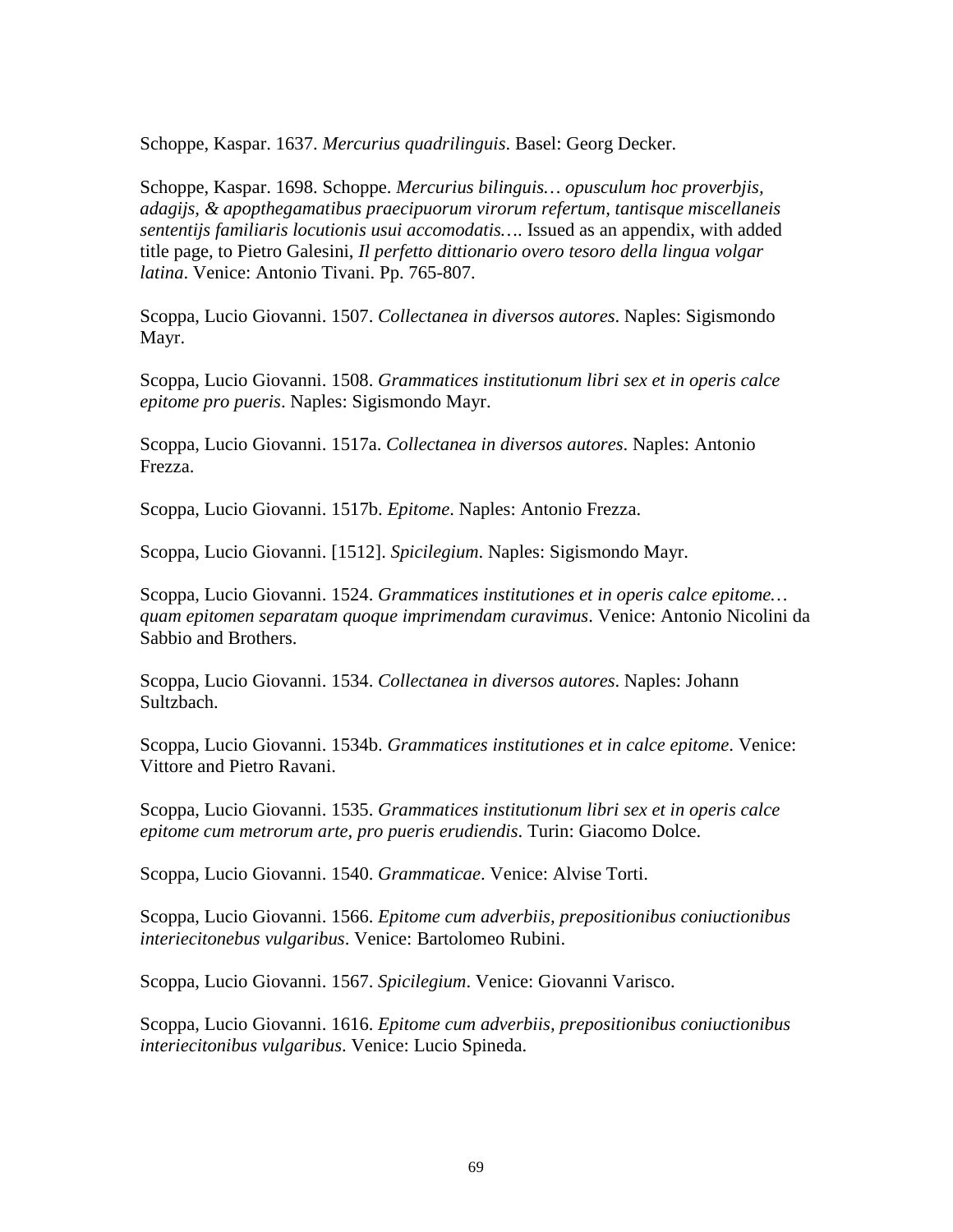Severitanus, Johannes Policarpus. 1517. *Dionisii Appoloni Donati de octo orationis partibus libri octo ad novam et optimam limam deducti*. Perugia: Cosimo Bianchini del Leone.

Sfortunati, Giovanni. 1534. *Nuovo lume, libro de arithmetica*. Venice: Nicolò Zoppino.

Sfortunati, Giovanni. 1545. *Nuovo lume, libro de arithmetica*. Venice: Bernardino Bindoni.

Sfortunati, Giovanni. 1561. *Nuovo lume, libro de arithmetica*. Venice: Francesco Di Leno.

Sfortunati, Giovanni. 1568. *Nuovo lume, libro de arithmetica*. Venice: Francesco Di Leno.

Sompano, Luigi Antonio and Sergio Sarmiento. 1577. *Totius fere rei grammaticae epitomae*. Edited by Cesare Benenato. Venice: Batista de Cristoforo and Gaiacomo Aniello de Maria.

Sompano, Luigi Antonio and Sergio Sarmiento. 1590. *Totius ferè rei grammaticae epitome*. Edited by Cesare Benenato.Venice: Giovanni Battista Bonfadini.

Spauter, Johannes de. [1511]a. *Regulae*. Paris: Josse Bade.

Spauter, Johannes de. 1511b. *Ars Epistolica*. Paris: Josse Bade.

Spauter, Johannes de. 1512. *Ars versificatoria*. Strassburg: Mathias Schürer.

Spauter, Johannes de. 1513. *Syntaxis*. Paris: Josse Bade.

Spauter, Johannes de. 1514a. *Grammatica*. Paris: Josse Bade.

Spauter, Johannes de. 1514b. *Grammatica*. Lyon: Widow of Laurent Hylaire.

Spauter, Johannes de. 1515. *Ars versificatoria*. Paris: Josse Bade.

Spauter, Johannes de. 1518. *Syntaxis tertio edita in qua per questiones & rationes citra sophistarum nugas distinctissime & facillime omnia digeruntur*. Paris: Jean Petit.

Spauter, Johannes de. 1533. *Rudimenta*, etc. Paris: Reggnault.

Spauter, Johannes de. 1536a. *Rudimenta*, etc. Lyon: Thibaud Payen.

Spauter, Johannes de. 1536b. *Ars Versificatoria Ioannis Despauterii Ninevitae diligenter recognita: adiectis complusculis: & quicquid parum speciosum videbatur eliminato. Velles quaedam latius probari aut plura excipi: Expectato paululum in annotationibus*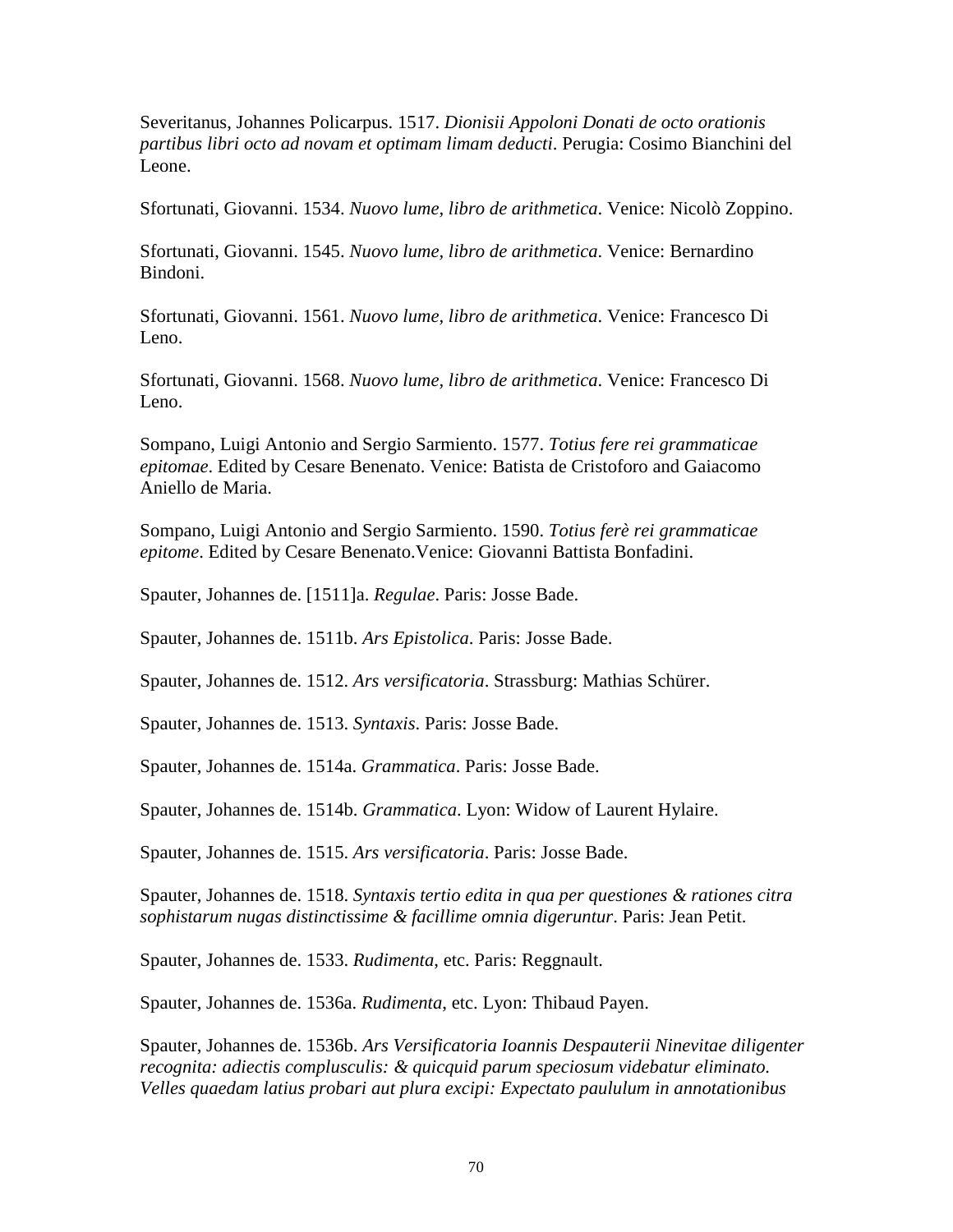*Depauterius satisfaciet. Adnotamentis quae arti versificatoriae Ioannis Despauterii nuperrime adiecta sunt hanc notam \* praepositam invenies. Pr*-*missa Isagoge Ascensiana: aucta & recognita. Addita est Despauterii recriminatio in adversarium. Additus insuper est index alphabeticus demonstrans per numeros foliorum in quoto folio unaquaeque dictio est*. Lyon: Thibaud Payen.

Spauter, Johannes de. 1536c. *Syntaxis*. Lyon: Thibaud Payen.

Spauter, Johannes de. 1537. *Commentarii grammatici*. Paris: Robert Estienne.

Spauter, Johannes de. 1538a. *Syntaxis*. Paris: Robert Estienne.

Spauter, Johannes de. 1538b. *Rudimenta Despauterii*. Paris: Simon Collines.

Spauter, Johannes de. 1542. *Syntaxis*. Paris: Robert Estienne.

Spauter, Johannes de. 1550. *Syntaxis*. Paris: Robert Estienne.

Spauter, Johannes de. 1553. *Syntaxis*. Edited by Sebastian Novimola. Venice: Segno della Speranza.

Spauter, Johannes de. 1570. *De generibus nominum* etc. Rome: Michele Tramezzino.

Spauter, Johannes de. 1572. *De generibus nominum* etc. Rome: Vittorio Eliano for Michele Tramezzino.

Spauter, Johannes de. 1583. *Rudimenta*. Paris: Robert Estienne.

Spauter, Johannes de. 1592. *Grammaticae institutiones*. Turin: Giovanni Michele and Giovanni Francesco Cavalleri.

Spauter, Johannes de. *Contextus universae grammaticae*. See Pellisson, Jean.

Strabo. 1494. *De situ orbis*. Commentary by Antonio Mancinelli. Venice: Giovanni Rossi.

Sulpizio, Giovanni. 1489. *Regulae* with *De componendis epistolae* and *De versuum scansione*. Venice: Cristoforo Pensi.

Sulpizio, Giovanni. 1490. *De arte grammatica*. Rome: Eucharius Silber.

Sulpizio, Giovanni. 1495a. *Regulae*. Venice: Giovanni Tacuino.

Sulpizio, Giovanni. 1495b. *De versuum scansione*. Venice: Giovanni Tacuino.

Sulpizio, Giovanni. 1500. *Regulae Sulpitii*. Venice: Cristoforo Pensi.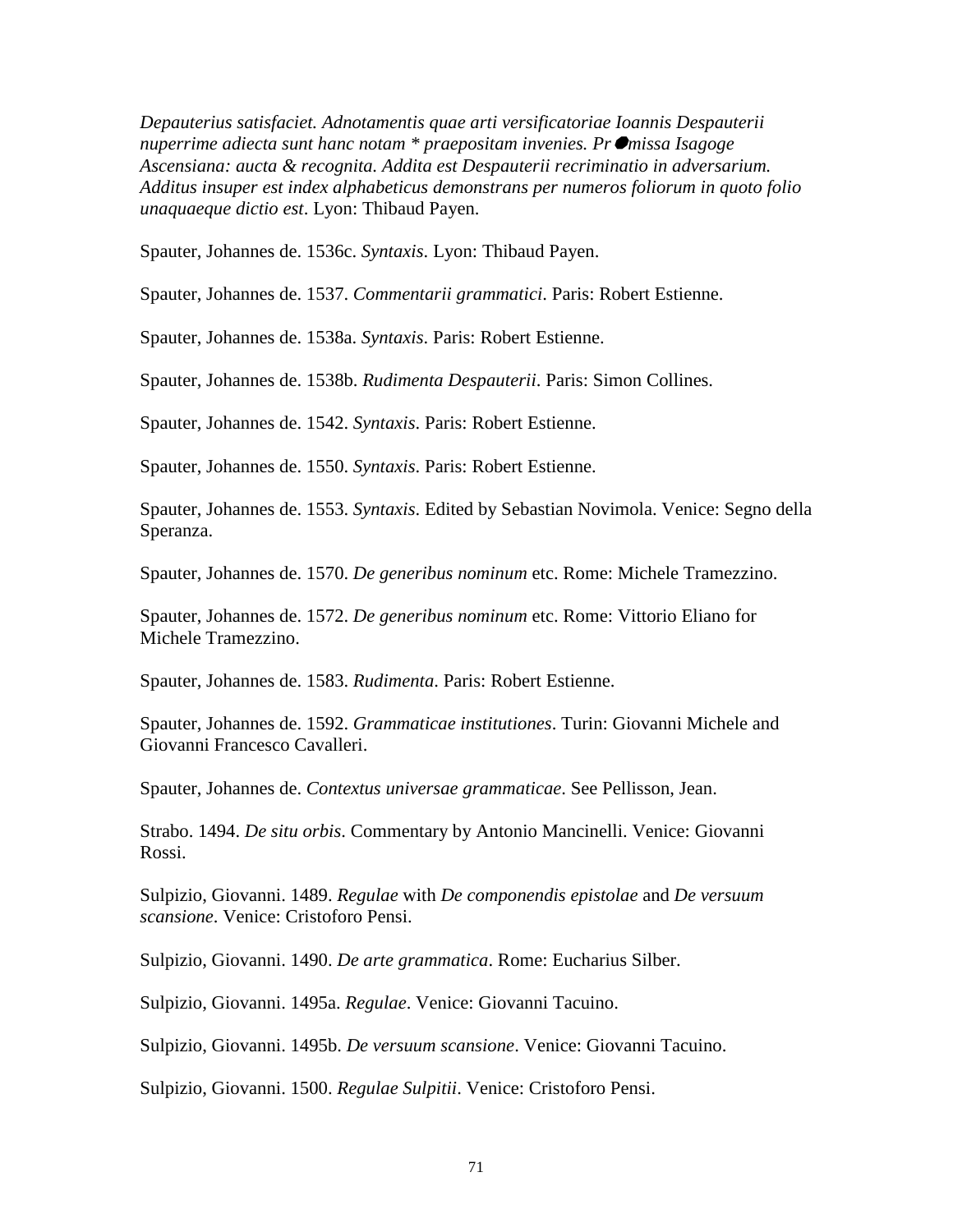Sulpizio, Giovanni. 1504. *Scansiones Sulpitii*. Venice: Cristoforo Pensi.

Sulpizio, Giovanni. 1507. *Regulae Sulpitii*. Milan: Giovanni Maria Ferrari.

Sulpizio, Giovanni. 1508. *Quinta recognitio atque additio ad grammaticam Sulpitianum*. Paris: Josse Bade Ascensius.

Sulpizio, Giovanni. 1544. *Grammaticae compendium*. Venice: Pietro Ravani.

Sulpizio, Giovanni. 1591. *Compendium grammatices*. Naples: Orazio Salviani.

Sulpizio, Giovanni. [no date]. *Io. Sulpitii Verulani viri clarissimi de octo partibus orationis libellus utillissima*. [Milan: no publisher]

Tagliente, Giovanni Antonio. 1524a. *Lo presente libro insegna la vera arte delo excellente scrivere di diverse sorte di lettere*. Venice: The Author.

Tagliente, Giovanni Antonio. 1524b. *La vera arte delo Excellente scrivere*. Venice: The Author.

Tagliente, Giovanni Antonio (with his son Pietro Tagliente). 1524d. *Libro maistrevole.* Venice: The Author.

Tagliente, Giovanni Antonio (with Alvise Fontana). 1978 [1525]a. *Considerando … nostri magnifici* [i.e. *Luminario de arithmetica* on double entry]. Historic Accounting Literature, 23. London and tokyo: Scolar Press and Yushodo Press.

Tagliente, Giovanni Antonio (with Alvise Fontana). 1978 [1525]b. *Considerando … diversi mercanti* [i.e. *Luminario de arithmetica* on single entry]. Historic Accounting Literature, 23. London and Tokyo: Scolar Press and Yushodo Press.

Tagliente, Girolamo (with Alvise Fontana). 1525. *Opera che insegna a fare ogni Ragione di Mercantia et a partigare le terre con arte geometrical, intotolata Componimento di arithmetica*. Venice: no publisher.

Tagliente, Girolamo (with Giovanni Antonio Tagliente). 1515. *Libro de abaco…El qual libro se chiama Texauro universale*. Venice: no publisher.

Tagliente, Girolamo (with Giovanni Antonio Tagliente). 1541. *Libro dabaco…El quale libro se chiama Thesauro universale*. Milan: Giovanni Antonio da Borgo.

Tagliente, Girolamo (with Giovanni Antonio Tagliente). 1548. *Libro de abacho…il quale libro se chiama Thesoro universale*. Venice: Giovanni Padovano.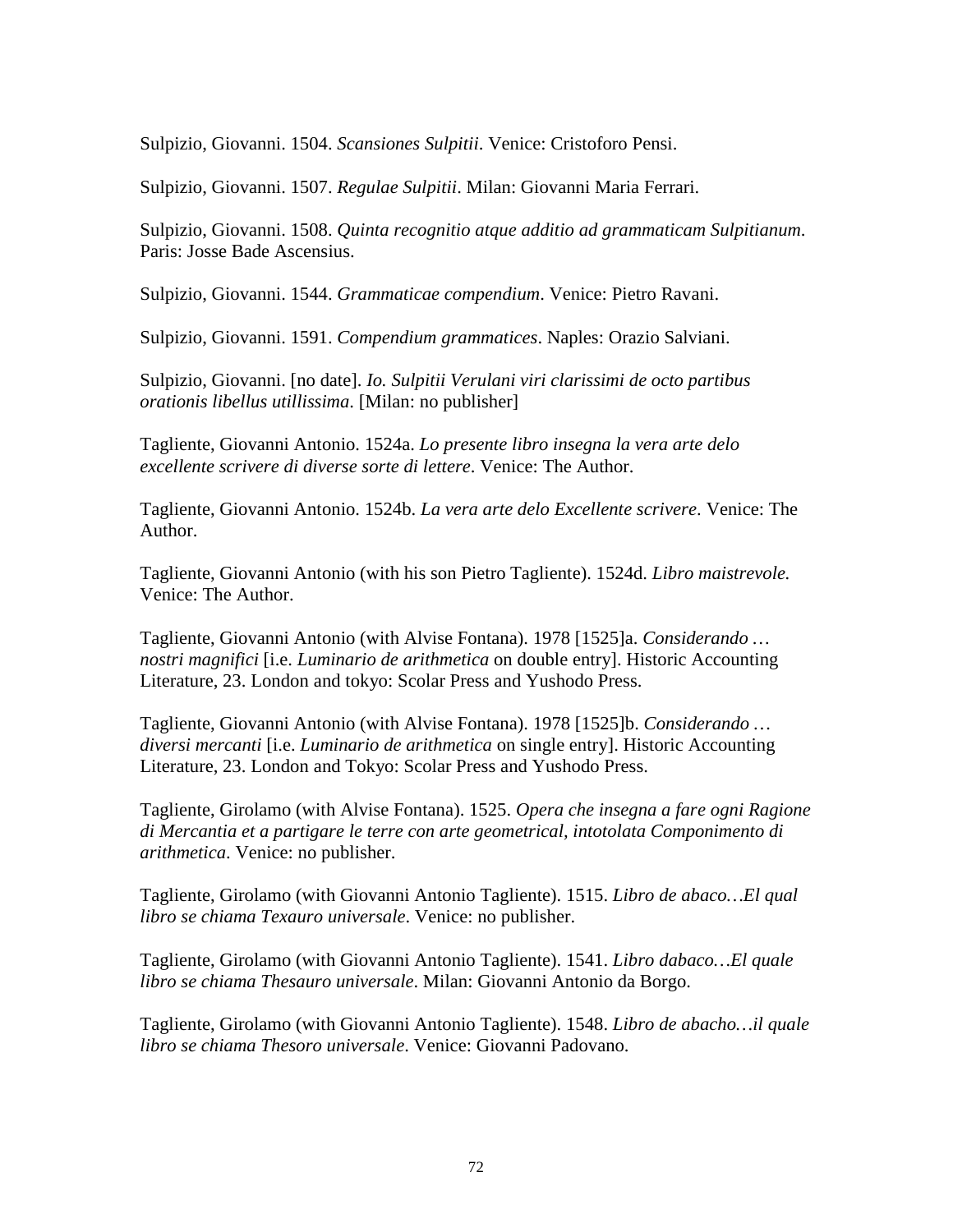Tagliente, Girolamo (with Giovanni Antonio Tagliente). 1554. *Libro de abacho…il quale libro se chiama Thesoro universale*. Venice: Heirs of Giovanni Padovano.

Tagliente, Girolamo (with Giovanni Antonio Tagliente). 1557. *Libro de abacho…il quale libro se chiama Thesoro universale*. Venice: Heirs of Giovanni Padovano.

Tagliente, Girolamo (with Giovanni Antonio Tagliente). 1586. *Libro de abbaco…El qual libro si chiama Thesoro universale*. Milan: Valerio Meda.

Tebaldi, Giovanni Battista. 1590. *Institutiones grammaticae Ioannis Baptistae Thebaldi, Piceni hoc pacto digestae, atque impressae ut facilius a pueris et adolescentulis edisci queant*. Brescia: Policreto Turlino.

Terence [Publius Terentius Afer]. [1470a]. *Comediarum liber*. [Strassbourg, Johann Mentelin].

Terence. [1470b]. [*Comoediae*. Venice: Vindelinus de Spira].

Terence. [ca. 1470]. [*Comoediae*. Naples: no publisher..]

Terence. [not after 23 nov. 1471. *Comoediae*]. [Venice: Vindelinus de Spira] for Johannes de Colonia.

Terence. [1471-1472]. [*Comoediae*. Rome: Georg Lauer].

Terence. [1472?]. [*Comoediae*. Rome: Ulrich Han].

Terence. [ca. 1473]. [*Comoediae*. Venice: Vindelinus de Spira].

Terence. 1473. [*Comoediae*]. Edited by Rafaele Regio. Venice: Nicolo Throno.

Terence. [ca 1474]. *Terentius apher Carthaginensis ex libris per alios correctis et ex variis antiquis Codicibus perspectis per A. Sabinum poetam lau. emedatior factus*. [Naples?: Printer of the Silvaticus].

Terence. 1482. [*Comoediae*]. Rome: [Eucahrius Silber].

Terence. 1485. [*Comoediae*]. Edited by Giovanni Britannico. Brescia: Giacomo Britannico.

Terence. 1490. *Terentius cum Donato*. Venice: Teodoro Regazzoni

Terence. 1493a. *Guidonis Juvenalis natione Cenomani in Terentium*. Lyons: Jean Trechsel.

Terence. 1493b. *Terentius cum Donato*. Venice: Filippo Pincio.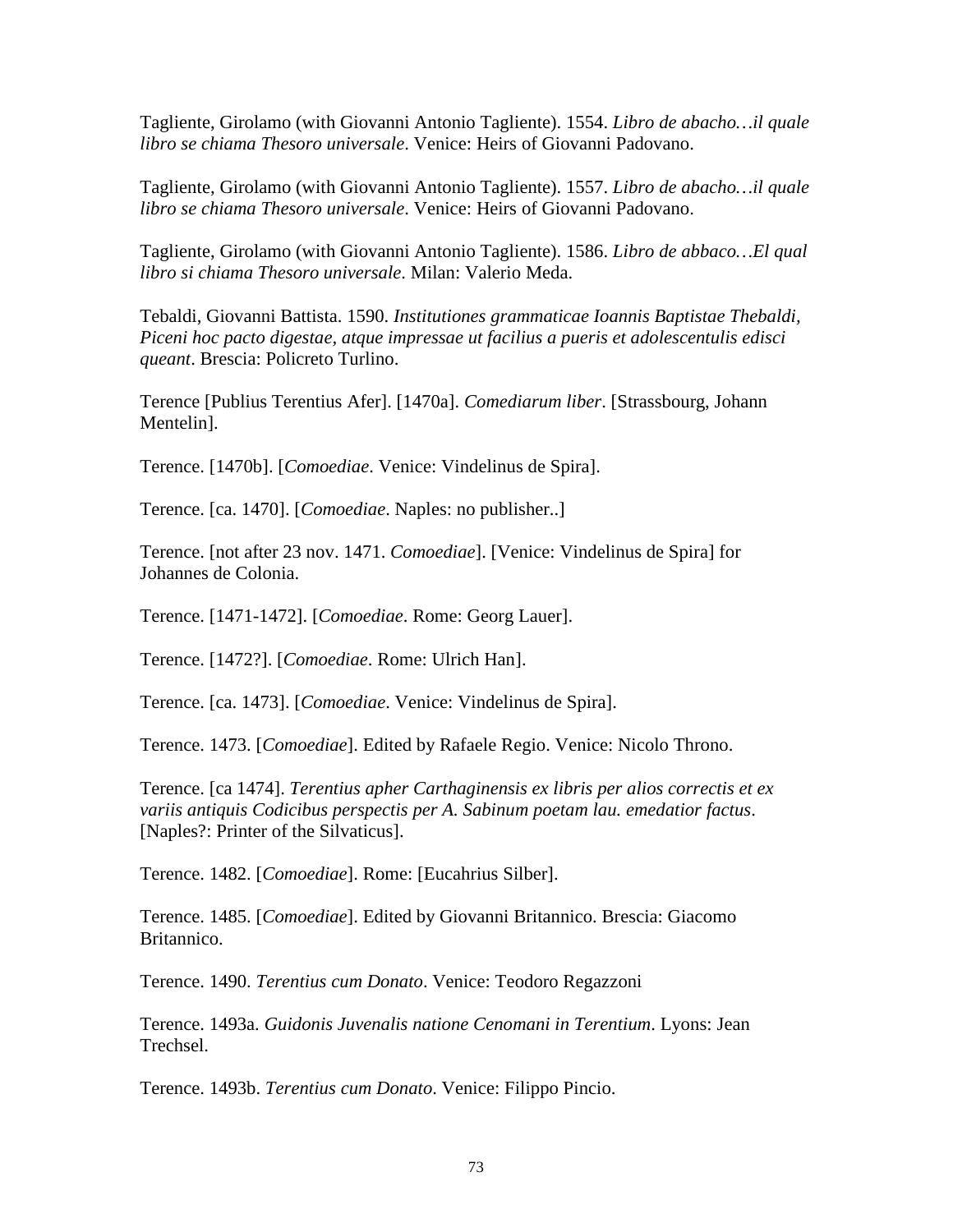Terence. 1494a. *Terentius cum duobus comentis*. Venice: Simon Bevilaqua for Lazzaro Soardi.

Terence. 1494b. *Comoediae VI cum commentariis Donati, Juvenalis, Calpurnii*. Venice: Lazzarro Soardi.

Terence. 1497. *Terentius cum tribus commentis*. Venice: Lazzarro Soardi.

Terence. 1499a. *Terentius cum quattuor commentis*. Venice: Lazzarro Soardi.

Terence. 1499b. *Comoediae VI cum commentariis Donati, Juvenalis, Calpurnii et Ascensii*. Venice: Lazzarro Soardi.

Terence. 1501. *Terentius cum tribus commentis*. Milan: Giovanni Angelo Scinzenzeler.

Terence. 1504. *Terentius cum quinque commentis*. Venice: Lazzarro Soardi.

Terence. 1505. *Terentius in sua metra restitutus*. Edited by Benedetto Riccardini. Florence: Filippo Giunta.

Terence. 1509. *Terentius in sua metra restitutus*. Florence: Filippo Giunta.

Terence. 1511. *Hoc pugillari Terentius numeris concinatus, et L. Victoris Fausti de comoedia libellus nova recognitione, litterisque novis continentur*. Venice: Lazzaro Soardi.

Terence. 1513. *Terentius in sua metra restitutus*. Florence: Filippo Giunta.

Terence. 1515. *Terentius cum quinque commentis*. Venice: Lazzaro Soardi.

Terence. [1516, but dated 1506]. *Terentius in sua metra restitutus*. Alessandro Paganini.

Terence. 1517a. *Terentianae comoediae in sua metra iterum restitutae & recognitae*. Florence: Filippo Giunta.

Terence. 1517b. *Terentius*. Venice: [Heirs of Aldo Manuzio and Andrea Torresano].

Terence. 1518. *Terentius cum quinque commentis*. Venice: Giorgio Rusconi.

Terence. 1521a. *Terentius cum quinque commentis*. Venice: Giorgio Rusconi.

Terence. 1521b. *Comicorum elegantisimi comoedia a Guidone Iuvenale …explanatae…* Milan: Giovanni Giacomo & fratri.

Terence. [1522]. *Comoediae in sua metra restitutae*. [Venice: Giovanni Tacuino].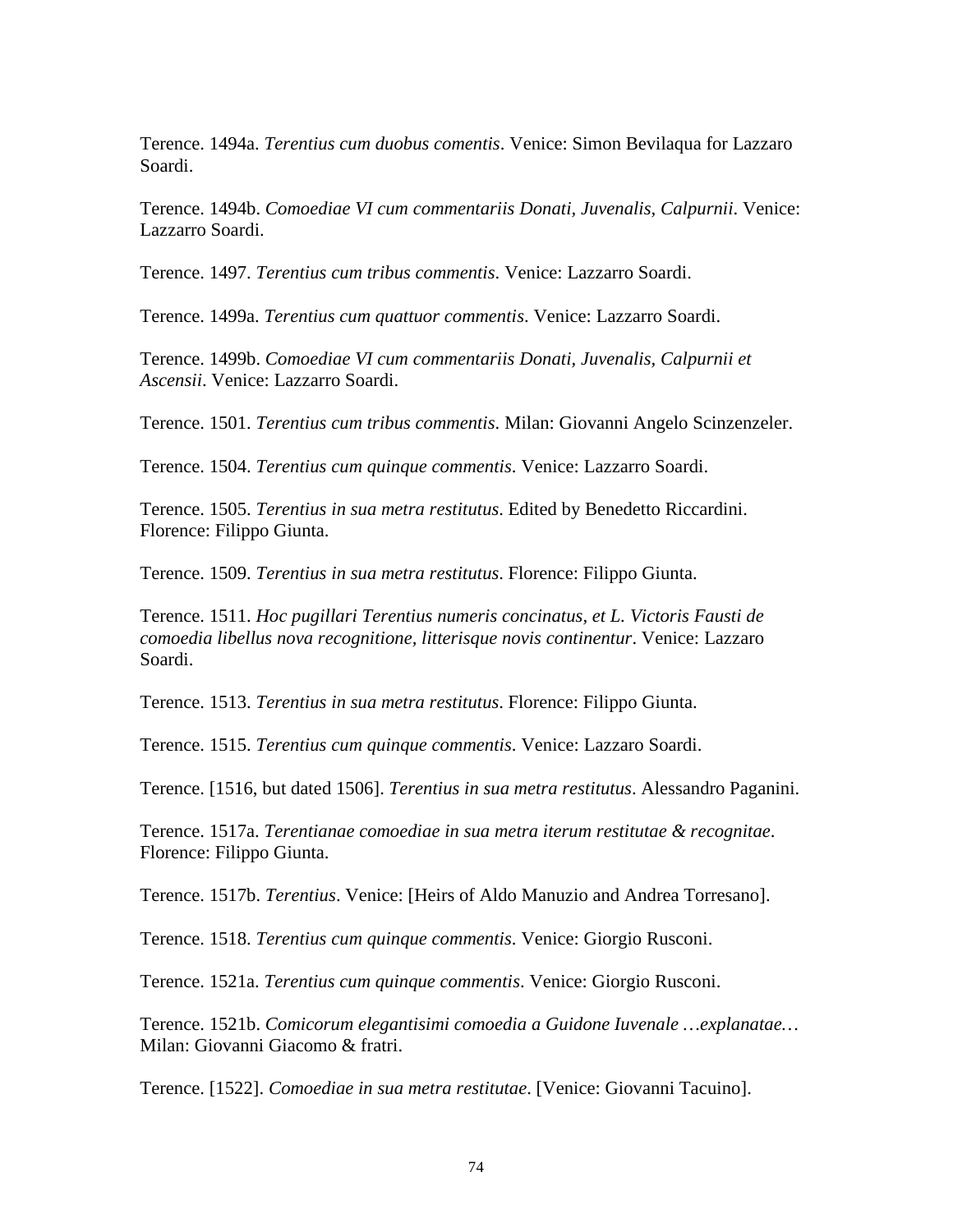Terence. 1526. *Comoediae in sua metra restitutae…noverit [*sic*] impressae*. Toscolano: Alessandro Paganino.

Terence. 1528. *Terentius cum quinque commentis*. Venice: Guglielmo da Fontaneto.

Terence. 1532. *Habes hic amice lector P. Terentii Comoedias una cum scholiis ex Donati, Aperi & Cornuti commentariis decerptis…*. Edited by Giovanni Calfurnio. Basel: Froben.

Terence. 1536. *Habes hic amice lector P. Terentii Comoedias…*. Edited by Giovanni Calfurnio. Brescia: Britannico.

Terence. 1539. *Habes hic amice lector P. Terentii Comoedias…*. Edited by Giovanni Calfurnio. Venice: Venturino Ruffinelli.

Terence.1543. *Comoediae sex…summa denuo vigilantia recognitae. Item Henrci Loriti Glareani…iudicium*. Venice: Comin da Trino for Melchiorre Sessa.

Terence. 1545. *Comoediae… variis lectionibus in margine appositis ex collatione postremarum edtionum Aldini & Gryphiani exemplaris*. Venice: Girolamo Scoto.

Terence. 1546. *Comoediae…varijs lectionibus in margine appositis ex collatione postremarum edtionum Aldini & Gryphiani exemplaris*. Venice: Venturino Ruffinelli.

Terence. 1548a. *Il Terentio latino, comentato in lingua toscana …da Giovanni Fabrini…. Fatto con tal ordine che à chi intende la lingua latina, il latino, cioè il testo gli dichiara il commento, e gli insegna la volgare, e chi intende la volgare sola col commento può imparare la latina. Nel fine è aggiunta la interpretatione de la lingua volgare, e latina dove si dichiara con regole generali l'una, e l'altra lingua….* Venice: [Vincenzo Valgrisi].

Terence. 1548b. [*Comoediae]. Henrici Loritii Glareani iudicio illustrata[e*]. Venice: Michele Sessa.

Terence. 1549. *Comoediae…*. Venice: Girolamo Scoto.

Terence. 1550.Venice: Giovanni Andrea Valvassore.

Terence. 1553a. *Comoediae omnes*. Venice: Bartolomeo Cesano.

Terence. 1553b. *Comoediae, eae quam diligenter, quamque multis in locis emendatae sint, lector…iudicabit*. [Corrected by Paolo Manuzio]. Venice: Paolo Manuzio.

Terence. 1555a. *Comoediae sex … post omnes omnium editiones summa denuo vigilantia recognitae*. Brescia: Damiano Turlino.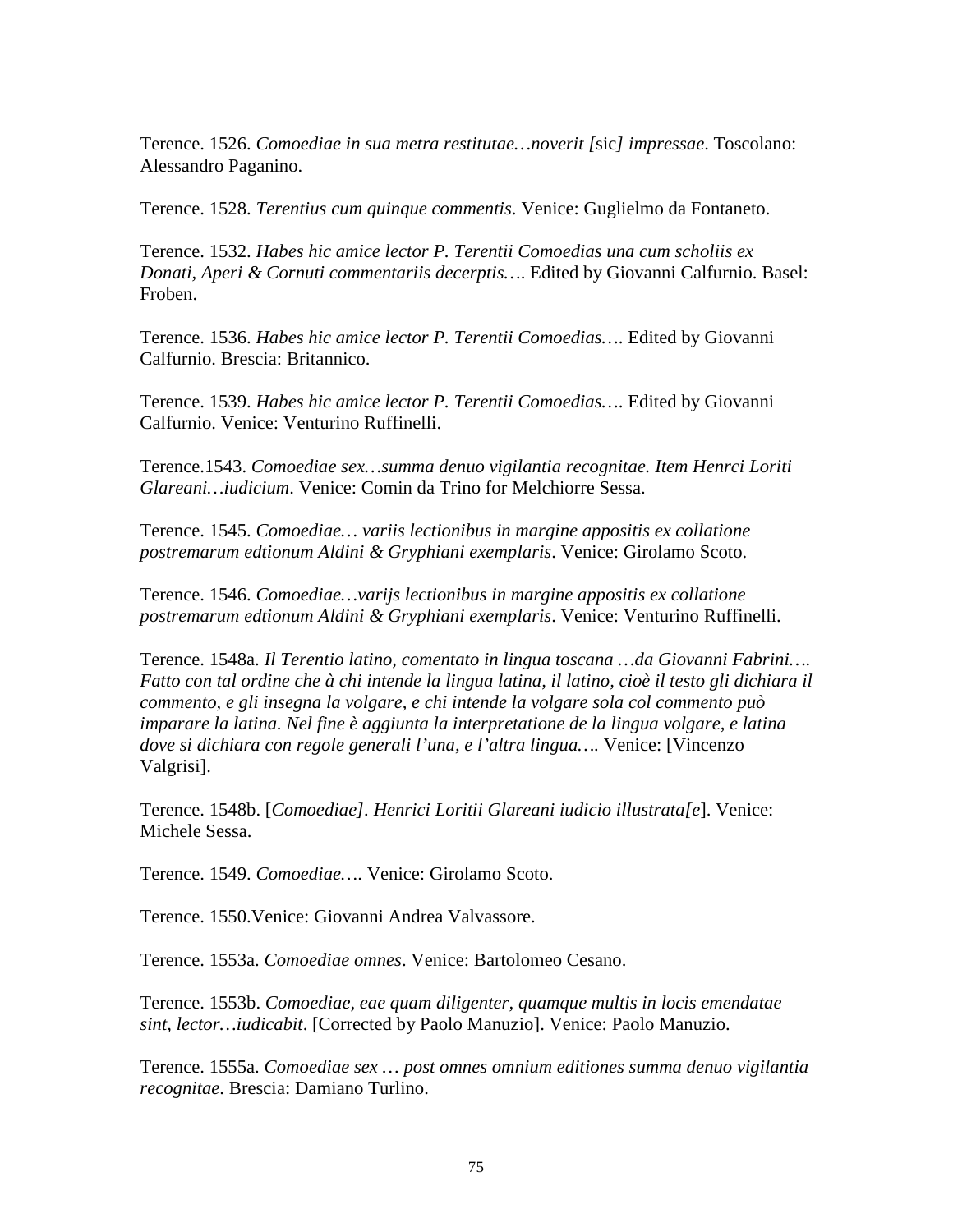Terence. 1555b. *Comoediae sex… Accesserunt Antonij Goueiani viri eruditissimi annotationes.* Venice: Giovanni Griffio.

Terence. 1555c. *Terentius, a M. Antonio Mureto locis prope innumerabilibus emendatus*. Venice: Paolo Manuzio.

Terence. 1556. *Il Terentio latino, commentato …da Giovanni Fabrini.… Soncisi ultimamente aggiunte dal medesimo auttore l'osservationi da esprimere tutte le parole e concetti vulgari latinamente secondo l'uso di Terentio*. Venice: Giovanni Battista and Melchiorre Sessa.

Terence. [1557]. *Comoediae sex… Accesserunt Antonij Goueiani viri eruditissimi annotationes.*. Venice: Giovanni Griffio.

Terence. 1558a. *Comoediae sex post omnes omnium editiones summa denuo vigilantia recognitae*. Venice: Vincenzo Valgrisi and Baldassare Constantini.

Terence. 1558b. *Il Terentio latino, commentato …da Giovanni Fabrini… Con una tavola novamente composta a somma utilità de' lettori per esprimere in lingua latina secondo il costume elegantissimo di Terentio, ogni dittione volgare et ogni senso*. Venice: Vincenzo Valgrisi.

Terence. 1561. *P. Terentii Afri poetae lepidissimi Comoediae omnes*. Venice: Giovanni Maria Bonelli.

Terence. 1565. *Comoediae ex vetustissimis libris & versuum ratione a Gabriele Faerno emendatae*. Florence: Giunta.

Terence. 1567a. *Comoediae omnes*. Venice: Giovanni Maria Bonelli.

Terence. 1567b. *Comoediae Sex, accuratae sane, & diligenter emendatae annotationibusque Antonij Goueani illustratae*. Venice: Giovanni Griffio.

Terence. 1567c. *Il Terentio latino, commentato…da Giovanni Fabrini….*. Venice: Vincenzo Valgrisi.

Terence. *Comoediae omnes*. 1569a. Venice: Griolamo Scoto.

Terence. 1569b. *Comoediae sex…annotationibusque Antonij Goueani illustratae*. Venice: Giovanni Griffio.

Terence. 1570a. *Comoediae sex, infinitis fere locis emendatae, unum cum Vinc. Cordati ..commentariis*. Venice: Ex bibliotheca Aldina [i.e.Girolamo Torresano].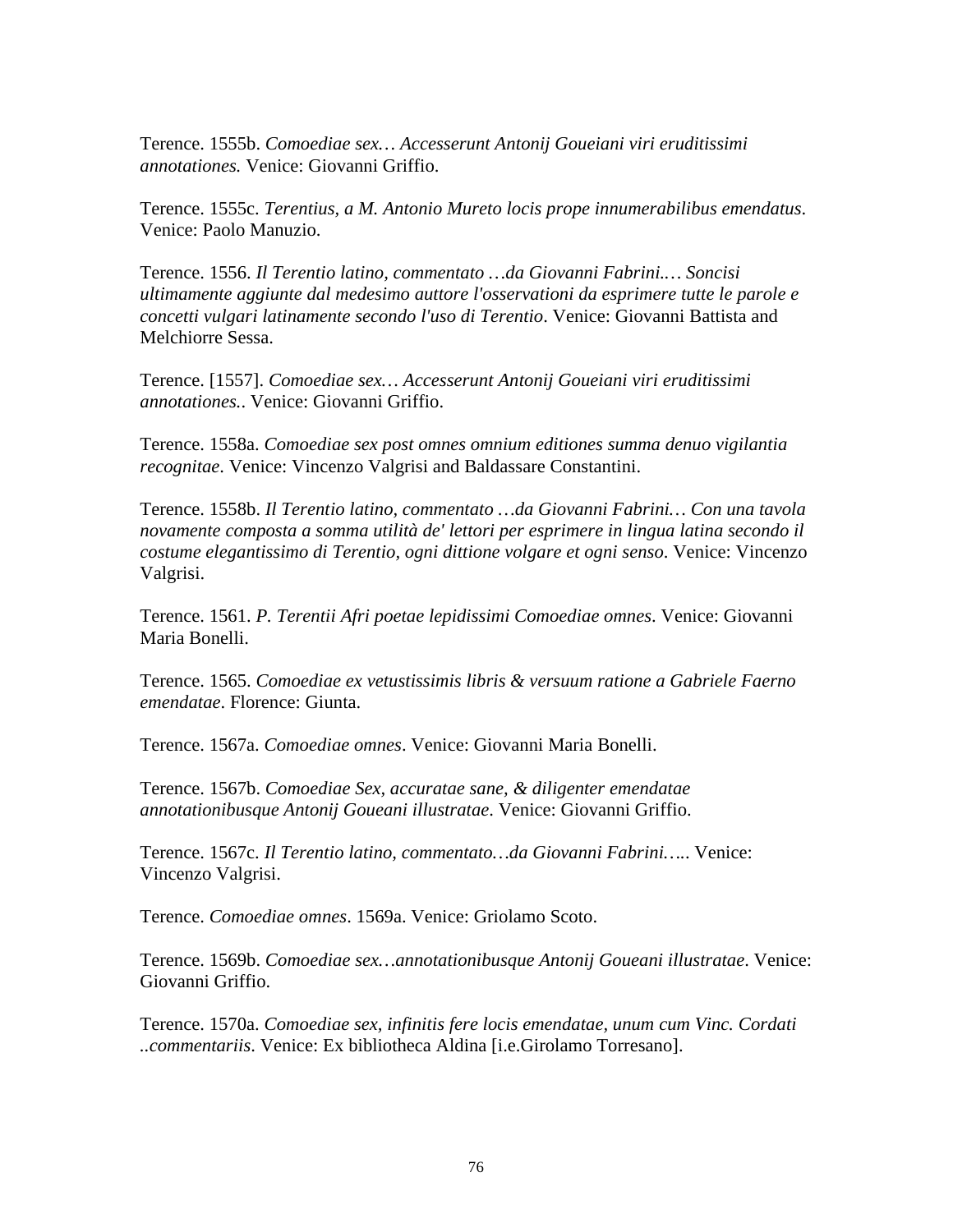Terence.n1570b. *Terentius, a M. Antonio Mureto emendatus*. Venice: Aldo Manuzio [the Younger].

Terence. 1570c. *Comoediae omnes*. Venice: Heirs of Giovanni Maria Bonelli.

Terence. *Comoediae sex*. 1570d. Venice: Giovanni Griffio.

Terence. 1572. *Comoediae ex vetustissimis libris & versuum ratione a Gabriele Faerno emendatae*. Florence: Giunta.

Terence. 1574a. *Il Terenzio latino ridotto alla vera latinità ed esposto in lingua toscana da Giovanni Fabrini… con suo trattato in fine bellissimo, util' a chiunque con facilità e brevità incredibile vuole imparare la lingua volgare e latina*. Venice: Giovanni Battista Sessa and Brothers.

Terence. 1574b. *Terentius a M. Antonio Mureto locis prope innumerabilibus emendatus.…* Antwerp: Plantin.

Terence. 1575. *Comoediae sex, accuratae sane, & diligenter emendatae… annotationes in margine adscriptae*. Venice: Giovanni Griffio.

Terence. 1576. *Comoediae sex, accuratae sane, et diligenter emendatae… annotationes in margine adscriptae*. Venice: Heirs of Giovanni Griffio.

Terence. 1580a. *Comoediae sex, accurate sane, et diligenter emendatae*. Venice: Giovanni Griffio [the Younger].

Terence. 1580b. *P. Terentius Afer cum comentarii… Henrici Loriti…iudicium…*. Venice: Giovanni Griffio [the Younger].

Terence. 1582. *Terentius a M. Antonio Mureto locis prope innumerabilibus emendatus... correctionum, magna ex parte, ratio redditur. Omnia denuo emendatioria, quam antea & ad fidem castigatissimorum exemplarium diligentissime restituta*. Venice: Ad signum portae [i.e. Gioacchino Brugnoli].

Terence. 1583. *Las seys comedias de Terentio*. Translated by Pedro Simón Abril. Alcalá: Juan Gracián.

Terence. 1586. *Pub. Terentii Afri Comoediae sex, ex Antonii Mureti exemplari, P. Bembi codice vetustissimo Gab. Faërni, et aliorum…emendata…*. Lyon: Gryphius.

Terence. 1588. *Terentius a M. Antonio Mureto locis prope innumerabilibus emendatus…*. Venice: Aldo Manuzio [the Younger].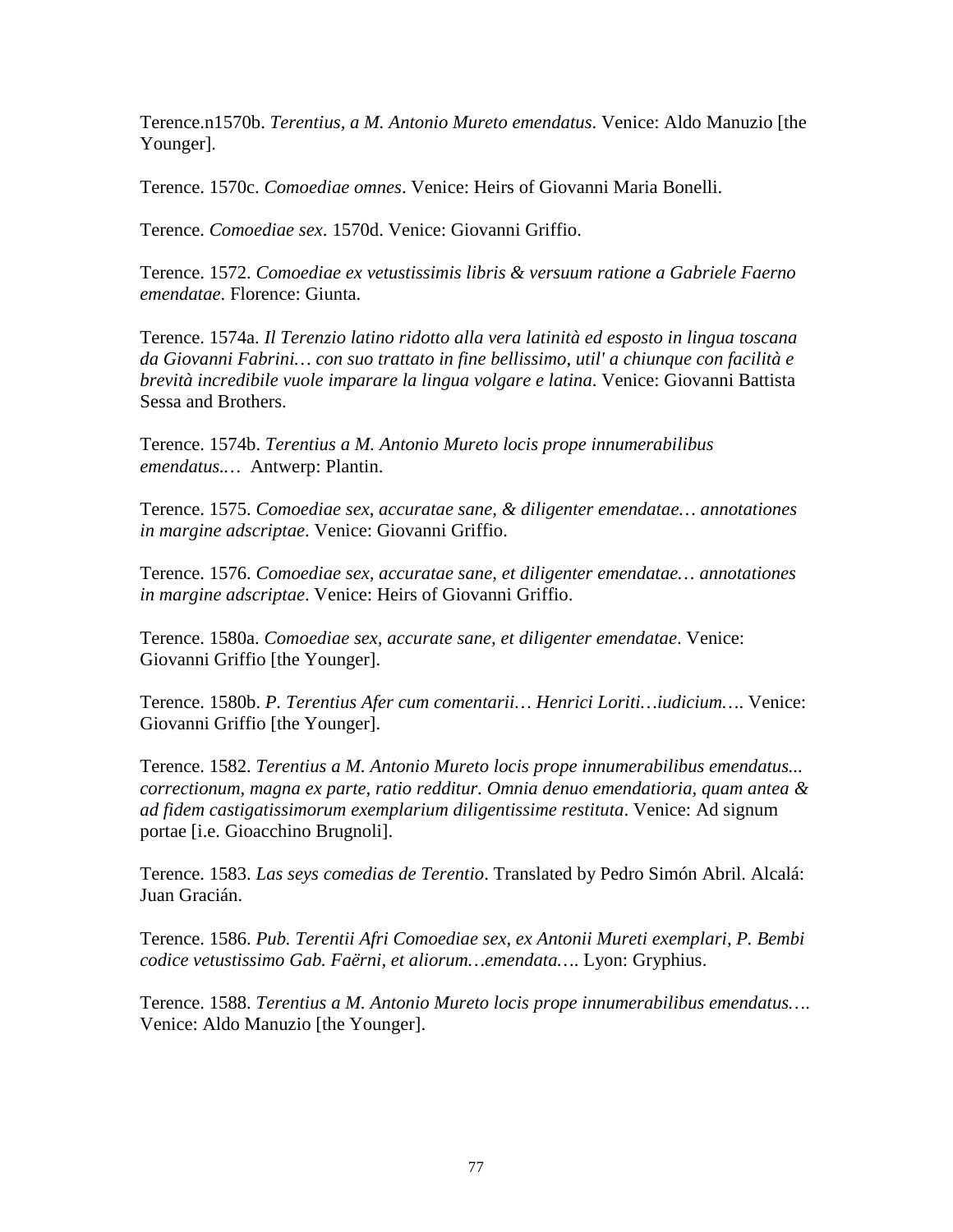Terence. 1594. *Il Terentio latino, commentato…da Giovanni Fabrini…. Sonovi ultimamente aggiunte dal medesimo auttore l'osservationi da esprimere tutte le parole e concetti vulgari latinamente secondo l'uso di Terentio*. Venice: Heirs of Marchio Sessa.

Terence. 1612. *Le Comedie di Terentio tradotte nuovamente in lingua toscana*. Rome: Bartolomeo Zanetti.

Terence. 1619. *Publi Terenti Karthaginensis Afri Comiediae sex …labore atque industria Joh. Philippi Parei*. 2 vols. Neustadt an der Haardt.

Terence. Selections. 1533a. *Ex P. Terentii comoediis optimae atque etiam certissime colloquendi fomulae… diligentia Cornelii Graphei in puerorum gratiam decerpti*. Excerpted by Cornelius de Schryver. Paris: Christian Wechel.

Terence. Selections. 1533b. *Formulae colloquiorum Latiniss. ex P. Terentii Comoediis ordine selectae*. Excerpted by Cornelius de Schryver. Nuremberg: Johannes Petrejus.

Terence. See also Rivius 1536.

Tigrini, Orazio. 1588. *Compendiolo della musica*. Venice: Riccardo Amadino.

Tolosani, Giovanmaria. 1514. *Aggiunta della spera libro quinto*. Florence: Piero Pacini da Pescia.

Tortelli, Giovanni. 1493. *Orthographia*. Venice: Filippo Pincio.

Trissino, Gian Giorgio. 1540. *Grammatices introductionis liber primus*. Intended to be used with a matching Guarino. Verona: Antonio Putelletto.

Vadianus, Joachim. 1534. *Epitome trium terrae partium Asiae, Africae, et Europae*. Zürich: Christoph Froschauer. (Digital version: Farmington, Hills, Mich.: Thomson Gale, 2005.)

Vadianus, Joachim. 1548. *Epitome trium terrae partium Asiae, Africae, et Europae*. Zürich: Christoph Froschauer. (Digital version: Farmington, Hills, Mich.: Thomson Gale, 2005.)

Valla, Giorgio. 1501. *De expetendis et fugiendis rebus opus*. Venice: Aldo Manuzio.

Valla, Giorgio. 1514. *Grammatica*. Venice: Simone de Luere.

Valla, Lorenzo. 1492. *Elegantiae de lingua latina* with *Lima in Vallam* of Antonio Mancinelli. Venice: Filippo Pincio.

Valla, Lorenzo. 1496. *Elegantiae de lingua latina* with *Lima in Vallam* of Antonio Mancinelli. Venice: Cristoforo Pensi.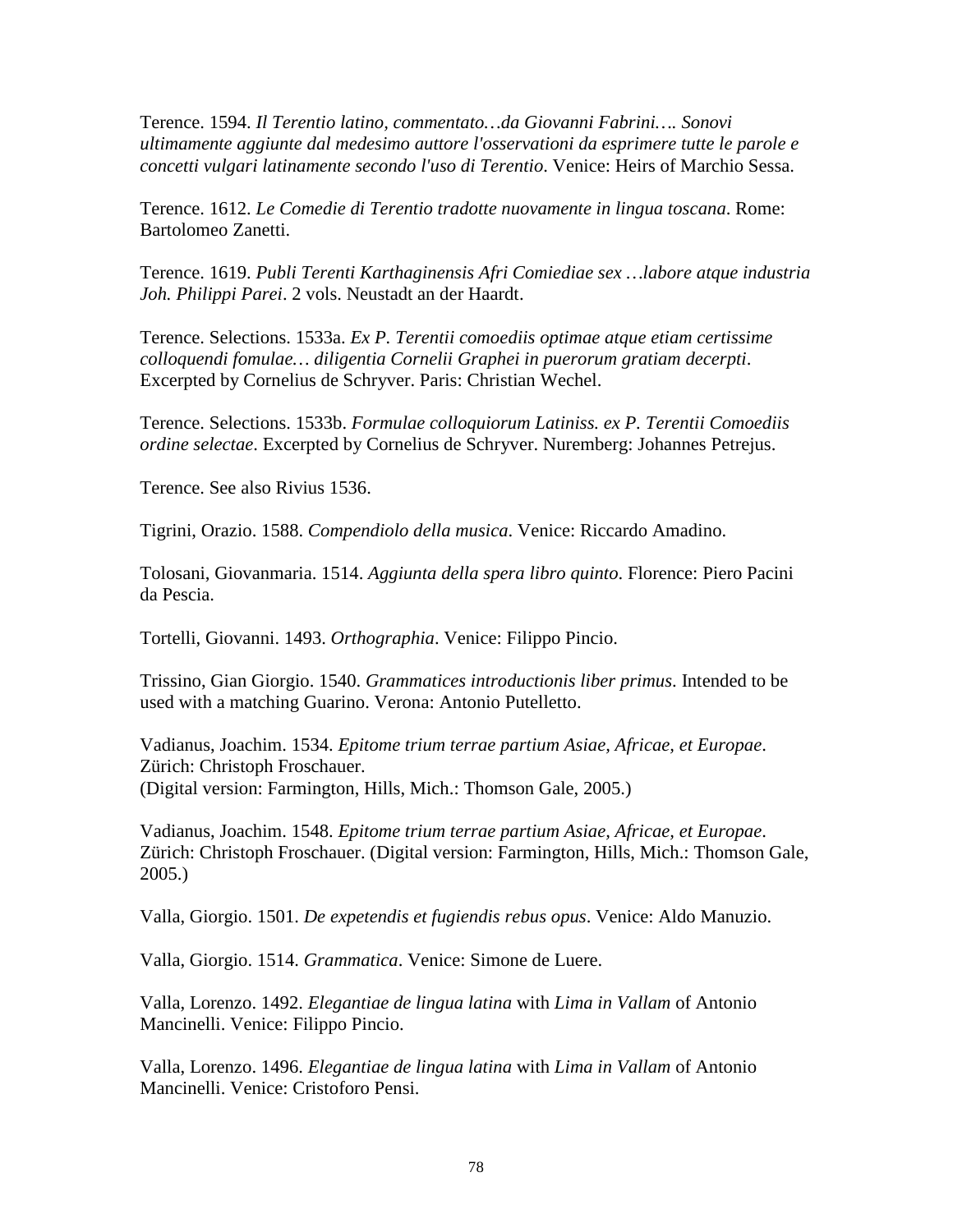Valla, Lorenzo. 1503a. *Elegantiae de lingua latina* with *Lima in Vallam* of Antonio Mancinelli. Venice: Bartolomeo Zani.

Valla, Lorenzo. 1503b. *Elegantiae de lingua latina* with *Lima in Vallam* of Antonio Mancinelli. Venice: Giorgio Rusconi.

Valla, Lorenzo. 1990. *L'arte della grammatica*. Edited by Paola Casciano. Milan: Mondadori.

Venturini, Francesco. 1482. *Rudimenta grammatices*. Florence: Antonio Miscomini.

Venturoli, Giacomo. 1666. *Scorta di economia o'sia dialogo di scrittura famigliare*. Bologna: Heirs of Evangelista Dozza.

Venturoli, Giacomo. 1681. *Breve compendio di tutte le regole dell'aritmetica pratica*. Bologna: Heirs of Evangelista Dozza. Vergil. 1489. *Opera*. Edted by Christoforo Landino. Venice: Giorgio Arrivabene.

Vergil. 1491. *Opera cum comentariis quinque*. Edited by Antonio Mancinelli. Venice: Filippo Pincio.

Vergil. 1493. *Opera cum comentariis quinque*. Edited by Antonio Mancinelli. Venice: Bartolomeo Zani.

Verini, Giovambattista. [1527]. *Elementorum litterarum liber primus … quartus* or *Luminario*. No place: no publisher.

Verini, Giovambattista. [1528?]. *Secreti et modi belissimi nuovamente investigati per Giovanni Verini Fiorentino. E professore de modo scribendi*. No place: no publisher.

Verini, Giovambattista. [ca. 1530]. *La utilissima opera da imparare a scrivere, di varie sorti lettere di Giovambattista Verini Fiorentino che insegna al rialto abbaco et scrivere*. No place: no publisher.

Verini, Giovambattista. 1532. *Dictionario*. Milan: Gottardo da Ponte.

Verini, Giovambattista. 1535. *El Triumopho* [sic] *di ricette et secreti bellissimi. Composto per Giovambattista Verini Fiorentino a comune beneficio di ciascheduno spirito gentile*. Milan: Vincenzo da Meda.

Verini, Giovambattista. 1536a. *Luminario libro et opera*. Milan: Pier Paolo Verini.

Verini, Giovambattista. 1536b. *Luminario da imparare a scriber de ogni sorte de litera*. Milan: Pier Paolo Verini.